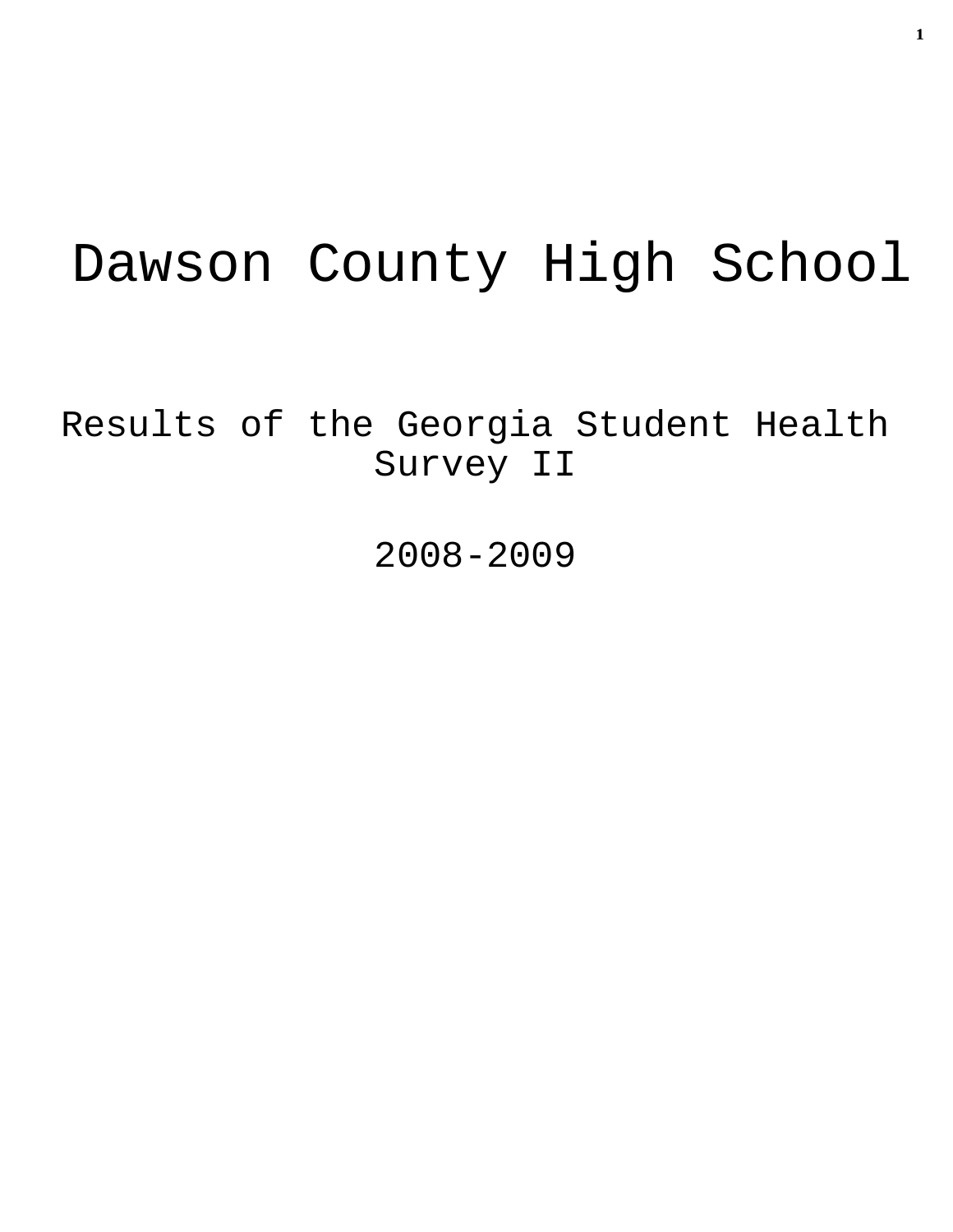## *Demographics* **2**

| <b>Grade</b> |                  |  |  |  |  |
|--------------|------------------|--|--|--|--|
| <b>Grade</b> | <b>Frequency</b> |  |  |  |  |
| 6            | 2                |  |  |  |  |
| 8            | 5                |  |  |  |  |
| 10           | 129              |  |  |  |  |
| 12           | 90               |  |  |  |  |

| <b>Frequency</b> | <b>Table of Gender by Grade</b> |                     |                           |              |             |     |  |
|------------------|---------------------------------|---------------------|---------------------------|--------------|-------------|-----|--|
| <b>Col Pct</b>   |                                 | Grade(Grade)        |                           |              |             |     |  |
|                  | Gender(Gender)                  | 6                   | 12                        | <b>Total</b> |             |     |  |
|                  | <b>Female</b>                   | 50.00               | 3<br>69<br>60.00<br>53.49 |              | 55<br>61.11 | 128 |  |
|                  | <b>Male</b>                     | 2<br>40.00<br>50.00 |                           | 60<br>46.51  | 35<br>38.89 | 98  |  |
|                  | <b>Total</b>                    | $\overline{2}$      | 5                         | 129          | 90          | 226 |  |

| <b>Frequency</b> | <b>Table of Ethnicity by Grade</b> |                  |                         |                  |                  |                |
|------------------|------------------------------------|------------------|-------------------------|------------------|------------------|----------------|
| <b>Col Pct</b>   | Grade(Grade)                       |                  |                         |                  |                  |                |
|                  | <b>Ethnicity</b> (Ethnicity)       | 6                | 8                       | 10               | 12               | <b>Total</b>   |
|                  | <b>Black</b>                       | $\Omega$<br>0.00 | $\mathfrak{D}$<br>40.00 | 0.78             | $\Omega$<br>0.00 | 3              |
|                  | <b>Hispanic</b>                    | $\Omega$<br>0.00 | 0<br>0.00               | 0.78             | 1.11             | 2              |
|                  | White                              | 50.00            | 3<br>60.00              | 126<br>97.67     | 86<br>95.56      | 216            |
|                  | <b>Asian</b>                       | $\Omega$<br>0.00 | $\Omega$<br>0.00        | 0.78             | 0<br>0.00        | 1              |
|                  | <b>Other</b>                       | 1<br>50.00       | $\Omega$<br>0.00        | $\Omega$<br>0.00 | 3<br>3.33        | $\overline{4}$ |
|                  | <b>Total</b>                       | $\overline{2}$   | 5                       | 129              | 90               | 226            |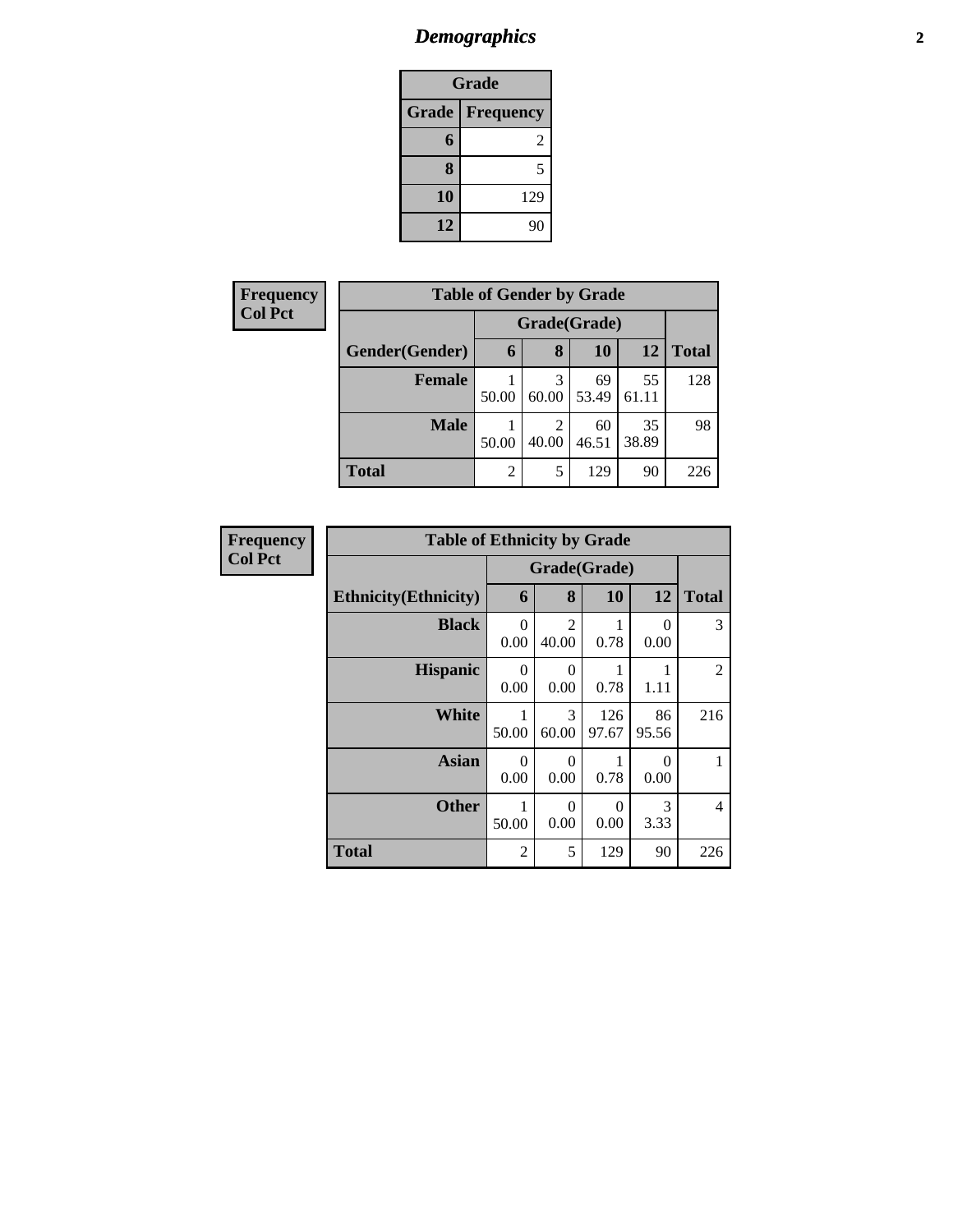#### *Title IV, Part A, Schedule A* **3** *Goal 1: Ensure that all schools are drug-free Baseline Data: Year 2008-2009 Prevalence of Drug Use*

| Frequency<br><b>Col Pct</b> | <b>Table of AlcoholAlt by Grade</b> |                          |            |             |             |              |  |  |  |  |
|-----------------------------|-------------------------------------|--------------------------|------------|-------------|-------------|--------------|--|--|--|--|
|                             | AlcoholAlt(Alcohol                  | Grade(Grade)             |            |             |             |              |  |  |  |  |
|                             | use, past 30 days)                  | 6                        | 8          | 10          | 12          | <b>Total</b> |  |  |  |  |
|                             | <b>Yes</b>                          | $\left( \right)$<br>0.00 | 2<br>40.00 | 34<br>26.36 | 22<br>24.44 | 58           |  |  |  |  |
|                             | N <sub>0</sub>                      | $\overline{2}$<br>100.00 | 3<br>60.00 | 95<br>73.64 | 68<br>75.56 | 168          |  |  |  |  |
|                             | Total                               | $\overline{2}$           | 5          | 129         | 90          | 226          |  |  |  |  |

| Frequency<br><b>Col Pct</b> | <b>Table of TobaccoAny by Grade</b> |                |            |              |             |              |  |  |
|-----------------------------|-------------------------------------|----------------|------------|--------------|-------------|--------------|--|--|
|                             | TobaccoAny(Tobacco                  | Grade(Grade)   |            |              |             |              |  |  |
|                             | use, past 30 days)                  | 6              | 8          | 10           | 12          | <b>Total</b> |  |  |
|                             | <b>Yes</b>                          | 0.00           | 20.00      | 28<br>21.71  | 18<br>20.00 | 47           |  |  |
|                             | N <sub>0</sub>                      | 2<br>100.00    | 4<br>80.00 | 101<br>78.29 | 72<br>80.00 | 179          |  |  |
|                             | <b>Total</b>                        | $\overline{2}$ | 5          | 129          | 90          | 226          |  |  |

| Frequency<br><b>Col Pct</b> | <b>Table of MarijuanaAlt by Grade</b>        |                  |            |              |             |              |
|-----------------------------|----------------------------------------------|------------------|------------|--------------|-------------|--------------|
|                             | MarijuanaAlt(Marijuana<br>use, past 30 days) | Grade(Grade)     |            |              |             |              |
|                             |                                              | 6                | 8          | 10           | 12          | <b>Total</b> |
|                             | <b>Yes</b>                                   | $\theta$<br>0.00 | 20.00      | 12<br>9.30   | 10<br>11.11 | 23           |
|                             | N <sub>0</sub>                               | 2<br>100.00      | 4<br>80.00 | 117<br>90.70 | 80<br>88.89 | 203          |
|                             | <b>Total</b>                                 | $\overline{2}$   |            | 129          | 90          | 226          |

| <b>Frequency</b> | <b>Table of OtherDrugAny by Grade</b>  |                  |             |              |             |              |
|------------------|----------------------------------------|------------------|-------------|--------------|-------------|--------------|
| <b>Col Pct</b>   | <b>OtherDrugAny(Other</b><br>drug use, | Grade(Grade)     |             |              |             |              |
|                  | past 30 days)                          | 6                | 8           | 10           | 12          | <b>Total</b> |
|                  | <b>Yes</b>                             | $\theta$<br>0.00 | 0<br>0.00   | 14<br>10.85  | 8<br>8.89   | 22           |
|                  | N <sub>0</sub>                         | 2<br>100.00      | 5<br>100.00 | 115<br>89.15 | 82<br>91.11 | 204          |
|                  | <b>Total</b>                           | $\overline{2}$   | 5           | 129          | 90          | 226          |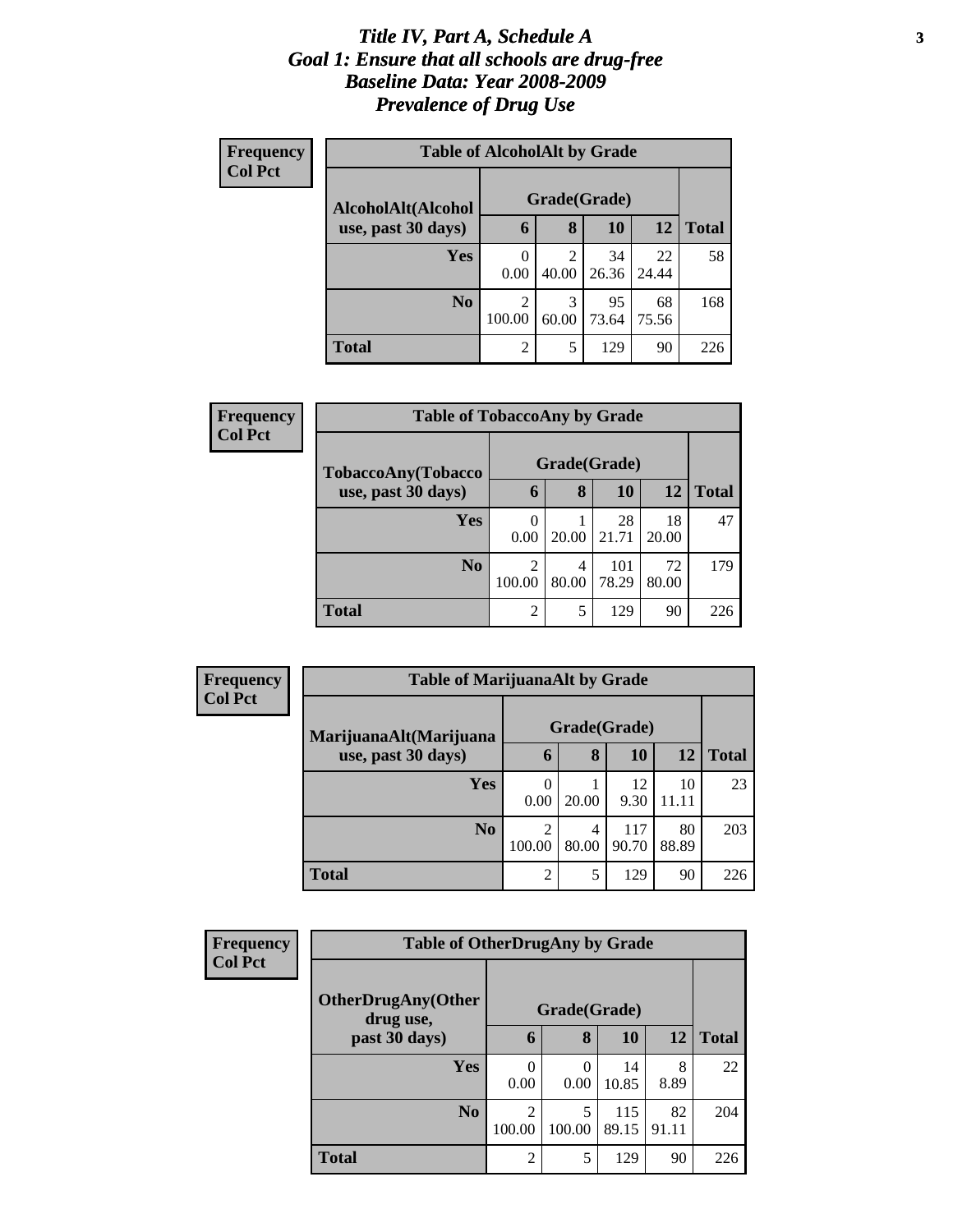#### *Average Age of Onset of Use* **4** *Results for "Average Age of Onset of Use" questions exclude students who said they did not use that substance*

| <b>Variable</b>    | Label                                                              | <b>Mean</b> |
|--------------------|--------------------------------------------------------------------|-------------|
| Alcoholinit2       | I started using alcohol when I was                                 | 13.90       |
| Cigarettesinit2    | I started smoking tobacco when I was                               | 13.65       |
| Smokelessinit2     | I started chewing tobacco when I was                               | 12.88       |
| Marijuanainit2     | I started using marijuana when I was                               | 13.79       |
| Cocaineinit2       | I started using cocaine when I was                                 | 13.60       |
| Inhalantsinit2     | I started using inhalants when I was                               | 12.25       |
| Steroidsinit2      | I started using steroids when I was                                | 10.75       |
| Ecstasyinit2       | I started using ecstasy when I was                                 | 14.38       |
| Methinit2          | I started using methamphetamines when I was                        | 12.57       |
| Hallucinogensinit2 | I started using hallucinogens when I was                           | 13.33       |
| Prescriptioninit2  | I started using prescription drugs not prescribed to me when I was | 13.21       |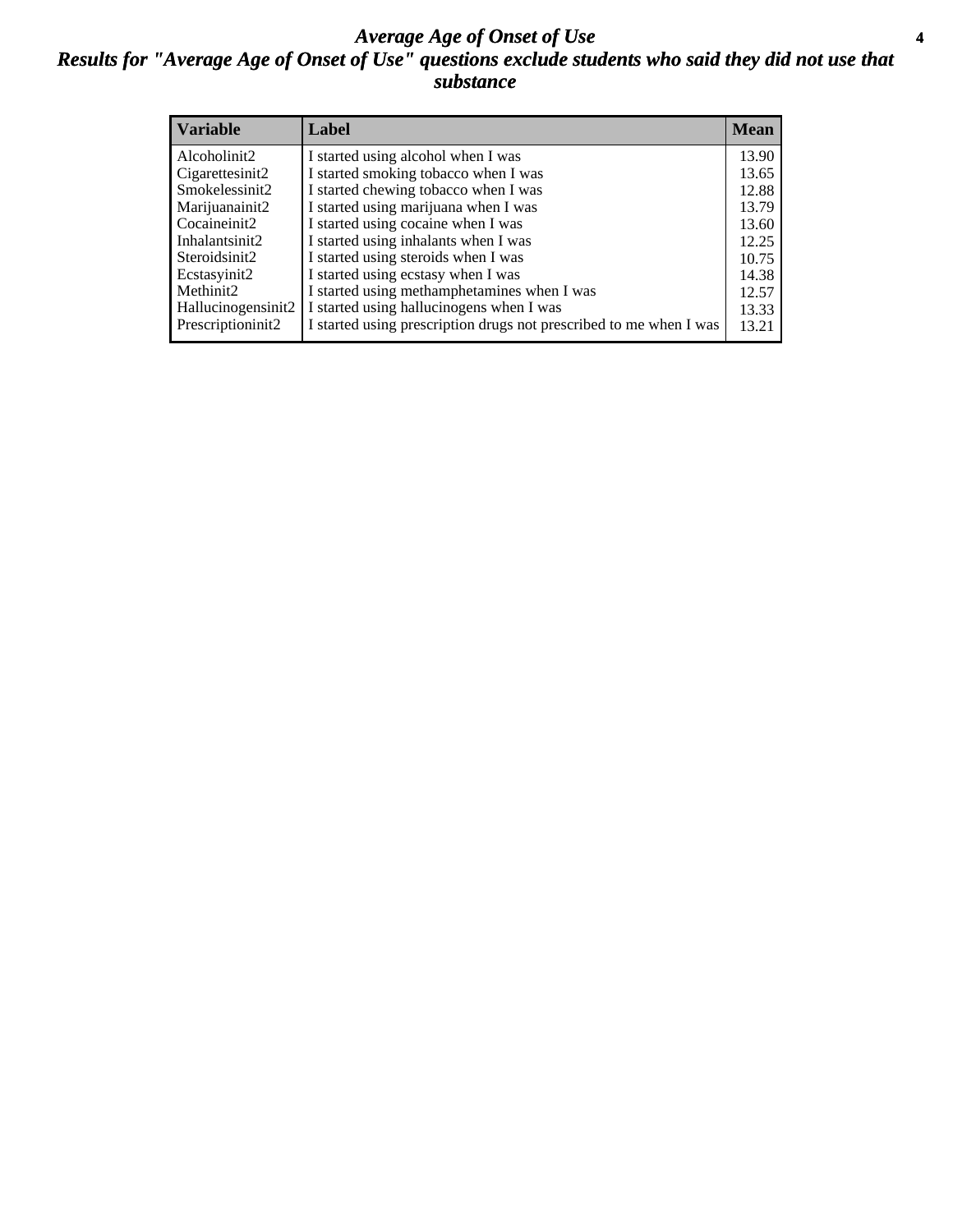# *Perception of Health Risk* **5**

| <b>Frequency</b> | <b>Table of Alcoholharmdich by Grade</b> |                              |            |              |             |              |  |  |
|------------------|------------------------------------------|------------------------------|------------|--------------|-------------|--------------|--|--|
| <b>Col Pct</b>   | Alcoholharmdich(I<br>think alcohol is    | Grade(Grade)                 |            |              |             |              |  |  |
|                  | harmful)                                 | 6                            | 8          | 10           | 12          | <b>Total</b> |  |  |
|                  | <b>Yes</b>                               | $\mathfrak{D}$<br>100.00     | 4<br>80.00 | 110<br>85.27 | 73<br>82.02 | 189          |  |  |
|                  | N <sub>o</sub>                           | 0<br>0.00                    | 20.00      | 19<br>14.73  | 16<br>17.98 | 36           |  |  |
|                  | <b>Total</b>                             | $\overline{2}$               | 5          | 129          | 89          | 225          |  |  |
|                  |                                          | <b>Frequency Missing = 1</b> |            |              |             |              |  |  |

| <b>Frequency</b> | <b>Table of Tobaccoharmdich by Grade</b> |                              |              |              |             |              |  |
|------------------|------------------------------------------|------------------------------|--------------|--------------|-------------|--------------|--|
| <b>Col Pct</b>   | Tobaccoharmdich(I<br>think tobacco is    |                              | Grade(Grade) |              |             |              |  |
|                  | harmful)                                 | 6                            | 8            | <b>10</b>    | <b>12</b>   | <b>Total</b> |  |
|                  | <b>Yes</b>                               | $\mathfrak{D}$<br>100.00     | 5<br>100.00  | 120<br>93.02 | 86<br>96.63 | 213          |  |
|                  | N <sub>o</sub>                           | 0<br>0.00                    | 0<br>0.00    | 9<br>6.98    | 3<br>3.37   | 12           |  |
|                  | <b>Total</b>                             | $\overline{2}$               | 5            | 129          | 89          | 225          |  |
|                  |                                          | <b>Frequency Missing = 1</b> |              |              |             |              |  |

| Frequency      | <b>Table of Marijuanaharmdich by Grade</b> |                              |             |              |             |              |  |
|----------------|--------------------------------------------|------------------------------|-------------|--------------|-------------|--------------|--|
| <b>Col Pct</b> | Marijuanaharmdich(I<br>think marijuana is  | Grade(Grade)                 |             |              |             |              |  |
|                | harmful)                                   | 6                            | 8           | <b>10</b>    | 12          | <b>Total</b> |  |
|                | <b>Yes</b>                                 | $\overline{2}$<br>100.00     | 5<br>100.00 | 105<br>81.40 | 71<br>79.78 | 183          |  |
|                | N <sub>0</sub>                             | 0<br>0.00                    | 0<br>0.00   | 24<br>18.60  | 18<br>20.22 | 42           |  |
|                | <b>Total</b>                               | $\overline{2}$               | 5           | 129          | 89          | 225          |  |
|                |                                            | <b>Frequency Missing = 1</b> |             |              |             |              |  |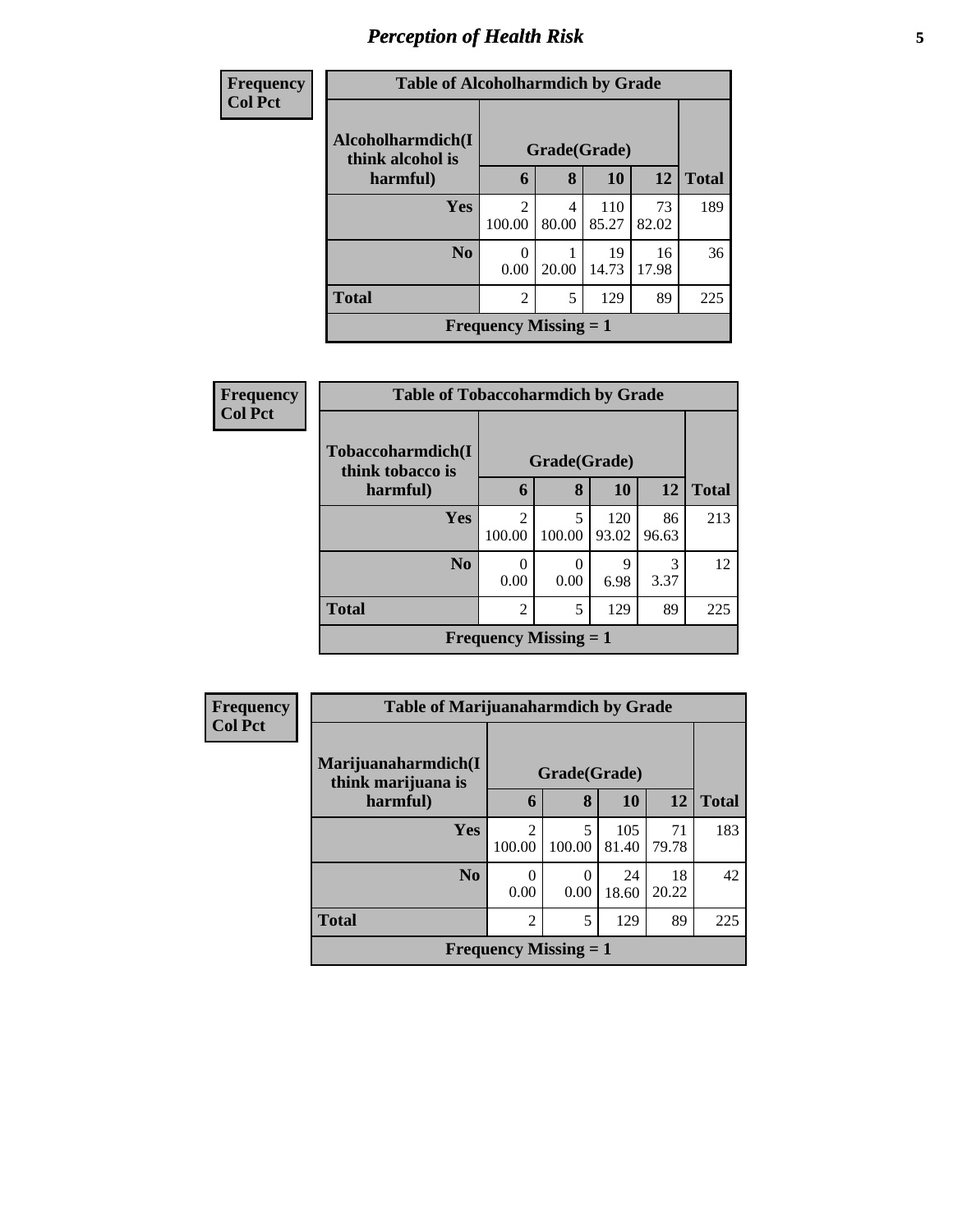# *Perception of Health Risk* **6**

| <b>Frequency</b> | <b>Table of Otherdrugharmdich by Grade</b>    |                              |              |              |                        |              |
|------------------|-----------------------------------------------|------------------------------|--------------|--------------|------------------------|--------------|
| <b>Col Pct</b>   | Otherdrugharmdich(I)<br>think other drugs are |                              | Grade(Grade) |              |                        |              |
|                  | harmful)                                      | 6                            | 8            | 10           | 12                     | <b>Total</b> |
|                  | <b>Yes</b>                                    | $\mathfrak{D}$<br>100.00     | 5<br>100.00  | 120<br>93.02 | 87<br>97.75            | 214          |
|                  | No.                                           | 0<br>0.00                    | 0<br>0.00    | 9<br>6.98    | $\mathfrak{D}$<br>2.25 | 11           |
|                  | <b>Total</b>                                  | $\mathfrak{D}$               | 5            | 129          | 89                     | 225          |
|                  |                                               | <b>Frequency Missing = 1</b> |              |              |                        |              |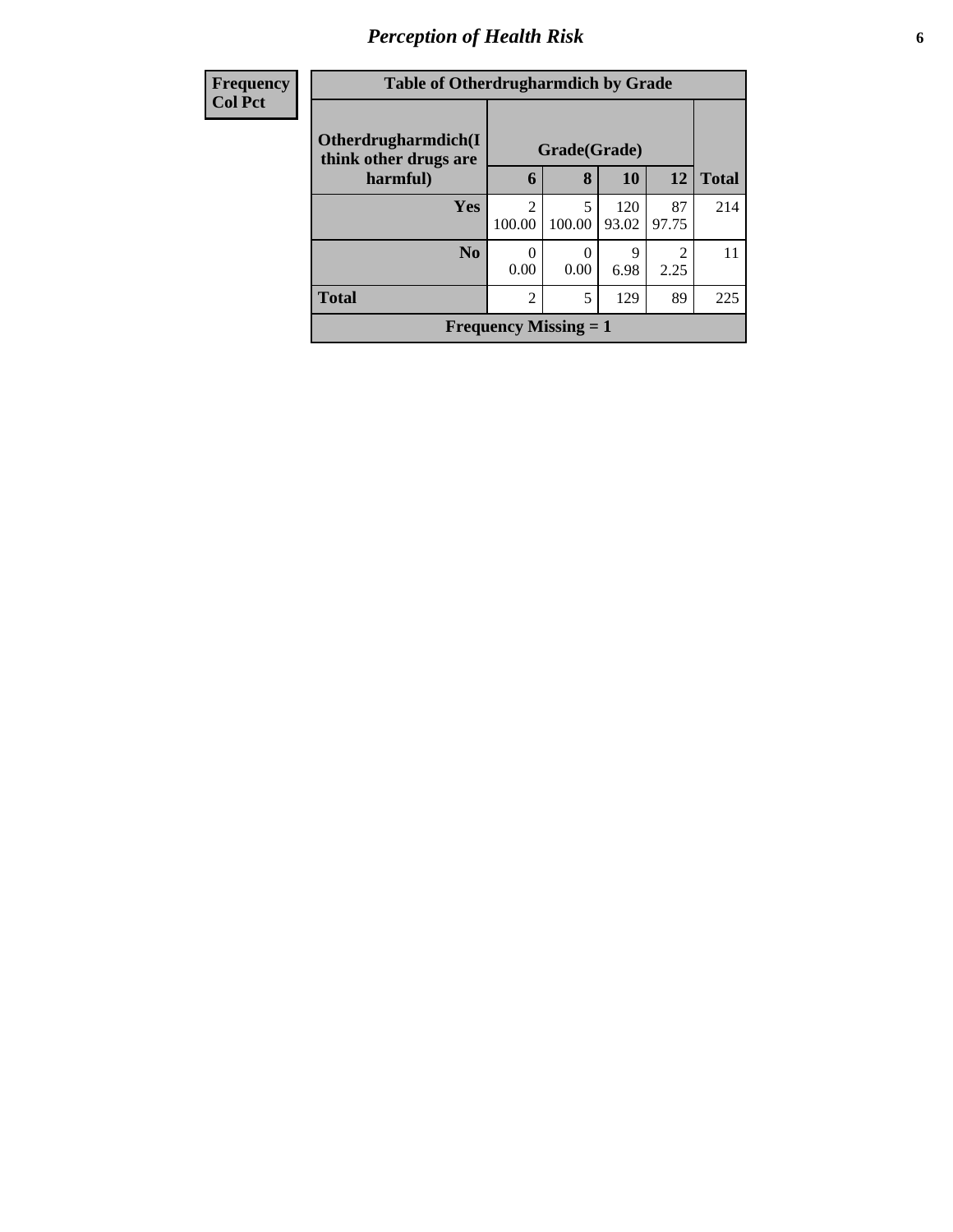# *Social Disapproval* **7**

| <b>Frequency</b> | <b>Table of Alcoholpeerdich by Grade</b>                    |                              |                                   |             |             |              |
|------------------|-------------------------------------------------------------|------------------------------|-----------------------------------|-------------|-------------|--------------|
| <b>Col Pct</b>   | Alcoholpeerdich(My<br>friends would<br>disapprove if I used |                              | Grade(Grade)                      |             |             |              |
|                  | alcohol)                                                    | 6                            | 8                                 | 10          | 12          | <b>Total</b> |
|                  | <b>Yes</b>                                                  | $\mathfrak{D}$<br>100.00     | 3<br>60.00                        | 64<br>49.61 | 39<br>43.82 | 108          |
|                  | N <sub>0</sub>                                              | $\Omega$<br>0.00             | $\overline{\mathcal{L}}$<br>40.00 | 65<br>50.39 | 50<br>56.18 | 117          |
|                  | <b>Total</b>                                                | $\overline{c}$               | 5                                 | 129         | 89          | 225          |
|                  |                                                             | <b>Frequency Missing = 1</b> |                                   |             |             |              |

| <b>Frequency</b> |                                                                     | <b>Table of Tobaccopeerdich by Grade</b> |            |             |             |              |  |  |
|------------------|---------------------------------------------------------------------|------------------------------------------|------------|-------------|-------------|--------------|--|--|
| <b>Col Pct</b>   | <b>Tobaccopeerdich</b> (My<br>friends would<br>disapprove if I used | Grade(Grade)                             |            |             |             |              |  |  |
|                  | tobacco)                                                            | 6                                        | 8          | <b>10</b>   | <b>12</b>   | <b>Total</b> |  |  |
|                  | <b>Yes</b>                                                          | $\mathfrak{D}$<br>100.00                 | 4<br>80.00 | 82<br>63.57 | 51<br>57.30 | 139          |  |  |
|                  | No.                                                                 | $\Omega$<br>0.00                         | 20.00      | 47<br>36.43 | 38<br>42.70 | 86           |  |  |
|                  | <b>Total</b>                                                        | $\overline{2}$                           | 5          | 129         | 89          | 225          |  |  |
|                  |                                                                     | <b>Frequency Missing = 1</b>             |            |             |             |              |  |  |

| <b>Frequency</b> | <b>Table of Marijuanapeerdich by Grade</b>                    |                              |            |             |             |              |
|------------------|---------------------------------------------------------------|------------------------------|------------|-------------|-------------|--------------|
| <b>Col Pct</b>   | Marijuanapeerdich(My<br>friends would<br>disapprove if I used | Grade(Grade)                 |            |             |             |              |
|                  | marijuana)                                                    | 6                            | 8          | 10          | <b>12</b>   | <b>Total</b> |
|                  | <b>Yes</b>                                                    | $\mathfrak{D}$<br>100.00     | 4<br>80.00 | 86<br>66.67 | 62<br>69.66 | 154          |
|                  | N <sub>0</sub>                                                | 0<br>0.00                    | 20.00      | 43<br>33.33 | 27<br>30.34 | 71           |
|                  | <b>Total</b>                                                  | $\overline{2}$               | 5          | 129         | 89          | 225          |
|                  |                                                               | <b>Frequency Missing = 1</b> |            |             |             |              |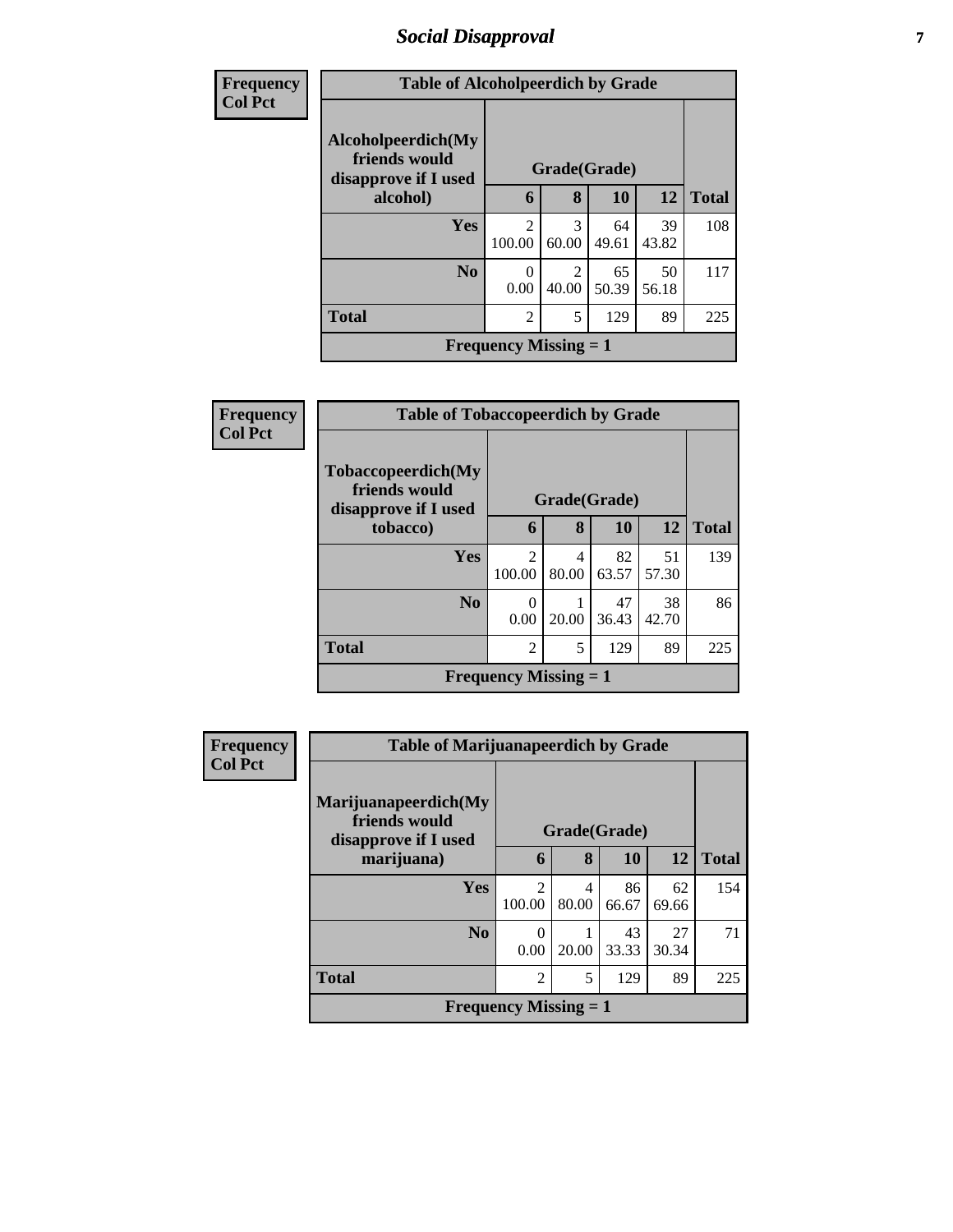#### *Social Disapproval* **8**

| <b>Frequency</b> |                                                               | <b>Table of Otherdrugpeerdich by Grade</b> |                          |              |             |              |  |
|------------------|---------------------------------------------------------------|--------------------------------------------|--------------------------|--------------|-------------|--------------|--|
| <b>Col Pct</b>   | Otherdrugpeerdich(My<br>friends would<br>disapprove if I used | Grade(Grade)                               |                          |              |             |              |  |
|                  | other drugs)                                                  | 6                                          | 8                        | 10           | 12          | <b>Total</b> |  |
|                  | Yes                                                           | $\overline{c}$<br>100.00                   | $\overline{4}$<br>80.00  | 100<br>77.52 | 73<br>82.02 | 179          |  |
|                  | N <sub>0</sub>                                                | $\theta$<br>0.00                           | 20.00                    | 29<br>22.48  | 16<br>17.98 | 46           |  |
|                  | <b>Total</b>                                                  | $\overline{2}$                             | $\overline{\phantom{0}}$ | 129          | 89          | 225          |  |
|                  |                                                               | <b>Frequency Missing = 1</b>               |                          |              |             |              |  |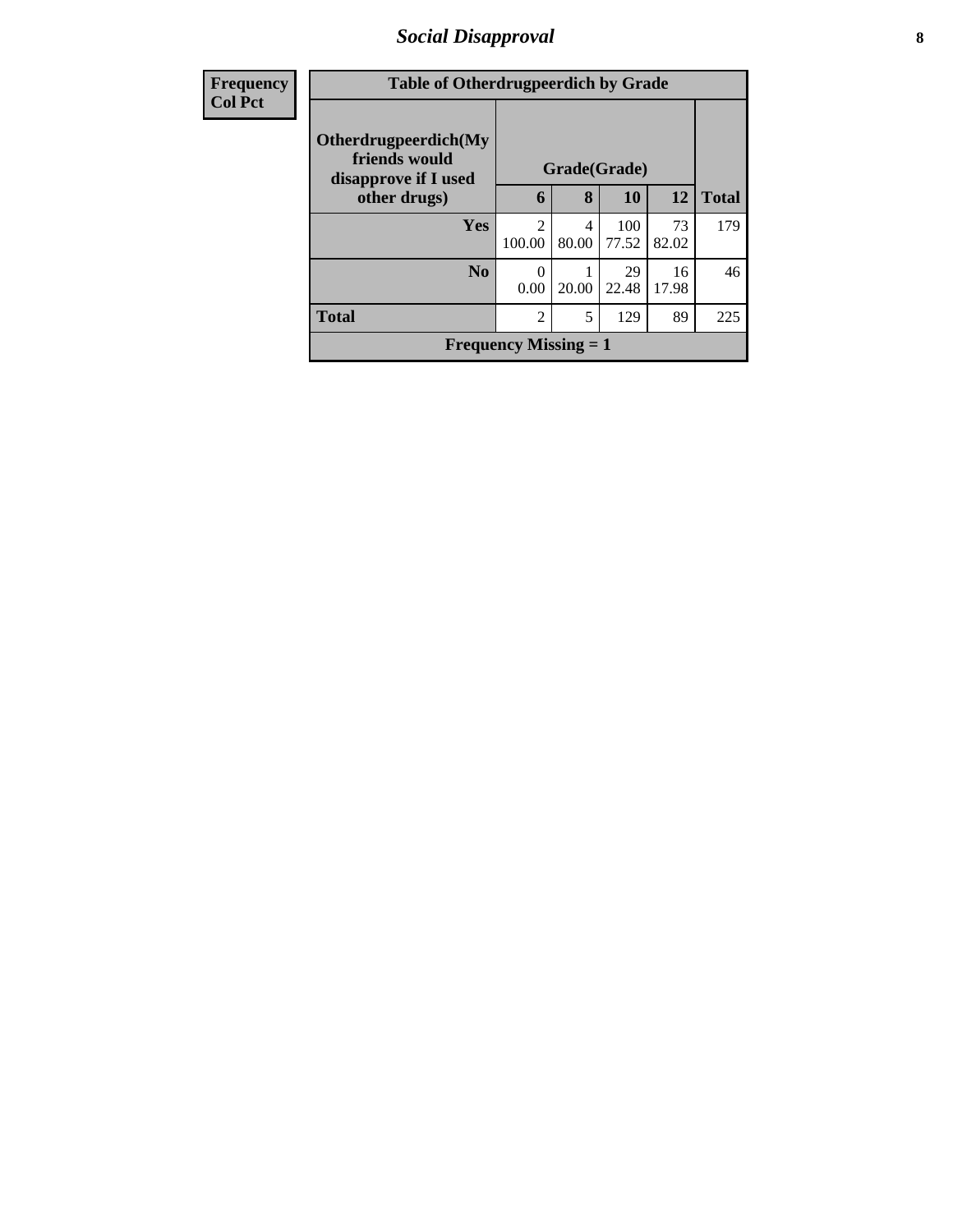#### *Title IV, Part A, Schedule A* **9** *Goal 2: To help ensure that all schools are safe and disciplined Baseline Data: Year 2008-2009 Student Involvement in Gang Activity*

| Frequency      |                                                                                          | <b>Table of Gangself by Grade</b>         |            |              |             |              |
|----------------|------------------------------------------------------------------------------------------|-------------------------------------------|------------|--------------|-------------|--------------|
| <b>Col Pct</b> | Gangself(I<br>have<br>participated<br>in illegal<br>gang<br>activities in<br>the past 30 | Grade(Grade)                              |            |              |             |              |
|                | days)                                                                                    | 6                                         | 8          | 10           | 12          | <b>Total</b> |
|                | <b>Yes</b>                                                                               | $\Omega$<br>0.00                          | 1<br>20.00 | 6<br>4.65    | 6<br>6.74   | 13           |
|                | N <sub>0</sub>                                                                           | 2<br>100.00                               | 4<br>80.00 | 123<br>95.35 | 83<br>93.26 | 212          |
|                | <b>Total</b>                                                                             | $\overline{2}$                            | 5          | 129          | 89          | 225          |
|                |                                                                                          | <b>Frequency Missing <math>= 1</math></b> |            |              |             |              |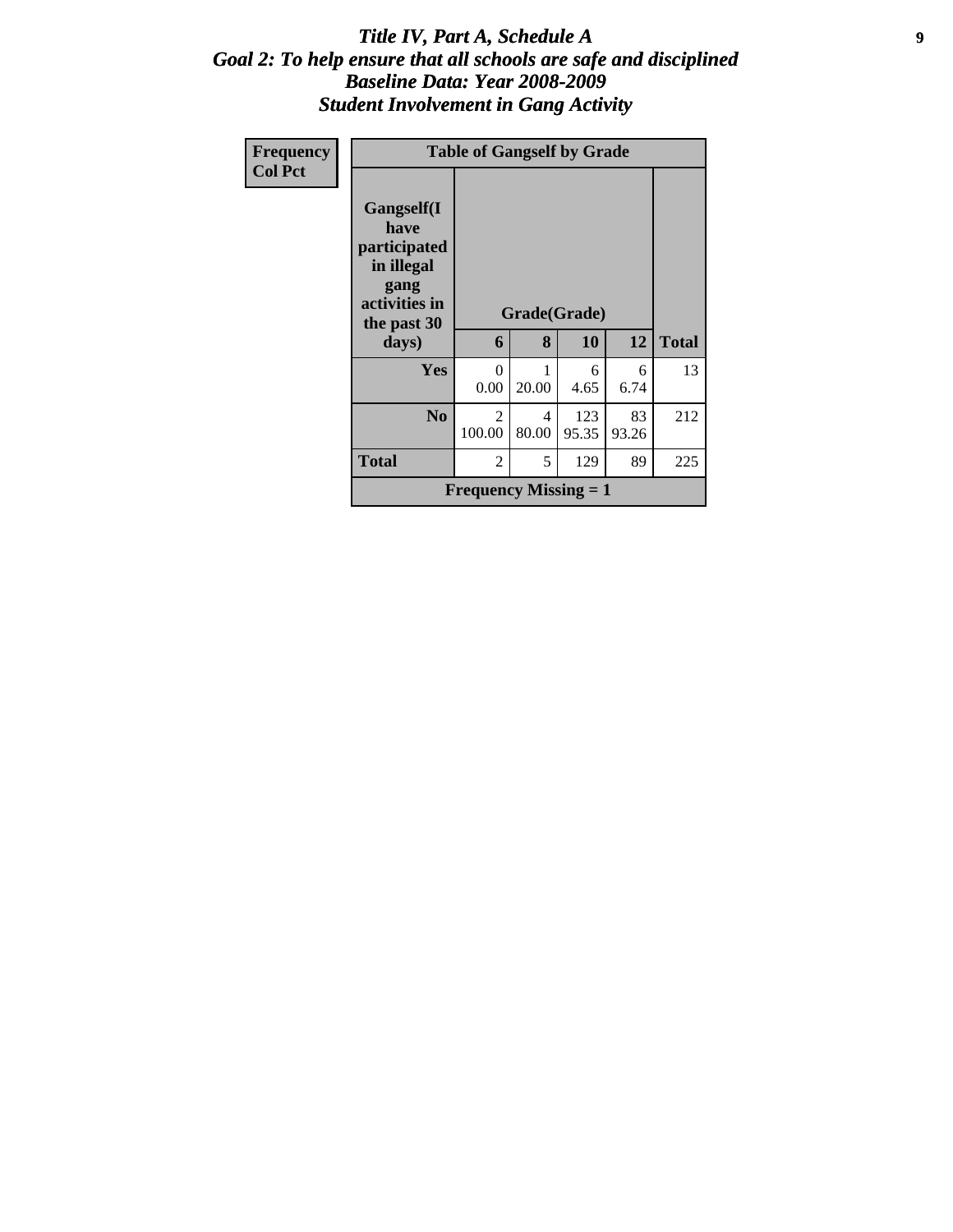## *Student Perception of School Safety* **10**

| Frequency |
|-----------|
| Row Pct   |

| <b>Table of Grade by Safeschool</b> |                          |                                                        |                                    |                                    |              |  |  |  |
|-------------------------------------|--------------------------|--------------------------------------------------------|------------------------------------|------------------------------------|--------------|--|--|--|
|                                     |                          | Safeschool (School is a place at which I feel<br>safe) |                                    |                                    |              |  |  |  |
| <b>Grade</b> (Grade)                | <b>Strongly</b><br>Agree | <b>Somewhat</b><br>Agree                               | <b>Somewhat</b><br><b>Disagree</b> | <b>Strongly</b><br><b>Disagree</b> | <b>Total</b> |  |  |  |
| 6                                   | 50.00                    | 0<br>0.00                                              | 50.00                              | 0<br>0.00                          | 2            |  |  |  |
| 8                                   | 3<br>60.00               | $\mathfrak{D}$<br>40.00                                | 0<br>0.00                          | ∩<br>0.00                          | 5            |  |  |  |
| 10                                  | 33<br>25.58              | 69<br>53.49                                            | 21<br>16.28                        | 6<br>4.65                          | 129          |  |  |  |
| 12                                  | 28<br>31.46              | 46<br>51.69                                            | 5<br>5.62                          | 10<br>11.24                        | 89           |  |  |  |
| <b>Total</b>                        | 65                       | 117                                                    | 27                                 | 16                                 | 225          |  |  |  |
| <b>Frequency Missing = 1</b>        |                          |                                                        |                                    |                                    |              |  |  |  |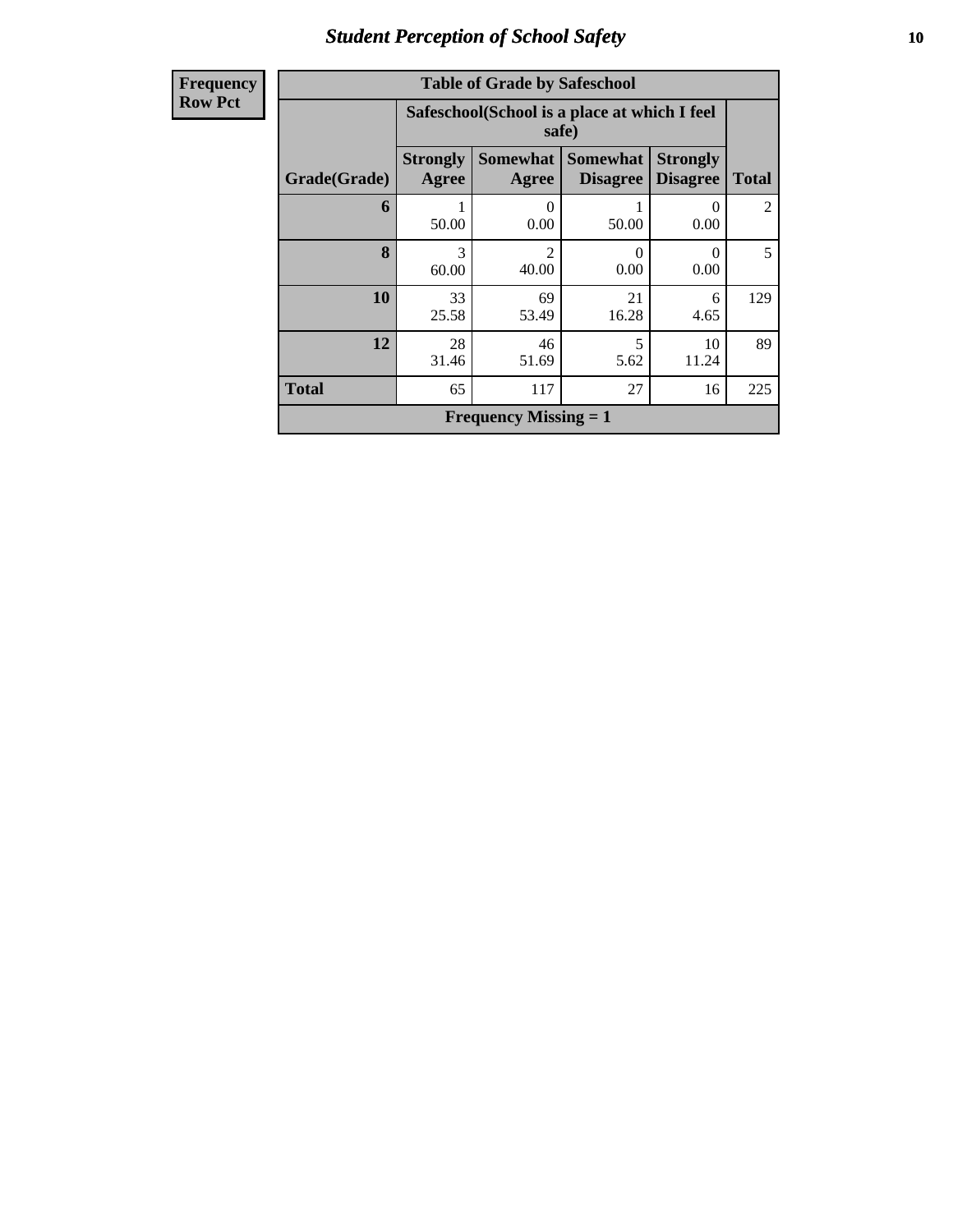#### *Students Who Have Been Bullied* **11**

| <b>Table of Grade by Bullied</b> |                                                                                                                                                                           |                                                                               |                  |                  |                        |                  |                       |                |
|----------------------------------|---------------------------------------------------------------------------------------------------------------------------------------------------------------------------|-------------------------------------------------------------------------------|------------------|------------------|------------------------|------------------|-----------------------|----------------|
|                                  |                                                                                                                                                                           | <b>Bullied</b> (I have been bullied by other<br>students in the past 30 days) |                  |                  |                        |                  |                       |                |
| Grade(Grade)                     | 10<br>20<br>All<br>3 to<br>1 or<br><b>6 to</b><br>to<br>to<br>19<br>29<br>30<br>9<br>$\mathbf 0$<br>2<br>5<br>days<br>days<br><b>Days</b><br>days<br>days<br>days<br>days |                                                                               |                  |                  |                        |                  |                       | <b>Total</b>   |
| 6                                | 50.00                                                                                                                                                                     | 50.00                                                                         | $\Omega$<br>0.00 | $\Omega$<br>0.00 | $\Omega$<br>0.00       | $\Omega$<br>0.00 | ∩<br>0.00             | $\overline{2}$ |
| 8                                | 5<br>100.00                                                                                                                                                               | 0<br>0.00                                                                     | $\Omega$<br>0.00 | $\Omega$<br>0.00 | $\Omega$<br>0.00       | $\Omega$<br>0.00 | $\Omega$<br>0.00      | 5              |
| 10                               | 103<br>79.84                                                                                                                                                              | 15<br>11.63                                                                   | 5<br>3.88        | $\Omega$<br>0.00 | $\mathfrak{D}$<br>1.55 | 0.78             | 3<br>2.33             | 129            |
| 12                               | 81<br>90.00                                                                                                                                                               | 4<br>4.44                                                                     | 1<br>1.11        | 1<br>1.11        | 1<br>1.11              | $\Omega$<br>0.00 | $\mathcal{D}$<br>2.22 | 90             |
| Total                            | 190                                                                                                                                                                       | 20                                                                            | 6                | 1                | 3                      | 1                | 5                     | 226            |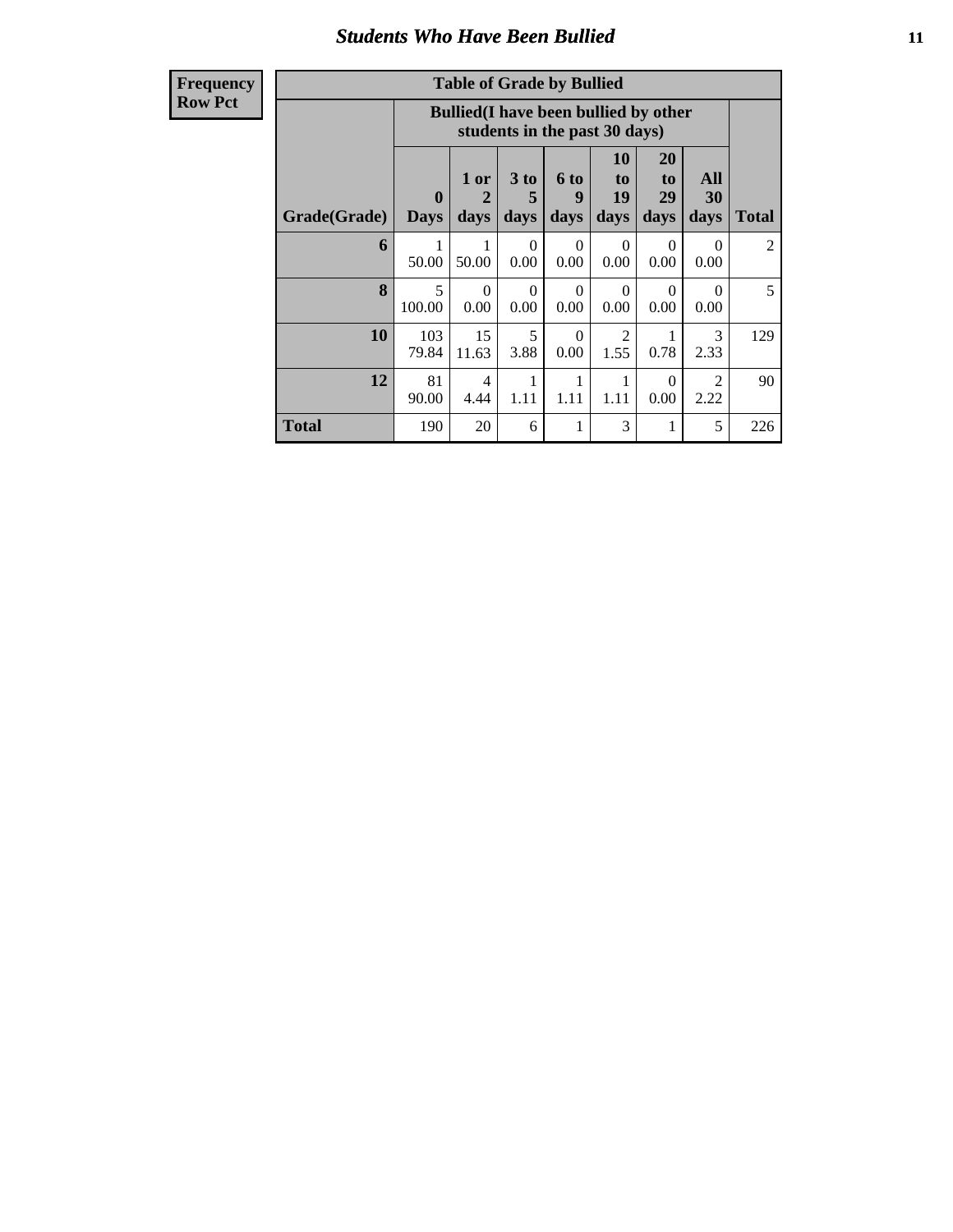#### *School Climate* **12**

| Frequency      | <b>Table of SchoolClimate1 by Grade</b> |                          |              |             |             |              |  |
|----------------|-----------------------------------------|--------------------------|--------------|-------------|-------------|--------------|--|
| <b>Col Pct</b> | SchoolClimate1(I                        |                          | Grade(Grade) |             |             |              |  |
|                | like school)                            | 6                        | 8            | 10          | 12          | <b>Total</b> |  |
|                | <b>Strongly Agree</b>                   | 0<br>0.00                | 0<br>0.00    | 14<br>10.85 | 12<br>13.33 | 26           |  |
|                | <b>Somewhat Agree</b>                   | $\mathfrak{D}$<br>100.00 | 4<br>80.00   | 75<br>58.14 | 57<br>63.33 | 138          |  |
|                | <b>Somewhat Disagree</b>                | 0<br>0.00                | 0<br>0.00    | 32<br>24.81 | 14<br>15.56 | 46           |  |
|                | <b>Strongly Disagree</b>                | 0<br>0.00                | 20.00        | 8<br>6.20   | 7.78        | 16           |  |
|                | <b>Total</b>                            | $\overline{2}$           | 5            | 129         | 90          | 226          |  |

| Frequency      | <b>Table of SchoolClimate2 by Grade</b>           |                          |                                      |                           |             |              |
|----------------|---------------------------------------------------|--------------------------|--------------------------------------|---------------------------|-------------|--------------|
| <b>Col Pct</b> | SchoolClimate2(I<br>feel successful at<br>school) | 6                        | 8                                    | Grade(Grade)<br><b>10</b> | 12          | <b>Total</b> |
|                | <b>Strongly Agree</b>                             | 0<br>0.00                | $\mathcal{D}_{\mathcal{L}}$<br>40.00 | 35<br>27.13               | 30<br>33.33 | 67           |
|                | <b>Somewhat Agree</b>                             | $\mathfrak{D}$<br>100.00 | 3<br>60.00                           | 75<br>58.14               | 54<br>60.00 | 134          |
|                | <b>Somewhat Disagree</b>                          | 0<br>0.00                | 0<br>0.00                            | 17<br>13.18               | 5<br>5.56   | 22           |
|                | <b>Strongly Disagree</b>                          | 0<br>0.00                | 0<br>0.00                            | $\mathcal{D}$<br>1.55     | 1.11        | 3            |
|                | <b>Total</b>                                      | $\overline{c}$           | 5                                    | 129                       | 90          | 226          |

| Frequency | <b>Table of SchoolClimate3 by Grade</b>               |                          |                         |                       |                       |              |
|-----------|-------------------------------------------------------|--------------------------|-------------------------|-----------------------|-----------------------|--------------|
| Col Pct   | SchoolClimate3(My<br>school has high<br>standards for |                          | Grade(Grade)<br>8       |                       | 12 <sup>1</sup>       |              |
|           | achievement)                                          | 6                        |                         | <b>10</b>             |                       | <b>Total</b> |
|           | <b>Strongly Agree</b>                                 | $\mathfrak{D}$<br>100.00 | 3<br>60.00              | 41<br>31.78           | 20<br>22.22           | 66           |
|           | <b>Somewhat Agree</b>                                 | $\Omega$<br>0.00         | $\Omega$<br>0.00        | 55<br>42.64           | 42<br>46.67           | 97           |
|           | <b>Somewhat Disagree</b>                              | $\Omega$<br>0.00         | $\mathfrak{D}$<br>40.00 | 30<br>23.26           | 25<br>27.78           | 57           |
|           | <b>Strongly Disagree</b>                              | $\Omega$<br>0.00         | $\Omega$<br>0.00        | $\mathcal{R}$<br>2.33 | $\mathcal{R}$<br>3.33 | 6            |
|           | <b>Total</b>                                          | 2                        | 5                       | 129                   | 90                    | 226          |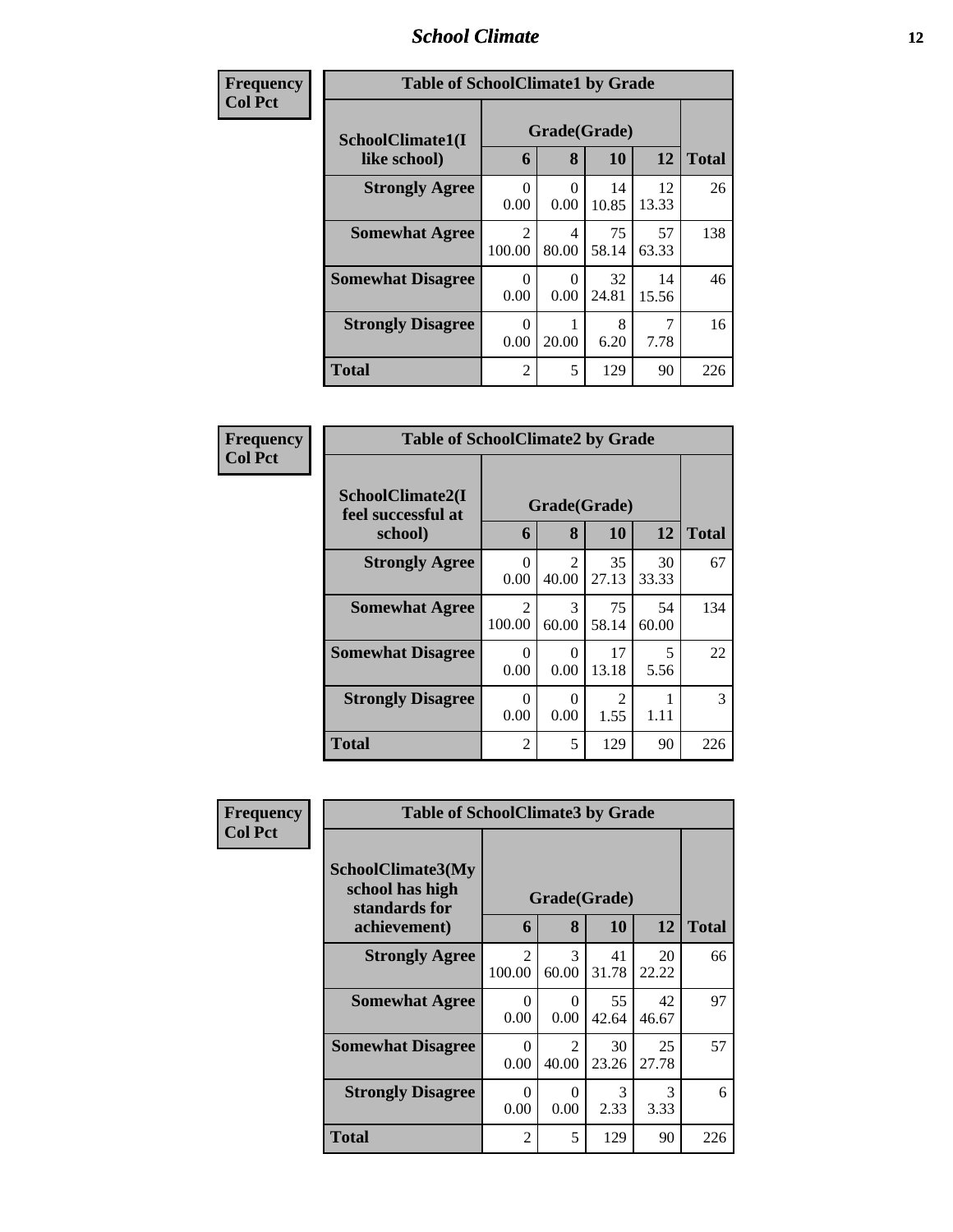#### *School Climate* **13**

| Frequency      | <b>Table of SchoolClimate4 by Grade</b>                              |                          |                         |             |             |              |
|----------------|----------------------------------------------------------------------|--------------------------|-------------------------|-------------|-------------|--------------|
| <b>Col Pct</b> | <b>SchoolClimate4(My</b><br>school sets clear<br>rules for behavior) | 6                        | Grade(Grade)<br>8       | <b>10</b>   | 12          | <b>Total</b> |
|                | <b>Strongly Agree</b>                                                | $\mathfrak{D}$<br>100.00 | $\mathfrak{D}$<br>40.00 | 52<br>40.31 | 40<br>44.44 | 96           |
|                | <b>Somewhat Agree</b>                                                | $\Omega$<br>0.00         | 20.00                   | 58<br>44.96 | 40<br>44.44 | 99           |
|                | <b>Somewhat Disagree</b>                                             | $\Omega$<br>0.00         | 20.00                   | 13<br>10.08 | 10<br>11.11 | 24           |
|                | <b>Strongly Disagree</b>                                             | $\Omega$<br>0.00         | 20.00                   | 6<br>4.65   | 0<br>0.00   | 7            |
|                | <b>Total</b>                                                         | 2                        | 5                       | 129         | 90          | 226          |

| Frequency<br><b>Col Pct</b> | <b>Table of SchoolClimate5 by Grade</b>                   |                  |              |             |             |              |
|-----------------------------|-----------------------------------------------------------|------------------|--------------|-------------|-------------|--------------|
|                             | SchoolClimate5(I<br>know what to do in<br>an emergency at |                  | Grade(Grade) |             |             |              |
|                             | school)                                                   | 6                | 8            | 10          | 12          | <b>Total</b> |
|                             | <b>Strongly Agree</b>                                     | 50.00            | 4<br>80.00   | 64<br>49.61 | 43<br>47.78 | 112          |
|                             | <b>Somewhat Agree</b>                                     | 50.00            | 0<br>0.00    | 50<br>38.76 | 36<br>40.00 | 87           |
|                             | <b>Somewhat Disagree</b>                                  | $\Omega$<br>0.00 | 20.00        | 12<br>9.30  | 6<br>6.67   | 19           |
|                             | <b>Strongly Disagree</b>                                  | $\Omega$<br>0.00 | 0<br>0.00    | 3<br>2.33   | 5<br>5.56   | 8            |
|                             | Total                                                     | $\overline{2}$   | 5            | 129         | 90          | 226          |

| Frequency      | <b>Table of SchoolClimate6 by Grade</b>                  |                          |                        |                           |                        |              |  |  |
|----------------|----------------------------------------------------------|--------------------------|------------------------|---------------------------|------------------------|--------------|--|--|
| <b>Col Pct</b> | <b>SchoolClimate6(Teachers</b><br>treat me with respect) | 6                        | 8                      | Grade(Grade)<br><b>10</b> | 12                     | <b>Total</b> |  |  |
|                | <b>Strongly Agree</b>                                    | $\mathfrak{D}$<br>100.00 | $\mathcal{F}$<br>60.00 | 40<br>31.01               | 34<br>37.78            | 79           |  |  |
|                | <b>Somewhat Agree</b>                                    | 0<br>0.00                | 20.00                  | 68<br>52.71               | 38<br>42.22            | 107          |  |  |
|                | <b>Somewhat Disagree</b>                                 | 0<br>0.00                | 20.00                  | 12<br>9.30                | 16<br>17.78            | 29           |  |  |
|                | <b>Strongly Disagree</b>                                 | $\Omega$<br>0.00         | $\Omega$<br>0.00       | 9<br>6.98                 | $\mathfrak{D}$<br>2.22 | 11           |  |  |
|                | <b>Total</b>                                             | $\overline{2}$           | 5                      | 129                       | 90                     | 226          |  |  |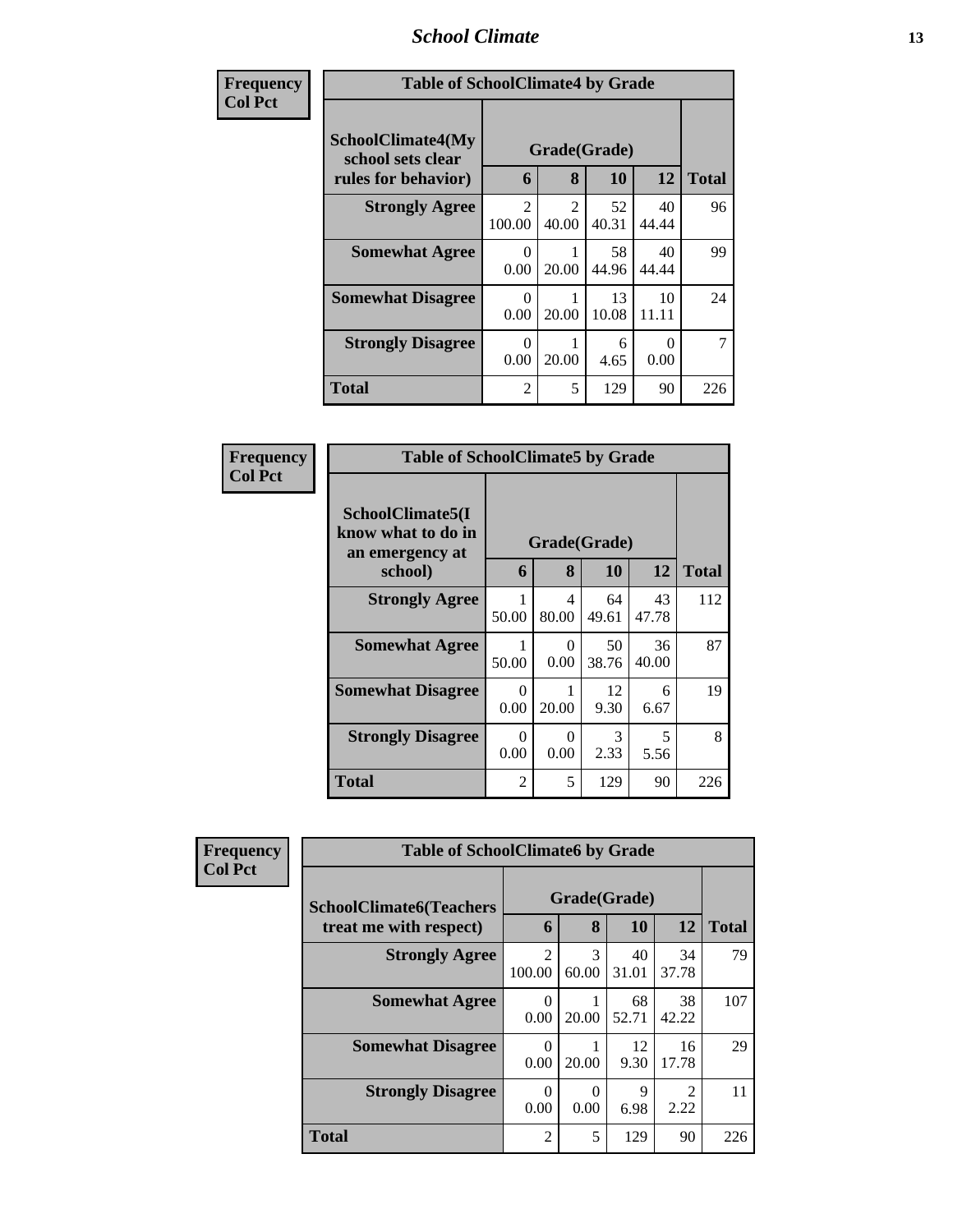## *School Climate* **14**

| <b>Frequency</b> | <b>Table of SchoolClimate7 by Grade</b>                                       |                  |                   |                       |             |              |  |  |
|------------------|-------------------------------------------------------------------------------|------------------|-------------------|-----------------------|-------------|--------------|--|--|
| <b>Col Pct</b>   | <b>SchoolClimate7(Behaviors</b><br>in my class allow the<br>teacher to teach) | 6                | Grade(Grade)<br>8 | 10                    | 12          | <b>Total</b> |  |  |
|                  | <b>Strongly Agree</b>                                                         | 50.00            | 20.00             | 36<br>27.91           | 26<br>28.89 | 64           |  |  |
|                  | <b>Somewhat Agree</b>                                                         | 50.00            | 3<br>60.00        | 76<br>58.91           | 49<br>54.44 | 129          |  |  |
|                  | <b>Somewhat Disagree</b>                                                      | $\Omega$<br>0.00 | 20.00             | 14<br>10.85           | 14<br>15.56 | 29           |  |  |
|                  | <b>Strongly Disagree</b>                                                      | $\Omega$<br>0.00 | 0<br>0.00         | $\mathcal{R}$<br>2.33 | 1<br>1.11   | 4            |  |  |
|                  | <b>Total</b>                                                                  | $\mathfrak{D}$   | 5                 | 129                   | 90          | 226          |  |  |

| <b>Frequency</b> | <b>Table of SchoolClimate8 by Grade</b>                                              |                          |                        |                           |             |              |  |
|------------------|--------------------------------------------------------------------------------------|--------------------------|------------------------|---------------------------|-------------|--------------|--|
| <b>Col Pct</b>   | <b>SchoolClimate8(Students</b><br>are frequently<br>recognized for good<br>behavior) | 6                        | 8                      | Grade(Grade)<br><b>10</b> | 12          | <b>Total</b> |  |
|                  | <b>Strongly Agree</b>                                                                | $\theta$<br>0.00         | $\Omega$<br>0.00       | 20<br>15.50               | 13<br>14.44 | 33           |  |
|                  | <b>Somewhat Agree</b>                                                                | $\mathfrak{D}$<br>100.00 | $\mathcal{F}$<br>60.00 | 46<br>35.66               | 34<br>37.78 | 85           |  |
|                  | <b>Somewhat Disagree</b>                                                             | $\Omega$<br>0.00         | 20.00                  | 44<br>34.11               | 28<br>31.11 | 73           |  |
|                  | <b>Strongly Disagree</b>                                                             | $\Omega$<br>0.00         | 20.00                  | 19<br>14.73               | 15<br>16.67 | 35           |  |
|                  | <b>Total</b>                                                                         | $\overline{2}$           | 5                      | 129                       | 90          | 226          |  |

| Frequency      | <b>Table of SchoolClimate9 by Grade</b>                                           |                  |                                    |             |             |              |  |
|----------------|-----------------------------------------------------------------------------------|------------------|------------------------------------|-------------|-------------|--------------|--|
| <b>Col Pct</b> | SchoolClimate9(School<br>counselor would be<br>helpful if I needed<br>assistance) |                  | Grade(Grade)<br>8<br>10<br>12<br>6 |             |             |              |  |
|                |                                                                                   |                  |                                    |             |             | <b>Total</b> |  |
|                | <b>Strongly Agree</b>                                                             | 50.00            | $\Omega$<br>0.00                   | 45<br>34.88 | 24<br>26.67 | 70           |  |
|                | <b>Somewhat Agree</b>                                                             | $\Omega$<br>0.00 | 4<br>80.00                         | 52<br>40.31 | 25<br>27.78 | 81           |  |
|                | <b>Somewhat Disagree</b>                                                          | 50.00            | 20.00                              | 16<br>12.40 | 19<br>21.11 | 37           |  |
|                | <b>Strongly Disagree</b>                                                          | $\Omega$<br>0.00 | $\Omega$<br>0.00                   | 16<br>12.40 | 22<br>24.44 | 38           |  |
|                | <b>Total</b>                                                                      | $\overline{c}$   | 5                                  | 129         | 90          | 226          |  |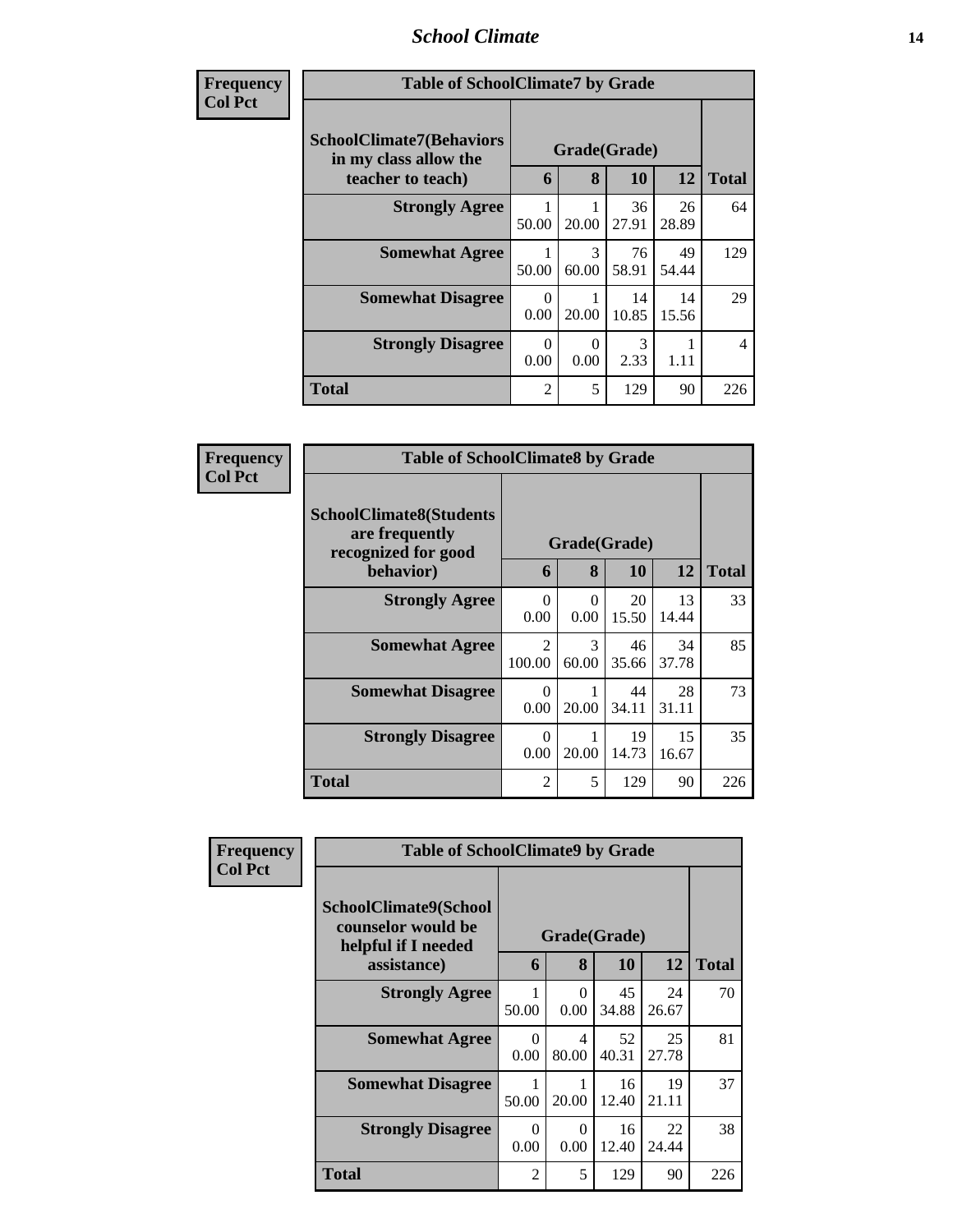# *Reasons for Dropping Out* **15**

| <b>Frequency</b> | <b>Table of Dropoutreason by Grade</b>                |                       |                                           |                        |             |              |
|------------------|-------------------------------------------------------|-----------------------|-------------------------------------------|------------------------|-------------|--------------|
| <b>Col Pct</b>   | Dropoutreason(If<br>I dropped out the<br>reason would | Grade(Grade)          |                                           |                        |             |              |
|                  | most likely be)                                       | 6                     | 8                                         | 10                     | 12          | <b>Total</b> |
|                  | <b>Won't Drop out</b>                                 | 1<br>50.00            | 3<br>60.00                                | 72<br>55.81            | 54<br>60.67 | 130          |
|                  | <b>Bored</b>                                          | $\Omega$<br>0.00      | 1<br>20.00                                | 27<br>20.93            | 15<br>16.85 | 43           |
|                  | <b>Family Reasons</b>                                 | $\Omega$<br>0.00      | 0<br>0.00                                 | 10<br>7.75             | 3<br>3.37   | 13           |
|                  | <b>Being Bullied</b>                                  | $\Omega$<br>0.00      | $\Omega$<br>0.00                          | $\mathfrak{D}$<br>1.55 | 3<br>3.37   | 5            |
|                  | <b>Other</b>                                          | $\mathbf{1}$<br>50.00 | 1<br>20.00                                | 18<br>13.95            | 14<br>15.73 | 34           |
|                  | <b>Total</b>                                          | $\overline{2}$        | 5                                         | 129                    | 89          | 225          |
|                  |                                                       |                       | <b>Frequency Missing <math>= 1</math></b> |                        |             |              |

| <b>Frequency</b> |                                                             | <b>Table of Dropout by Grade</b> |            |             |             |              |  |  |  |
|------------------|-------------------------------------------------------------|----------------------------------|------------|-------------|-------------|--------------|--|--|--|
| <b>Col Pct</b>   | Dropout(I<br>have<br>thought<br>about<br>dropping<br>out of | Grade(Grade)                     |            |             |             |              |  |  |  |
|                  | school)                                                     | 6                                | 8          | 10          | 12          | <b>Total</b> |  |  |  |
|                  | <b>Yes</b>                                                  | 50.00                            | 20.00      | 37<br>28.68 | 22<br>24.72 | 61           |  |  |  |
|                  | N <sub>0</sub>                                              | 50.00                            | 4<br>80.00 | 92<br>71.32 | 67<br>75.28 | 164          |  |  |  |
|                  | <b>Total</b>                                                | 2                                | 5          | 129         | 89          | 225          |  |  |  |
|                  | <b>Frequency Missing = 1</b>                                |                                  |            |             |             |              |  |  |  |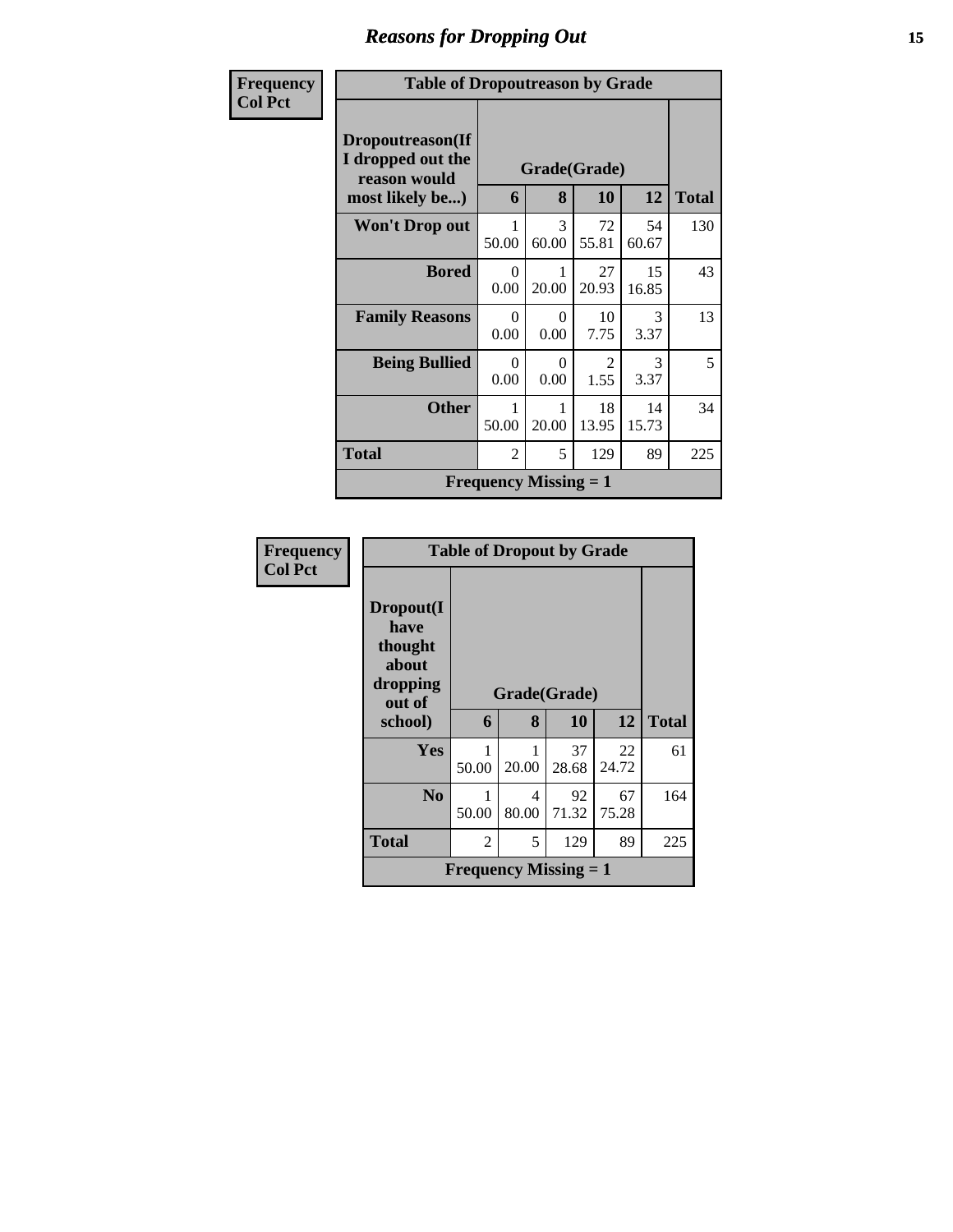*School Safety* **16**

| Frequency      |                                                                                          | <b>Table of Gangself by Grade</b> |            |              |             |              |  |  |  |
|----------------|------------------------------------------------------------------------------------------|-----------------------------------|------------|--------------|-------------|--------------|--|--|--|
| <b>Col Pct</b> | Gangself(I<br>have<br>participated<br>in illegal<br>gang<br>activities in<br>the past 30 | Grade(Grade)                      |            |              |             |              |  |  |  |
|                | days)                                                                                    | 6                                 | 8          | 10           | 12          | <b>Total</b> |  |  |  |
|                | Yes                                                                                      | 0<br>0.00                         | 20.00      | 6<br>4.65    | 6<br>6.74   | 13           |  |  |  |
|                | N <sub>0</sub>                                                                           | $\mathfrak{D}$<br>100.00          | 4<br>80.00 | 123<br>95.35 | 83<br>93.26 | 212          |  |  |  |
|                | <b>Total</b>                                                                             | $\overline{2}$                    | 5          | 129          | 89          | 225          |  |  |  |
|                | <b>Frequency Missing = 1</b>                                                             |                                   |            |              |             |              |  |  |  |

| Frequency<br><b>Col Pct</b> |                                                                                                                       | <b>Table of Gangpeers by Grade</b> |              |              |             |              |  |  |
|-----------------------------|-----------------------------------------------------------------------------------------------------------------------|------------------------------------|--------------|--------------|-------------|--------------|--|--|
|                             | <b>Gangpeers</b> (I<br>have friends<br>who have<br>participated<br>in illegal<br>gang<br>activities in<br>the past 30 |                                    | Grade(Grade) |              |             |              |  |  |
|                             | days)                                                                                                                 | 6                                  | 8            | 10           | 12          | <b>Total</b> |  |  |
|                             | Yes                                                                                                                   | $\theta$<br>0.00                   | 2<br>40.00   | 20<br>15.50  | 13<br>14.61 | 35           |  |  |
|                             | N <sub>0</sub>                                                                                                        | 2<br>100.00                        | 3<br>60.00   | 109<br>84.50 | 76<br>85.39 | 190          |  |  |
|                             | <b>Total</b>                                                                                                          | 2                                  | 5            | 129          | 89          | 225          |  |  |
|                             |                                                                                                                       | <b>Frequency Missing = 1</b>       |              |              |             |              |  |  |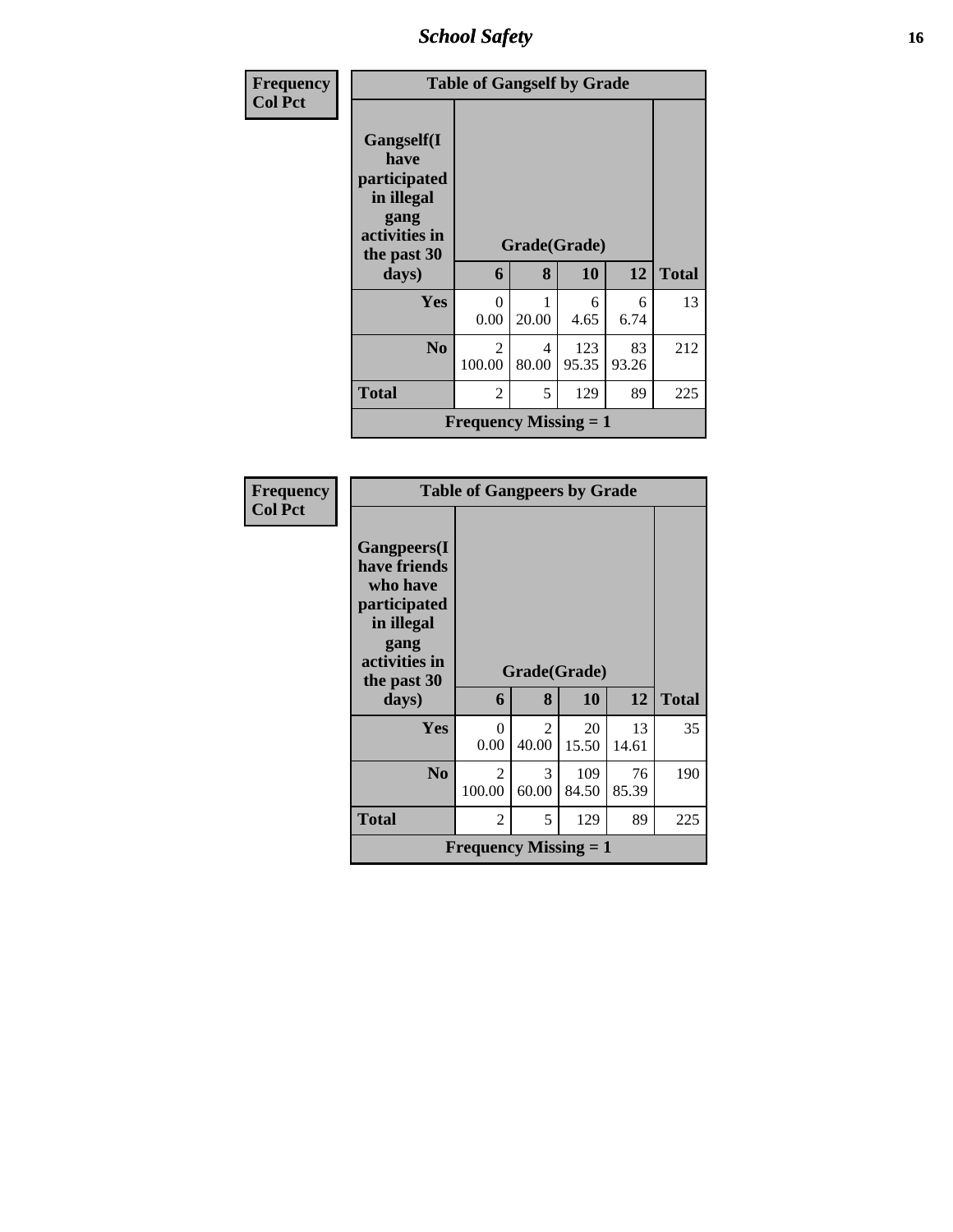*School Safety* **17**

| <b>Frequency</b> | <b>Table of Pickedon by Grade</b>                                   |                  |                                           |             |             |              |
|------------------|---------------------------------------------------------------------|------------------|-------------------------------------------|-------------|-------------|--------------|
| <b>Col Pct</b>   | <b>Pickedon</b> (I have<br>been picked on or<br>teased at school in |                  | Grade(Grade)                              |             |             |              |
|                  | the past 30 days)                                                   | 6                | 8                                         | 10          | 12          | <b>Total</b> |
|                  | <b>Strongly Agree</b>                                               | $\Omega$<br>0.00 | 1<br>20.00                                | 13<br>10.08 | 13<br>14.61 | 27           |
|                  | <b>Somewhat Agree</b>                                               | 50.00            | 0<br>0.00                                 | 24<br>18.60 | 10<br>11.24 | 35           |
|                  | <b>Somewhat Disagree</b>                                            | 50.00            | 20.00                                     | 27<br>20.93 | 21<br>23.60 | 50           |
|                  | <b>Strongly Disagree</b>                                            | 0<br>0.00        | 3<br>60.00                                | 65<br>50.39 | 45<br>50.56 | 113          |
|                  | <b>Total</b>                                                        | $\overline{2}$   | 5                                         | 129         | 89          | 225          |
|                  |                                                                     |                  | <b>Frequency Missing <math>= 1</math></b> |             |             |              |

| <b>Frequency</b> |                                            | <b>Table of Safeschool by Grade</b> |                         |             |             |              |  |
|------------------|--------------------------------------------|-------------------------------------|-------------------------|-------------|-------------|--------------|--|
| <b>Col Pct</b>   | Safeschool(School<br>is a place at which I | Grade(Grade)                        |                         |             |             |              |  |
|                  | feel safe)                                 | 6                                   | 8                       | 10          | 12          | <b>Total</b> |  |
|                  | <b>Strongly Agree</b>                      | 50.00                               | 3<br>60.00              | 33<br>25.58 | 28<br>31.46 | 65           |  |
|                  | <b>Somewhat Agree</b>                      | 0<br>0.00                           | $\mathfrak{D}$<br>40.00 | 69<br>53.49 | 46<br>51.69 | 117          |  |
|                  | <b>Somewhat Disagree</b>                   | 50.00                               | 0<br>0.00               | 21<br>16.28 | 5<br>5.62   | 27           |  |
|                  | <b>Strongly Disagree</b>                   | 0<br>0.00                           | 0<br>0.00               | 6<br>4.65   | 10<br>11.24 | 16           |  |
|                  | <b>Total</b>                               | 2                                   | 5                       | 129         | 89          | 225          |  |
|                  |                                            | <b>Frequency Missing = 1</b>        |                         |             |             |              |  |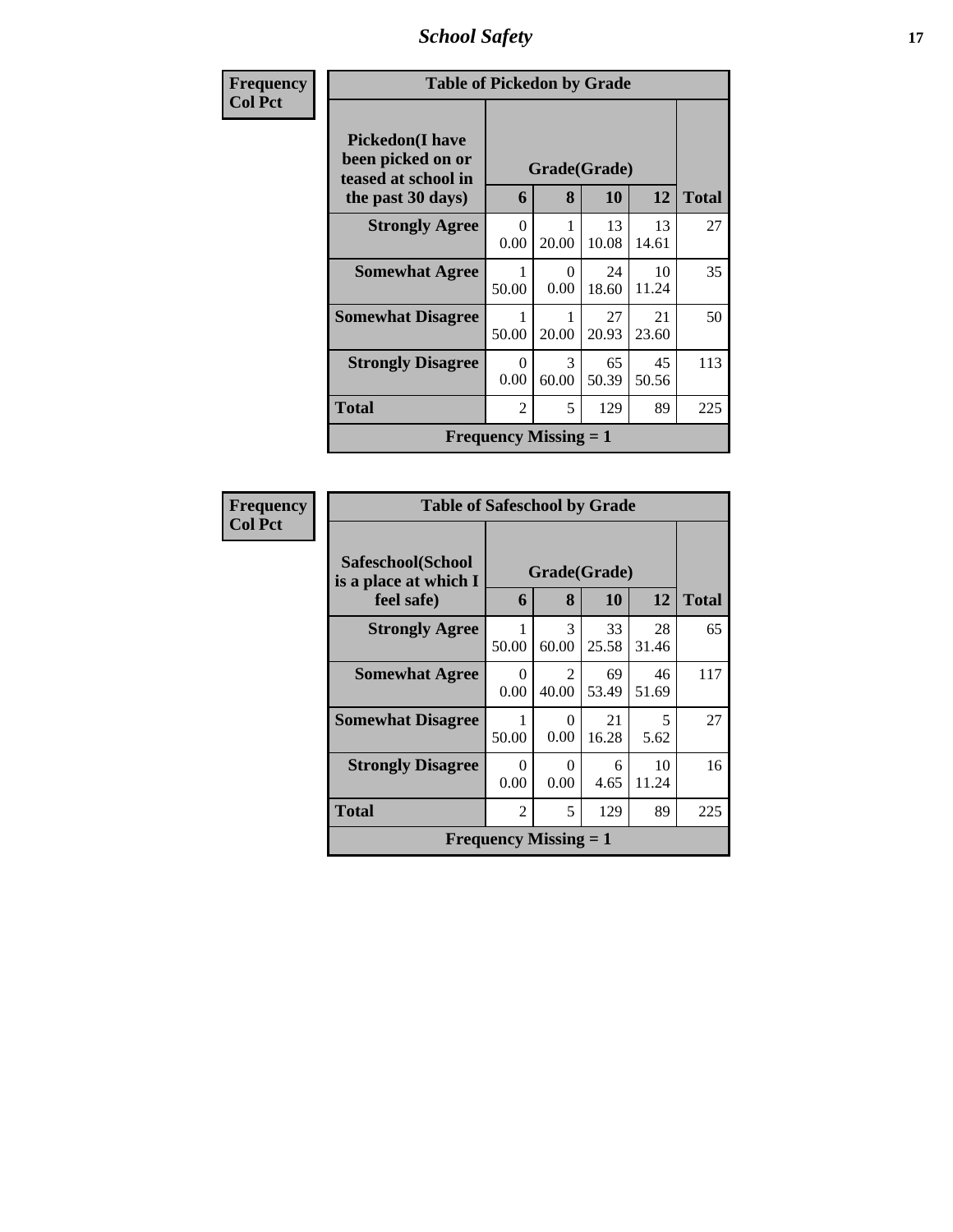*School Safety* **18**

**Frequency Row Pct**

| <b>Table of Grade by Bullied</b> |                         |                                              |                               |                   |                        |                               |                          |       |  |
|----------------------------------|-------------------------|----------------------------------------------|-------------------------------|-------------------|------------------------|-------------------------------|--------------------------|-------|--|
|                                  |                         | <b>Bullied</b> (I have been bullied by other | students in the past 30 days) |                   |                        |                               |                          |       |  |
| Grade(Grade)                     | $\bf{0}$<br><b>Days</b> | 1 or<br>2<br>days                            | 3 to<br>5<br>days             | 6 to<br>9<br>days | 10<br>to<br>19<br>days | <b>20</b><br>to<br>29<br>days | All<br><b>30</b><br>days | Total |  |
| 6                                | 1<br>50.00              | 1<br>50.00                                   | $\Omega$<br>0.00              | $\Omega$<br>0.00  | $\Omega$<br>0.00       | $\Omega$<br>0.00              | $\Omega$<br>0.00         | 2     |  |
| 8                                | 5<br>100.00             | $\Omega$<br>0.00                             | $\Omega$<br>0.00              | $\Omega$<br>0.00  | $\Omega$<br>0.00       | $\Omega$<br>0.00              | $\Omega$<br>0.00         | 5     |  |
| 10                               | 103<br>79.84            | 15<br>11.63                                  | 5<br>3.88                     | $\Omega$<br>0.00  | 2<br>1.55              | 1<br>0.78                     | 3<br>2.33                | 129   |  |
| 12                               | 81<br>90.00             | 4<br>4.44                                    | 1<br>1.11                     | 1<br>1.11         | $\mathbf{1}$<br>1.11   | $\Omega$<br>0.00              | $\mathfrak{D}$<br>2.22   | 90    |  |
| <b>Total</b>                     | 190                     | 20                                           | 6                             | 1                 | 3                      | 1                             | 5                        | 226   |  |

| <b>Table of Grade by Bulliedothers</b> |                         |                                                          |                        |                          |                        |                        |                                     |                |  |  |  |
|----------------------------------------|-------------------------|----------------------------------------------------------|------------------------|--------------------------|------------------------|------------------------|-------------------------------------|----------------|--|--|--|
|                                        |                         | Bullied others (I bullied others in the past 30<br>days) |                        |                          |                        |                        |                                     |                |  |  |  |
| Grade(Grade)                           | $\bf{0}$<br><b>Days</b> | 1 or<br>2<br>days                                        | 3 to<br>5<br>days      | <b>6 to</b><br>9<br>days | 10<br>to<br>19<br>days | 20<br>to<br>29<br>days | All<br>30<br>days                   | <b>Total</b>   |  |  |  |
| 6                                      | 2<br>100.00             | $\Omega$<br>0.00                                         | $\Omega$<br>0.00       | $\Omega$<br>0.00         | $\Omega$<br>0.00       | $\Omega$<br>0.00       | ∩<br>0.00                           | $\overline{2}$ |  |  |  |
| 8                                      | 4<br>80.00              | $\Omega$<br>0.00                                         | 1<br>20.00             | $\Omega$<br>0.00         | $\Omega$<br>0.00       | $\Omega$<br>0.00       | $\Omega$<br>0.00                    | 5              |  |  |  |
| 10                                     | 116<br>89.92            | $\overline{4}$<br>3.10                                   | $\overline{2}$<br>1.55 | $\Omega$<br>0.00         | 0.78                   | 0.78                   | 5<br>3.88                           | 129            |  |  |  |
| 12                                     | 80<br>88.89             | 6<br>6.67                                                | 1<br>1.11              | 1<br>1.11                | $\Omega$<br>0.00       | $\Omega$<br>0.00       | $\mathcal{D}_{\mathcal{A}}$<br>2.22 | 90             |  |  |  |
| <b>Total</b>                           | 202                     | 10                                                       | $\overline{4}$         | 1                        | 1                      | 1                      | 7                                   | 226            |  |  |  |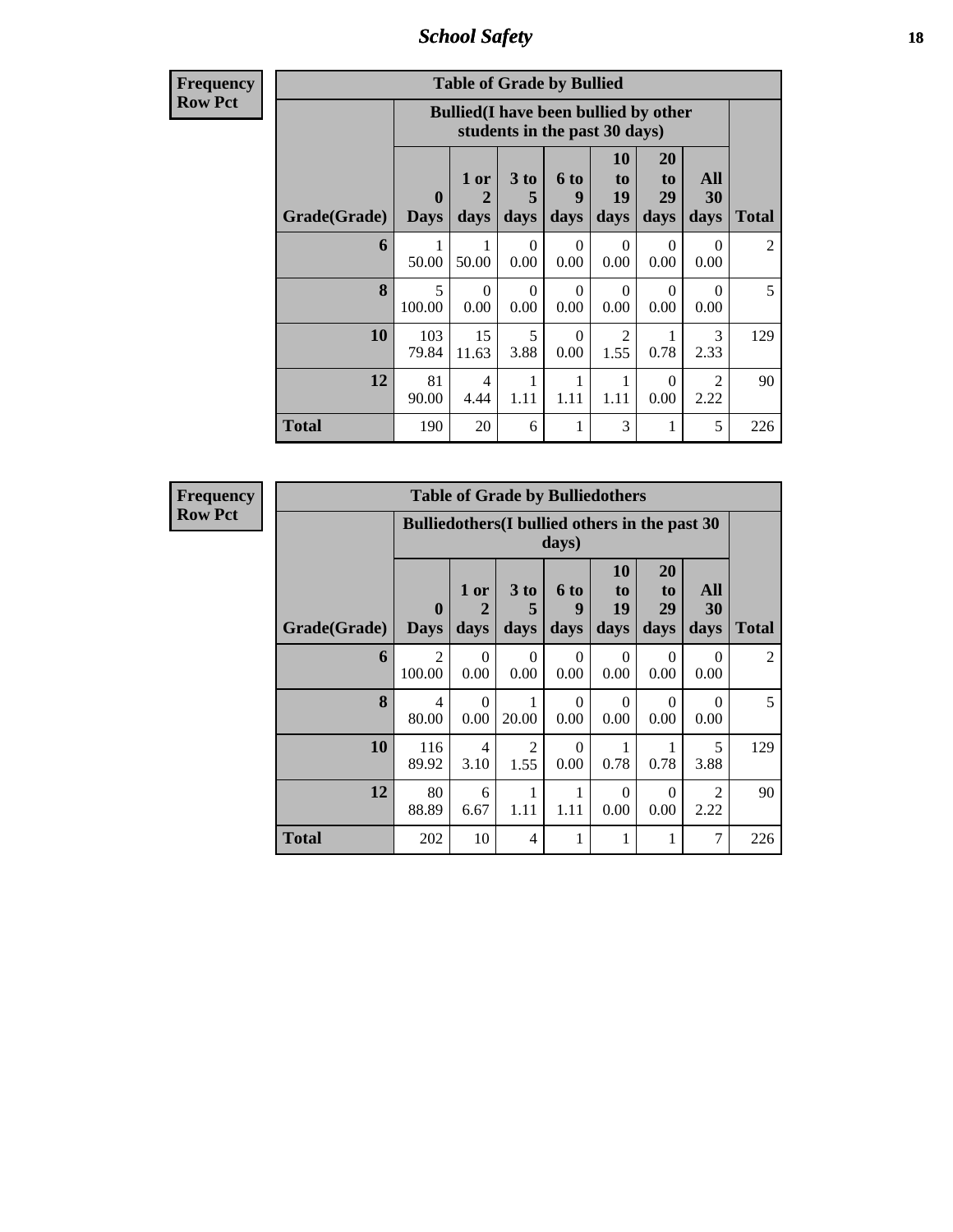*School Safety* **19**

| Frequency      | <b>Table of Grade by Weaponschool</b> |                                                                                 |                   |                   |              |
|----------------|---------------------------------------|---------------------------------------------------------------------------------|-------------------|-------------------|--------------|
| <b>Row Pct</b> |                                       | <b>Weaponschool</b> (I<br>brought a weapon<br>to school in the past<br>30 days) |                   |                   |              |
|                | Grade(Grade)                          | $\bf{0}$<br><b>Days</b>                                                         | 1 or<br>2<br>days | All<br>30<br>days | <b>Total</b> |
|                | 6                                     | $\overline{2}$<br>100.00                                                        | $\Omega$<br>0.00  | $\Omega$<br>0.00  | 2            |
|                | 8                                     | 5<br>100.00                                                                     | $\Omega$<br>0.00  | 0<br>0.00         | 5            |
|                | 10                                    | 126<br>97.67                                                                    | 1<br>0.78         | 2<br>1.55         | 129          |
|                | 12                                    | 87<br>96.67                                                                     | $\Omega$<br>0.00  | 3<br>3.33         | 90           |
|                | <b>Total</b>                          | 220                                                                             | 1                 | 5                 | 226          |

| <b>Frequency</b> | <b>Table of Grade by Absentunsafe</b> |                                                                                     |                   |                        |                   |                |  |  |  |  |
|------------------|---------------------------------------|-------------------------------------------------------------------------------------|-------------------|------------------------|-------------------|----------------|--|--|--|--|
| <b>Row Pct</b>   |                                       | <b>Absentunsafe(I have</b><br>missed school because I<br>felt unsafe in the past 30 |                   |                        |                   |                |  |  |  |  |
|                  | Grade(Grade)                          | $\mathbf{0}$<br><b>Days</b>                                                         | 1 or<br>2<br>days | 10<br>to<br>19<br>days | All<br>30<br>days | <b>Total</b>   |  |  |  |  |
|                  | 6                                     | 2<br>100.00                                                                         | $\Omega$<br>0.00  | $\Omega$<br>0.00       | $\Omega$<br>0.00  | $\overline{2}$ |  |  |  |  |
|                  | 8                                     | $\overline{\phantom{0}}$<br>100.00                                                  | $\Omega$<br>0.00  | $\Omega$<br>0.00       | $\Omega$<br>0.00  | 5              |  |  |  |  |
|                  | 10                                    | 123<br>95.35                                                                        | 3<br>2.33         | $\Omega$<br>0.00       | 3<br>2.33         | 129            |  |  |  |  |
|                  | 12                                    | 84<br>93.33                                                                         | 3<br>3.33         | 1<br>1.11              | 2<br>2.22         | 90             |  |  |  |  |
|                  | <b>Total</b>                          | 214                                                                                 | 6                 | 1                      | 5                 | 226            |  |  |  |  |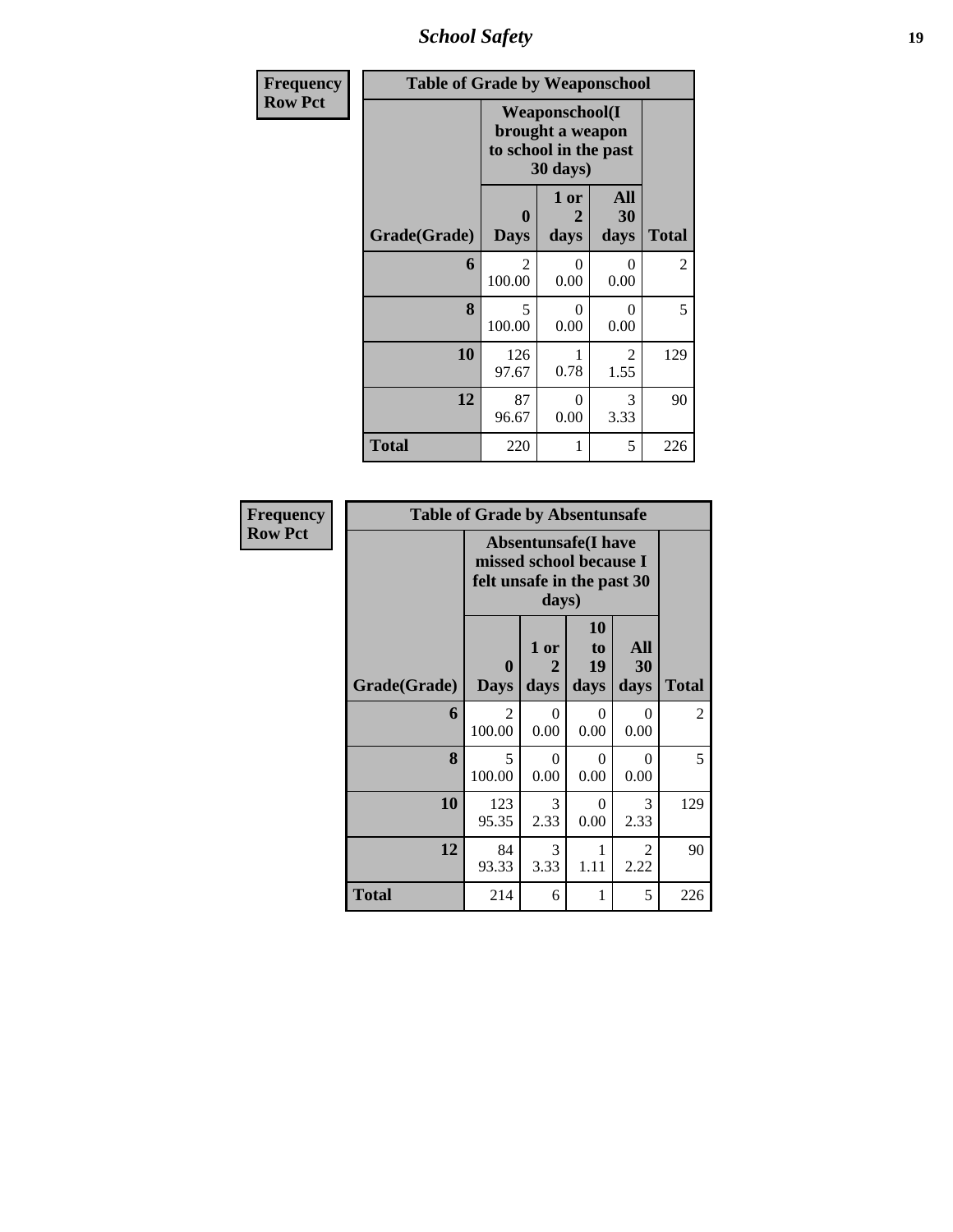## *Drug Use During Last 30 Days* 20

**Frequency Row Pct**

| <b>Table of Grade by Alcohol</b> |                                 |                        |                        |                        |                                    |                   |                        |              |  |  |  |
|----------------------------------|---------------------------------|------------------------|------------------------|------------------------|------------------------------------|-------------------|------------------------|--------------|--|--|--|
|                                  |                                 |                        |                        |                        | Alcohol(Alcohol use, past 30 days) |                   |                        |              |  |  |  |
| Grade(Grade)                     | <b>Did</b><br>not<br><b>use</b> | $1-2$<br>days          | $3 - 5$<br>days        | $6-9$<br>days          | $10-19$<br>days                    | $20 - 29$<br>days | Every<br>day           | <b>Total</b> |  |  |  |
| 6                                | $\overline{2}$<br>100.00        | $\Omega$<br>0.00       | 0<br>0.00              | 0<br>0.00              | 0<br>0.00                          | 0<br>0.00         | $\Omega$<br>0.00       | 2            |  |  |  |
| 8                                | $\mathcal{F}$<br>60.00          | 20.00                  | $\Omega$<br>0.00       | $\Omega$<br>0.00       | 20.00                              | $\Omega$<br>0.00  | $\Omega$<br>0.00       | 5            |  |  |  |
| 10                               | 95<br>73.64                     | 10<br>7.75             | 5<br>3.88              | $\overline{4}$<br>3.10 | 9<br>6.98                          | 3<br>2.33         | 3<br>2.33              | 129          |  |  |  |
| 12                               | 68<br>75.56                     | $\overline{4}$<br>4.44 | $\overline{4}$<br>4.44 | $\overline{4}$<br>4.44 | 5<br>5.56                          | 1.11              | $\overline{4}$<br>4.44 | 90           |  |  |  |
| <b>Total</b>                     | 168                             | 15                     | 9                      | 8                      | 15                                 | 4                 | 7                      | 226          |  |  |  |

|              | <b>Table of Grade by Cigarettes</b> |                        |                  |                           |                        |                                                |                  |                |  |  |  |  |
|--------------|-------------------------------------|------------------------|------------------|---------------------------|------------------------|------------------------------------------------|------------------|----------------|--|--|--|--|
|              |                                     |                        |                  |                           |                        | Cigarettes (Smoking tobacco use, past 30 days) |                  |                |  |  |  |  |
| Grade(Grade) | Did<br>not<br><b>use</b>            | $1 - 2$<br>days        | $3 - 5$<br>days  | $6 - 9$<br>days           | $10-19$<br>days        | $20 - 29$<br>days                              | Every<br>day     | <b>Total</b>   |  |  |  |  |
| 6            | $\overline{2}$<br>100.00            | $\Omega$<br>0.00       | 0<br>0.00        | $\mathbf{\Omega}$<br>0.00 | $\Omega$<br>0.00       | 0<br>0.00                                      | 0<br>0.00        | $\overline{2}$ |  |  |  |  |
| 8            | 4<br>80.00                          | $\Omega$<br>0.00       | 0<br>0.00        | ∩<br>0.00                 | 20.00                  | 0<br>0.00                                      | $\Omega$<br>0.00 | 5              |  |  |  |  |
| 10           | 109<br>84.50                        | $\overline{4}$<br>3.10 | 4<br>3.10        | 3<br>2.33                 | $\mathfrak{D}$<br>1.55 | $\mathcal{D}$<br>1.55                          | 5<br>3.88        | 129            |  |  |  |  |
| 12           | 76<br>84.44                         | 5<br>5.56              | $\Omega$<br>0.00 | 1.11                      | 3<br>3.33              | 3<br>3.33                                      | 2<br>2.22        | 90             |  |  |  |  |
| <b>Total</b> | 191                                 | 9                      | 4                | 4                         | 6                      | 5                                              | 7                | 226            |  |  |  |  |

| <b>Frequency</b> |              |                                        |                        |                        | <b>Table of Grade by Smokeless</b> |                   |                     |                |
|------------------|--------------|----------------------------------------|------------------------|------------------------|------------------------------------|-------------------|---------------------|----------------|
| <b>Row Pct</b>   |              | <b>Smokeless</b> (Chewing tobacco use, |                        |                        |                                    |                   |                     |                |
|                  | Grade(Grade) | <b>Did</b><br>not<br><b>use</b>        | $1 - 2$<br>days        | $3 - 5$<br>days        | $10-19$<br>days                    | $20 - 29$<br>days | <b>Every</b><br>day | <b>Total</b>   |
|                  | 6            | $\overline{2}$<br>100.00               | $\Omega$<br>0.00       | $\theta$<br>0.00       | $\theta$<br>0.00                   | $\Omega$<br>0.00  | $\Omega$<br>0.00    | $\overline{2}$ |
|                  | 8            | $\overline{4}$<br>80.00                | $\Omega$<br>0.00       | 20.00                  | $\theta$<br>0.00                   | $\Omega$<br>0.00  | $\Omega$<br>0.00    | 5              |
|                  | 10           | 115<br>89.15                           | 7<br>5.43              | $\mathfrak{D}$<br>1.55 | $\Omega$<br>0.00                   | 0.78              | 4<br>3.10           | 129            |
|                  | 12           | 80<br>88.89                            | $\overline{c}$<br>2.22 | $\mathcal{F}$<br>3.33  | $\overline{2}$<br>2.22             | $\Omega$<br>0.00  | 3<br>3.33           | 90             |
|                  | <b>Total</b> | 201                                    | 9                      | 6                      | $\overline{2}$                     |                   | 7                   | 226            |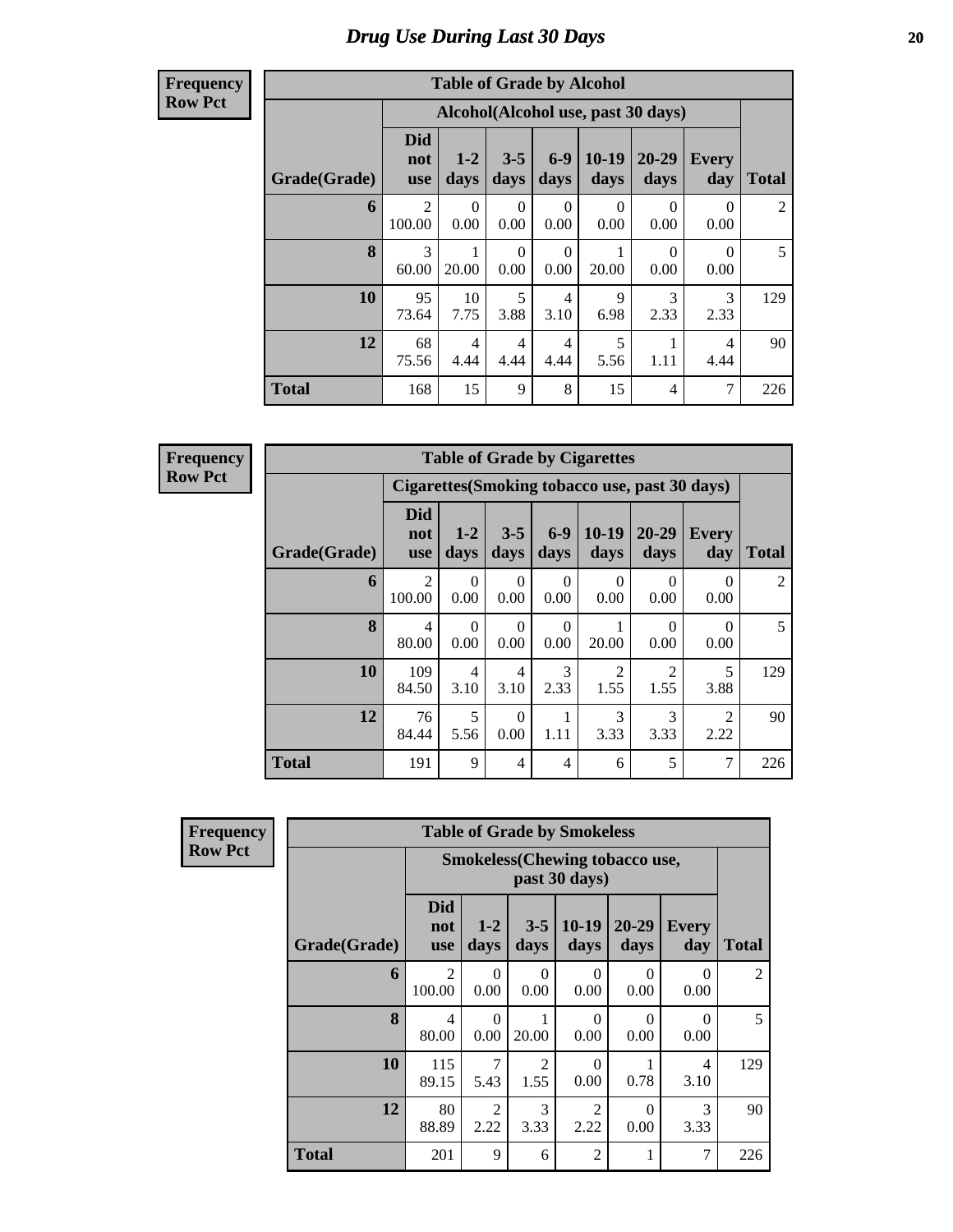| <b>Frequency</b> |
|------------------|
| <b>Row Pct</b>   |

| <b>Table of Grade by Marijuana</b> |                                 |                  |                        |                  |                  |                                         |                  |              |  |  |  |
|------------------------------------|---------------------------------|------------------|------------------------|------------------|------------------|-----------------------------------------|------------------|--------------|--|--|--|
|                                    |                                 |                  |                        |                  |                  | Marijuana (Marijuana use, past 30 days) |                  |              |  |  |  |
| Grade(Grade)                       | <b>Did</b><br>not<br><b>use</b> | $1-2$<br>days    | $3 - 5$<br>days        | $6-9$<br>days    | $10-19$<br>days  | $20 - 29$<br>days                       | Every<br>day     | <b>Total</b> |  |  |  |
| 6                                  | $\mathfrak{D}$<br>100.00        | $\Omega$<br>0.00 | $\Omega$<br>0.00       | $\Omega$<br>0.00 | $\Omega$<br>0.00 | $\Omega$<br>0.00                        | $\Omega$<br>0.00 | 2            |  |  |  |
| 8                                  | 4<br>80.00                      | $\Omega$<br>0.00 | $\Omega$<br>0.00       | $\Omega$<br>0.00 | $\Omega$<br>0.00 | $\Omega$<br>0.00                        | 20.00            | 5            |  |  |  |
| 10                                 | 117<br>90.70                    | 3<br>2.33        | $\overline{2}$<br>1.55 | 0.78             | $\Omega$<br>0.00 | 3<br>2.33                               | 3<br>2.33        | 129          |  |  |  |
| 12                                 | 80<br>88.89                     | 2<br>2.22        | $\overline{2}$<br>2.22 | 3<br>3.33        | 1.11             | 1.11                                    | 1.11             | 90           |  |  |  |
| <b>Total</b>                       | 203                             | 5                | $\overline{4}$         | $\overline{4}$   |                  | 4                                       | 5                | 226          |  |  |  |

| Frequency      | <b>Table of Grade by Cocaine</b> |                                    |                                        |                  |                       |                |  |  |  |  |
|----------------|----------------------------------|------------------------------------|----------------------------------------|------------------|-----------------------|----------------|--|--|--|--|
| <b>Row Pct</b> |                                  |                                    | Cocaine (Cocaine use,<br>past 30 days) |                  |                       |                |  |  |  |  |
|                | Grade(Grade)                     | <b>Did</b><br>not<br><b>use</b>    | $1 - 2$<br>days                        | $3 - 5$<br>days  | <b>Every</b><br>day   | <b>Total</b>   |  |  |  |  |
|                | 6                                | 2<br>100.00                        | 0<br>0.00                              | $\Omega$<br>0.00 | 0<br>0.00             | $\overline{2}$ |  |  |  |  |
|                | 8                                | $\overline{\phantom{0}}$<br>100.00 | $\Omega$<br>0.00                       | 0<br>0.00        | $\Omega$<br>0.00      | 5              |  |  |  |  |
|                | 10                               | 124<br>96.12                       | 1<br>0.78                              | 0.78             | $\mathcal{R}$<br>2.33 | 129            |  |  |  |  |
|                | 12                               | 86<br>95.56                        | 1<br>1.11                              | $\Omega$<br>0.00 | 3<br>3.33             | 90             |  |  |  |  |
|                | <b>Total</b>                     | 217                                | $\overline{2}$                         | 1                | 6                     | 226            |  |  |  |  |

| <b>Frequency</b> | <b>Table of Grade by Inhalants</b> |                                 |                  |                  |                                 |                        |                |  |  |  |
|------------------|------------------------------------|---------------------------------|------------------|------------------|---------------------------------|------------------------|----------------|--|--|--|
| <b>Row Pct</b>   |                                    |                                 |                  | past 30 days)    | <b>Inhalants</b> (Inhalant use, |                        |                |  |  |  |
|                  | Grade(Grade)                       | <b>Did</b><br>not<br><b>use</b> | $3 - 5$<br>days  | $6 - 9$<br>days  | $10-19$<br>days                 | <b>Every</b><br>day    | <b>Total</b>   |  |  |  |
|                  | 6                                  | $\overline{2}$<br>100.00        | $\Omega$<br>0.00 | $\Omega$<br>0.00 | $\Omega$<br>0.00                | 0<br>0.00              | $\overline{2}$ |  |  |  |
|                  | 8                                  | 5<br>100.00                     | $\Omega$<br>0.00 | $\Omega$<br>0.00 | ∩<br>0.00                       | $\Omega$<br>0.00       | 5              |  |  |  |
|                  | 10                                 | 125<br>96.90                    | $\Omega$<br>0.00 | 0.78             | $\Omega$<br>0.00                | 3<br>2.33              | 129            |  |  |  |
|                  | 12                                 | 86<br>95.56                     | 1.11             | $\Omega$<br>0.00 | 1.11                            | $\overline{2}$<br>2.22 | 90             |  |  |  |
|                  | <b>Total</b>                       | 218                             | 1                | 1                | 1                               | 5                      | 226            |  |  |  |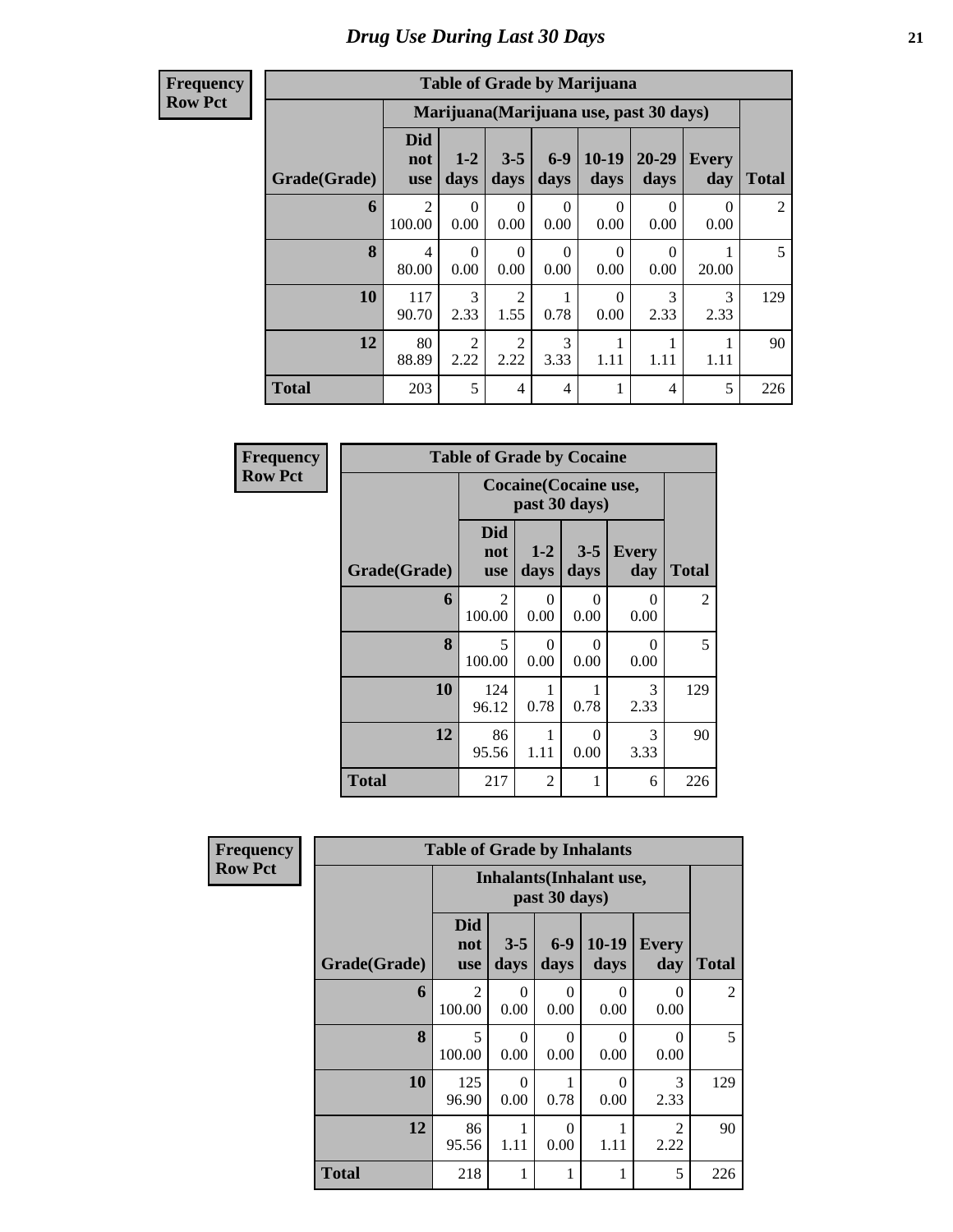#### *Drug Use During Last 30 Days* **22**

| cy |              | <b>Table of Grade by Steroids</b> |                                         |                   |                     |                |
|----|--------------|-----------------------------------|-----------------------------------------|-------------------|---------------------|----------------|
|    |              |                                   | Steroids (Steroid use,<br>past 30 days) |                   |                     |                |
|    | Grade(Grade) | <b>Did</b><br>not<br><b>use</b>   | $10-19$<br>days                         | $20 - 29$<br>days | <b>Every</b><br>day | <b>Total</b>   |
|    | 6            | 2<br>100.00                       | $\theta$<br>0.00                        | 0<br>0.00         | $\Omega$<br>0.00    | $\overline{2}$ |
|    | 8            | 5<br>100.00                       | $\theta$<br>0.00                        | 0<br>0.00         | $\Omega$<br>0.00    | 5              |
|    | 10           | 125<br>96.90                      | 0.78                                    | 0<br>0.00         | 3<br>2.33           | 129            |
|    | 12           | 88<br>97.78                       | $\theta$<br>0.00                        | 1.11              | 1<br>1.11           | 90             |
|    | <b>Total</b> | 220                               |                                         |                   | 4                   | 226            |

| <b>Frequency</b> |              | <b>Table of Grade by Ecstasy</b> |                  |                  |                        |                        |                |
|------------------|--------------|----------------------------------|------------------|------------------|------------------------|------------------------|----------------|
| <b>Row Pct</b>   |              | Ecstasy(Ecstasy use,             |                  |                  |                        |                        |                |
|                  | Grade(Grade) | <b>Did</b><br>not<br><b>use</b>  | $1 - 2$<br>days  | $3 - 5$<br>days  | 20-29<br>days          | <b>Every</b><br>day    | <b>Total</b>   |
|                  | 6            | $\overline{2}$<br>100.00         | 0<br>0.00        | 0<br>0.00        | 0<br>0.00              | 0<br>0.00              | $\overline{2}$ |
|                  | 8            | 5<br>100.00                      | $\Omega$<br>0.00 | $\Omega$<br>0.00 | 0<br>0.00              | $\Omega$<br>0.00       | 5              |
|                  | 10           | 121<br>93.80                     | 3<br>2.33        | $\Omega$<br>0.00 | 0.78                   | $\overline{4}$<br>3.10 | 129            |
|                  | 12           | 85<br>94.44                      | 0<br>0.00        | 1<br>1.11        | $\mathfrak{D}$<br>2.22 | $\mathfrak{D}$<br>2.22 | 90             |
|                  | <b>Total</b> | 213                              | 3                | 1                | 3                      | 6                      | 226            |

| Frequency      |              | <b>Table of Grade by Meth</b>   |                                            |                   |                     |                |  |  |  |
|----------------|--------------|---------------------------------|--------------------------------------------|-------------------|---------------------|----------------|--|--|--|
| <b>Row Pct</b> |              |                                 | Meth(Methamphetamine use,<br>past 30 days) |                   |                     |                |  |  |  |
|                | Grade(Grade) | <b>Did</b><br>not<br><b>use</b> | $3 - 5$<br>days                            | $20 - 29$<br>days | <b>Every</b><br>day | <b>Total</b>   |  |  |  |
|                | 6            | $\mathfrak{D}$<br>100.00        | 0<br>0.00                                  | 0.00              | 0.00                | $\overline{2}$ |  |  |  |
|                | 8            | 100.00                          | 0<br>0.00                                  | 0.00              | O<br>0.00           | 5              |  |  |  |
|                | 10           | 125<br>96.90                    | 0<br>0.00                                  | 0.78              | 3<br>2.33           | 129            |  |  |  |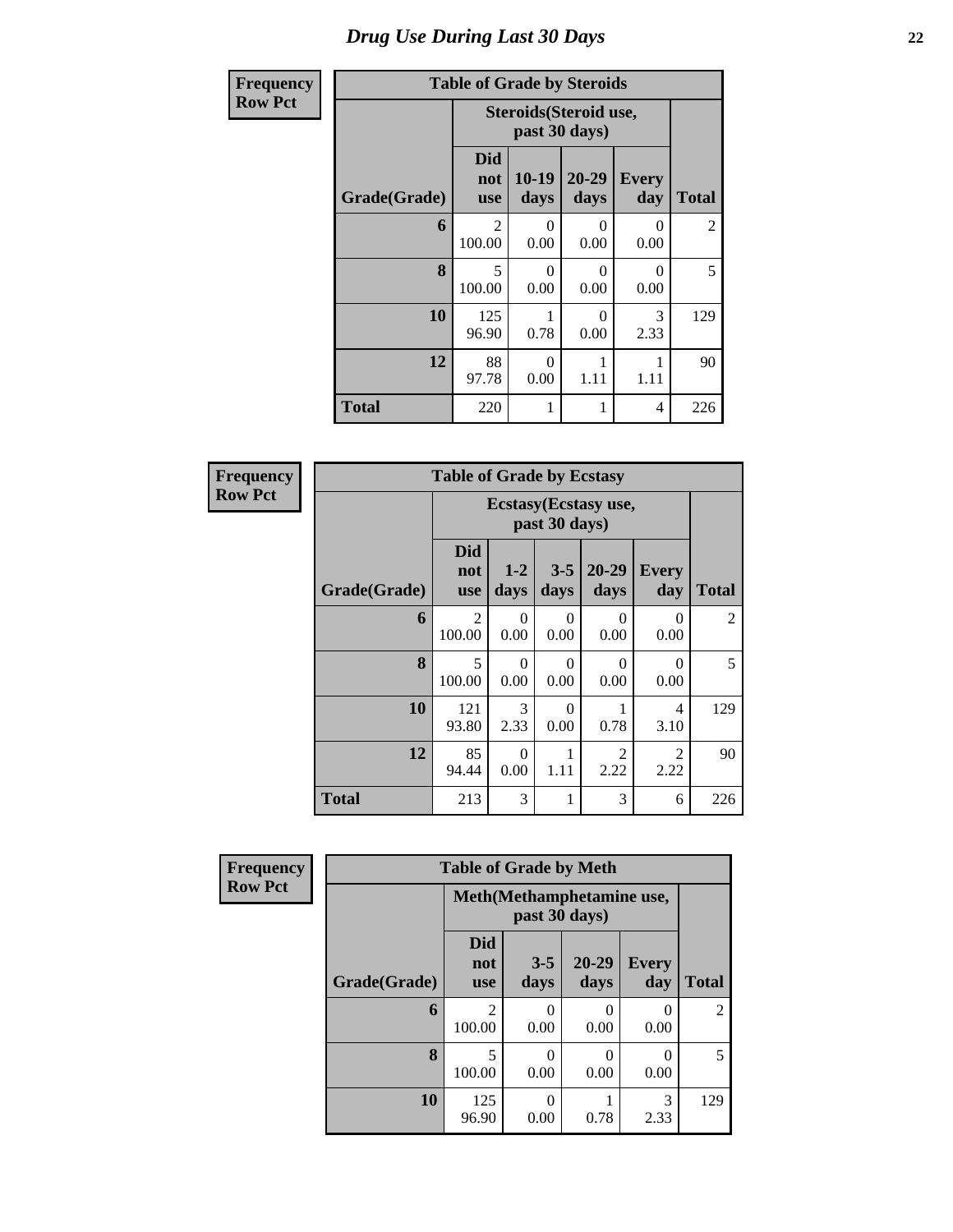# *Drug Use During Last 30 Days* **23**

| Frequency      |              | <b>Table of Grade by Meth</b>              |                 |                   |                  |              |  |  |  |
|----------------|--------------|--------------------------------------------|-----------------|-------------------|------------------|--------------|--|--|--|
| <b>Row Pct</b> |              | Meth(Methamphetamine use,<br>past 30 days) |                 |                   |                  |              |  |  |  |
|                | Grade(Grade) | Did<br>not<br><b>use</b>                   | $3 - 5$<br>days | $20 - 29$<br>days | Every<br>day     | <b>Total</b> |  |  |  |
|                | 12           | 88<br>97.78                                | 1.11            | 1.11              | $\theta$<br>0.00 | 90           |  |  |  |
|                | <b>Total</b> | 220                                        |                 | $\overline{2}$    | 3                | 226          |  |  |  |

| <b>Frequency</b> |
|------------------|
| <b>Row Pct</b>   |

| <b>Table of Grade by Hallucinogens</b> |                                 |                                                |                  |                  |                  |                   |                       |                |
|----------------------------------------|---------------------------------|------------------------------------------------|------------------|------------------|------------------|-------------------|-----------------------|----------------|
|                                        |                                 | Hallucinogens (Hallucinogen use, past 30 days) |                  |                  |                  |                   |                       |                |
| Grade(Grade)                           | <b>Did</b><br>not<br><b>use</b> | $1 - 2$<br>days                                | $3 - 5$<br>days  | $6-9$<br>days    | $10-19$<br>days  | $20 - 29$<br>days | Every<br>day          | <b>Total</b>   |
| 6                                      | 2<br>100.00                     | $\Omega$<br>0.00                               | 0<br>0.00        | 0<br>0.00        | $\Omega$<br>0.00 | $\Omega$<br>0.00  | 0<br>0.00             | $\mathfrak{D}$ |
| 8                                      | 5<br>100.00                     | $\Omega$<br>0.00                               | $\Omega$<br>0.00 | 0<br>0.00        | $\Omega$<br>0.00 | $\Omega$<br>0.00  | $\Omega$<br>0.00      | 5              |
| 10                                     | 124<br>96.12                    | 0.78                                           | $\Omega$<br>0.00 | $\Omega$<br>0.00 | 0.78             | $\Omega$<br>0.00  | $\mathcal{R}$<br>2.33 | 129            |
| 12                                     | 87<br>96.67                     | $\Omega$<br>0.00                               | 1.11             | 1.11             | $\Omega$<br>0.00 | 1<br>1.11         | $\Omega$<br>0.00      | 90             |
| <b>Total</b>                           | 218                             | 1                                              |                  |                  |                  | 1                 | 3                     | 226            |

| Frequency      | <b>Table of Grade by Prescription</b> |                          |                                                                                |                  |                  |                        |                     |                |  |
|----------------|---------------------------------------|--------------------------|--------------------------------------------------------------------------------|------------------|------------------|------------------------|---------------------|----------------|--|
| <b>Row Pct</b> |                                       |                          | <b>Prescription</b> (Prescription drugs not<br>prescribed to me, past 30 days) |                  |                  |                        |                     |                |  |
|                | Grade(Grade)                          | Did<br>not<br><b>use</b> | $1-2$<br>days                                                                  | $3 - 5$<br>days  | $6 - 9$<br>days  | $10-19$<br>days        | <b>Every</b><br>day | <b>Total</b>   |  |
|                | 6                                     | $\mathfrak{D}$<br>100.00 | $\Omega$<br>0.00                                                               | $\Omega$<br>0.00 | $\Omega$<br>0.00 | $\Omega$<br>0.00       | $\Omega$<br>0.00    | $\overline{2}$ |  |
|                | 8                                     | 5<br>100.00              | $\Omega$<br>0.00                                                               | $\Omega$<br>0.00 | $\Omega$<br>0.00 | $\Omega$<br>0.00       | $\Omega$<br>0.00    | 5              |  |
|                | 10                                    | 116<br>89.92             | 4<br>3.10                                                                      | 1<br>0.78        | 3<br>2.33        | $\Omega$<br>0.00       | 5<br>3.88           | 129            |  |
|                | 12                                    | 84<br>93.33              | $\overline{2}$<br>2.22                                                         | 1<br>1.11        | $\Omega$<br>0.00 | $\overline{2}$<br>2.22 | 1.11                | 90             |  |
|                | <b>Total</b>                          | 207                      | 6                                                                              | $\overline{2}$   | 3                | $\overline{c}$         | 6                   | 226            |  |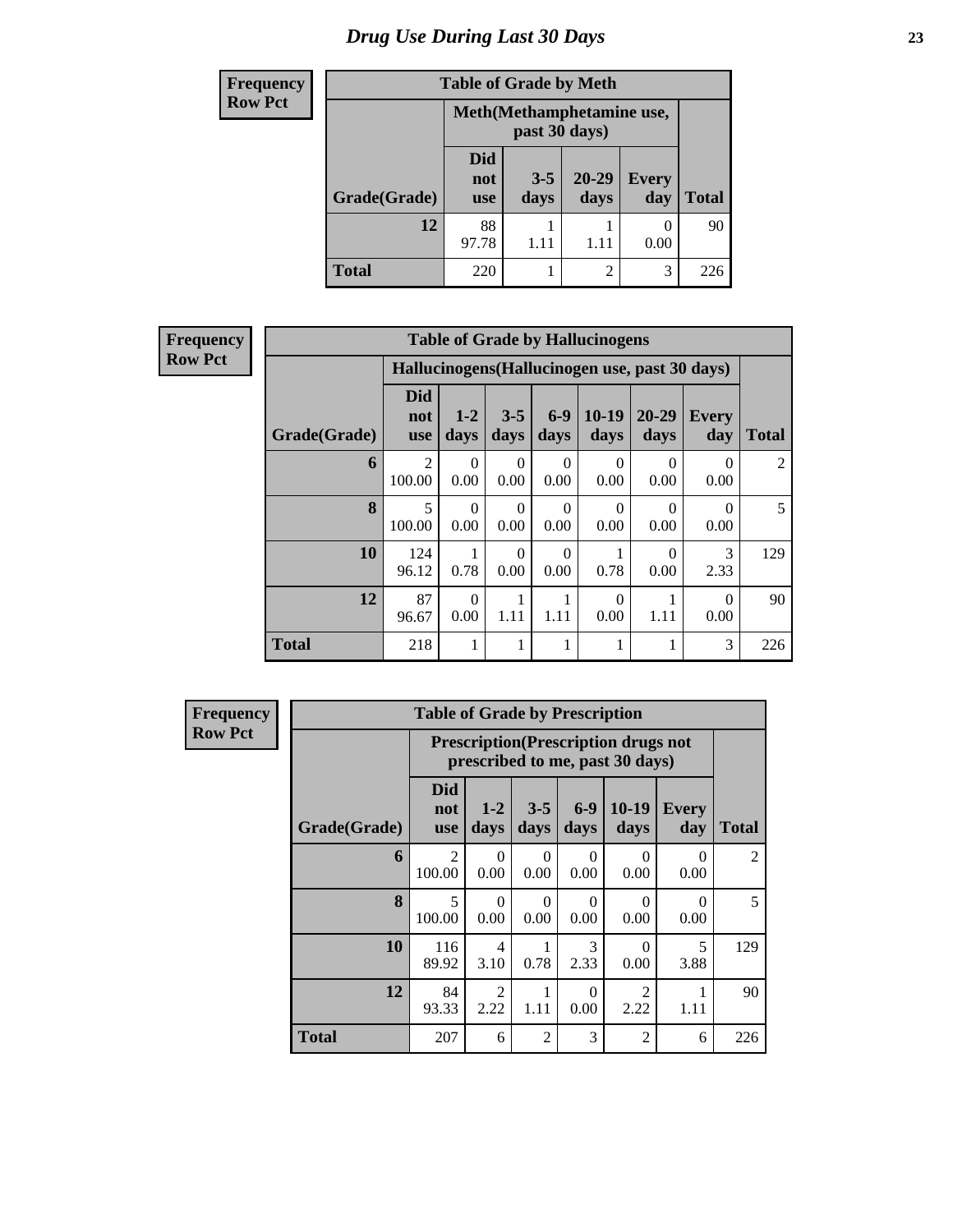| Frequency      | <b>Table of Alcoholease by Grade</b>      |                              |                         |             |             |              |  |  |
|----------------|-------------------------------------------|------------------------------|-------------------------|-------------|-------------|--------------|--|--|
| <b>Col Pct</b> | Alcoholease(It is<br>easy to get alcohol) | 6                            | Grade(Grade)<br>8       | 10          | 12          | <b>Total</b> |  |  |
|                | <b>Strongly Agree</b>                     | 0<br>0.00                    | $\theta$<br>0.00        | 43<br>33.33 | 41<br>46.07 | 84           |  |  |
|                | <b>Somewhat Agree</b>                     | 0<br>0.00                    | $\mathfrak{D}$<br>40.00 | 44<br>34.11 | 32<br>35.96 | 78           |  |  |
|                | <b>Somewhat Disagree</b>                  | $\Omega$<br>0.00             | 20.00                   | 25<br>19.38 | 6<br>6.74   | 32           |  |  |
|                | <b>Strongly Disagree</b>                  | $\overline{2}$<br>100.00     | $\mathfrak{D}$<br>40.00 | 17<br>13.18 | 10<br>11.24 | 31           |  |  |
|                | <b>Total</b>                              | $\overline{2}$               | 5                       | 129         | 89          | 225          |  |  |
|                |                                           | <b>Frequency Missing = 1</b> |                         |             |             |              |  |  |

| Frequency      | <b>Table of Cigarettesease by Grade</b>     |                                           |                                   |             |                       |              |
|----------------|---------------------------------------------|-------------------------------------------|-----------------------------------|-------------|-----------------------|--------------|
| <b>Col Pct</b> | Cigarettesease(It is<br>easy to get smoking | Grade(Grade)                              |                                   |             |                       |              |
|                | tobacco)                                    | 6                                         | 8                                 | <b>10</b>   | <b>12</b>             | <b>Total</b> |
|                | <b>Strongly Agree</b>                       | $\Omega$<br>0.00                          | 0<br>0.00                         | 53<br>41.09 | 56<br>62.92           | 109          |
|                | <b>Somewhat Agree</b>                       | 0<br>0.00                                 | $\overline{\mathcal{L}}$<br>40.00 | 38<br>29.46 | 21<br>23.60           | 61           |
|                | <b>Somewhat Disagree</b>                    | $\theta$<br>0.00                          | 0<br>0.00                         | 18<br>13.95 | $\mathcal{R}$<br>3.37 | 21           |
|                | <b>Strongly Disagree</b>                    | $\mathfrak{D}$<br>100.00                  | 3<br>60.00                        | 20<br>15.50 | 9<br>10.11            | 34           |
|                | <b>Total</b>                                | $\overline{2}$                            | 5                                 | 129         | 89                    | 225          |
|                |                                             | <b>Frequency Missing <math>= 1</math></b> |                                   |             |                       |              |

| Frequency      | <b>Table of Smokelessease by Grade</b>                         |                          |            |                           |             |              |  |
|----------------|----------------------------------------------------------------|--------------------------|------------|---------------------------|-------------|--------------|--|
| <b>Col Pct</b> | <b>Smokelessease</b> (It is<br>easy to get chewing<br>tobacco) | 6                        | 8          | Grade(Grade)<br><b>10</b> | 12          | <b>Total</b> |  |
|                |                                                                |                          |            |                           |             |              |  |
|                | <b>Strongly Agree</b>                                          | 0<br>0.00                | 20.00      | 63<br>48.84               | 59<br>66.29 | 123          |  |
|                | <b>Somewhat Agree</b>                                          | 0<br>0.00                | 20.00      | 29<br>22.48               | 18<br>20.22 | 48           |  |
|                | <b>Somewhat Disagree</b>                                       | 0<br>0.00                | 0<br>0.00  | 14<br>10.85               | 3<br>3.37   | 17           |  |
|                | <b>Strongly Disagree</b>                                       | $\mathfrak{D}$<br>100.00 | 3<br>60.00 | 23<br>17.83               | Q<br>10.11  | 37           |  |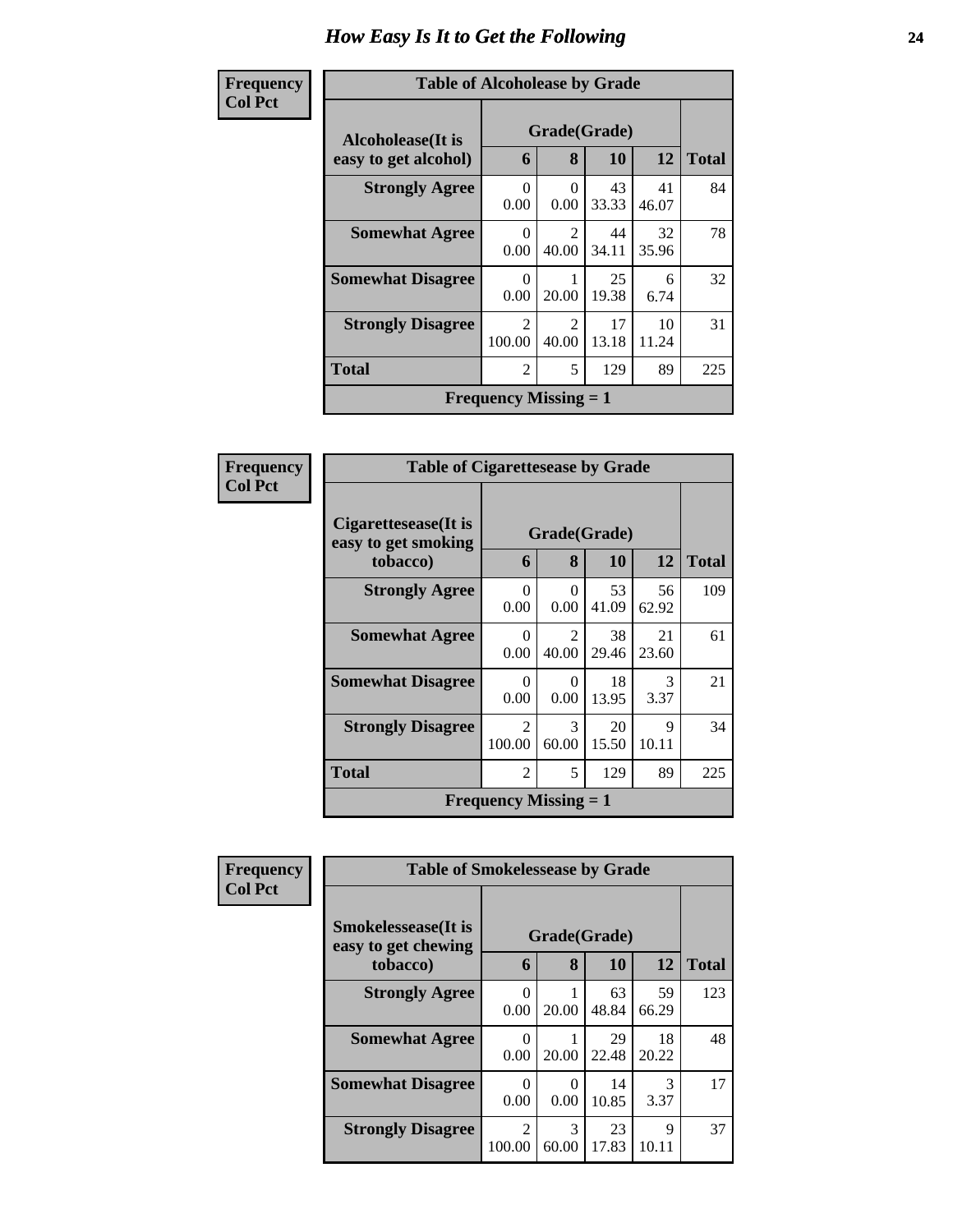| <b>Frequency</b><br><b>Col Pct</b> |                                 | <b>Table of Smokelessease by Grade</b> |              |     |    |              |  |
|------------------------------------|---------------------------------|----------------------------------------|--------------|-----|----|--------------|--|
|                                    | <b>Smokelessease</b> (It is     |                                        | Grade(Grade) |     |    |              |  |
|                                    | easy to get chewing<br>tobacco) | 6                                      | 8            | 10  | 12 | <b>Total</b> |  |
|                                    | <b>Total</b>                    | 2                                      |              | 129 | 89 | 225          |  |
|                                    |                                 | <b>Frequency Missing = 1</b>           |              |     |    |              |  |

| Frequency      | <b>Table of Marijuanaease by Grade</b>           |                              |            |                    |             |              |  |
|----------------|--------------------------------------------------|------------------------------|------------|--------------------|-------------|--------------|--|
| <b>Col Pct</b> | Marijuanaease(It is<br>easy to get<br>marijuana) | 6                            | 8          | Grade(Grade)<br>10 | 12          | <b>Total</b> |  |
|                | <b>Strongly Agree</b>                            | $\Omega$<br>0.00             | 0<br>0.00  | 40<br>31.01        | 33<br>37.08 | 73           |  |
|                | <b>Somewhat Agree</b>                            | 0<br>0.00                    | 0<br>0.00  | 25<br>19.38        | 25<br>28.09 | 50           |  |
|                | <b>Somewhat Disagree</b>                         | $\Omega$<br>0.00             | 20.00      | 23<br>17.83        | 16<br>17.98 | 40           |  |
|                | <b>Strongly Disagree</b>                         | $\mathfrak{D}$<br>100.00     | 4<br>80.00 | 41<br>31.78        | 15<br>16.85 | 62           |  |
|                | <b>Total</b>                                     | $\overline{2}$               | 5          | 129                | 89          | 225          |  |
|                |                                                  | <b>Frequency Missing = 1</b> |            |                    |             |              |  |

| Frequency      | <b>Table of Cocaineease by Grade</b> |                              |                  |             |             |              |  |
|----------------|--------------------------------------|------------------------------|------------------|-------------|-------------|--------------|--|
| <b>Col Pct</b> | <b>Cocaineease</b> (It is            |                              | Grade(Grade)     |             |             |              |  |
|                | easy to get cocaine)                 | 6                            | 8                | 10          | 12          | <b>Total</b> |  |
|                | <b>Strongly Agree</b>                | 0<br>0.00                    | 0<br>0.00        | 10<br>7.75  | 14<br>15.73 | 24           |  |
|                | <b>Somewhat Agree</b>                | 0<br>0.00                    | $\Omega$<br>0.00 | 18<br>13.95 | 21<br>23.60 | 39           |  |
|                | <b>Somewhat Disagree</b>             | 0<br>0.00                    | 20.00            | 44<br>34.11 | 26<br>29.21 | 71           |  |
|                | <b>Strongly Disagree</b>             | $\mathfrak{D}$<br>100.00     | 4<br>80.00       | 57<br>44.19 | 28<br>31.46 | 91           |  |
|                | <b>Total</b>                         | $\overline{2}$               | 5                | 129         | 89          | 225          |  |
|                |                                      | <b>Frequency Missing = 1</b> |                  |             |             |              |  |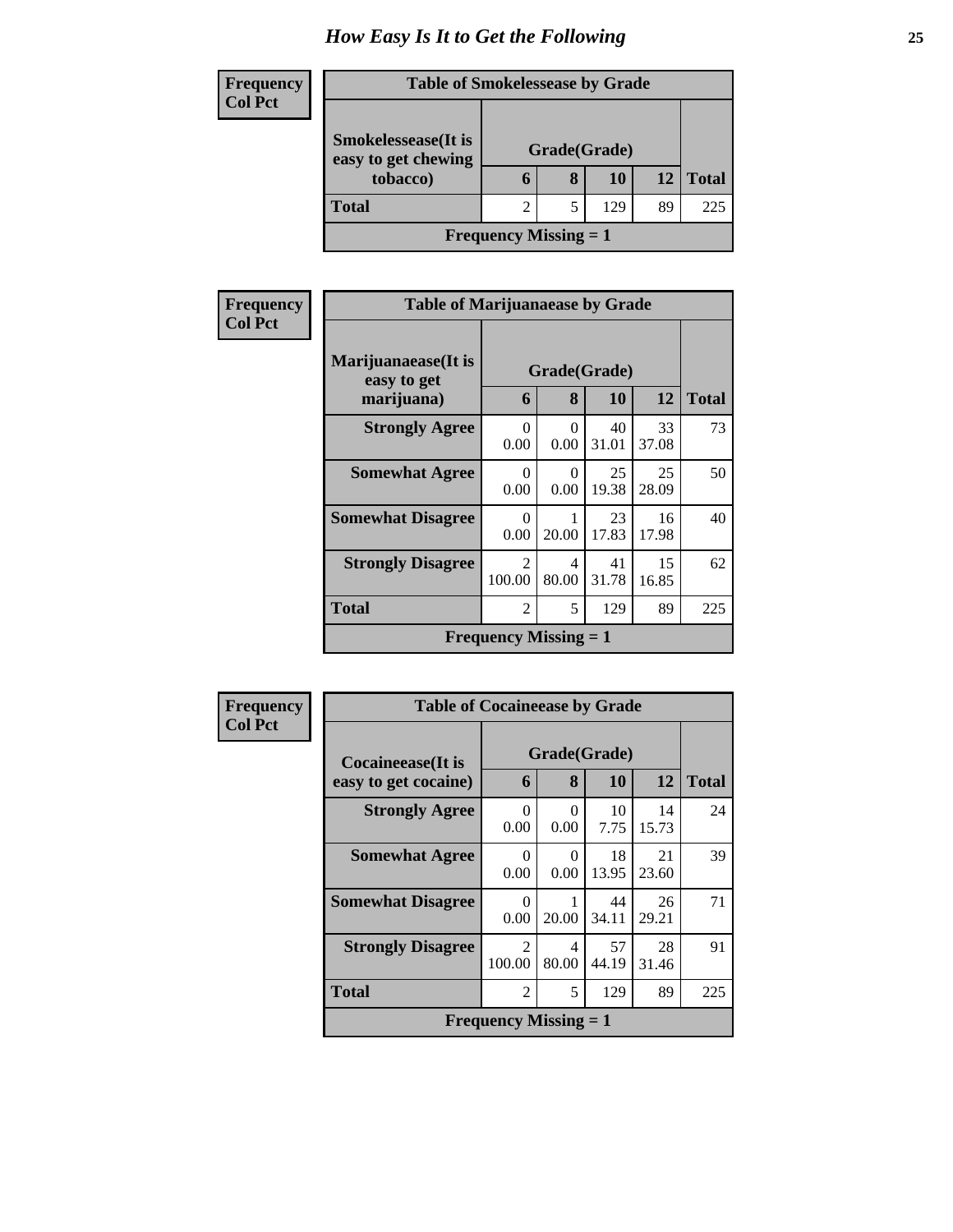| Frequency      | <b>Table of Inhalantsease by Grade</b>     |                              |                         |             |             |              |  |
|----------------|--------------------------------------------|------------------------------|-------------------------|-------------|-------------|--------------|--|
| <b>Col Pct</b> | <b>Inhalantsease</b> (It is<br>easy to get |                              | Grade(Grade)            |             |             |              |  |
|                | inhalants)                                 | 6                            | 8                       | 10          | 12          | <b>Total</b> |  |
|                | <b>Strongly Agree</b>                      | $\Omega$<br>0.00             | $\mathfrak{D}$<br>40.00 | 44<br>34.11 | 40<br>44.94 | 86           |  |
|                | <b>Somewhat Agree</b>                      | $\Omega$<br>0.00             | 0<br>0.00               | 22<br>17.05 | 18<br>20.22 | 40           |  |
|                | <b>Somewhat Disagree</b>                   | 0<br>0.00                    | $\Omega$<br>0.00        | 26<br>20.16 | 12<br>13.48 | 38           |  |
|                | <b>Strongly Disagree</b>                   | 2<br>100.00                  | 3<br>60.00              | 37<br>28.68 | 19<br>21.35 | 61           |  |
|                | <b>Total</b>                               | $\overline{c}$               | 5                       | 129         | 89          | 225          |  |
|                |                                            | <b>Frequency Missing = 1</b> |                         |             |             |              |  |

| Frequency      | <b>Table of Steroidsease by Grade</b> |                              |              |             |             |              |
|----------------|---------------------------------------|------------------------------|--------------|-------------|-------------|--------------|
| <b>Col Pct</b> | <b>Steroidsease</b> (It is            |                              | Grade(Grade) |             |             |              |
|                | easy to get steroids)                 | 6                            | 8            | 10          | 12          | <b>Total</b> |
|                | <b>Strongly Agree</b>                 | 0<br>0.00                    | 0<br>0.00    | 14<br>10.85 | 13<br>14.61 | 27           |
|                | <b>Somewhat Agree</b>                 | $\Omega$<br>0.00             | 0<br>0.00    | 25<br>19.38 | 28<br>31.46 | 53           |
|                | <b>Somewhat Disagree</b>              | $\Omega$<br>0.00             | 20.00        | 35<br>27.13 | 25<br>28.09 | 61           |
|                | <b>Strongly Disagree</b>              | $\mathfrak{D}$<br>100.00     | 4<br>80.00   | 55<br>42.64 | 23<br>25.84 | 84           |
|                | <b>Total</b>                          | $\mathfrak{D}$               | 5            | 129         | 89          | 225          |
|                |                                       | <b>Frequency Missing = 1</b> |              |             |             |              |

| Frequency      | <b>Table of Ecstasyease by Grade</b>              |                          |                   |             |             |              |  |  |  |  |  |
|----------------|---------------------------------------------------|--------------------------|-------------------|-------------|-------------|--------------|--|--|--|--|--|
| <b>Col Pct</b> | <b>Ecstasyease</b> (It is<br>easy to get ecstasy) | 6                        | Grade(Grade)<br>8 | <b>10</b>   | 12          | <b>Total</b> |  |  |  |  |  |
|                | <b>Strongly Agree</b>                             | 0<br>0.00                | 0<br>0.00         | 14<br>10.85 | 15<br>16.85 | 29           |  |  |  |  |  |
|                | <b>Somewhat Agree</b>                             | $\Omega$<br>0.00         | $\theta$<br>0.00  | 22<br>17.05 | 20<br>22.47 | 42           |  |  |  |  |  |
|                | <b>Somewhat Disagree</b>                          | 0<br>0.00                | 20.00             | 34<br>26.36 | 27<br>30.34 | 62           |  |  |  |  |  |
|                | <b>Strongly Disagree</b>                          | $\overline{2}$<br>100.00 | 4<br>80.00        | 59<br>45.74 | 27<br>30.34 | 92           |  |  |  |  |  |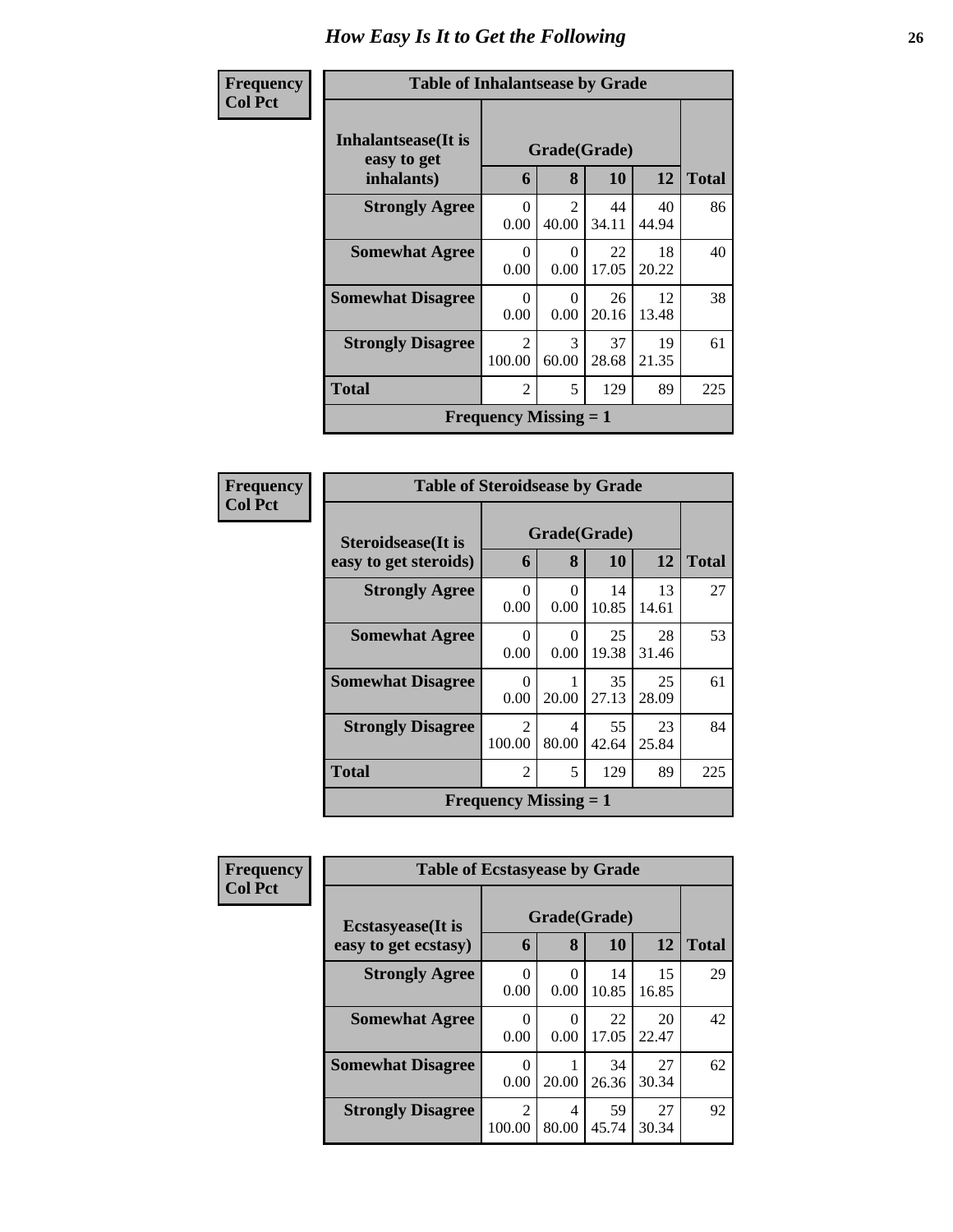| Frequency      |                           | <b>Table of Ecstasyease by Grade</b> |   |     |    |              |  |  |  |  |  |  |  |
|----------------|---------------------------|--------------------------------------|---|-----|----|--------------|--|--|--|--|--|--|--|
| <b>Col Pct</b> | <b>Ecstasyease</b> (It is | Grade(Grade)                         |   |     |    |              |  |  |  |  |  |  |  |
|                | easy to get ecstasy)      | O                                    | 8 | 10  | 12 | <b>Total</b> |  |  |  |  |  |  |  |
|                | <b>Total</b>              |                                      |   | 129 | 89 | 225          |  |  |  |  |  |  |  |
|                |                           | <b>Frequency Missing = 1</b>         |   |     |    |              |  |  |  |  |  |  |  |

| Frequency      | <b>Table of Methease by Grade</b>     |                          |                              |             |             |              |  |  |  |
|----------------|---------------------------------------|--------------------------|------------------------------|-------------|-------------|--------------|--|--|--|
| <b>Col Pct</b> | <b>Methease</b> (It is easy<br>to get |                          | Grade(Grade)                 |             |             |              |  |  |  |
|                | methamphetamines)                     | 6                        | 8                            | 10          | 12          | <b>Total</b> |  |  |  |
|                | <b>Strongly Agree</b>                 | $\Omega$<br>0.00         | $\Omega$<br>0.00             | 15<br>11.63 | 19<br>21.35 | 34           |  |  |  |
|                | <b>Somewhat Agree</b>                 | $\Omega$<br>0.00         | 0<br>0.00                    | 16<br>12.40 | 26<br>29.21 | 42           |  |  |  |
|                | <b>Somewhat Disagree</b>              | $\Omega$<br>0.00         | 0<br>0.00                    | 31<br>24.03 | 19<br>21.35 | 50           |  |  |  |
|                | <b>Strongly Disagree</b>              | $\mathfrak{D}$<br>100.00 | 5<br>100.00                  | 67<br>51.94 | 25<br>28.09 | 99           |  |  |  |
|                | <b>Total</b>                          | $\overline{2}$           | 5                            | 129         | 89          | 225          |  |  |  |
|                |                                       |                          | <b>Frequency Missing = 1</b> |             |             |              |  |  |  |

| Frequency      | <b>Table of Hallucinogensease by Grade</b> |                                       |                              |             |             |              |  |  |  |  |  |  |
|----------------|--------------------------------------------|---------------------------------------|------------------------------|-------------|-------------|--------------|--|--|--|--|--|--|
| <b>Col Pct</b> | Hallucinogensease(It)<br>is easy to get    | Grade(Grade)                          |                              |             |             |              |  |  |  |  |  |  |
|                | hallucinogens)                             | 6                                     | 8                            | 10          | 12          | <b>Total</b> |  |  |  |  |  |  |
|                | <b>Strongly Agree</b>                      | $\Omega$<br>0.00                      | $\Omega$<br>0.00             | 15<br>11.63 | 15<br>16.85 | 30           |  |  |  |  |  |  |
|                | <b>Somewhat Agree</b>                      | $\Omega$<br>0.00                      | 0<br>0.00                    | 16<br>12.40 | 22<br>24.72 | 38           |  |  |  |  |  |  |
|                | <b>Somewhat Disagree</b>                   | $\Omega$<br>0.00                      | $\Omega$<br>0.00             | 38<br>29.46 | 26<br>29.21 | 64           |  |  |  |  |  |  |
|                | <b>Strongly Disagree</b>                   | $\mathcal{D}_{\mathcal{L}}$<br>100.00 | 5<br>100.00                  | 60<br>46.51 | 26<br>29.21 | 93           |  |  |  |  |  |  |
|                | <b>Total</b>                               | 2                                     | 5                            | 129         | 89          | 225          |  |  |  |  |  |  |
|                |                                            |                                       | <b>Frequency Missing = 1</b> |             |             |              |  |  |  |  |  |  |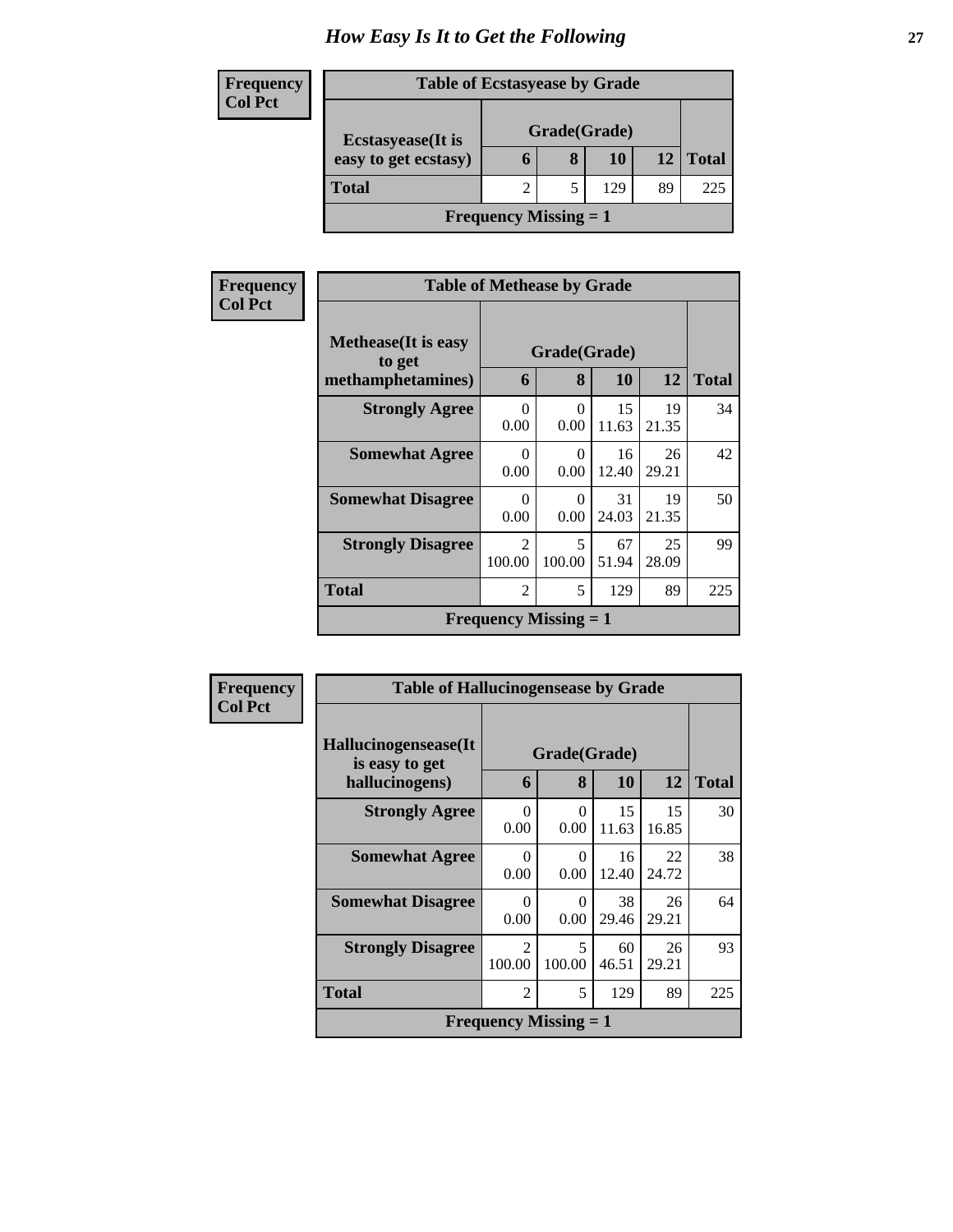| <b>Frequency</b> | <b>Table of Prescriptionease by Grade</b>                                                       |                  |                              |              |             |     |
|------------------|-------------------------------------------------------------------------------------------------|------------------|------------------------------|--------------|-------------|-----|
| <b>Col Pct</b>   | <b>Prescriptionease</b> (It<br>is easy to get<br>prescription drugs<br>not prescribed to<br>me) | 6                | Grade(Grade)<br>12           | <b>Total</b> |             |     |
|                  | <b>Strongly Agree</b>                                                                           | 50.00            | 20.00                        | 48<br>37.21  | 37<br>41.57 | 87  |
|                  | <b>Somewhat Agree</b>                                                                           | $\Omega$<br>0.00 | 0<br>0.00                    | 32<br>24.81  | 25<br>28.09 | 57  |
|                  | <b>Somewhat Disagree</b>                                                                        | $\Omega$<br>0.00 | 0<br>0.00                    | 16<br>12.40  | 10<br>11.24 | 26  |
|                  | <b>Strongly Disagree</b>                                                                        | 50.00            | 4<br>80.00                   | 33<br>25.58  | 17<br>19.10 | 55  |
|                  | Total                                                                                           | $\overline{2}$   | 5                            | 129          | 89          | 225 |
|                  |                                                                                                 |                  | <b>Frequency Missing = 1</b> |              |             |     |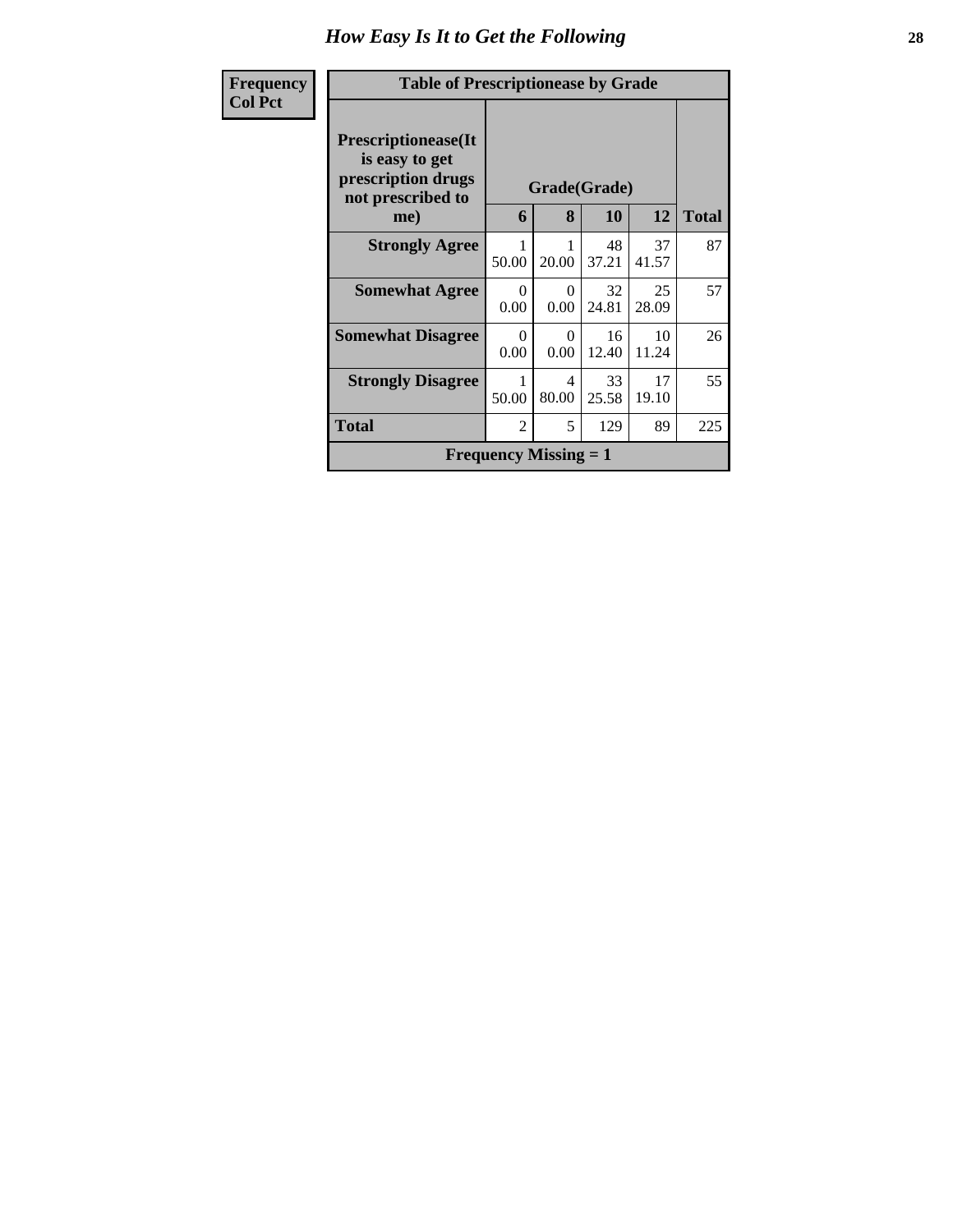#### *Age at Onset of Use* **29** *Results for "Age at Onset of Use" questions exclude students who said they did not use that substance*

| <b>Frequency</b><br>Row Pct |
|-----------------------------|

|              | <b>Table of Grade by Alcoholinit</b> |                      |                  |                                                  |           |                  |                  |                  |                        |                        |                        |              |  |  |
|--------------|--------------------------------------|----------------------|------------------|--------------------------------------------------|-----------|------------------|------------------|------------------|------------------------|------------------------|------------------------|--------------|--|--|
|              |                                      |                      |                  | Alcoholinit (I started using alcohol when I was) |           |                  |                  |                  |                        |                        |                        |              |  |  |
| Grade(Grade) | 8 or<br>younger                      | 9                    | 10               | 11                                               | 12        | 13               | 14               | 15               | <b>16</b>              | 17                     | <b>18 or</b><br>older  | <b>Total</b> |  |  |
| $\mathbf b$  | $\Omega$                             | $\theta$             | $\Omega$<br>٠    | $\Omega$                                         | $\Omega$  | $\Omega$<br>٠    | $\Omega$         | $\Omega$         | $\Omega$               | $\Omega$               | $\mathbf{0}$<br>٠      | $\Omega$     |  |  |
| 8            | $\Omega$<br>0.00                     | $\Omega$<br>$0.00\,$ | $\Omega$<br>0.00 | 50.00                                            | 50.00     | $\Omega$<br>0.00 | $\theta$<br>0.00 | $\theta$<br>0.00 | $\theta$<br>0.00       | $\Omega$<br>0.00       | $\theta$<br>0.00       | 2            |  |  |
| 10           | 2<br>3.77                            | 2<br>3.77            | 1.89             | 1.89                                             | 5<br>9.43 | 12<br>22.64      | 13<br>24.53      | 13<br>24.53      | $\overline{2}$<br>3.77 | $\overline{2}$<br>3.77 | $\overline{0}$<br>0.00 | 53           |  |  |
| 12           | 3<br>6.98                            | $\Omega$<br>$0.00\,$ | 1<br>2.33        | $\theta$<br>0.00                                 | 3<br>6.98 | 3<br>6.98        | 6<br>13.95       | 10<br>23.26      | 9<br>20.93             | 6<br>13.95             | $\overline{2}$<br>4.65 | 43           |  |  |
| <b>Total</b> | 5                                    | $\mathbf{2}$         | 2                | $\overline{2}$                                   | 9         | 15               | 19               | 23               | 11                     | 8                      | 2                      | 98           |  |  |
|              |                                      |                      |                  | <b>Frequency Missing = 128</b>                   |           |                  |                  |                  |                        |                        |                        |              |  |  |

**Frequency Row Pct**

|              | <b>Table of Grade by Cigarettesinit</b> |                  |                       |                                                      |                  |                     |                  |                  |                       |              |  |  |  |  |
|--------------|-----------------------------------------|------------------|-----------------------|------------------------------------------------------|------------------|---------------------|------------------|------------------|-----------------------|--------------|--|--|--|--|
|              |                                         |                  |                       | Cigarettesinit(I started smoking tobacco when I was) |                  |                     |                  |                  |                       |              |  |  |  |  |
| Grade(Grade) | 8 or<br>younger                         | 10               | 11                    | 13                                                   | 14               | 15                  | <b>16</b>        | 17               | <b>18 or</b><br>older | <b>Total</b> |  |  |  |  |
| 6            | $\Omega$                                | $\Omega$<br>٠    | $\theta$<br>$\bullet$ | $\Omega$<br>٠                                        | $\Omega$         | $\overline{0}$<br>٠ | $\Omega$         | $\Omega$         | 0<br>٠                | $\Omega$     |  |  |  |  |
| 8            | $\Omega$<br>0.00                        | $\Omega$<br>0.00 | $\Omega$<br>0.00      | 100.00                                               | $\Omega$<br>0.00 | $\Omega$<br>0.00    | $\Omega$<br>0.00 | $\Omega$<br>0.00 | 0<br>0.00             |              |  |  |  |  |
| 10           | $\Omega$<br>0.00                        | 5<br>17.86       | 3.57                  | 5<br>17.86                                           | $\tau$<br>25.00  | 9<br>32.14          | 3.57             | 0<br>0.00        | 0<br>0.00             | 28           |  |  |  |  |
| 12           | 3<br>13.64                              | 4.55             | 4.55                  | $\overline{2}$<br>9.09                               | 3<br>13.64       | 3<br>13.64          | 4<br>18.18       | 4<br>18.18       | 4.55                  | 22           |  |  |  |  |
| <b>Total</b> | 3                                       | 6                | $\overline{2}$        | 8                                                    | 10               | 12                  | 5                | 4                |                       | 51           |  |  |  |  |
|              |                                         |                  |                       | <b>Frequency Missing = 175</b>                       |                  |                     |                  |                  |                       |              |  |  |  |  |

| <b>Table of Grade by Smokelessinit</b> |                         |                  |                   |                                                     |                  |                  |                         |                  |                  |                       |              |  |  |
|----------------------------------------|-------------------------|------------------|-------------------|-----------------------------------------------------|------------------|------------------|-------------------------|------------------|------------------|-----------------------|--------------|--|--|
|                                        |                         |                  |                   | Smokelessinit(I started chewing tobacco when I was) |                  |                  |                         |                  |                  |                       |              |  |  |
| Grade(Grade)                           | 8 or<br>vounger         | 9                | 10                | 12                                                  | 13               | 14               | 15                      | 16               | 17               | <b>18 or</b><br>older | <b>Total</b> |  |  |
| 6                                      | $\theta$                | $\Omega$         | $\mathbf{0}$<br>٠ | $\Omega$                                            | $\Omega$         | $\Omega$         | $\mathbf{0}$<br>٠       | $\Omega$         | $\Omega$         | $\Omega$              | $\theta$     |  |  |
| 8                                      | $\theta$<br>0.00        | $\Omega$<br>0.00 | $\Omega$<br>0.00  | 100.00                                              | $\theta$<br>0.00 | $\theta$<br>0.00 | $\Omega$<br>0.00        | $\Omega$<br>0.00 | $\Omega$<br>0.00 | 0<br>0.00             |              |  |  |
| 10                                     | 5.26                    | 5.26             | 5.26              | 5<br>26.32                                          | 2<br>10.53       | 2<br>10.53       | 7<br>36.84              | $\Omega$<br>0.00 | $\Omega$<br>0.00 | $\Omega$<br>0.00      | 19           |  |  |
| 12                                     | $\overline{2}$<br>16.67 | 3<br>25.00       | $\Omega$<br>0.00  | $\Omega$<br>0.00                                    | $\Omega$<br>0.00 | 8.33             | $\mathfrak{D}$<br>16.67 | っ<br>16.67       | 8.33             | 8.33                  | 12           |  |  |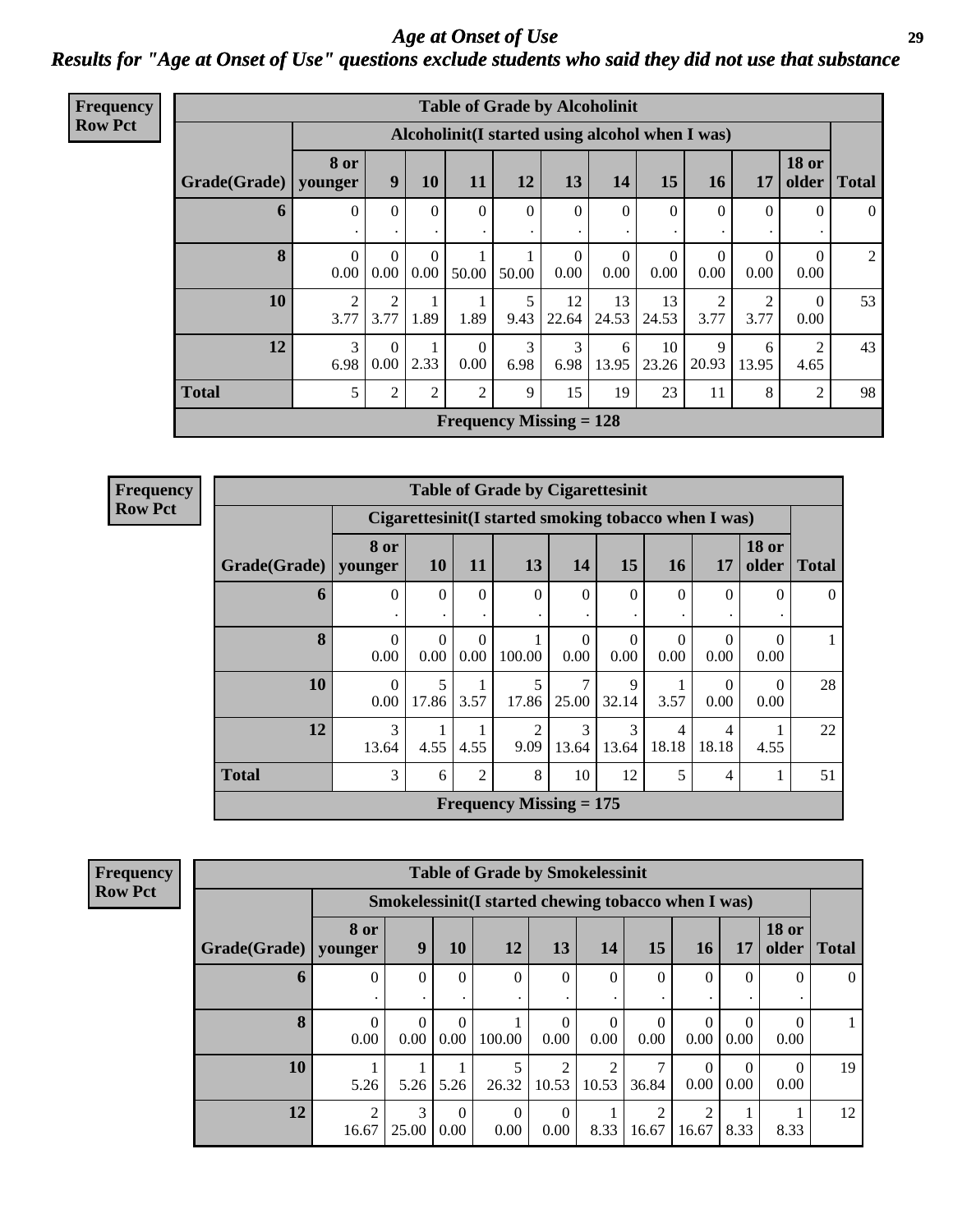#### *Results for "Age at Onset of Use" questions exclude students who said they did not use that substance*

| <b>Frequency</b> |
|------------------|
| <b>Row Pct</b>   |

| <b>Table of Grade by Smokelessinit</b> |      |   |    |                                                     |    |    |    |                 |    |              |               |
|----------------------------------------|------|---|----|-----------------------------------------------------|----|----|----|-----------------|----|--------------|---------------|
|                                        |      |   |    | Smokelessinit(I started chewing tobacco when I was) |    |    |    |                 |    |              |               |
| $Grade(Grade)$ younger                 | 8 or | 9 | 10 | 12                                                  | 13 | 14 | 15 | 16 <sup>1</sup> | 17 | <b>18 or</b> | older   Total |
| <b>Total</b>                           | 2    | 4 |    |                                                     | 2  | 2  | Q  |                 |    |              | 32            |
| Frequency Missing $= 194$              |      |   |    |                                                     |    |    |    |                 |    |              |               |

|                        | <b>Table of Grade by Marijuanainit</b> |                                                      |          |                |                |                                |                |                |                |                |              |  |
|------------------------|----------------------------------------|------------------------------------------------------|----------|----------------|----------------|--------------------------------|----------------|----------------|----------------|----------------|--------------|--|
|                        |                                        | Marijuanainit (I started using marijuana when I was) |          |                |                |                                |                |                |                |                |              |  |
|                        | 8 or                                   | 9                                                    |          |                |                |                                |                |                |                |                |              |  |
| Grade(Grade)   younger |                                        |                                                      | 10       | 11             | 12             | 13                             | 14             | 15             | <b>16</b>      | 17             | <b>Total</b> |  |
| 6                      | $\Omega$                               | $\Omega$                                             | $\Omega$ | $\Omega$       | $\Omega$       | $\Omega$                       | $\Omega$       | $\Omega$       | $\Omega$       | $\Omega$       | $\Omega$     |  |
|                        |                                        |                                                      |          |                | ٠              |                                |                |                |                |                |              |  |
| 8                      | $\overline{0}$                         | $\Omega$                                             | $\Omega$ | $\Omega$       | $\overline{0}$ |                                | $\Omega$       | $\Omega$       | $\Omega$       | $\Omega$       | $\mathbf{1}$ |  |
|                        | 0.00                                   | 0.00                                                 | 0.00     | 0.00           | 0.00           | 100.00                         | 0.00           | 0.00           | 0.00           | 0.00           |              |  |
| 10                     | $\Omega$                               | $\Omega$                                             | 1        |                |                | $\overline{2}$                 | $\overline{4}$ | 6              | $\overline{2}$ | $\Omega$       | 17           |  |
|                        | 0.00                                   | 0.00                                                 | 5.88     | 5.88           | 5.88           | 11.76                          | 23.53          | 35.29          | 11.76          | 0.00           |              |  |
| 12                     |                                        | $\mathfrak{D}$                                       | $\Omega$ |                | 2              | 3                              |                | $\mathfrak{D}$ | 6              | $\mathcal{D}$  | 20           |  |
|                        | 5.00                                   | 10.00                                                | 0.00     | 5.00           | 10.00          | 15.00                          | 5.00           | 10.00          | 30.00          | 10.00          |              |  |
| <b>Total</b>           | 1                                      | $\overline{2}$                                       | 1        | $\overline{2}$ | 3              | 6                              | 5              | 8              | 8              | $\overline{c}$ | 38           |  |
|                        |                                        |                                                      |          |                |                | <b>Frequency Missing = 188</b> |                |                |                |                |              |  |

| <b>Frequency</b> |
|------------------|
| <b>Row Pct</b>   |

|              | <b>Table of Grade by Cocaineinit</b> |                                                 |                      |           |           |            |                      |              |  |  |  |
|--------------|--------------------------------------|-------------------------------------------------|----------------------|-----------|-----------|------------|----------------------|--------------|--|--|--|
|              |                                      | Cocaineinit(I started using cocaine when I was) |                      |           |           |            |                      |              |  |  |  |
| Grade(Grade) | 8 or<br><b>younger</b>               | 9                                               | <b>10</b>            | 12        | 15        | <b>16</b>  | 17                   | <b>Total</b> |  |  |  |
| 6            | 0                                    | $\Omega$                                        | $\Omega$             | $\theta$  | $\Omega$  | 0          | 0                    | $\Omega$     |  |  |  |
| 8            | $\Omega$                             | $\Omega$                                        | $\Omega$             | 0         | $\Omega$  | $\Omega$   | $\Omega$             | $\Omega$     |  |  |  |
| 10           | 0<br>0.00                            | 100.00                                          | $\mathbf{0}$<br>0.00 | 0<br>0.00 | 0<br>0.00 | 0.00       | $\mathbf{0}$<br>0.00 |              |  |  |  |
| 12           | 11.11                                | 0<br>0.00                                       | 11.11                | 11.11     | 11.11     | 3<br>33.33 | 22.22                | $\mathbf Q$  |  |  |  |
| <b>Total</b> |                                      |                                                 |                      | 1         |           | 3          | $\overline{2}$       | 10           |  |  |  |
|              |                                      | <b>Frequency Missing = 216</b>                  |                      |           |           |            |                      |              |  |  |  |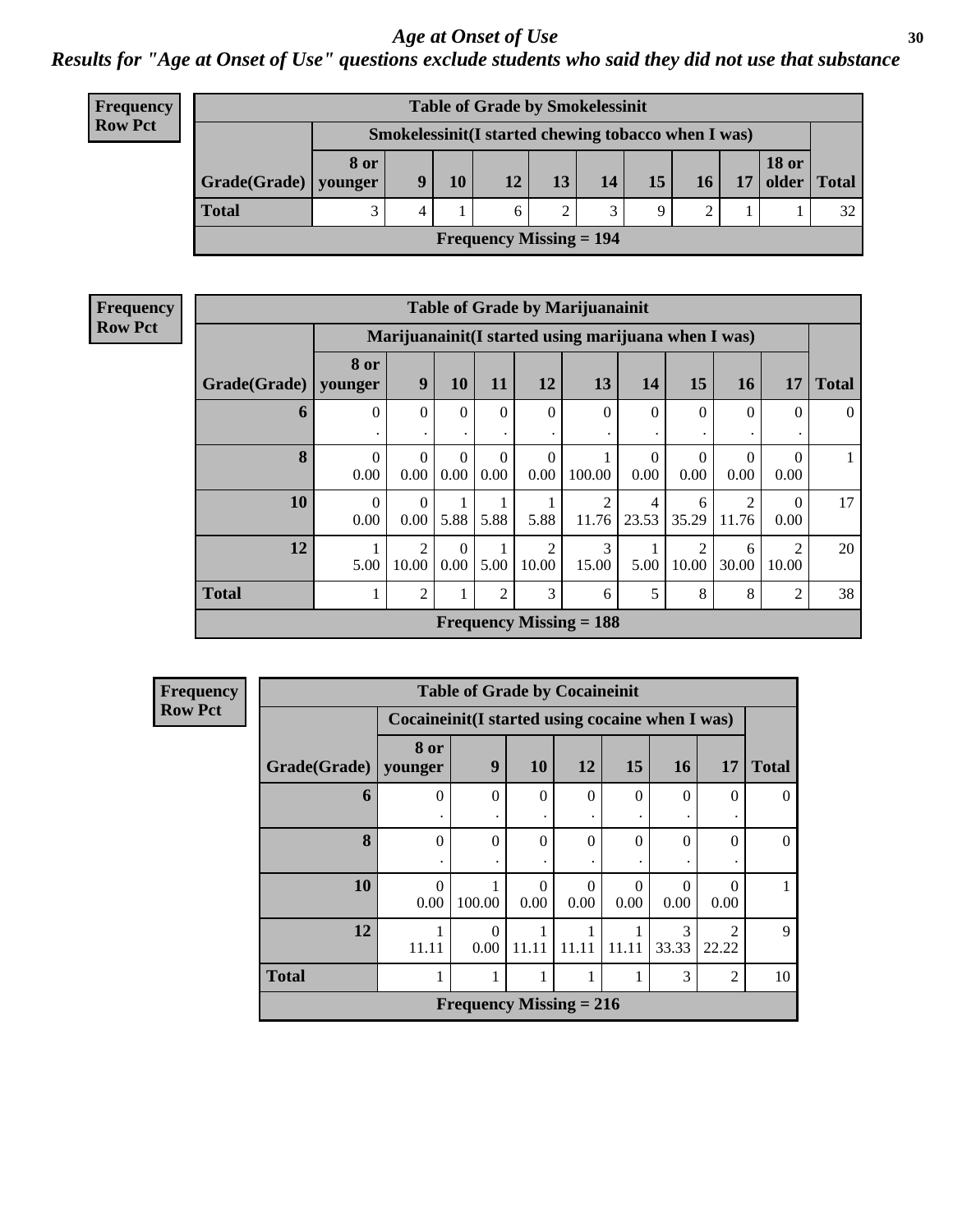### *Results for "Age at Onset of Use" questions exclude students who said they did not use that substance*

|                  | <b>Table of Grade by Inhalantsinit</b> |                                                |                                |           |          |          |          |                |              |  |  |
|------------------|----------------------------------------|------------------------------------------------|--------------------------------|-----------|----------|----------|----------|----------------|--------------|--|--|
| <b>Frequency</b> |                                        |                                                |                                |           |          |          |          |                |              |  |  |
| <b>Row Pct</b>   |                                        | Inhalantsinit(I started using inhalants when I |                                |           |          |          |          |                |              |  |  |
|                  |                                        |                                                |                                |           | was)     |          |          |                |              |  |  |
|                  |                                        | 8 or                                           |                                |           |          |          |          |                |              |  |  |
|                  | Grade(Grade)   younger                 |                                                | 9                              | <b>10</b> | 11       | 12       | 14       | <b>17</b>      | <b>Total</b> |  |  |
|                  | 6                                      | 0                                              | $\theta$                       | $\Omega$  | $\theta$ | $\Omega$ | $\theta$ | $\Omega$       | $\Omega$     |  |  |
|                  |                                        |                                                |                                |           | ٠        | ٠        |          |                |              |  |  |
|                  | 8                                      | $\Omega$                                       | $\Omega$                       | $\Omega$  | $\theta$ | $\Omega$ | $\Omega$ | $\Omega$       | $\Omega$     |  |  |
|                  |                                        |                                                |                                |           |          |          |          |                |              |  |  |
|                  | 10                                     | $\Omega$                                       | $\Omega$                       |           | 1        |          | $\Omega$ | $\Omega$       | 3            |  |  |
|                  |                                        | 0.00                                           | 0.00                           | 33.33     | 33.33    | 33.33    | 0.00     | 0.00           |              |  |  |
|                  | 12                                     |                                                |                                | $\Omega$  | $\Omega$ | $\Omega$ |          | $\mathcal{D}$  | 5            |  |  |
|                  |                                        | 20.00                                          | 20.00                          | 0.00      | 0.00     | 0.00     | 20.00    | 40.00          |              |  |  |
|                  | <b>Total</b>                           | 1                                              |                                | 1         | 1        |          | 1        | $\overline{2}$ | 8            |  |  |
|                  |                                        |                                                | <b>Frequency Missing = 218</b> |           |          |          |          |                |              |  |  |

| Frequency      | <b>Table of Grade by Steroidsinit</b> |                                                        |          |           |              |  |  |  |  |  |  |
|----------------|---------------------------------------|--------------------------------------------------------|----------|-----------|--------------|--|--|--|--|--|--|
| <b>Row Pct</b> |                                       | <b>Steroidsinit(I started</b><br>using steroids when I | was)     |           |              |  |  |  |  |  |  |
|                | Grade(Grade)                          | 8 or<br>younger                                        | 11       | 13        | <b>Total</b> |  |  |  |  |  |  |
|                | 6                                     | $\Omega$                                               | $\theta$ | $\theta$  | 0            |  |  |  |  |  |  |
|                | 8                                     | $\Omega$                                               | $\theta$ | $\theta$  | 0            |  |  |  |  |  |  |
|                | 10                                    | $\theta$<br>0.00                                       | 100.00   | 0<br>0.00 |              |  |  |  |  |  |  |
|                | 12                                    | 1<br>33.33                                             | 33.33    | 33.33     | 3            |  |  |  |  |  |  |
|                | <b>Total</b>                          | 1                                                      | 2        | 1         | 4            |  |  |  |  |  |  |
|                |                                       | <b>Frequency Missing = 222</b>                         |          |           |              |  |  |  |  |  |  |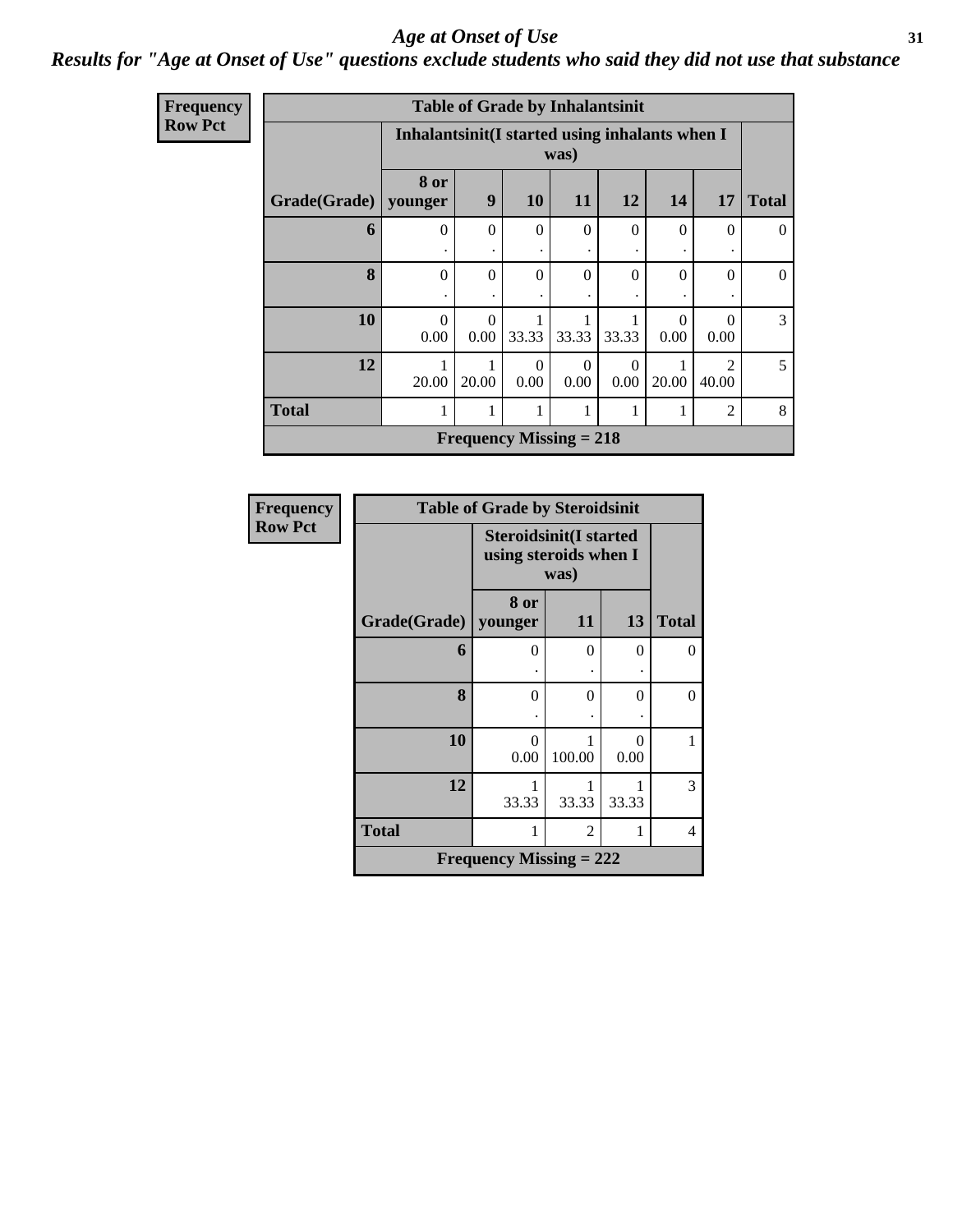### *Results for "Age at Onset of Use" questions exclude students who said they did not use that substance*

| Frequency      |                        | <b>Table of Grade by Ecstasyinit</b>      |                                |                  |                  |            |                  |                |
|----------------|------------------------|-------------------------------------------|--------------------------------|------------------|------------------|------------|------------------|----------------|
| <b>Row Pct</b> |                        | Ecstasyinit (I started using ecstasy when |                                | I was)           |                  |            |                  |                |
|                | Grade(Grade)   younger | 8 or                                      | 11                             | 12               | 15               | <b>16</b>  | 17               | <b>Total</b>   |
|                | 6                      | $\Omega$<br>٠                             | $\Omega$<br>$\bullet$          | $\theta$<br>٠    | $\Omega$         | $\theta$   | $\Omega$         | $\overline{0}$ |
|                | 8                      | $\Omega$                                  | $\theta$                       | $\theta$         | $\Omega$         | 0          | $\Omega$         | $\overline{0}$ |
|                | 10                     | $\Omega$<br>0.00                          | $\Omega$<br>0.00               | 14.29            | 5<br>71.43       | 14.29      | $\Omega$<br>0.00 | 7              |
|                | 12                     | 16.67                                     | 1<br>16.67                     | $\Omega$<br>0.00 | $\Omega$<br>0.00 | 3<br>50.00 | 16.67            | 6              |
|                | <b>Total</b>           |                                           | 1                              | 1                | 5                | 4          |                  | 13             |
|                |                        |                                           | <b>Frequency Missing = 213</b> |                  |                  |            |                  |                |

| <b>Table of Grade by Methinit</b> |               |                                                                                  |                                |                  |          |                  |          |          |  |  |  |  |
|-----------------------------------|---------------|----------------------------------------------------------------------------------|--------------------------------|------------------|----------|------------------|----------|----------|--|--|--|--|
|                                   |               | Methinit (I started using methamphetamines<br>when I was)                        |                                |                  |          |                  |          |          |  |  |  |  |
| Grade(Grade)   younger            | <b>8 or</b>   | <b>18 or</b><br>9<br>10<br>13<br>older<br><b>14</b><br><b>16</b><br><b>Total</b> |                                |                  |          |                  |          |          |  |  |  |  |
| 6                                 | 0             | $\theta$                                                                         | 0                              | $\Omega$         | $\Omega$ | $\Omega$         | $\Omega$ | $\Omega$ |  |  |  |  |
| 8                                 | $\theta$<br>٠ | $\theta$                                                                         | 0                              | $\Omega$         | $\theta$ | $\Omega$         | $\Omega$ | $\Omega$ |  |  |  |  |
| 10                                | 0<br>0.00     | $\Omega$<br>0.00                                                                 | 33.33                          | $\Omega$<br>0.00 | 33.33    | $\Omega$<br>0.00 | 33.33    | 3        |  |  |  |  |
| 12                                | 25.00         | 0<br>0<br>$\Omega$<br>0.00<br>0.00<br>0.00<br>25.00<br>25.00<br>25.00            |                                |                  |          |                  |          |          |  |  |  |  |
| <b>Total</b>                      |               | 1                                                                                |                                |                  |          |                  |          | 7        |  |  |  |  |
|                                   |               |                                                                                  | <b>Frequency Missing = 219</b> |                  |          |                  |          |          |  |  |  |  |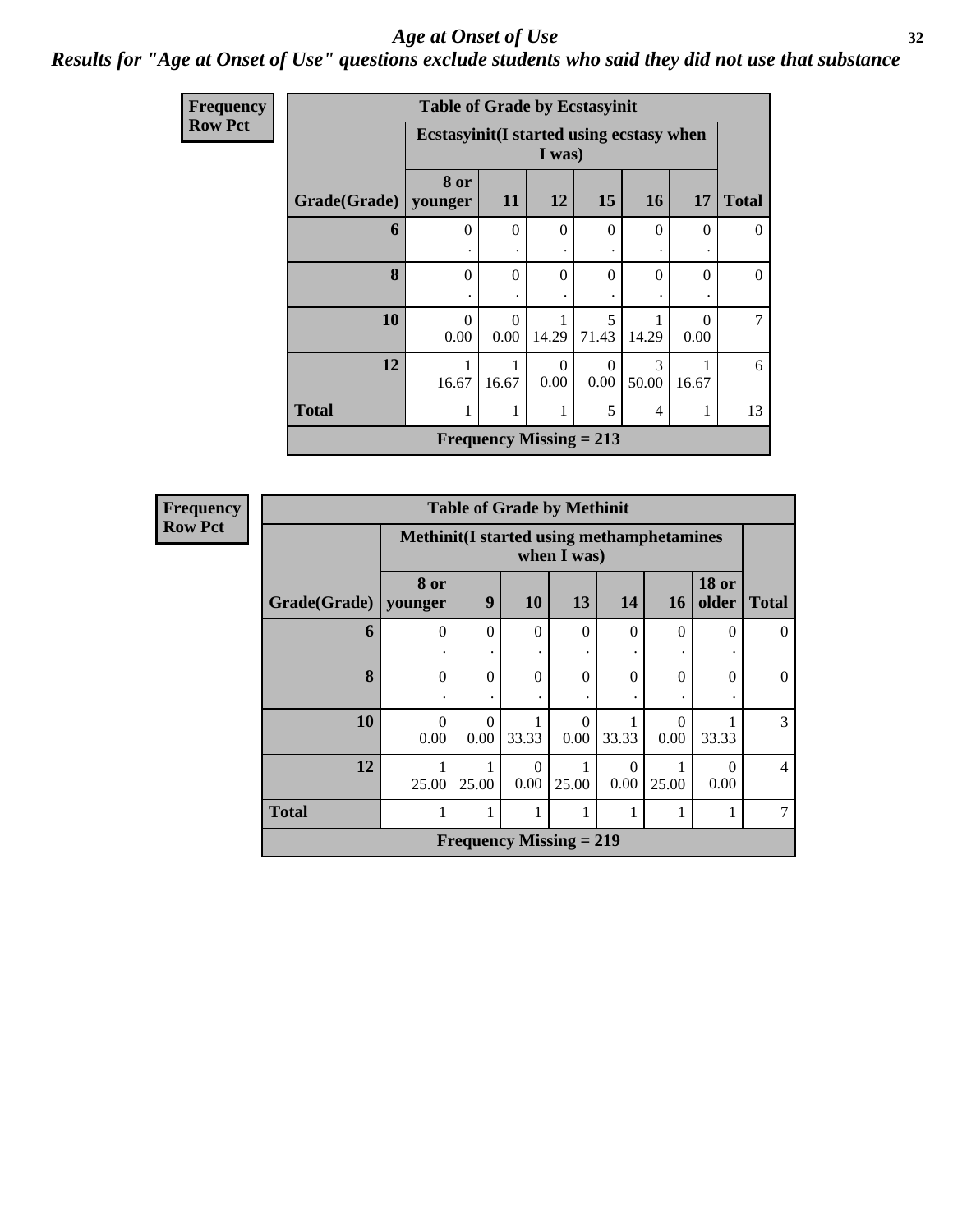#### *Results for "Age at Onset of Use" questions exclude students who said they did not use that substance*

| Frequency      |                        | <b>Table of Grade by Hallucinogensinit</b> |                       |                                                                |                         |                  |                         |                |
|----------------|------------------------|--------------------------------------------|-----------------------|----------------------------------------------------------------|-------------------------|------------------|-------------------------|----------------|
| <b>Row Pct</b> |                        |                                            |                       | Hallucinogensinit(I started using<br>hallucinogens when I was) |                         |                  |                         |                |
|                | Grade(Grade)   younger | 8 or                                       | <b>10</b>             | 13                                                             | 15                      | <b>16</b>        | 17                      | <b>Total</b>   |
|                | 6                      | $\theta$<br>٠                              | $\theta$<br>$\bullet$ | $\Omega$                                                       | $\theta$                | $\Omega$         | $\Omega$                | $\theta$       |
|                | 8                      | $\Omega$                                   | $\Omega$              | $\Omega$                                                       | $\Omega$                | $\Omega$         | $\Omega$                | $\Omega$       |
|                | 10                     | $\Omega$<br>0.00                           | $\Omega$<br>0.00      | $\mathfrak{D}$<br>50.00                                        | $\overline{2}$<br>50.00 | $\Omega$<br>0.00 | $\Omega$<br>0.00        | $\overline{4}$ |
|                | 12                     | 2<br>25.00                                 | 12.50                 | 1<br>12.50                                                     | 12.50                   | 12.50            | $\mathfrak{D}$<br>25.00 | 8              |
|                | <b>Total</b>           | 2                                          | 1                     | 3                                                              | 3                       |                  | 2                       | 12             |
|                |                        |                                            |                       | <b>Frequency Missing = 214</b>                                 |                         |                  |                         |                |

| <b>Table of Grade by Prescriptioninit</b> |                 |                                                                                                                     |                                |               |                        |                                      |            |                  |                          |          |  |  |
|-------------------------------------------|-----------------|---------------------------------------------------------------------------------------------------------------------|--------------------------------|---------------|------------------------|--------------------------------------|------------|------------------|--------------------------|----------|--|--|
|                                           |                 | Prescriptioninit(I started using prescription drugs not<br>prescribed to me when I was)                             |                                |               |                        |                                      |            |                  |                          |          |  |  |
| Grade(Grade)                              | 8 or<br>younger | 9<br>13<br>15<br><b>10</b><br>14<br><b>16</b><br>17<br><b>Total</b><br>11                                           |                                |               |                        |                                      |            |                  |                          |          |  |  |
| 6                                         | 0               | $\Omega$                                                                                                            | $\Omega$                       | $\Omega$<br>٠ | $\Omega$               | $\Omega$                             | $\Omega$   | $\Omega$         | $\Omega$                 | 0        |  |  |
| 8                                         | $\Omega$        | $\Omega$                                                                                                            | $\theta$                       | $\theta$<br>٠ | $\theta$               | $\Omega$                             | $\theta$   | $\Omega$         | 0                        | $\Omega$ |  |  |
| 10                                        | 6.25            | 6.25                                                                                                                | 3<br>18.75                     | 6.25          | $\mathcal{D}$<br>12.50 | $\mathcal{D}_{\mathcal{A}}$<br>12.50 | 6<br>37.50 | $\Omega$<br>0.00 | $\left( \right)$<br>0.00 | 16       |  |  |
| 12                                        | 1<br>8.33       | 3<br>3<br>$\overline{2}$<br>$\Omega$<br>$\Omega$<br>8.33<br>0.00<br>8.33<br>8.33<br>0.00<br>16.67<br>25.00<br>25.00 |                                |               |                        |                                      |            |                  |                          |          |  |  |
| <b>Total</b>                              | $\overline{2}$  |                                                                                                                     | 4                              |               | 4                      | 5                                    | 7          |                  | 3                        | 28       |  |  |
|                                           |                 |                                                                                                                     | <b>Frequency Missing = 198</b> |               |                        |                                      |            |                  |                          |          |  |  |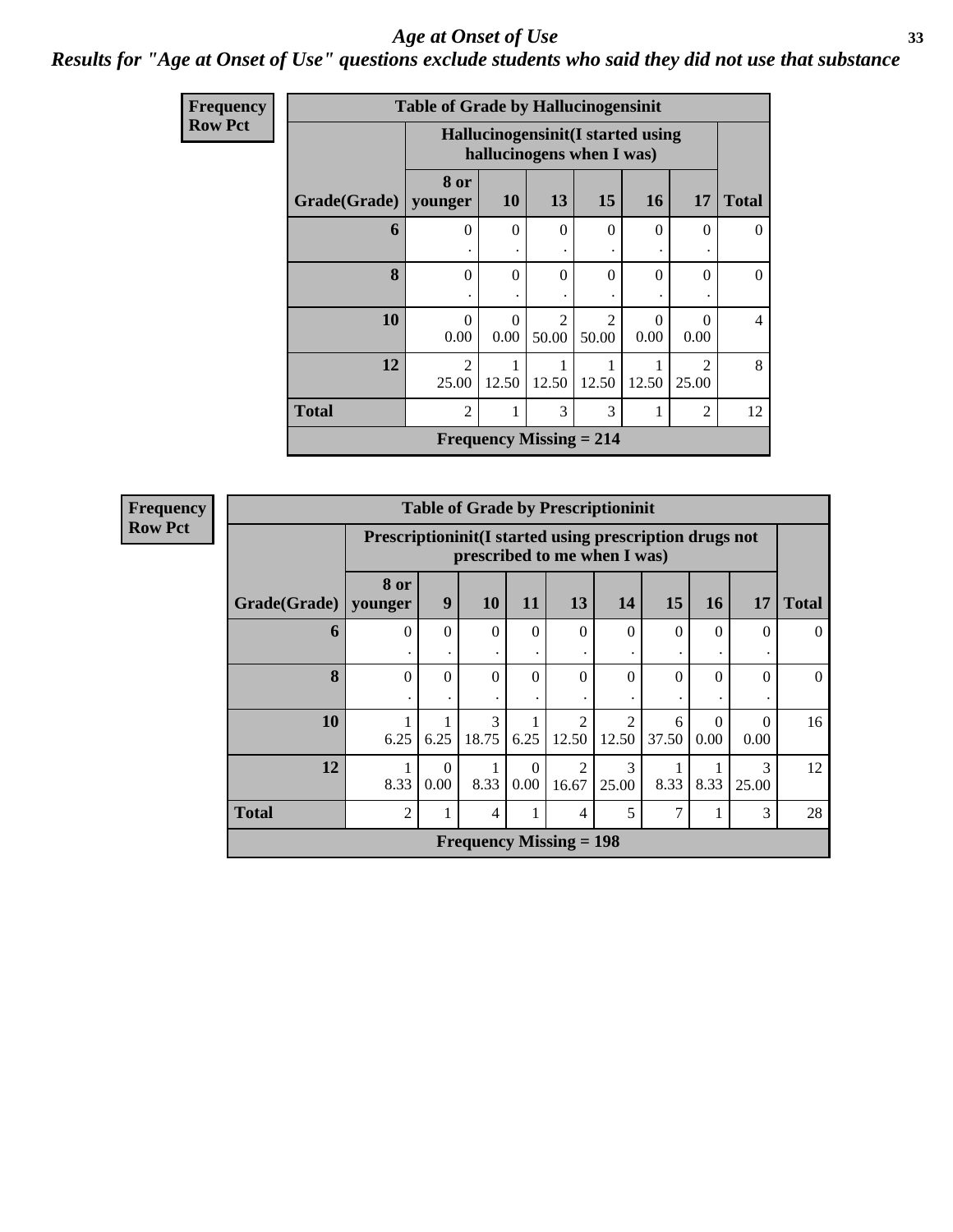# *Perception of Harmfulness* **34**

| Frequency      | <b>Table of Alcoholharm by Grade</b> |                              |                        |             |             |              |  |  |  |  |
|----------------|--------------------------------------|------------------------------|------------------------|-------------|-------------|--------------|--|--|--|--|
| <b>Col Pct</b> | Alcoholharm(I<br>think alcohol is    |                              | Grade(Grade)           |             |             |              |  |  |  |  |
|                | harmful)                             | 6                            | 8                      | 10          | 12          | <b>Total</b> |  |  |  |  |
|                | <b>Strongly Agree</b>                | 2<br>100.00                  | $\mathcal{F}$<br>60.00 | 59<br>45.74 | 42<br>47.19 | 106          |  |  |  |  |
|                | <b>Somewhat Agree</b>                | 0<br>0.00                    | 20.00                  | 51<br>39.53 | 31<br>34.83 | 83           |  |  |  |  |
|                | <b>Somewhat Disagree</b>             | $\Omega$<br>0.00             | 20.00                  | 10<br>7.75  | 9<br>10.11  | 20           |  |  |  |  |
|                | <b>Strongly Disagree</b>             | $\Omega$<br>0.00             | $\Omega$<br>0.00       | 9<br>6.98   | 7<br>7.87   | 16           |  |  |  |  |
|                | <b>Total</b>                         | 2                            | 5                      | 129         | 89          | 225          |  |  |  |  |
|                |                                      | <b>Frequency Missing = 1</b> |                        |             |             |              |  |  |  |  |

| <b>Frequency</b> | <b>Table of Cigarettesharm by Grade</b> |                              |              |             |                                     |              |  |  |  |  |
|------------------|-----------------------------------------|------------------------------|--------------|-------------|-------------------------------------|--------------|--|--|--|--|
| <b>Col Pct</b>   | Cigare ttesharm(I)<br>think smoking     |                              | Grade(Grade) |             |                                     |              |  |  |  |  |
|                  | tobacco is harmful)                     | 6                            | 8            | <b>10</b>   | 12                                  | <b>Total</b> |  |  |  |  |
|                  | <b>Strongly Agree</b>                   | $\mathfrak{D}$<br>100.00     | 4<br>80.00   | 95<br>73.64 | 76<br>85.39                         | 177          |  |  |  |  |
|                  | <b>Somewhat Agree</b>                   | 0<br>0.00                    | 20.00        | 24<br>18.60 | 9<br>10.11                          | 34           |  |  |  |  |
|                  | <b>Somewhat Disagree</b>                | 0<br>0.00                    | 0<br>0.00    | 2<br>1.55   | $\mathcal{D}_{\mathcal{L}}$<br>2.25 | 4            |  |  |  |  |
|                  | <b>Strongly Disagree</b>                | $\Omega$<br>0.00             | 0<br>0.00    | 8<br>6.20   | $\mathcal{D}_{\mathcal{L}}$<br>2.25 | 10           |  |  |  |  |
|                  | Total                                   | $\mathfrak{D}$               | 5            | 129         | 89                                  | 225          |  |  |  |  |
|                  |                                         | <b>Frequency Missing = 1</b> |              |             |                                     |              |  |  |  |  |

| Frequency      | <b>Table of Smokelessharm by Grade</b> |                          |                  |             |             |              |
|----------------|----------------------------------------|--------------------------|------------------|-------------|-------------|--------------|
| <b>Col Pct</b> | Smokelessharm(I<br>think chewing       | Grade(Grade)             |                  |             |             |              |
|                | tobacco is harmful)                    | 6                        | 8                | <b>10</b>   | 12          | <b>Total</b> |
|                | <b>Strongly Agree</b>                  | $\mathfrak{D}$<br>100.00 | 4<br>80.00       | 95<br>73.64 | 71<br>79.78 | 172          |
|                | <b>Somewhat Agree</b>                  | 0<br>0.00                | 20.00            | 19<br>14.73 | 13<br>14.61 | 33           |
|                | <b>Somewhat Disagree</b>               | 0<br>0.00                | $\theta$<br>0.00 | 5<br>3.88   | 0<br>0.00   | 5            |
|                | <b>Strongly Disagree</b>               | $\theta$<br>0.00         | 0.00             | 10<br>7.75  | 5<br>5.62   | 15           |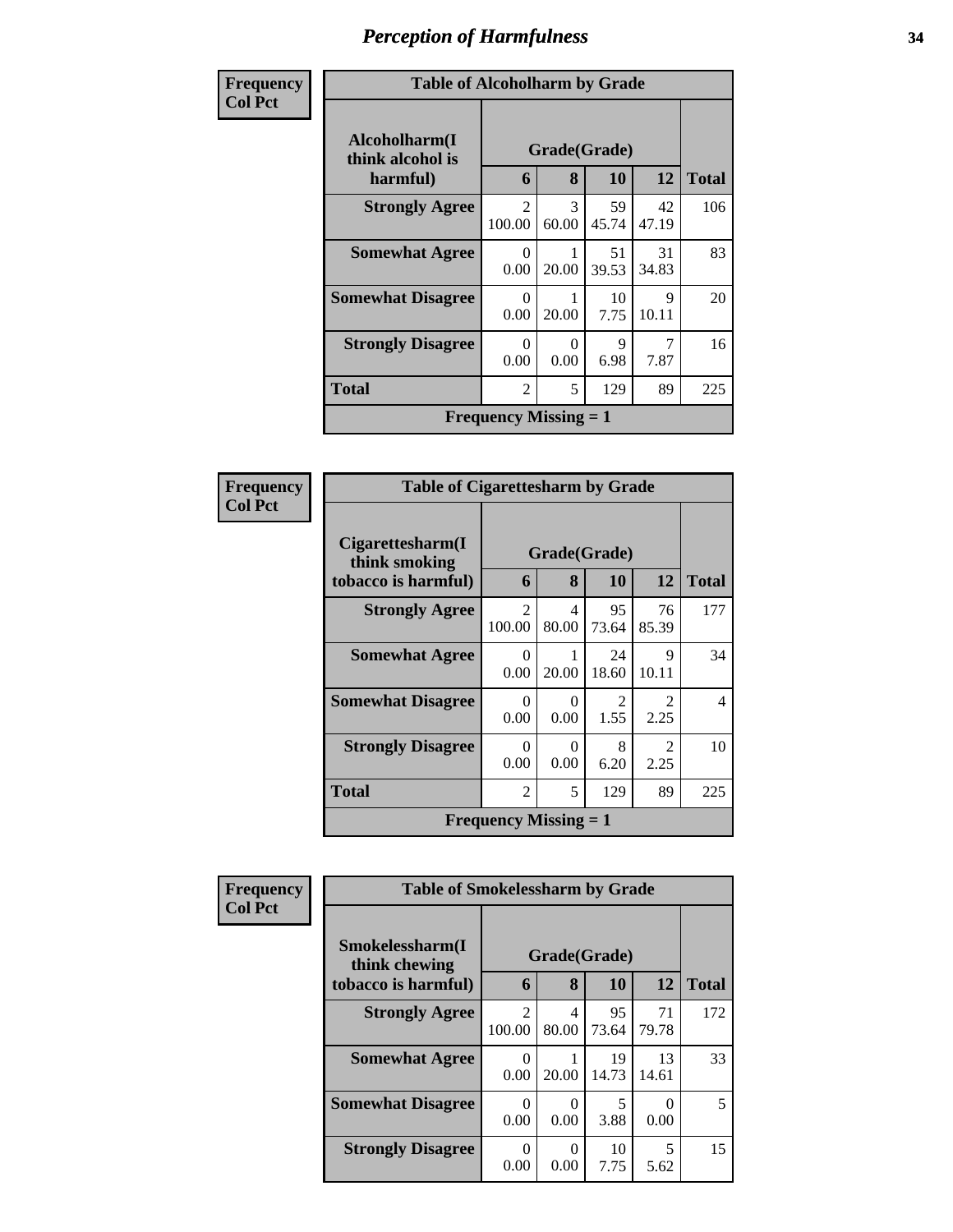# *Perception of Harmfulness* **35**

| <b>Frequency</b> | <b>Table of Smokelessharm by Grade</b>           |   |   |     |           |              |  |
|------------------|--------------------------------------------------|---|---|-----|-----------|--------------|--|
| <b>Col Pct</b>   |                                                  |   |   |     |           |              |  |
|                  | Smokelessharm(I<br>Grade(Grade)<br>think chewing |   |   |     |           |              |  |
|                  | tobacco is harmful)                              | O | 8 | 10  | <b>12</b> | <b>Total</b> |  |
|                  | <b>Total</b>                                     |   |   | 129 | 89        | 225          |  |
|                  | <b>Frequency Missing = 1</b>                     |   |   |     |           |              |  |

| Frequency      | <b>Table of Marijuanaharm by Grade</b> |                          |                                    |             |                      |              |
|----------------|----------------------------------------|--------------------------|------------------------------------|-------------|----------------------|--------------|
| <b>Col Pct</b> | Marijuanaharm(I<br>think marijuana is  | Grade(Grade)             |                                    |             |                      |              |
|                | harmful)                               | 6                        | 8                                  | 10          | 12                   | <b>Total</b> |
|                | <b>Strongly Agree</b>                  | $\mathfrak{D}$<br>100.00 | $\overline{\mathcal{L}}$<br>100.00 | 87<br>67.44 | 59<br>66.29          | 153          |
|                | <b>Somewhat Agree</b>                  | $\Omega$<br>0.00         | $\Omega$<br>0.00                   | 18<br>13.95 | 12<br>13.48          | 30           |
|                | <b>Somewhat Disagree</b>               | $\Omega$<br>0.00         | 0<br>0.00                          | 9<br>6.98   | $\mathbf Q$<br>10.11 | 18           |
|                | <b>Strongly Disagree</b>               | $\Omega$<br>0.00         | $\Omega$<br>0.00                   | 15<br>11.63 | 9<br>10.11           | 24           |
|                | <b>Total</b>                           | $\overline{2}$           | 5                                  | 129         | 89                   | 225          |
|                |                                        |                          | <b>Frequency Missing = 1</b>       |             |                      |              |

| Frequency      | <b>Table of Cocaineharm by Grade</b>              |                              |             |              |                                     |                             |
|----------------|---------------------------------------------------|------------------------------|-------------|--------------|-------------------------------------|-----------------------------|
| <b>Col Pct</b> | Cocaineharm(I<br>Grade(Grade)<br>think cocaine is |                              |             |              |                                     |                             |
|                | harmful)                                          | 6                            | 8           | <b>10</b>    | 12                                  | <b>Total</b>                |
|                | <b>Strongly Agree</b>                             | $\mathfrak{D}$<br>100.00     | 5<br>100.00 | 109<br>84.50 | 86<br>96.63                         | 202                         |
|                | <b>Somewhat Agree</b>                             | 0<br>0.00                    | 0<br>0.00   | 10<br>7.75   | 1.12                                | 11                          |
|                | <b>Somewhat Disagree</b>                          | 0<br>0.00                    | 0<br>0.00   | 2<br>1.55    | 0<br>0.00                           | $\mathcal{D}_{\mathcal{L}}$ |
|                | <b>Strongly Disagree</b>                          | $\Omega$<br>0.00             | 0<br>0.00   | 8<br>6.20    | $\mathcal{D}_{\mathcal{L}}$<br>2.25 | 10                          |
|                | Total                                             | $\overline{2}$               | 5           | 129          | 89                                  | 225                         |
|                |                                                   | <b>Frequency Missing = 1</b> |             |              |                                     |                             |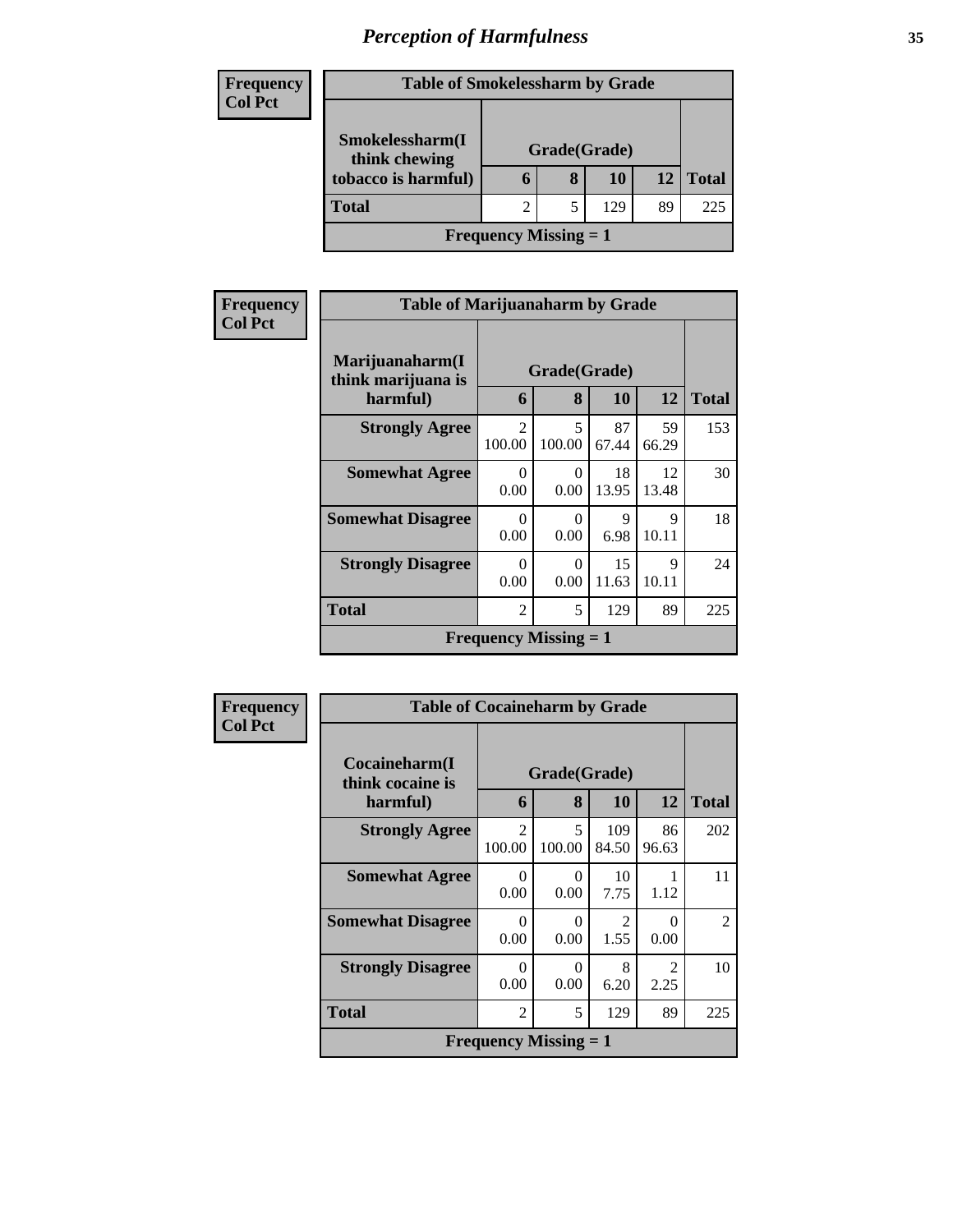# *Perception of Harmfulness* **36**

| <b>Frequency</b> | <b>Table of Inhalantsharm by Grade</b>              |                          |                   |              |                                     |                |
|------------------|-----------------------------------------------------|--------------------------|-------------------|--------------|-------------------------------------|----------------|
| <b>Col Pct</b>   | Inhalantsharm(I)<br>think inhalants are<br>harmful) | 6                        | Grade(Grade)<br>8 | <b>10</b>    | 12                                  | <b>Total</b>   |
|                  | <b>Strongly Agree</b>                               | $\mathfrak{D}$<br>100.00 | 5<br>100.00       | 104<br>80.62 | 80<br>89.89                         | 191            |
|                  | <b>Somewhat Agree</b>                               | $\Omega$<br>0.00         | 0<br>0.00         | 14<br>10.85  | 6<br>6.74                           | 20             |
|                  | <b>Somewhat Disagree</b>                            | $\Omega$<br>0.00         | 0<br>0.00         | 3<br>2.33    | 1.12                                | $\overline{4}$ |
|                  | <b>Strongly Disagree</b>                            | $\Omega$<br>0.00         | 0<br>0.00         | 8<br>6.20    | $\mathcal{D}_{\mathcal{L}}$<br>2.25 | 10             |
|                  | <b>Total</b>                                        | $\overline{2}$           | 5                 | 129          | 89                                  | 225            |
|                  | <b>Frequency Missing = 1</b>                        |                          |                   |              |                                     |                |

| <b>Frequency</b> | <b>Table of Steroidsharm by Grade</b> |                          |                                    |                       |                        |     |
|------------------|---------------------------------------|--------------------------|------------------------------------|-----------------------|------------------------|-----|
| <b>Col Pct</b>   | Steroidsharm(I<br>think steroids are  | Grade(Grade)             |                                    |                       |                        |     |
| harmful)         | 6                                     | 8                        | <b>10</b>                          | <b>12</b>             | <b>Total</b>           |     |
|                  | <b>Strongly Agree</b>                 | $\mathfrak{D}$<br>100.00 | $\overline{\phantom{0}}$<br>100.00 | 96<br>74.42           | 77<br>86.52            | 180 |
|                  | <b>Somewhat Agree</b>                 | 0<br>0.00                | $\Omega$<br>0.00                   | 22<br>17.05           | 10<br>11.24            | 32  |
|                  | <b>Somewhat Disagree</b>              | 0<br>0.00                | 0<br>0.00                          | $\mathcal{F}$<br>2.33 | $\Omega$<br>0.00       | 3   |
|                  | <b>Strongly Disagree</b>              | $\Omega$<br>0.00         | 0<br>0.00                          | 8<br>6.20             | $\mathfrak{D}$<br>2.25 | 10  |
|                  | <b>Total</b>                          | $\mathfrak{D}$           | 5                                  | 129                   | 89                     | 225 |
|                  | <b>Frequency Missing = 1</b>          |                          |                                    |                       |                        |     |

| Frequency      | <b>Table of Ecstasyharm by Grade</b>               |                          |             |              |             |              |
|----------------|----------------------------------------------------|--------------------------|-------------|--------------|-------------|--------------|
| <b>Col Pct</b> | Ecstasyharm(I)<br>Grade(Grade)<br>think ecstasy is |                          |             |              |             |              |
|                | harmful)                                           | 6                        | 8           | <b>10</b>    | 12          | <b>Total</b> |
|                | <b>Strongly Agree</b>                              | $\mathfrak{D}$<br>100.00 | 5<br>100.00 | 103<br>79.84 | 80<br>89.89 | 190          |
|                | <b>Somewhat Agree</b>                              | $\mathcal{O}$<br>0.00    | 0<br>0.00   | 14<br>10.85  | 3<br>3.37   | 17           |
|                | <b>Somewhat Disagree</b>                           | 0<br>0.00                | 0<br>0.00   | 4<br>3.10    | 3<br>3.37   | 7            |
|                | <b>Strongly Disagree</b>                           | ∩<br>0.00                | 0<br>0.00   | 8<br>6.20    | 3<br>3.37   | 11           |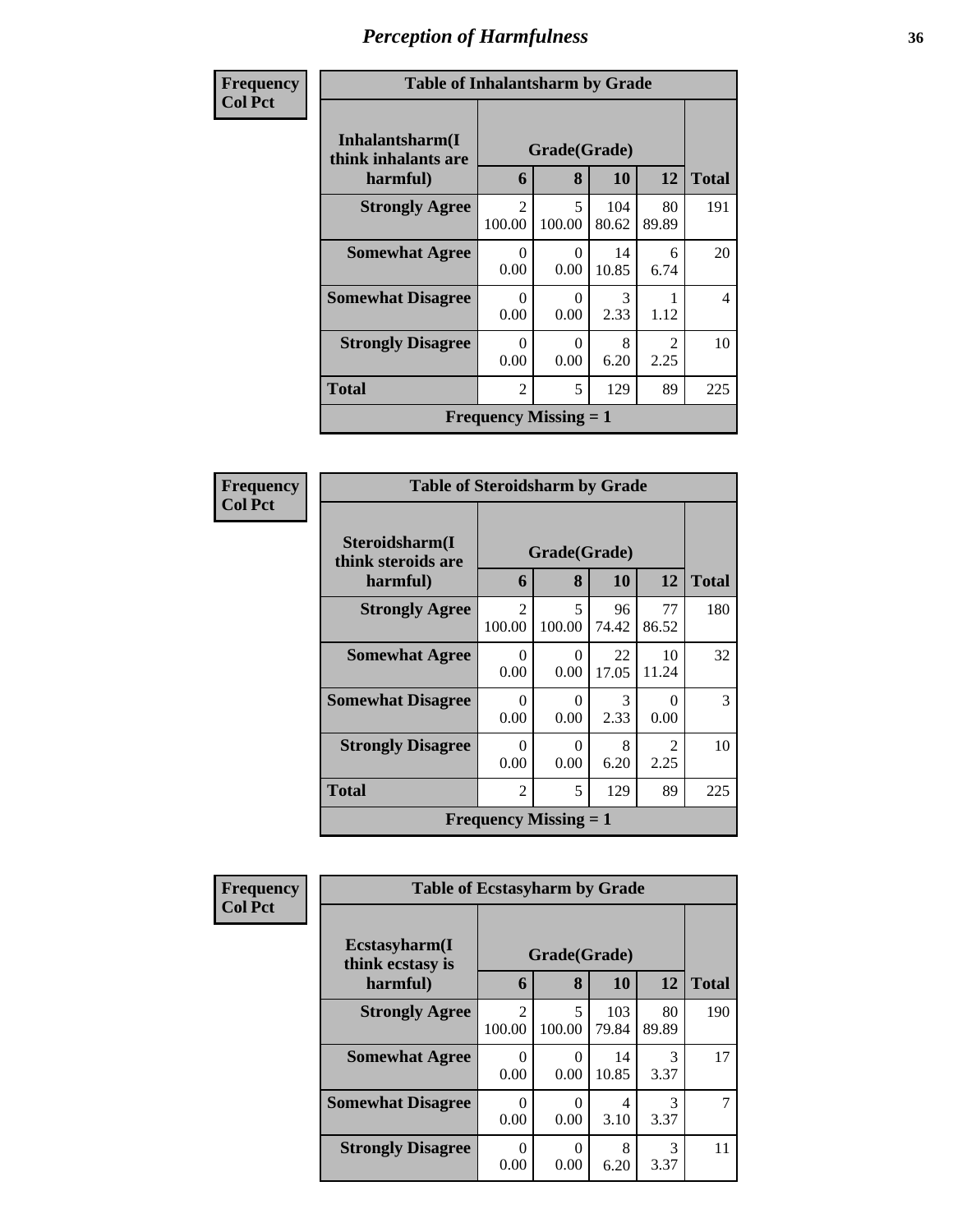# *Perception of Harmfulness* **37**

| <b>Frequency</b> | <b>Table of Ecstasyharm by Grade</b> |                              |   |     |    |              |
|------------------|--------------------------------------|------------------------------|---|-----|----|--------------|
| <b>Col Pct</b>   |                                      |                              |   |     |    |              |
|                  | Ecstasyharm(I<br>think ecstasy is    | Grade(Grade)                 |   |     |    |              |
|                  | harmful)                             | n                            | 8 | 10  | 12 | <b>Total</b> |
|                  | <b>Total</b>                         |                              |   | 129 | 89 | 225          |
|                  |                                      | <b>Frequency Missing = 1</b> |   |     |    |              |

| Frequency      | <b>Table of Methharm by Grade</b>            |                              |                  |              |                                     |                |  |
|----------------|----------------------------------------------|------------------------------|------------------|--------------|-------------------------------------|----------------|--|
| <b>Col Pct</b> | <b>Methharm</b> (I think<br>methamphetamines | Grade(Grade)                 |                  |              |                                     |                |  |
|                | are harmful)                                 | 6                            | 8                | 10           | 12                                  | <b>Total</b>   |  |
|                | <b>Strongly Agree</b>                        | $\mathfrak{D}$<br>100.00     | 5<br>100.00      | 113<br>87.60 | 86<br>96.63                         | 206            |  |
|                | <b>Somewhat Agree</b>                        | $\Omega$<br>0.00             | $\Omega$<br>0.00 | 6<br>4.65    | 1.12                                | 7              |  |
|                | <b>Somewhat Disagree</b>                     | $\Omega$<br>0.00             | $\Omega$<br>0.00 | 2<br>1.55    | 0<br>0.00                           | $\overline{2}$ |  |
|                | <b>Strongly Disagree</b>                     | $\Omega$<br>0.00             | 0<br>0.00        | 8<br>6.20    | $\mathcal{D}_{\mathcal{L}}$<br>2.25 | 10             |  |
|                | <b>Total</b>                                 | $\mathfrak{D}$               | 5                | 129          | 89                                  | 225            |  |
|                |                                              | <b>Frequency Missing = 1</b> |                  |              |                                     |                |  |

| Frequency      | <b>Table of Hallucinogensharm by Grade</b> |                          |                                           |              |                       |              |
|----------------|--------------------------------------------|--------------------------|-------------------------------------------|--------------|-----------------------|--------------|
| <b>Col Pct</b> | Hallucinogensharm(I<br>think hallucinogens | Grade(Grade)             |                                           |              |                       |              |
|                | are harmful)                               | 6                        | 8                                         | <b>10</b>    | 12                    | <b>Total</b> |
|                | <b>Strongly Agree</b>                      | $\mathfrak{D}$<br>100.00 | 5<br>100.00                               | 105<br>81.40 | 78<br>87.64           | 190          |
|                | <b>Somewhat Agree</b>                      | 0<br>0.00                | $\Omega$<br>0.00                          | 10<br>7.75   | 5<br>5.62             | 15           |
|                | <b>Somewhat Disagree</b>                   | 0<br>0.00                | $\Omega$<br>0.00                          | 5<br>3.88    | $\mathcal{R}$<br>3.37 | 8            |
|                | <b>Strongly Disagree</b>                   | $\Omega$<br>0.00         | $\Omega$<br>0.00                          | 9<br>6.98    | $\mathcal{R}$<br>3.37 | 12           |
|                | <b>Total</b>                               | $\overline{c}$           | 5                                         | 129          | 89                    | 225          |
|                |                                            |                          | <b>Frequency Missing <math>= 1</math></b> |              |                       |              |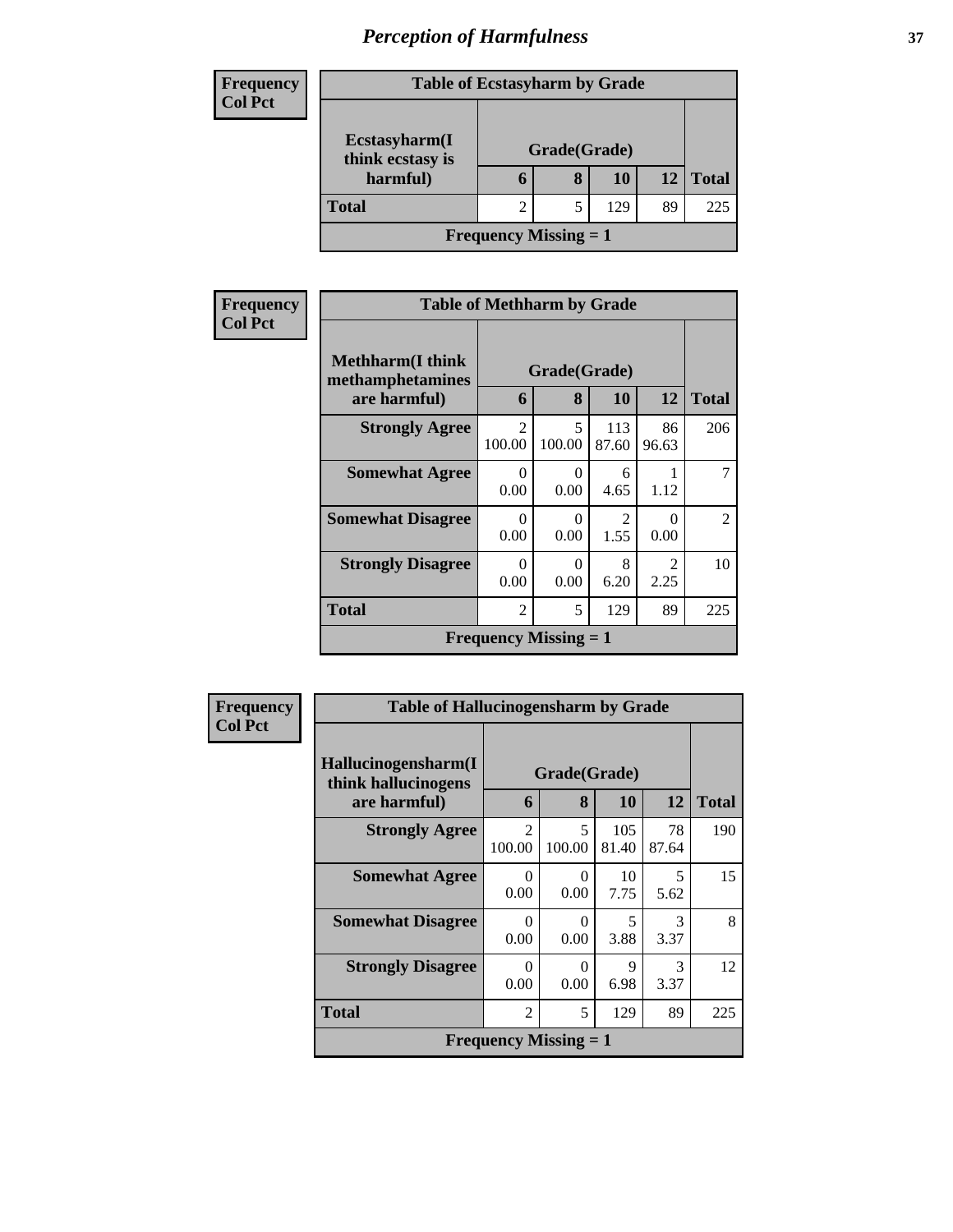# *Perception of Harmfulness* **38**

| Frequency      | <b>Table of Prescriptionharm by Grade</b>                                                         |                                       |                  |                           |                       |              |
|----------------|---------------------------------------------------------------------------------------------------|---------------------------------------|------------------|---------------------------|-----------------------|--------------|
| <b>Col Pct</b> | <b>Prescriptionharm(I)</b><br>think prescription<br>drugs not<br>prescribed to me<br>are harmful) | 6                                     | 8                | Grade(Grade)<br><b>10</b> | 12                    | <b>Total</b> |
|                | <b>Strongly Agree</b>                                                                             | $\mathcal{D}_{\mathcal{L}}$<br>100.00 | 4<br>80.00       | 84<br>65.12               | 72<br>80.90           | 162          |
|                | <b>Somewhat Agree</b>                                                                             | $\Omega$<br>0.00                      | 20.00            | 28<br>21.71               | 10<br>11.24           | 39           |
|                | <b>Somewhat Disagree</b>                                                                          | 0<br>0.00                             | $\theta$<br>0.00 | 9<br>6.98                 | $\mathcal{R}$<br>3.37 | 12           |
|                | <b>Strongly Disagree</b>                                                                          | $\Omega$<br>0.00                      | 0<br>0.00        | 8<br>6.20                 | 4<br>4.49             | 12           |
|                | <b>Total</b>                                                                                      | $\overline{2}$                        | 5                | 129                       | 89                    | 225          |
|                |                                                                                                   | <b>Frequency Missing = 1</b>          |                  |                           |                       |              |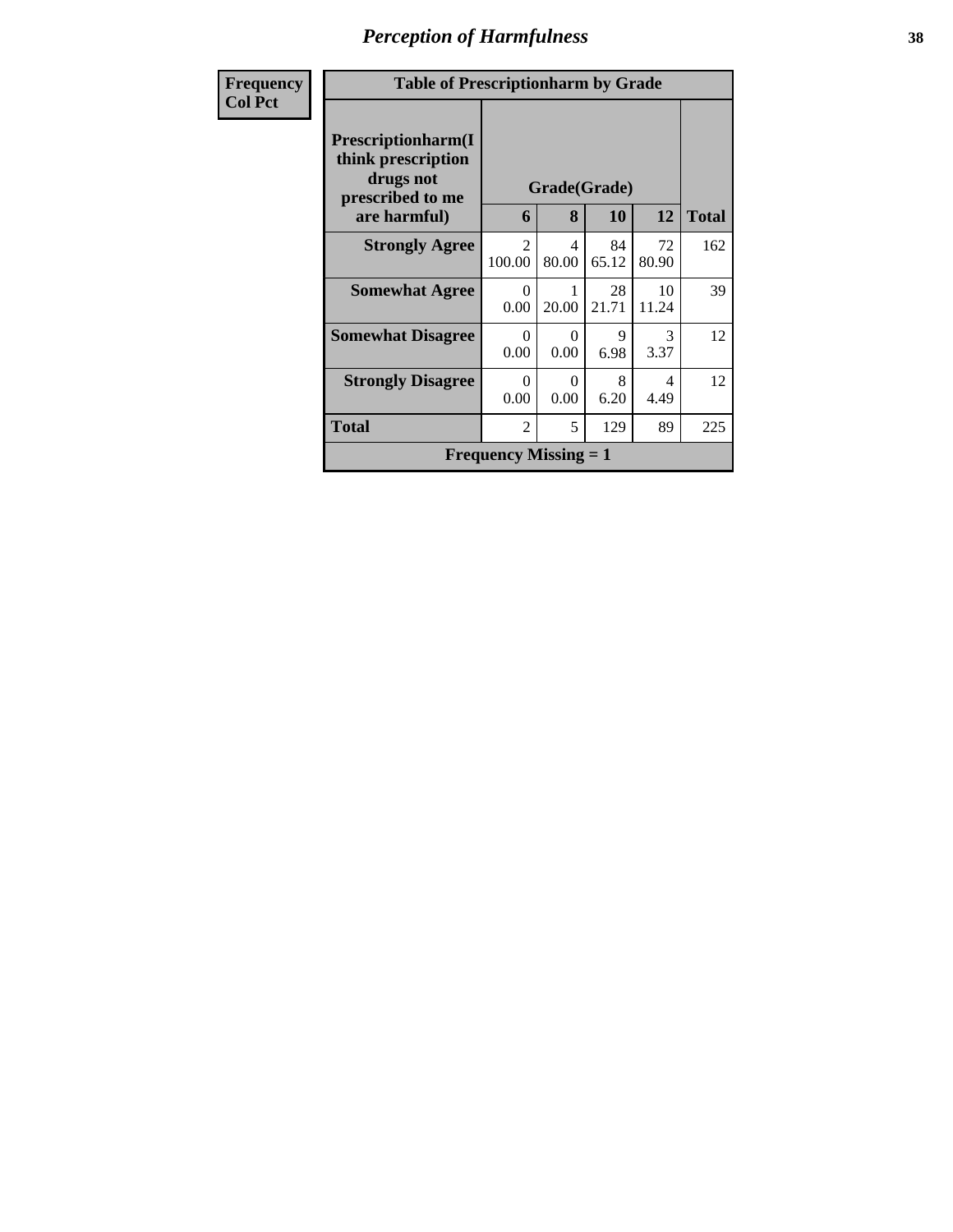## *Disapproval by Adults* **39**

| Frequency      | <b>Table of Alcoholadult by Grade</b>              |                  |                              |             |             |              |  |
|----------------|----------------------------------------------------|------------------|------------------------------|-------------|-------------|--------------|--|
| <b>Col Pct</b> | <b>Alcoholadult</b> (Adults<br>would disapprove if | Grade(Grade)     |                              |             |             |              |  |
|                | I used alcohol)                                    | 6                | 8                            | <b>10</b>   | 12          | <b>Total</b> |  |
|                | <b>Strongly Agree</b>                              | 50.00            | 4<br>80.00                   | 69<br>53.49 | 44<br>49.44 | 118          |  |
|                | <b>Somewhat Agree</b>                              | 50.00            | $\Omega$<br>0.00             | 37<br>28.68 | 27<br>30.34 | 65           |  |
|                | <b>Somewhat Disagree</b>                           | $\Omega$<br>0.00 | $\theta$<br>0.00             | 12<br>9.30  | 12<br>13.48 | 24           |  |
|                | <b>Strongly Disagree</b>                           | 0<br>0.00        | 20.00                        | 11<br>8.53  | 6<br>6.74   | 18           |  |
|                | <b>Total</b>                                       | $\overline{2}$   | 5                            | 129         | 89          | 225          |  |
|                |                                                    |                  | <b>Frequency Missing = 1</b> |             |             |              |  |

| <b>Frequency</b> | <b>Table of Tobaccoadult by Grade</b>      |                          |                              |             |             |              |
|------------------|--------------------------------------------|--------------------------|------------------------------|-------------|-------------|--------------|
| <b>Col Pct</b>   | Tobaccoadult(Adults<br>would disapprove if | Grade(Grade)             |                              |             |             |              |
|                  | I used tobacco)                            | 6                        | 8                            | 10          | 12          | <b>Total</b> |
|                  | <b>Strongly Agree</b>                      | $\mathfrak{D}$<br>100.00 | 5<br>100.00                  | 82<br>63.57 | 57<br>64.04 | 146          |
|                  | <b>Somewhat Agree</b>                      | 0<br>0.00                | 0<br>0.00                    | 26<br>20.16 | 14<br>15.73 | 40           |
|                  | <b>Somewhat Disagree</b>                   | 0<br>0.00                | 0<br>0.00                    | 8<br>6.20   | 9<br>10.11  | 17           |
|                  | <b>Strongly Disagree</b>                   | $\Omega$<br>0.00         | $\Omega$<br>0.00             | 13<br>10.08 | 9<br>10.11  | 22           |
|                  | <b>Total</b>                               | $\overline{c}$           | 5                            | 129         | 89          | 225          |
|                  |                                            |                          | <b>Frequency Missing = 1</b> |             |             |              |

| Frequency      | <b>Table of Marijuanaadult by Grade</b>        |                          |                  |                        |             |              |
|----------------|------------------------------------------------|--------------------------|------------------|------------------------|-------------|--------------|
| <b>Col Pct</b> | Marijuanaadult(Adults<br>would disapprove if I |                          | Grade(Grade)     |                        |             |              |
|                | used marijuana)                                | 6                        | 8                | <b>10</b>              | 12          | <b>Total</b> |
|                | <b>Strongly Agree</b>                          | $\overline{2}$<br>100.00 | 5<br>100.00      | 110<br>85.27           | 67<br>75.28 | 184          |
|                | <b>Somewhat Agree</b>                          | $\Omega$<br>0.00         | $\Omega$<br>0.00 | 4<br>3.10              | 9<br>10.11  | 13           |
|                | <b>Somewhat Disagree</b>                       | 0<br>0.00                | 0<br>0.00        | $\mathfrak{D}$<br>1.55 | 7.87        | 9            |
|                | <b>Strongly Disagree</b>                       | $\Omega$<br>0.00         | $\Omega$<br>0.00 | 13<br>10.08            | 6<br>6.74   | 19           |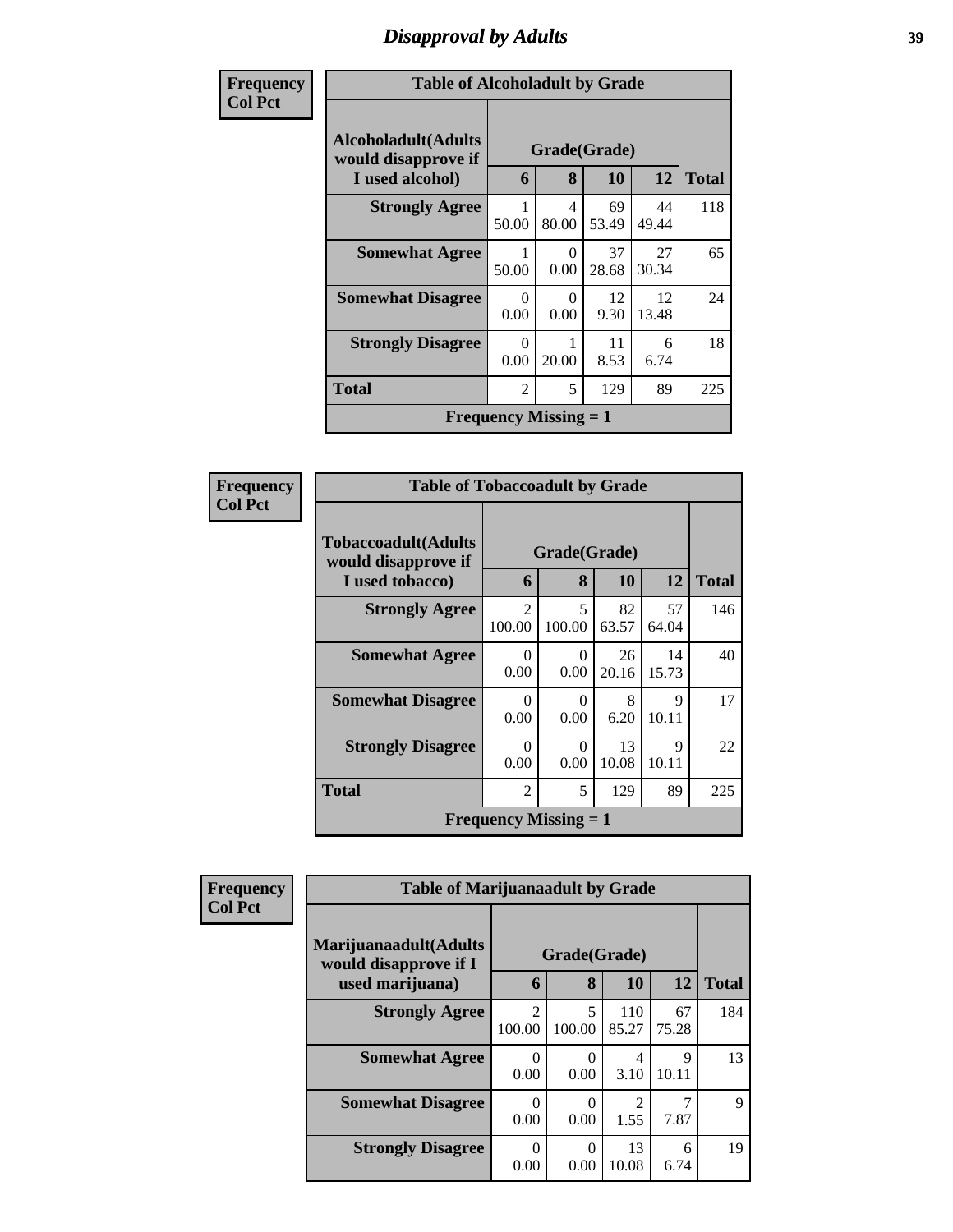## *Disapproval by Adults* **40**

| <b>Frequency</b> |                                           | <b>Table of Marijuanaadult by Grade</b> |              |     |    |              |  |
|------------------|-------------------------------------------|-----------------------------------------|--------------|-----|----|--------------|--|
| <b>Col Pct</b>   | Marijuanaadult(Adults                     |                                         | Grade(Grade) |     |    |              |  |
|                  | would disapprove if I<br>used marijuana)  |                                         | 8            | 10  |    | <b>Total</b> |  |
|                  | <b>Total</b>                              |                                         |              | 129 | 89 | 225          |  |
|                  | <b>Frequency Missing <math>= 1</math></b> |                                         |              |     |    |              |  |

| Frequency      | <b>Table of Otherdrugadult by Grade</b>                                     |                                       |                   |              |                  |              |  |
|----------------|-----------------------------------------------------------------------------|---------------------------------------|-------------------|--------------|------------------|--------------|--|
| <b>Col Pct</b> | <b>Otherdrugadult</b> (Adults<br>would disapprove if I<br>used other drugs) | 6                                     | Grade(Grade)<br>8 | 10           | 12               | <b>Total</b> |  |
|                | <b>Strongly Agree</b>                                                       | $\mathcal{D}_{\mathcal{L}}$<br>100.00 | 5<br>100.00       | 114<br>88.37 | 84<br>94.38      | 205          |  |
|                | <b>Somewhat Agree</b>                                                       | $\Omega$<br>0.00                      | 0<br>0.00         | 0.78         | $\Omega$<br>0.00 |              |  |
|                | <b>Somewhat Disagree</b>                                                    | 0<br>0.00                             | 0<br>0.00         | 0.78         | 0<br>0.00        |              |  |
|                | <b>Strongly Disagree</b>                                                    | 0<br>0.00                             | $\Omega$<br>0.00  | 13<br>10.08  | 5<br>5.62        | 18           |  |
|                | <b>Total</b>                                                                | $\overline{2}$                        | 5                 | 129          | 89               | 225          |  |
|                |                                                                             | <b>Frequency Missing = 1</b>          |                   |              |                  |              |  |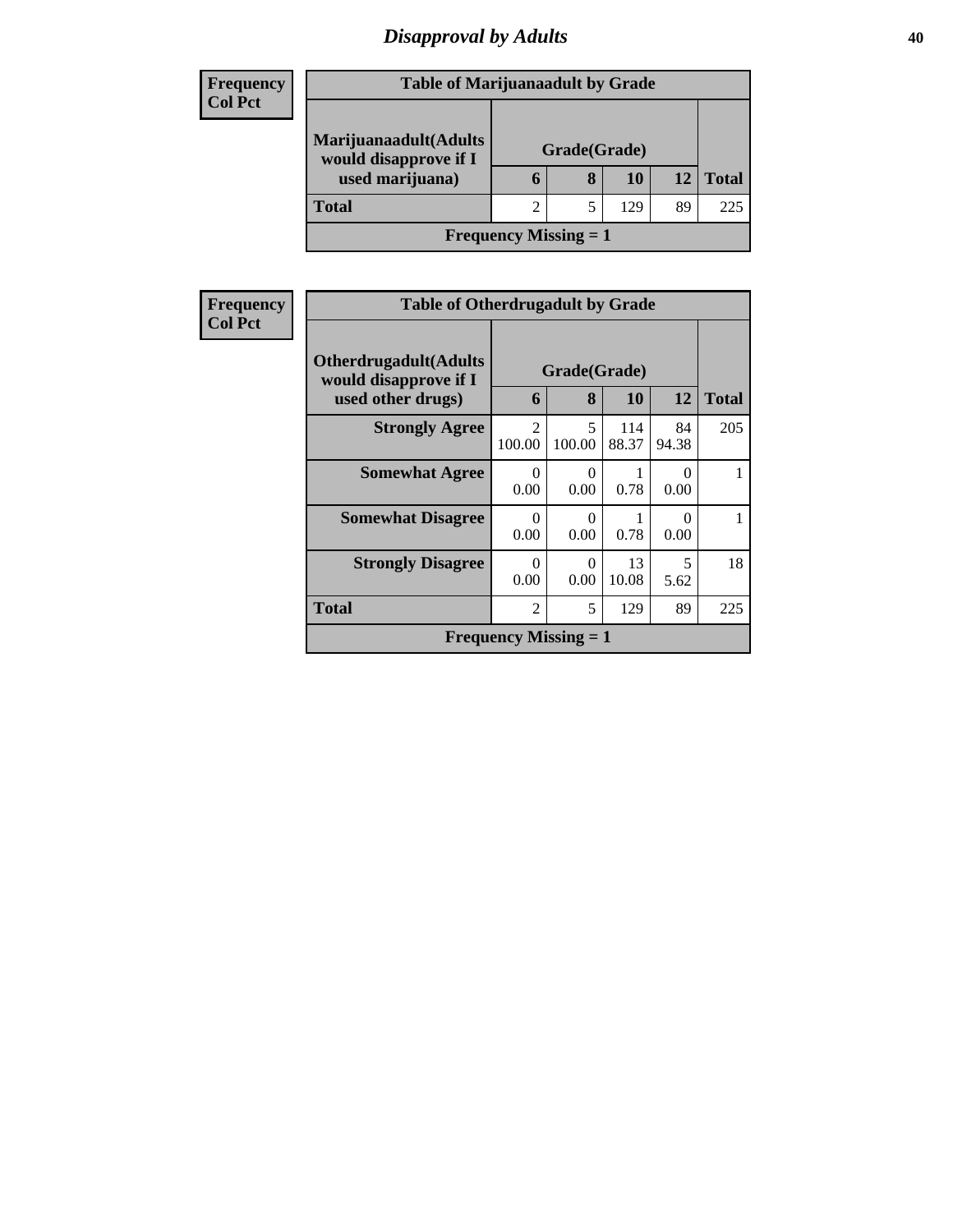## *Disapproval by Peers* **41**

| <b>Frequency</b> | <b>Table of Alcoholpeer by Grade</b>                    |                  |                              |             |             |              |
|------------------|---------------------------------------------------------|------------------|------------------------------|-------------|-------------|--------------|
| <b>Col Pct</b>   | Alcoholpeer(My<br>friends would<br>disapprove if I used |                  | Grade(Grade)                 |             |             |              |
|                  | alcohol)                                                | 6                | 8                            | <b>10</b>   | 12          | <b>Total</b> |
|                  | <b>Strongly Agree</b>                                   | 50.00            | $\mathfrak{D}$<br>40.00      | 33<br>25.58 | 20<br>22.47 | 56           |
|                  | <b>Somewhat Agree</b>                                   | 50.00            | 20.00                        | 31<br>24.03 | 19<br>21.35 | 52           |
|                  | <b>Somewhat Disagree</b>                                | $\Omega$<br>0.00 | $\mathfrak{D}$<br>40.00      | 24<br>18.60 | 18<br>20.22 | 44           |
|                  | <b>Strongly Disagree</b>                                | $\Omega$<br>0.00 | 0<br>0.00                    | 41<br>31.78 | 32<br>35.96 | 73           |
|                  | Total                                                   | $\overline{2}$   | 5                            | 129         | 89          | 225          |
|                  |                                                         |                  | <b>Frequency Missing = 1</b> |             |             |              |

| <b>Frequency</b> | <b>Table of Tobaccopeer by Grade</b>                                |                              |                                      |                           |             |              |
|------------------|---------------------------------------------------------------------|------------------------------|--------------------------------------|---------------------------|-------------|--------------|
| <b>Col Pct</b>   | Tobaccopeer(My<br>friends would<br>disapprove if I used<br>tobacco) | 6                            | 8                                    | Grade(Grade)<br><b>10</b> | 12          | <b>Total</b> |
|                  | <b>Strongly Agree</b>                                               | $\mathfrak{D}$<br>100.00     | $\mathfrak{D}$<br>40.00              | 57<br>44.19               | 38<br>42.70 | 99           |
|                  | <b>Somewhat Agree</b>                                               | $\Omega$<br>0.00             | $\mathcal{D}_{\mathcal{L}}$<br>40.00 | 25<br>19.38               | 13<br>14.61 | 40           |
|                  | <b>Somewhat Disagree</b>                                            | 0<br>0.00                    | 20.00                                | 15<br>11.63               | 13<br>14.61 | 29           |
|                  | <b>Strongly Disagree</b>                                            | 0<br>0.00                    | 0<br>0.00                            | 32<br>24.81               | 25<br>28.09 | 57           |
|                  | Total                                                               | $\overline{2}$               | 5                                    | 129                       | 89          | 225          |
|                  |                                                                     | <b>Frequency Missing = 1</b> |                                      |                           |             |              |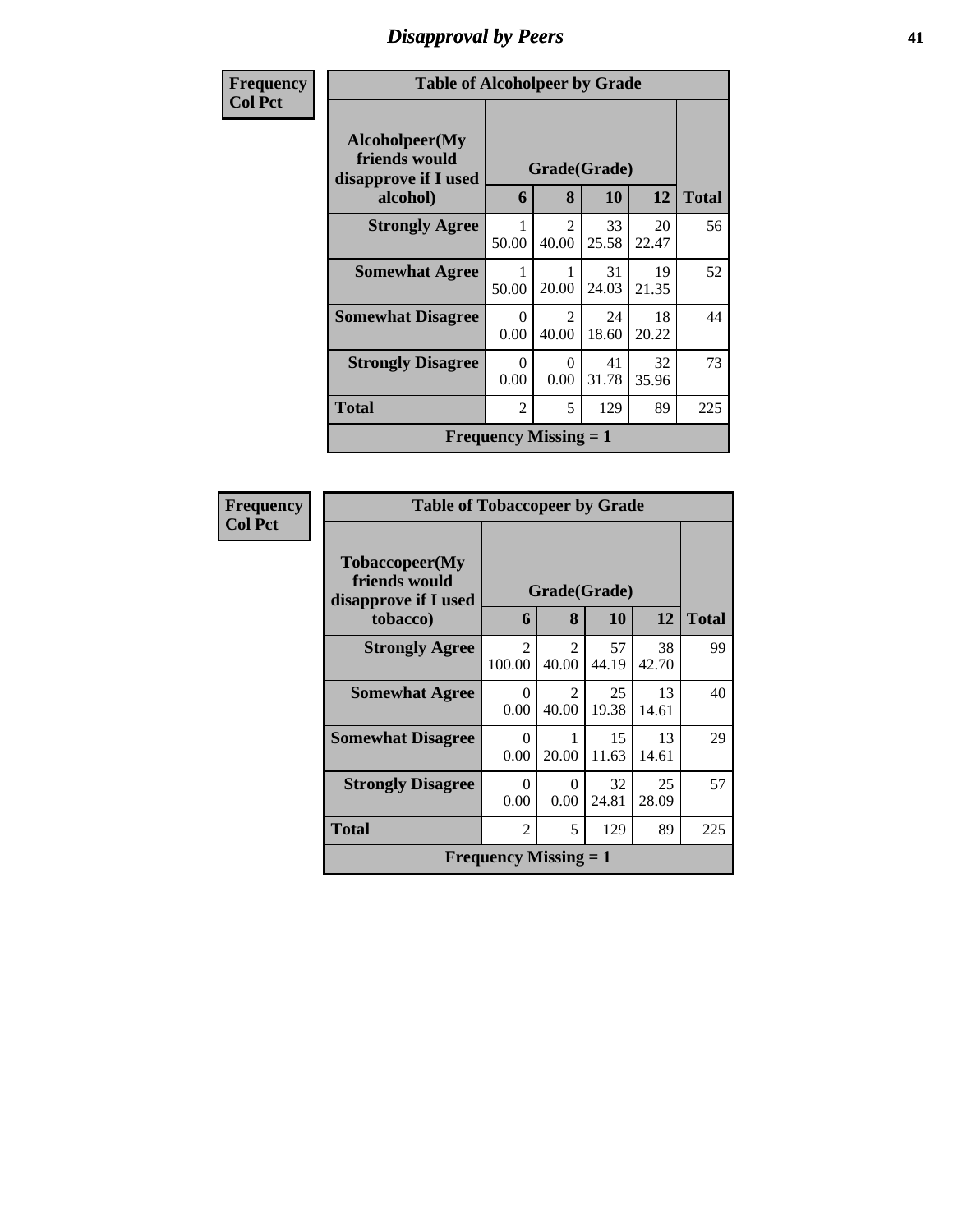# *Disapproval by Peers* **42**

| Frequency      | <b>Table of Marijuanapeer by Grade</b>                    |                              |                  |              |             |              |
|----------------|-----------------------------------------------------------|------------------------------|------------------|--------------|-------------|--------------|
| <b>Col Pct</b> | Marijuanapeer(My<br>friends would<br>disapprove if I used |                              |                  | Grade(Grade) |             |              |
|                | marijuana)                                                | 6                            | 8                | 10           | 12          | <b>Total</b> |
|                | <b>Strongly Agree</b>                                     | $\mathfrak{D}$<br>100.00     | 4<br>80.00       | 64<br>49.61  | 45<br>50.56 | 115          |
|                | <b>Somewhat Agree</b>                                     | 0<br>0.00                    | $\theta$<br>0.00 | 22<br>17.05  | 17<br>19.10 | 39           |
|                | <b>Somewhat Disagree</b>                                  | $\Omega$<br>0.00             | 20.00            | 16<br>12.40  | 7<br>7.87   | 24           |
|                | <b>Strongly Disagree</b>                                  | 0<br>0.00                    | $\theta$<br>0.00 | 27<br>20.93  | 20<br>22.47 | 47           |
|                | <b>Total</b>                                              | $\overline{2}$               | 5                | 129          | 89          | 225          |
|                |                                                           | <b>Frequency Missing = 1</b> |                  |              |             |              |

| <b>Frequency</b> | <b>Table of Otherdrugpeer by Grade</b>                    |                              |                        |                        |                 |              |
|------------------|-----------------------------------------------------------|------------------------------|------------------------|------------------------|-----------------|--------------|
| <b>Col Pct</b>   | Otherdrugpeer(My<br>friends would<br>disapprove if I used | Grade(Grade)                 |                        |                        |                 |              |
|                  | other drugs)                                              | 6                            | 8                      | 10                     | 12 <sup>1</sup> | <b>Total</b> |
|                  | <b>Strongly Agree</b>                                     | $\mathfrak{D}$<br>100.00     | $\mathcal{R}$<br>60.00 | 85<br>65.89            | 60<br>67.42     | 150          |
|                  | <b>Somewhat Agree</b>                                     | $\Omega$<br>0.00             | 20.00                  | 15<br>11.63            | 13<br>14.61     | 29           |
|                  | <b>Somewhat Disagree</b>                                  | $\Omega$<br>0.00             | 20.00                  | $\overline{7}$<br>5.43 | 4<br>4.49       | 12           |
|                  | <b>Strongly Disagree</b>                                  | $\Omega$<br>0.00             | $\Omega$<br>0.00       | 22<br>17.05            | 12<br>13.48     | 34           |
|                  | Total                                                     | $\mathfrak{D}$               | 5                      | 129                    | 89              | 225          |
|                  |                                                           | <b>Frequency Missing = 1</b> |                        |                        |                 |              |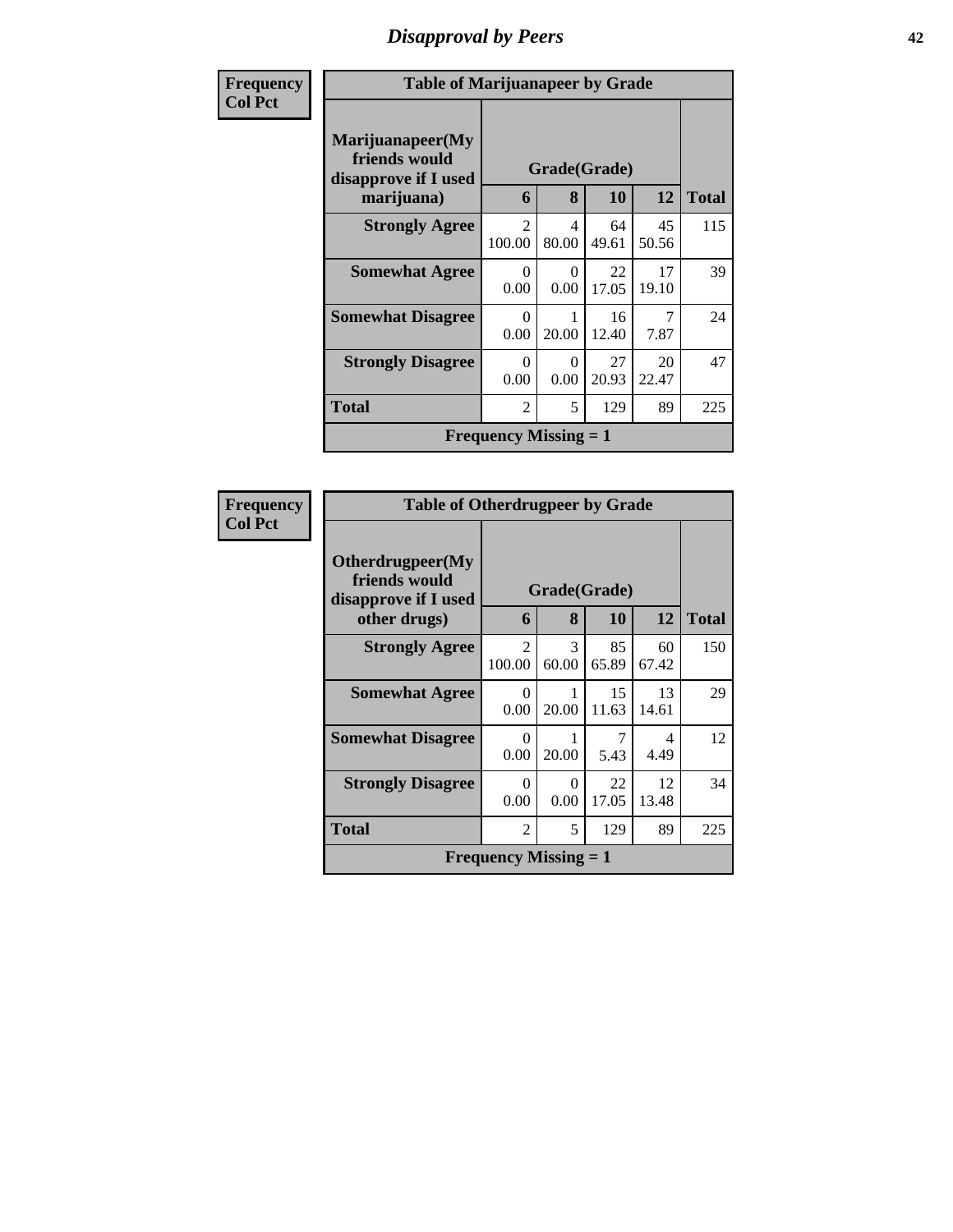| <b>Frequency</b><br><b>Col Pct</b> | <b>Table of Alcohollocation1 by Grade</b> |                |                         |             |             |              |  |  |
|------------------------------------|-------------------------------------------|----------------|-------------------------|-------------|-------------|--------------|--|--|
|                                    | <b>Alcohollocation1(Places</b>            | Grade(Grade)   |                         |             |             |              |  |  |
|                                    | <b>Friends Use Alcohol)</b>               | 6              | 8                       | 10          | 12          | <b>Total</b> |  |  |
|                                    |                                           | 50.00          | $\overline{2}$<br>40.00 | 82<br>63.57 | 58<br>64.44 | 143          |  |  |
|                                    | Do Not Use                                | 50.00          | 3<br>60.00              | 47<br>36.43 | 32<br>35.56 | 83           |  |  |
|                                    | <b>Total</b>                              | $\overline{c}$ | 5                       | 129         | 90          | 226          |  |  |

| <b>Frequency</b> | <b>Table of Alcohollocation2 by Grade</b> |                  |            |             |             |              |  |  |  |
|------------------|-------------------------------------------|------------------|------------|-------------|-------------|--------------|--|--|--|
| <b>Col Pct</b>   | <b>Alcohollocation2(Places</b>            | Grade(Grade)     |            |             |             |              |  |  |  |
|                  | <b>Friends Use Alcohol)</b>               | 6                | 8          | <b>10</b>   | 12          | <b>Total</b> |  |  |  |
|                  |                                           | 100.00           | 3<br>60.00 | 62<br>48.06 | 44<br>48.89 | 111          |  |  |  |
|                  | Home                                      | $\theta$<br>0.00 | 2<br>40.00 | 67<br>51.94 | 46<br>51.11 | 115          |  |  |  |
|                  | <b>Total</b>                              | 2                | 5          | 129         | 90          | 226          |  |  |  |

| Frequency      |                                | <b>Table of Alcohollocation 3 by Grade</b> |                  |              |             |              |  |  |  |
|----------------|--------------------------------|--------------------------------------------|------------------|--------------|-------------|--------------|--|--|--|
| <b>Col Pct</b> | <b>Alcohollocation3(Places</b> | Grade(Grade)                               |                  |              |             |              |  |  |  |
|                | <b>Friends Use Alcohol)</b>    | 6                                          | 8                | 10           | 12          | <b>Total</b> |  |  |  |
|                |                                | 100.00                                     | 5<br>100.00      | 123<br>95.35 | 81<br>90.00 | 211          |  |  |  |
|                | <b>School</b>                  | 0.00                                       | $\theta$<br>0.00 | 6<br>4.65    | 9<br>10.00  | 15           |  |  |  |
|                | <b>Total</b>                   | ∍                                          |                  | 129          | 90          | 226          |  |  |  |

| <b>Frequency</b> |                                | <b>Table of Alcohollocation4 by Grade</b> |                  |              |             |              |  |  |  |
|------------------|--------------------------------|-------------------------------------------|------------------|--------------|-------------|--------------|--|--|--|
| <b>Col Pct</b>   | <b>Alcohollocation4(Places</b> | Grade(Grade)                              |                  |              |             |              |  |  |  |
|                  | <b>Friends Use Alcohol)</b>    | O                                         | 8                | <b>10</b>    | 12          | <b>Total</b> |  |  |  |
|                  |                                | 100.00                                    | 100.00           | 119<br>92.25 | 80<br>88.89 | 206          |  |  |  |
|                  | Car                            | 0.00                                      | $\theta$<br>0.00 | 10<br>7.75   | 10<br>11.11 | 20           |  |  |  |
|                  | <b>Total</b>                   | $\overline{2}$                            | 5                | 129          | 90          | 226          |  |  |  |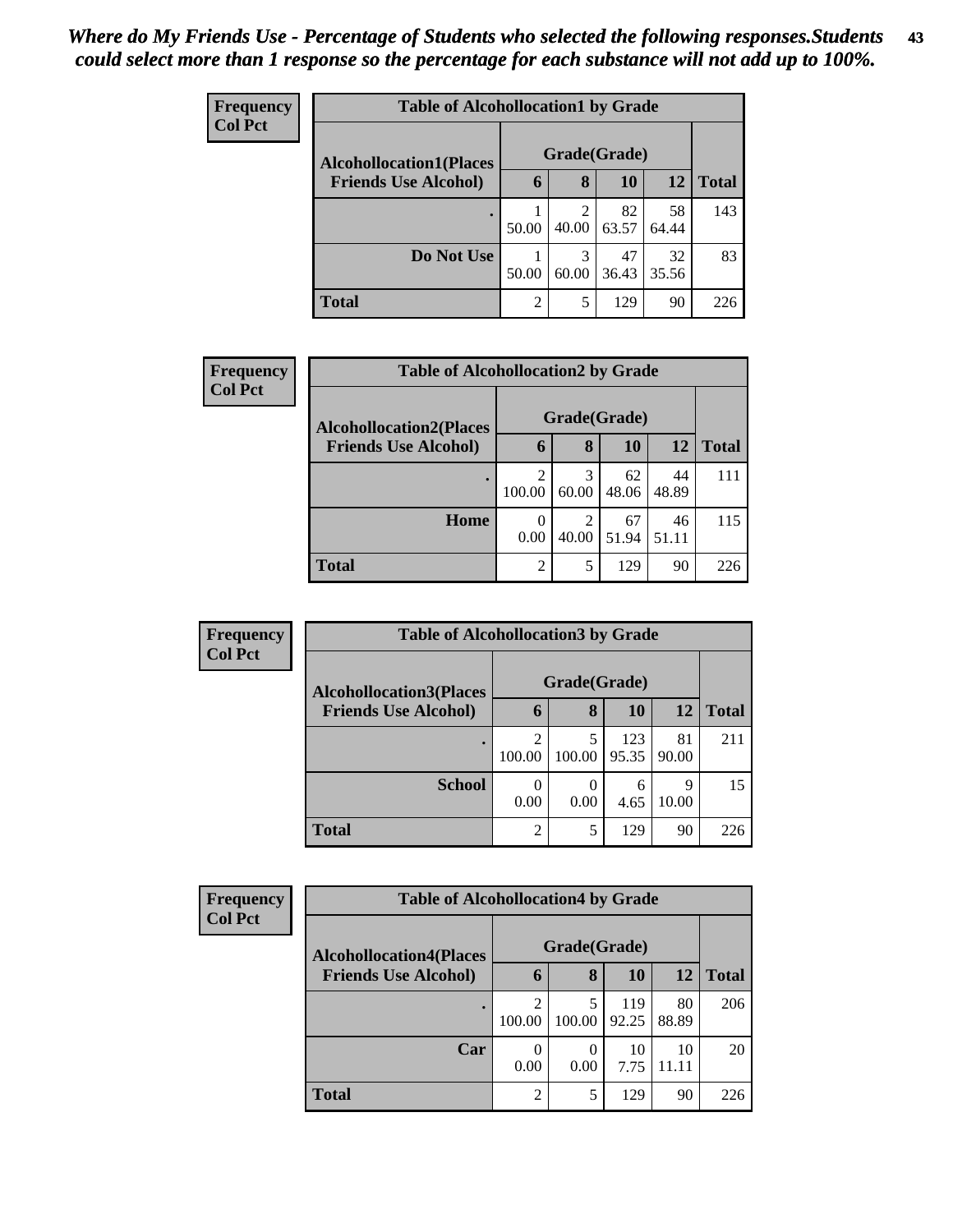| <b>Frequency</b> | <b>Table of Alcohollocation5 by Grade</b> |                  |            |             |             |              |  |  |
|------------------|-------------------------------------------|------------------|------------|-------------|-------------|--------------|--|--|
| <b>Col Pct</b>   | <b>Alcohollocation5(Places</b>            | Grade(Grade)     |            |             |             |              |  |  |
|                  | <b>Friends Use Alcohol)</b>               | 6                | 8          | 10          | 12          | <b>Total</b> |  |  |
|                  |                                           | 2<br>100.00      | 4<br>80.00 | 53<br>41.09 | 33<br>36.67 | 92           |  |  |
|                  | <b>Friend's House</b>                     | $\theta$<br>0.00 | 20.00      | 76<br>58.91 | 57<br>63.33 | 134          |  |  |
|                  | <b>Total</b>                              | $\overline{2}$   | 5          | 129         | 90          | 226          |  |  |

| <b>Frequency</b> | <b>Table of Alcohollocation6 by Grade</b> |       |              |             |             |              |  |  |
|------------------|-------------------------------------------|-------|--------------|-------------|-------------|--------------|--|--|
| <b>Col Pct</b>   | <b>Alcohollocation6(Places</b>            |       | Grade(Grade) |             |             |              |  |  |
|                  | <b>Friends Use Alcohol)</b>               | 6     | 8            | <b>10</b>   | 12          | <b>Total</b> |  |  |
|                  |                                           | 50.00 | 4<br>80.00   | 95<br>73.64 | 61<br>67.78 | 161          |  |  |
|                  | <b>Other</b>                              | 50.00 | 20.00        | 34<br>26.36 | 29<br>32.22 | 65           |  |  |
|                  | <b>Total</b>                              | 2     | 5            | 129         | 90          | 226          |  |  |

| Frequency      | <b>Table of Tobaccolocation1 by Grade</b> |                          |            |             |             |              |
|----------------|-------------------------------------------|--------------------------|------------|-------------|-------------|--------------|
| <b>Col Pct</b> | <b>Tobaccolocation1(Places</b>            | Grade(Grade)             |            |             |             |              |
|                | <b>Friends Use Tobacco)</b>               | 6                        | 8          | 10          | 12          | <b>Total</b> |
|                |                                           | 0<br>0.00                | 2<br>40.00 | 70<br>54.26 | 52<br>57.78 | 124          |
|                | Do Not Use                                | $\mathfrak{D}$<br>100.00 | 3<br>60.00 | 59<br>45.74 | 38<br>42.22 | 102          |
|                | <b>Total</b>                              | $\overline{c}$           | 5          | 129         | 90          | 226          |

| Frequency      |                                | <b>Table of Tobaccolocation2 by Grade</b> |            |             |             |              |  |  |  |
|----------------|--------------------------------|-------------------------------------------|------------|-------------|-------------|--------------|--|--|--|
| <b>Col Pct</b> | <b>Tobaccolocation2(Places</b> | Grade(Grade)                              |            |             |             |              |  |  |  |
|                | <b>Friends Use Tobacco)</b>    | $\mathbf b$                               | 8          | 10          | 12          | <b>Total</b> |  |  |  |
|                |                                | 100.00                                    | 3<br>60.00 | 73<br>56.59 | 40<br>44.44 | 118          |  |  |  |
|                | Home                           | 0<br>0.00                                 | 2<br>40.00 | 56<br>43.41 | 50<br>55.56 | 108          |  |  |  |
|                | <b>Total</b>                   | $\overline{2}$                            | 5          | 129         | 90          | 226          |  |  |  |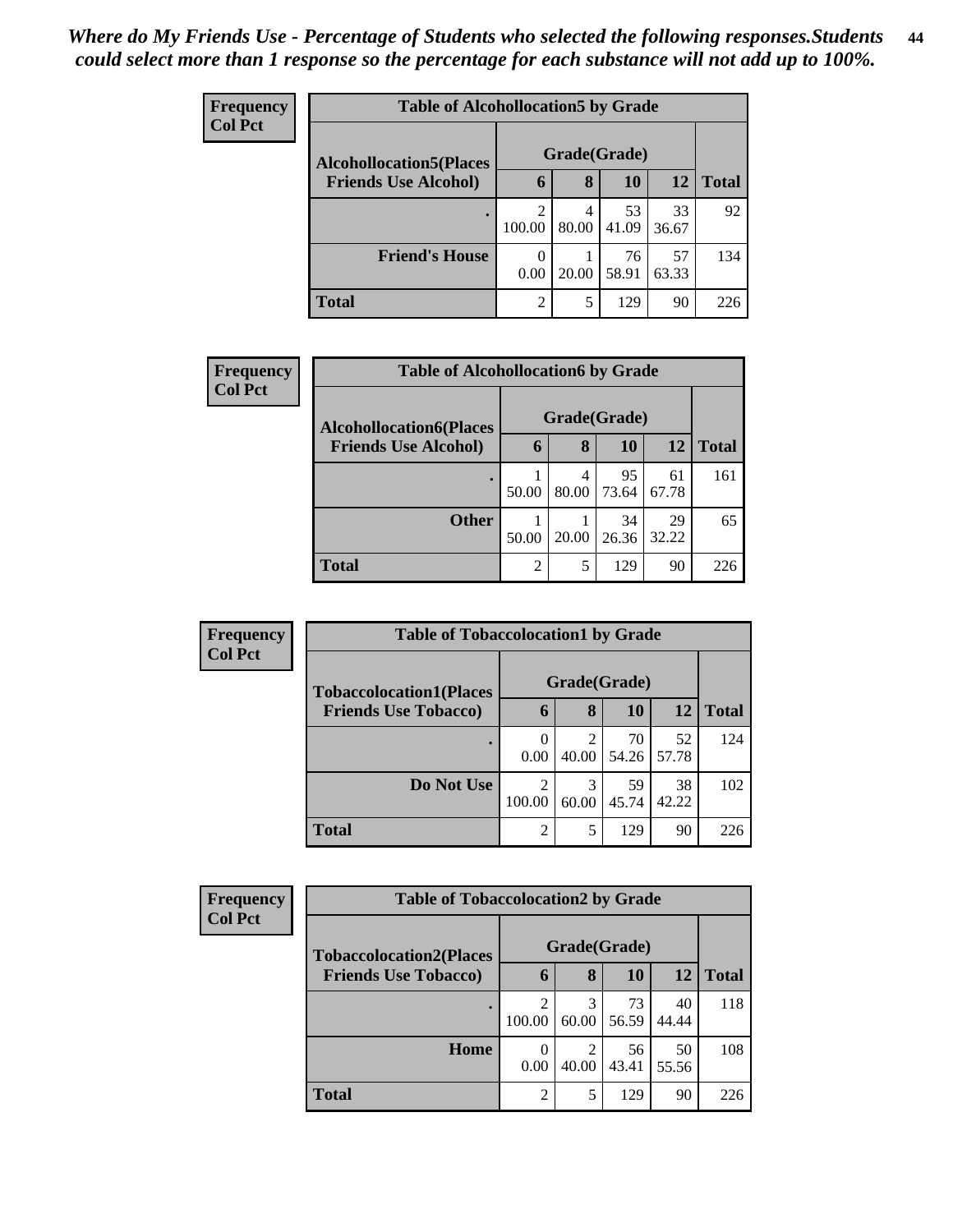| <b>Frequency</b> | <b>Table of Tobaccolocation 3 by Grade</b> |                |             |              |             |              |
|------------------|--------------------------------------------|----------------|-------------|--------------|-------------|--------------|
| <b>Col Pct</b>   | <b>Tobaccolocation3(Places</b>             | Grade(Grade)   |             |              |             |              |
|                  | <b>Friends Use Tobacco)</b>                | 6              | 8           | 10           | 12          | <b>Total</b> |
|                  |                                            | 2<br>100.00    | 5<br>100.00 | 102<br>79.07 | 61<br>67.78 | 170          |
|                  | <b>School</b>                              | 0<br>0.00      | 0.00        | 27<br>20.93  | 29<br>32.22 | 56           |
|                  | <b>Total</b>                               | $\overline{2}$ | 5           | 129          | 90          | 226          |

| <b>Frequency</b> | <b>Table of Tobaccolocation4 by Grade</b> |        |              |       |           |              |  |  |
|------------------|-------------------------------------------|--------|--------------|-------|-----------|--------------|--|--|
| <b>Col Pct</b>   | <b>Tobaccolocation4(Places</b>            |        | Grade(Grade) |       |           |              |  |  |
|                  | <b>Friends Use Tobacco)</b>               | 6      | 8            | 10    | <b>12</b> | <b>Total</b> |  |  |
|                  |                                           | 2      |              | 91    | 44        | 142          |  |  |
|                  |                                           | 100.00 | 100.00       | 70.54 | 48.89     |              |  |  |
|                  | Car                                       | 0      |              | 38    | 46        | 84           |  |  |
|                  |                                           | 0.00   | 0.00         | 29.46 | 51.11     |              |  |  |
|                  | <b>Total</b>                              | 2      | 5            | 129   | 90        | 226          |  |  |

| Frequency      | <b>Table of Tobaccolocation5 by Grade</b> |                |            |             |             |              |  |  |
|----------------|-------------------------------------------|----------------|------------|-------------|-------------|--------------|--|--|
| <b>Col Pct</b> | <b>Tobaccolocation5(Places</b>            | Grade(Grade)   |            |             |             |              |  |  |
|                | <b>Friends Use Tobacco)</b>               | 6              | 8          | 10          | 12          | <b>Total</b> |  |  |
|                |                                           | 2<br>100.00    | 4<br>80.00 | 71<br>55.04 | 50<br>55.56 | 127          |  |  |
|                | <b>Friend's House</b>                     | 0.00           | 20.00      | 58<br>44.96 | 40<br>44.44 | 99           |  |  |
|                | <b>Total</b>                              | $\overline{2}$ | 5          | 129         | 90          | 226          |  |  |

| Frequency<br><b>Col Pct</b> | <b>Table of Tobaccolocation6 by Grade</b> |              |            |             |             |              |  |  |
|-----------------------------|-------------------------------------------|--------------|------------|-------------|-------------|--------------|--|--|
|                             | <b>Tobaccolocation6(Places</b>            | Grade(Grade) |            |             |             |              |  |  |
|                             | <b>Friends Use Tobacco)</b>               | $\mathbf b$  | 8          | 10          | 12          | <b>Total</b> |  |  |
|                             |                                           | 2<br>100.00  | 4<br>80.00 | 91<br>70.54 | 51<br>56.67 | 148          |  |  |
|                             | <b>Other</b>                              | 0<br>0.00    | 20.00      | 38<br>29.46 | 39<br>43.33 | 78           |  |  |
|                             | <b>Total</b>                              | 2            | 5          | 129         | 90          | 226          |  |  |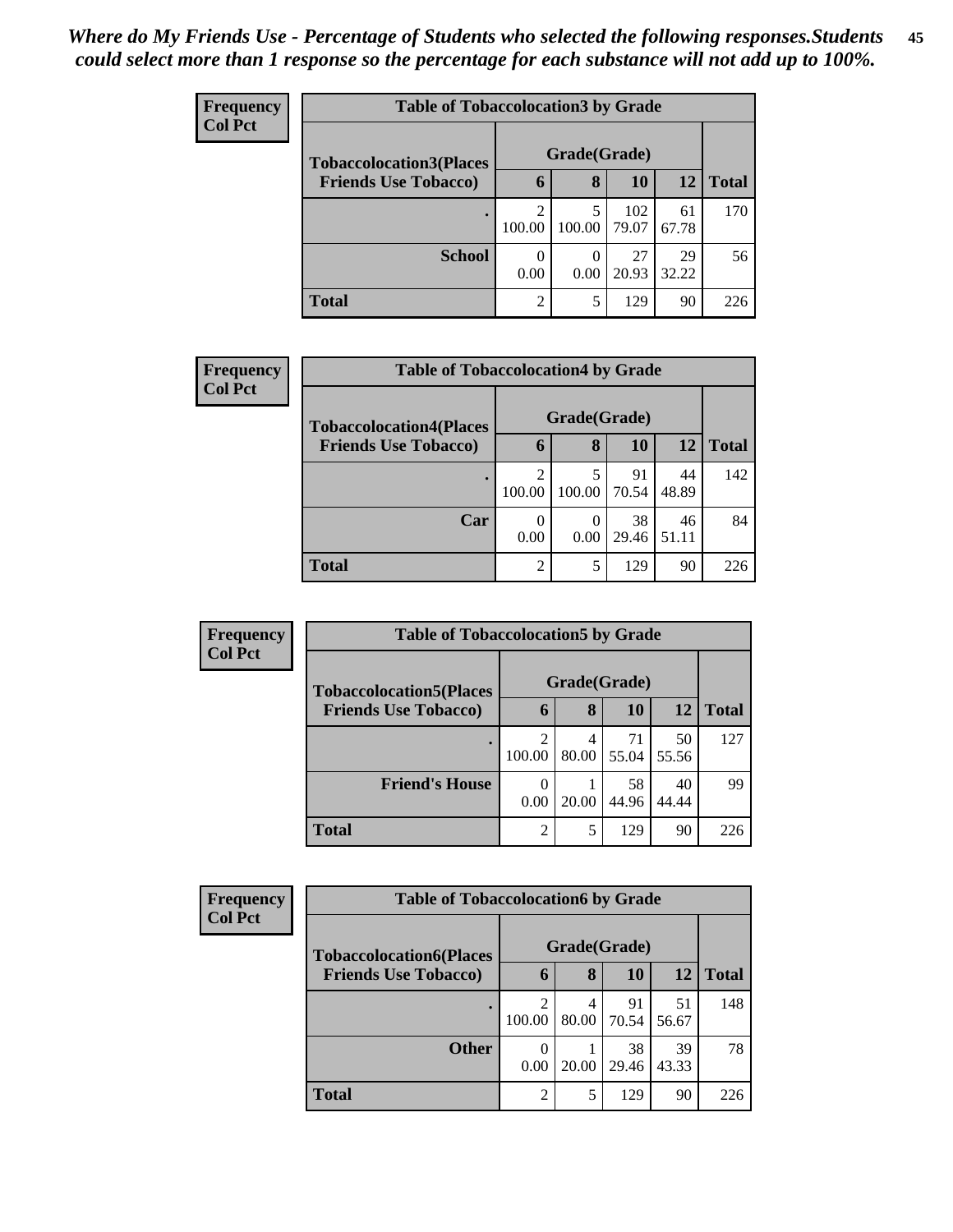| <b>Frequency</b> | <b>Table of Marijuanalocation1 by Grade</b> |               |            |             |             |              |  |  |
|------------------|---------------------------------------------|---------------|------------|-------------|-------------|--------------|--|--|
| <b>Col Pct</b>   | <b>Marijuanalocation1(Places</b>            | Grade(Grade)  |            |             |             |              |  |  |
|                  | <b>Friends Use Marijuana</b> )              | 6             | 8          | 10          | 12          | <b>Total</b> |  |  |
|                  |                                             | 0.00          | 20.00      | 43<br>33.33 | 38<br>42.22 | 82           |  |  |
|                  | Do Not Use                                  | ∍<br>100.00   | 4<br>80.00 | 86<br>66.67 | 52<br>57.78 | 144          |  |  |
|                  | <b>Total</b>                                | $\mathcal{D}$ | 5          | 129         | 90          | 226          |  |  |

| Frequency      | <b>Table of Marijuanalocation2 by Grade</b> |                             |            |             |             |              |
|----------------|---------------------------------------------|-----------------------------|------------|-------------|-------------|--------------|
| <b>Col Pct</b> | <b>Marijuanalocation2(Places)</b>           | Grade(Grade)                |            |             |             |              |
|                | <b>Friends Use Marijuana</b> )              | $\mathbf b$                 | 8          | 10          | 12          | <b>Total</b> |
|                |                                             | 100.00                      | 4<br>80.00 | 87<br>67.44 | 52<br>57.78 | 145          |
|                | Home                                        | 0.00                        | 20.00      | 42<br>32.56 | 38<br>42.22 | 81           |
|                | <b>Total</b>                                | $\mathcal{D}_{\mathcal{A}}$ | 5          | 129         | 90          | 226          |

| <b>Frequency</b><br><b>Col Pct</b> |                                   | <b>Table of Marijuanalocation3 by Grade</b> |        |              |             |              |  |  |
|------------------------------------|-----------------------------------|---------------------------------------------|--------|--------------|-------------|--------------|--|--|
|                                    | <b>Marijuanalocation3</b> (Places | Grade(Grade)                                |        |              |             |              |  |  |
|                                    | <b>Friends Use Marijuana</b> )    | 6                                           | 8      | 10           | 12          | <b>Total</b> |  |  |
|                                    |                                   | 100.00                                      | 100.00 | 119<br>92.25 | 72<br>80.00 | 198          |  |  |
|                                    | <b>School</b>                     | 0.00                                        | 0.00   | 10<br>7.75   | 18<br>20.00 | 28           |  |  |
|                                    | <b>Total</b>                      | $\overline{c}$                              | 5      | 129          | 90          | 226          |  |  |

| Frequency<br><b>Col Pct</b> |                                  | <b>Table of Marijuanalocation4 by Grade</b> |            |              |             |              |  |  |  |
|-----------------------------|----------------------------------|---------------------------------------------|------------|--------------|-------------|--------------|--|--|--|
|                             | <b>Marijuanalocation4(Places</b> | Grade(Grade)                                |            |              |             |              |  |  |  |
|                             | <b>Friends Use Marijuana</b> )   | h                                           | 8          | 10           | 12          | <b>Total</b> |  |  |  |
|                             |                                  | 100.00                                      | 4<br>80.00 | 110<br>85.27 | 63<br>70.00 | 179          |  |  |  |
|                             | Car                              | 0<br>0.00                                   | 20.00      | 19<br>14.73  | 27<br>30.00 | 47           |  |  |  |
|                             | <b>Total</b>                     | $\overline{2}$                              |            | 129          | 90          | 226          |  |  |  |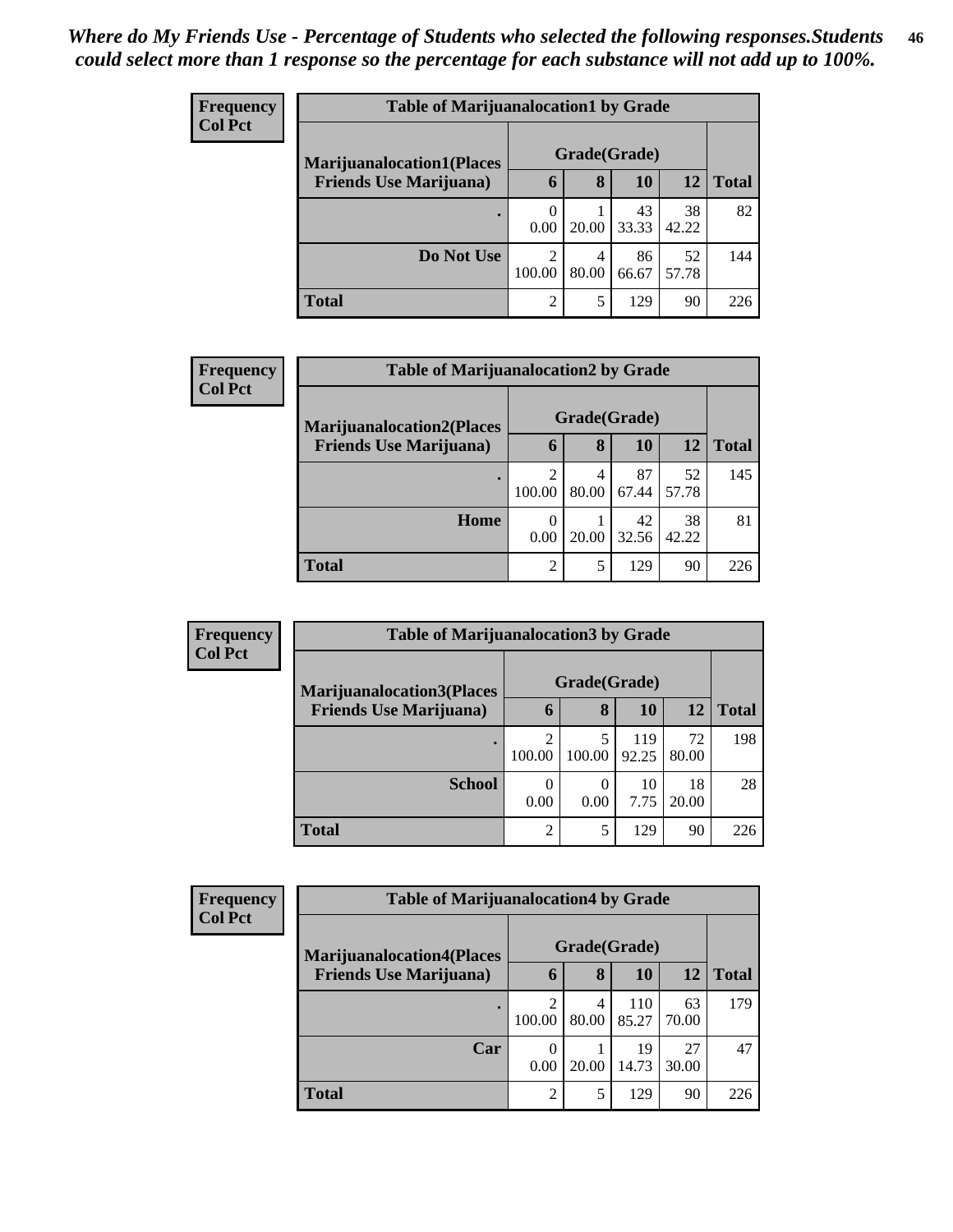| <b>Frequency</b> | <b>Table of Marijuanalocation5 by Grade</b> |                |            |             |             |              |  |  |
|------------------|---------------------------------------------|----------------|------------|-------------|-------------|--------------|--|--|
| <b>Col Pct</b>   | <b>Marijuanalocation5</b> (Places           | Grade(Grade)   |            |             |             |              |  |  |
|                  | <b>Friends Use Marijuana</b> )              | 6              | 8          | 10          | 12          | <b>Total</b> |  |  |
|                  |                                             | 100.00         | 4<br>80.00 | 90<br>69.77 | 56<br>62.22 | 152          |  |  |
|                  | <b>Friend's House</b>                       | 0.00           | 20.00      | 39<br>30.23 | 34<br>37.78 | 74           |  |  |
|                  | <b>Total</b>                                | $\overline{c}$ | 5          | 129         | 90          | 226          |  |  |

| Frequency      |                                   | <b>Table of Marijuanalocation6 by Grade</b> |              |              |             |              |  |  |
|----------------|-----------------------------------|---------------------------------------------|--------------|--------------|-------------|--------------|--|--|
| <b>Col Pct</b> | <b>Marijuanalocation6(Places)</b> |                                             | Grade(Grade) |              |             |              |  |  |
|                | <b>Friends Use Marijuana</b> )    | 6                                           | 8            | 10           | 12          | <b>Total</b> |  |  |
|                |                                   | 2<br>100.00                                 | 4<br>80.00   | 108<br>83.72 | 62<br>68.89 | 176          |  |  |
|                | <b>Other</b>                      | 0<br>0.00                                   | 20.00        | 21<br>16.28  | 28<br>31.11 | 50           |  |  |
|                | <b>Total</b>                      | $\mathfrak{D}$                              | 5            | 129          | 90          | 226          |  |  |

| <b>Frequency</b> |                                                                      | <b>Table of Otherdruglocation1 by Grade</b> |            |              |             |              |  |  |
|------------------|----------------------------------------------------------------------|---------------------------------------------|------------|--------------|-------------|--------------|--|--|
| <b>Col Pct</b>   | <b>Otherdruglocation1(Places</b><br><b>Friends Use Other Illegal</b> | Grade(Grade)                                |            |              |             |              |  |  |
|                  | Drugs)                                                               | $\mathbf b$                                 | 8          | 10           | 12          | <b>Total</b> |  |  |
|                  |                                                                      | $\left($<br>0.00                            | 20.00      | 25<br>19.38  | 28<br>31.11 | 54           |  |  |
|                  | Do Not Use                                                           | $\mathfrak{D}$<br>100.00                    | 4<br>80.00 | 104<br>80.62 | 62<br>68.89 | 172          |  |  |
|                  | <b>Total</b>                                                         | $\overline{2}$                              | 5          | 129          | 90          | 226          |  |  |

| <b>Frequency</b> | <b>Table of Otherdruglocation2 by Grade</b>                          |                |              |              |             |              |  |
|------------------|----------------------------------------------------------------------|----------------|--------------|--------------|-------------|--------------|--|
| <b>Col Pct</b>   | <b>Otherdruglocation2(Places</b><br><b>Friends Use Other Illegal</b> |                | Grade(Grade) |              |             |              |  |
|                  | Drugs)                                                               | 6              | 8            | 10           | <b>12</b>   | <b>Total</b> |  |
|                  |                                                                      | 2<br>100.00    | 100.00       | 110<br>85.27 | 66<br>73.33 | 183          |  |
|                  | Home                                                                 | 0<br>0.00      | 0<br>0.00    | 19<br>14.73  | 24<br>26.67 | 43           |  |
|                  | <b>Total</b>                                                         | $\overline{2}$ | 5            | 129          | 90          | 226          |  |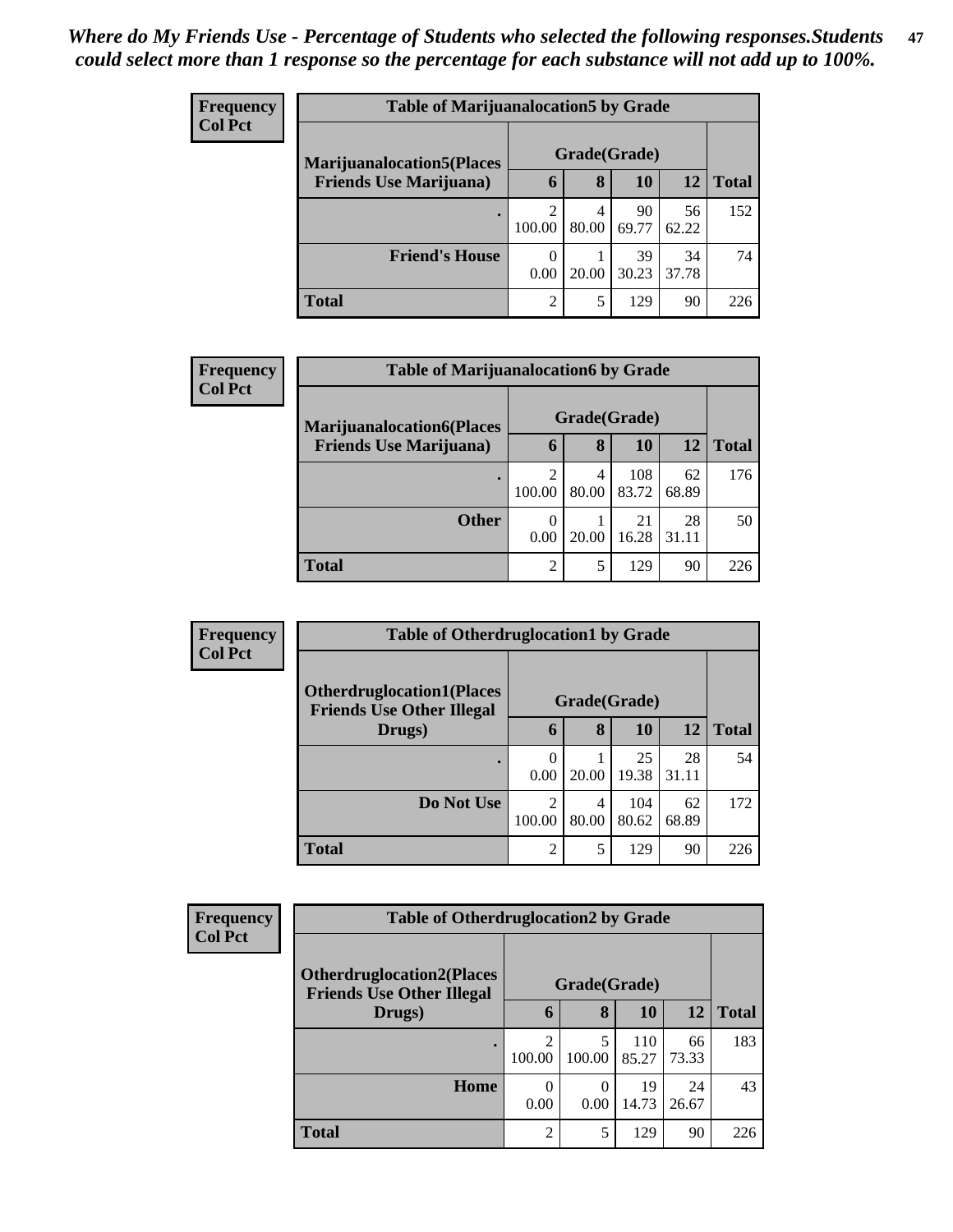| <b>Frequency</b> | <b>Table of Otherdruglocation 3 by Grade</b>                         |                          |           |              |             |              |  |
|------------------|----------------------------------------------------------------------|--------------------------|-----------|--------------|-------------|--------------|--|
| <b>Col Pct</b>   | <b>Otherdruglocation3(Places</b><br><b>Friends Use Other Illegal</b> | Grade(Grade)             |           |              |             |              |  |
|                  | Drugs)                                                               | 6                        | 8         | 10           | <b>12</b>   | <b>Total</b> |  |
|                  |                                                                      | $\overline{c}$<br>100.00 | 100.00    | 123<br>95.35 | 77<br>85.56 | 207          |  |
|                  | <b>School</b>                                                        | $\theta$<br>0.00         | 0<br>0.00 | 6<br>4.65    | 13<br>14.44 | 19           |  |
|                  | <b>Total</b>                                                         | $\overline{2}$           | 5         | 129          | 90          | 226          |  |

| <b>Frequency</b> | <b>Table of Otherdruglocation4 by Grade</b>                                          |                          |            |              |             |              |
|------------------|--------------------------------------------------------------------------------------|--------------------------|------------|--------------|-------------|--------------|
| <b>Col Pct</b>   | <b>Otherdruglocation4(Places</b><br>Grade(Grade)<br><b>Friends Use Other Illegal</b> |                          |            |              |             |              |
|                  | Drugs)                                                                               | 6                        | 8          | <b>10</b>    | 12          | <b>Total</b> |
|                  | $\bullet$                                                                            | っ<br>100.00              | 4<br>80.00 | 116<br>89.92 | 72<br>80.00 | 194          |
|                  | Car                                                                                  | $\left( \right)$<br>0.00 | 20.00      | 13<br>10.08  | 18<br>20.00 | 32           |
|                  | <b>Total</b>                                                                         | $\mathcal{D}$            | 5          | 129          | 90          | 226          |

| Frequency      |                                                                       | <b>Table of Otherdruglocation5 by Grade</b> |              |              |             |              |  |  |
|----------------|-----------------------------------------------------------------------|---------------------------------------------|--------------|--------------|-------------|--------------|--|--|
| <b>Col Pct</b> | <b>Otherdruglocation5(Places)</b><br><b>Friends Use Other Illegal</b> |                                             | Grade(Grade) |              |             |              |  |  |
|                | Drugs)                                                                | 6                                           | 8            | 10           | 12          | <b>Total</b> |  |  |
|                |                                                                       | $\overline{2}$<br>100.00                    | 5<br>100.00  | 109<br>84.50 | 66<br>73.33 | 182          |  |  |
|                | <b>Friend's House</b>                                                 | 0<br>0.00                                   | 0.00         | 20<br>15.50  | 24<br>26.67 | 44           |  |  |
|                | Total                                                                 | $\overline{2}$                              | 5            | 129          | 90          | 226          |  |  |

| <b>Frequency</b> | <b>Table of Otherdruglocation6 by Grade</b> |                          |                   |              |             |              |
|------------------|---------------------------------------------|--------------------------|-------------------|--------------|-------------|--------------|
| <b>Col Pct</b>   | <b>Otherdruglocation6(Places</b>            |                          |                   |              |             |              |
|                  | <b>Friends Use Other Illegal</b><br>Drugs)  | 6                        | Grade(Grade)<br>8 | <b>10</b>    | 12          | <b>Total</b> |
|                  |                                             | $\overline{c}$<br>100.00 | 5<br>100.00       | 112<br>86.82 | 67<br>74.44 | 186          |
|                  | <b>Other</b>                                | $\Omega$<br>0.00         | 0<br>0.00         | 17<br>13.18  | 23<br>25.56 | 40           |
|                  | <b>Total</b>                                | $\overline{c}$           | 5                 | 129          | 90          | 226          |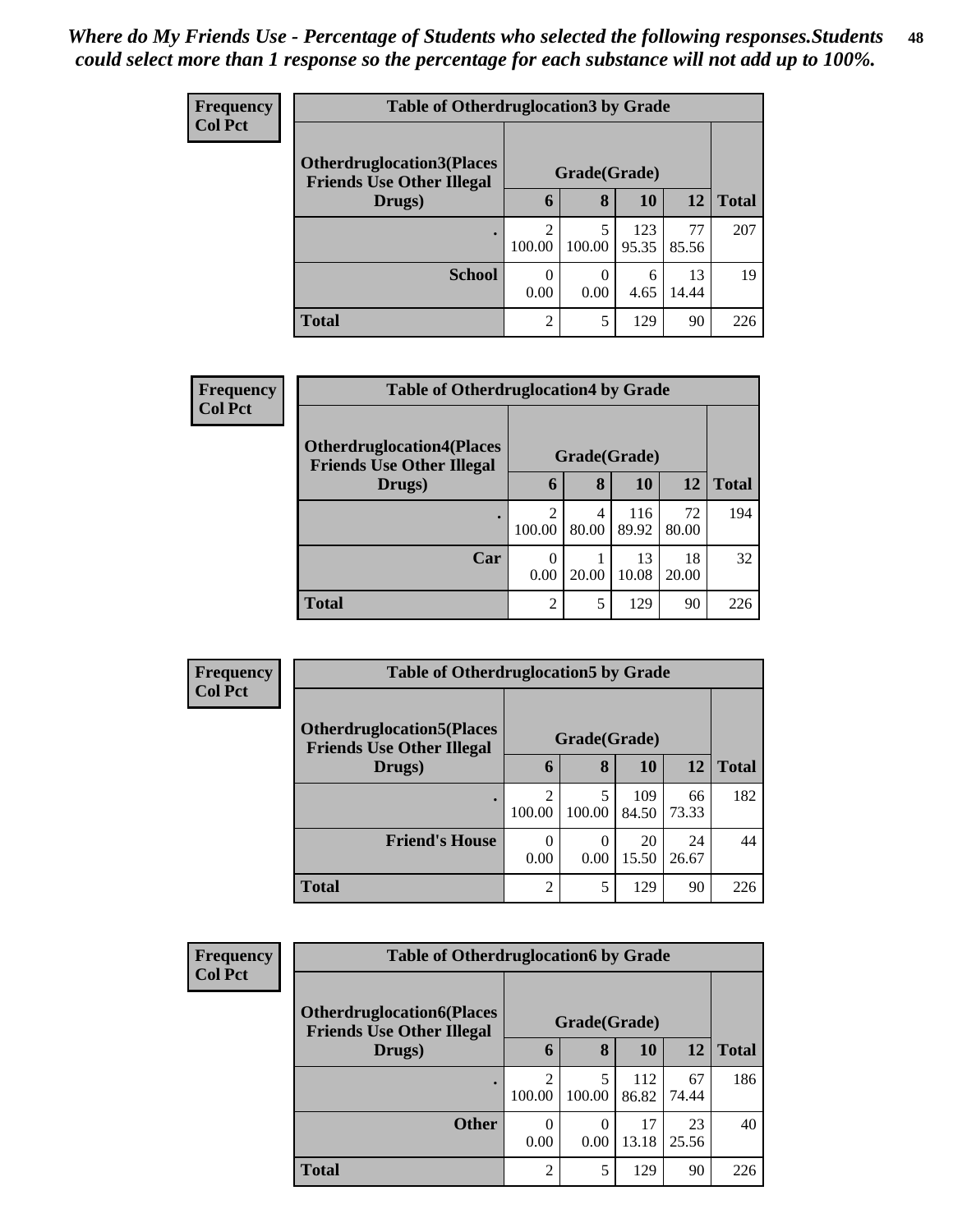| <b>Frequency</b> |                                                 | <b>Table of Alcoholtime1 by Grade</b> |                                      |              |             |              |  |  |
|------------------|-------------------------------------------------|---------------------------------------|--------------------------------------|--------------|-------------|--------------|--|--|
| <b>Col Pct</b>   | <b>Alcoholtime1(Times</b><br><b>Friends Use</b> |                                       |                                      | Grade(Grade) |             |              |  |  |
|                  | Alcohol)                                        | 6                                     | 8                                    | 10           | 12          | <b>Total</b> |  |  |
|                  |                                                 | 50.00                                 | $\mathcal{D}_{\mathcal{A}}$<br>40.00 | 85<br>65.89  | 56<br>62.22 | 144          |  |  |
|                  | Do Not Use                                      | 50.00                                 | 3<br>60.00                           | 44<br>34.11  | 34<br>37.78 | 82           |  |  |
|                  | <b>Total</b>                                    | $\overline{c}$                        | 5                                    | 129          | 90          | 226          |  |  |

| Frequency      |                                                 | <b>Table of Alcoholtime2 by Grade</b> |             |              |             |              |  |  |  |
|----------------|-------------------------------------------------|---------------------------------------|-------------|--------------|-------------|--------------|--|--|--|
| <b>Col Pct</b> | <b>Alcoholtime2(Times</b><br><b>Friends Use</b> | Grade(Grade)                          |             |              |             |              |  |  |  |
|                | Alcohol)                                        | 6                                     | 8           | 10           | <b>12</b>   | <b>Total</b> |  |  |  |
|                | ٠                                               | 2<br>100.00                           | 5<br>100.00 | 118<br>91.47 | 86<br>95.56 | 211          |  |  |  |
|                | <b>On Way to School</b>                         | 0<br>0.00                             | 0<br>0.00   | 11<br>8.53   | 4<br>4.44   | 15           |  |  |  |
|                | <b>Total</b>                                    | 2                                     | 5           | 129          | 90          | 226          |  |  |  |

| <b>Frequency</b><br><b>Col Pct</b> | <b>Table of Alcoholtime3 by Grade</b>           |                |             |              |             |              |  |  |
|------------------------------------|-------------------------------------------------|----------------|-------------|--------------|-------------|--------------|--|--|
|                                    | <b>Alcoholtime3(Times</b><br><b>Friends Use</b> | Grade(Grade)   |             |              |             |              |  |  |
|                                    | Alcohol)                                        | 6              | 8           | 10           | 12          | <b>Total</b> |  |  |
|                                    |                                                 | 2<br>100.00    | 5<br>100.00 | 123<br>95.35 | 84<br>93.33 | 214          |  |  |
|                                    | <b>During School</b>                            | 0.00           | 0<br>0.00   | 6<br>4.65    | 6<br>6.67   | 12           |  |  |
|                                    | <b>Total</b>                                    | $\overline{2}$ | 5           | 129          | 90          | 226          |  |  |

| <b>Frequency</b><br><b>Col Pct</b> | <b>Table of Alcoholtime4 by Grade</b> |                |        |              |             |              |  |
|------------------------------------|---------------------------------------|----------------|--------|--------------|-------------|--------------|--|
|                                    | <b>Alcoholtime4(Times</b>             | Grade(Grade)   |        |              |             |              |  |
|                                    | <b>Friends Use Alcohol)</b>           | 6              | 8      | 10           | <b>12</b>   | <b>Total</b> |  |
|                                    | $\bullet$                             | 50.00          | 100.00 | 122<br>94.57 | 85<br>94.44 | 213          |  |
|                                    | <b>On Way Home From School</b>        | 50.00          | 0.00   | 5.43         | 5.56        | 13           |  |
|                                    | <b>Total</b>                          | $\overline{2}$ | 5      | 129          | 90          | 226          |  |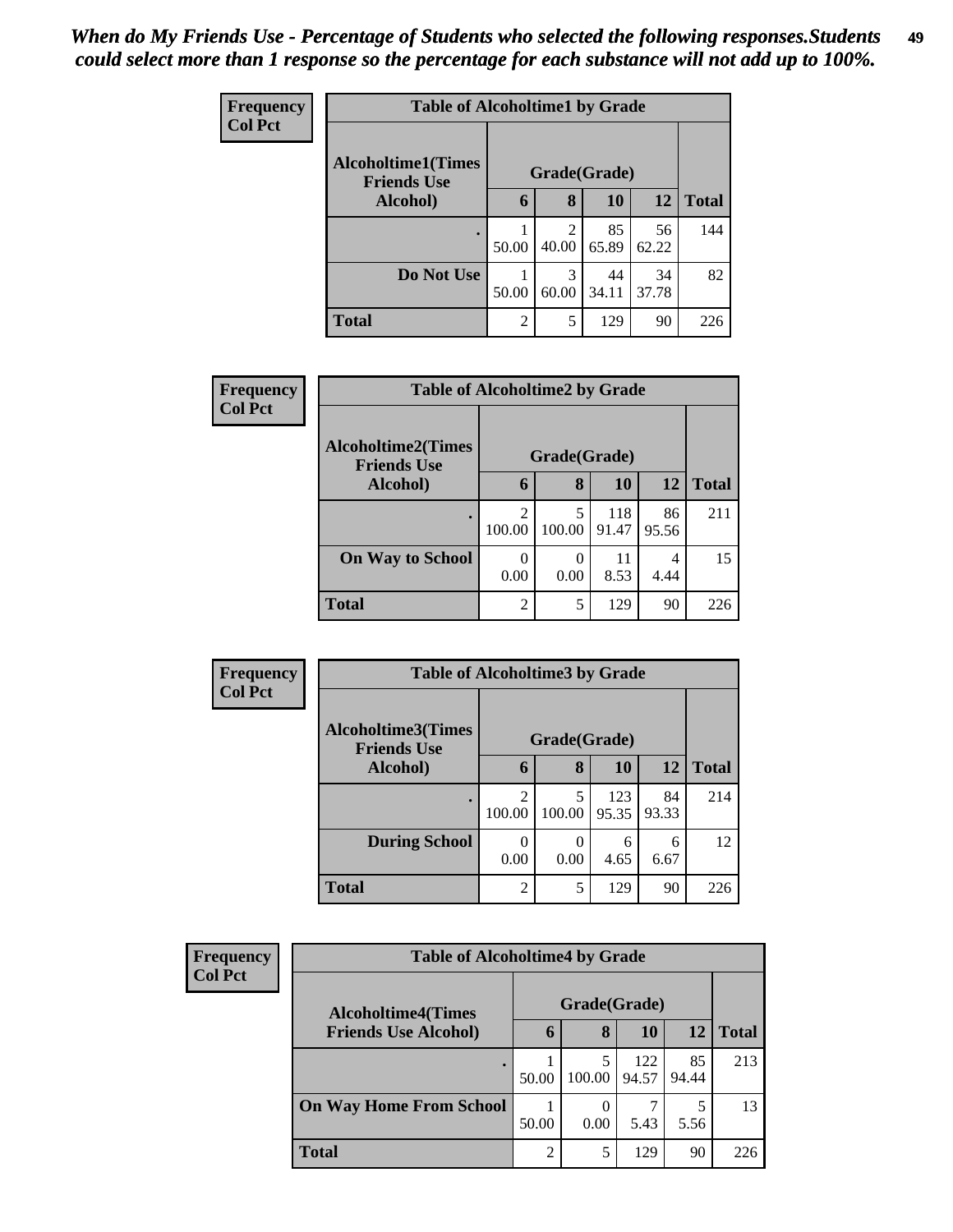| Frequency      | <b>Table of Alcoholtime5 by Grade</b>           |              |            |             |             |              |
|----------------|-------------------------------------------------|--------------|------------|-------------|-------------|--------------|
| <b>Col Pct</b> | <b>Alcoholtime5(Times</b><br><b>Friends Use</b> | Grade(Grade) |            |             |             |              |
|                | Alcohol)                                        | 6            | 8          | 10          | 12          | <b>Total</b> |
|                |                                                 | 50.00        | 3<br>60.00 | 98<br>75.97 | 63<br>70.00 | 165          |
|                | Weeknights                                      | 50.00        | 2<br>40.00 | 31<br>24.03 | 27<br>30.00 | 61           |
|                | <b>Total</b>                                    | 2            | 5          | 129         | 90          | 226          |

| <b>Frequency</b> | <b>Table of Alcoholtime6 by Grade</b>           |                |                         |             |             |              |
|------------------|-------------------------------------------------|----------------|-------------------------|-------------|-------------|--------------|
| <b>Col Pct</b>   | <b>Alcoholtime6(Times</b><br><b>Friends Use</b> |                | Grade(Grade)            |             |             |              |
|                  | Alcohol)                                        | 6              | 8                       | 10          | 12          | <b>Total</b> |
|                  |                                                 | 50.00          | 3<br>60.00              | 39<br>30.23 | 27<br>30.00 | 70           |
|                  | Weekends                                        | 50.00          | $\mathfrak{D}$<br>40.00 | 90<br>69.77 | 63<br>70.00 | 156          |
|                  | <b>Total</b>                                    | $\overline{2}$ | 5                       | 129         | 90          | 226          |

| Frequency<br><b>Col Pct</b> | <b>Table of Tobaccotime1 by Grade</b>           |                  |              |             |             |              |  |  |
|-----------------------------|-------------------------------------------------|------------------|--------------|-------------|-------------|--------------|--|--|
|                             | <b>Tobaccotime1(Times</b><br><b>Friends Use</b> |                  | Grade(Grade) |             |             |              |  |  |
|                             | <b>Tobacco</b> )                                | 6                | 8            | 10          | 12          | <b>Total</b> |  |  |
|                             |                                                 | $\theta$<br>0.00 | 2<br>40.00   | 74<br>57.36 | 50<br>55.56 | 126          |  |  |
|                             | Do Not Use                                      | 2<br>100.00      | 3<br>60.00   | 55<br>42.64 | 40<br>44.44 | 100          |  |  |
|                             | <b>Total</b>                                    | $\overline{c}$   | 5            | 129         | 90          | 226          |  |  |

| <b>Frequency</b> | <b>Table of Tobaccotime2 by Grade</b>           |                                       |             |             |             |              |  |  |
|------------------|-------------------------------------------------|---------------------------------------|-------------|-------------|-------------|--------------|--|--|
| <b>Col Pct</b>   | <b>Tobaccotime2(Times</b><br><b>Friends Use</b> | Grade(Grade)                          |             |             |             |              |  |  |
|                  | <b>Tobacco</b> )                                | 6                                     | 8           | 10          | 12          | <b>Total</b> |  |  |
|                  | $\bullet$                                       | $\mathcal{D}_{\mathcal{L}}$<br>100.00 | 5<br>100.00 | 91<br>70.54 | 51<br>56.67 | 149          |  |  |
|                  | <b>On Way to School</b>                         | 0.00                                  | 0<br>0.00   | 38<br>29.46 | 39<br>43.33 | 77           |  |  |
|                  | <b>Total</b>                                    | $\overline{2}$                        | 5           | 129         | 90          | 226          |  |  |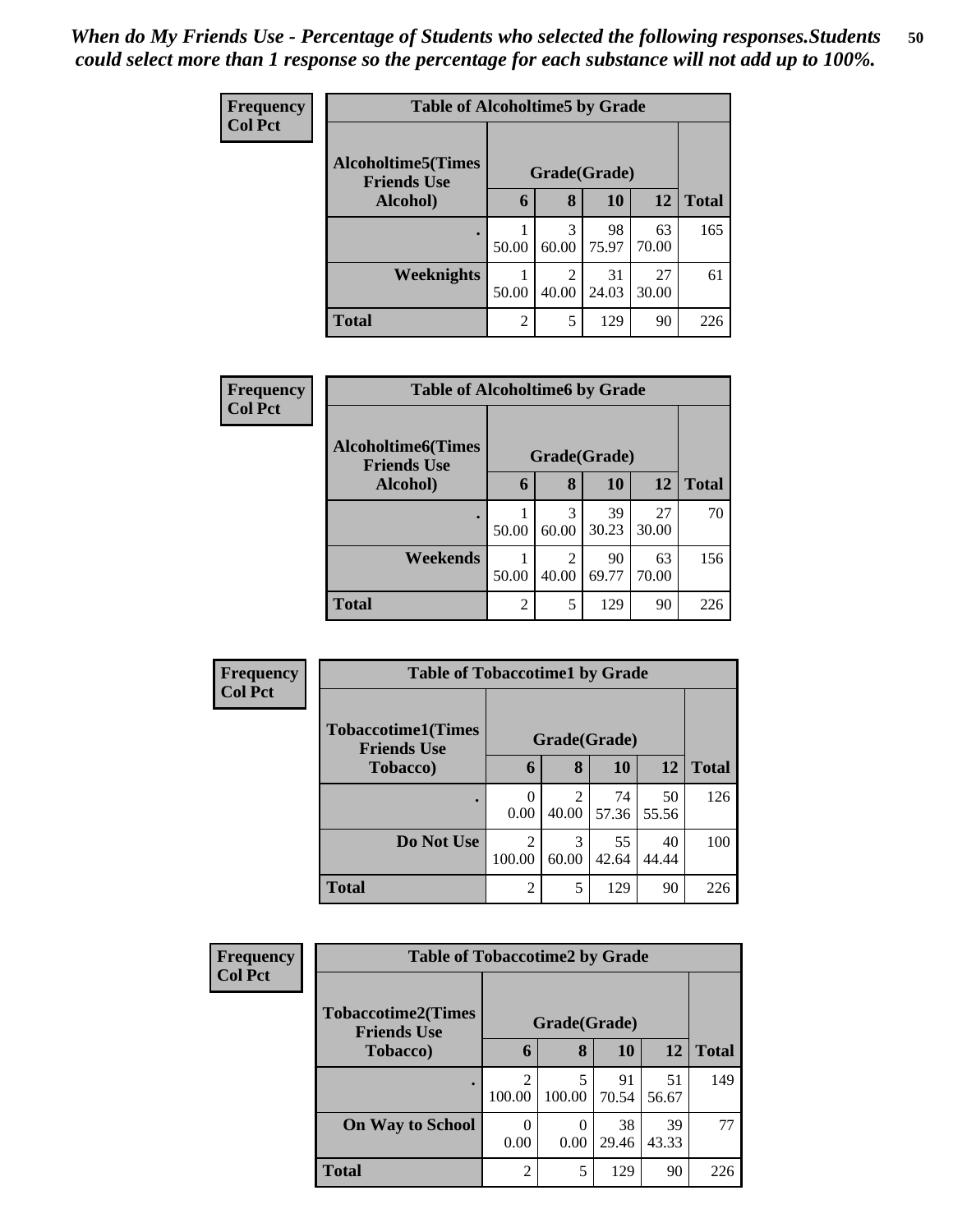| <b>Frequency</b> | <b>Table of Tobaccotime3 by Grade</b>           |                          |              |             |             |              |  |  |
|------------------|-------------------------------------------------|--------------------------|--------------|-------------|-------------|--------------|--|--|
| <b>Col Pct</b>   | <b>Tobaccotime3(Times</b><br><b>Friends Use</b> |                          | Grade(Grade) |             |             |              |  |  |
|                  | <b>Tobacco</b> )                                | 6                        | 8            | 10          | 12          | <b>Total</b> |  |  |
|                  |                                                 | $\overline{c}$<br>100.00 | 5<br>100.00  | 99<br>76.74 | 65<br>72.22 | 171          |  |  |
|                  | <b>During School</b>                            | 0<br>0.00                | 0<br>0.00    | 30<br>23.26 | 25<br>27.78 | 55           |  |  |
|                  | <b>Total</b>                                    | $\overline{2}$           | 5            | 129         | 90          | 226          |  |  |

| <b>Frequency</b><br><b>Col Pct</b> | <b>Table of Tobaccotime4 by Grade</b> |                |                  |              |             |              |  |
|------------------------------------|---------------------------------------|----------------|------------------|--------------|-------------|--------------|--|
|                                    | <b>Tobaccotime4(Times</b>             |                | Grade(Grade)     |              |             |              |  |
|                                    | <b>Friends Use Tobacco)</b>           | 6              | 8                | 10           | 12          | <b>Total</b> |  |
|                                    |                                       | 50.00          | 5<br>100.00      | 122<br>94.57 | 85<br>94.44 | 213          |  |
|                                    | <b>On Way Home From School</b>        | 50.00          | $\theta$<br>0.00 | 5.43         | 5<br>5.56   | 13           |  |
|                                    | <b>Total</b>                          | $\overline{2}$ | 5                | 129          | 90          | 226          |  |

| <b>Frequency</b> |                                                  | <b>Table of Tobaccotime5 by Grade</b> |                         |             |             |              |  |  |  |
|------------------|--------------------------------------------------|---------------------------------------|-------------------------|-------------|-------------|--------------|--|--|--|
| <b>Col Pct</b>   | <b>Tobaccotime5</b> (Times<br><b>Friends Use</b> | Grade(Grade)                          |                         |             |             |              |  |  |  |
|                  | <b>Tobacco</b> )                                 | 6                                     | 8                       | <b>10</b>   | 12          | <b>Total</b> |  |  |  |
|                  |                                                  | 2<br>100.00                           | 3<br>60.00              | 79<br>61.24 | 43<br>47.78 | 127          |  |  |  |
|                  | Weeknights                                       | 0<br>0.00                             | $\mathfrak{D}$<br>40.00 | 50<br>38.76 | 47<br>52.22 | 99           |  |  |  |
|                  | <b>Total</b>                                     | $\overline{2}$                        | 5                       | 129         | 90          | 226          |  |  |  |

| Frequency      |                                                 | <b>Table of Tobaccotime6 by Grade</b> |            |             |             |              |  |  |  |
|----------------|-------------------------------------------------|---------------------------------------|------------|-------------|-------------|--------------|--|--|--|
| <b>Col Pct</b> | <b>Tobaccotime6(Times</b><br><b>Friends Use</b> | Grade(Grade)                          |            |             |             |              |  |  |  |
|                | <b>Tobacco</b> )                                | 6                                     | 8          | 10          | 12          | <b>Total</b> |  |  |  |
|                |                                                 | $\overline{2}$<br>100.00              | 4<br>80.00 | 60<br>46.51 | 37<br>41.11 | 103          |  |  |  |
|                | Weekends                                        | 0<br>0.00                             | 20.00      | 69<br>53.49 | 53<br>58.89 | 123          |  |  |  |
|                | <b>Total</b>                                    | $\overline{2}$                        | 5          | 129         | 90          | 226          |  |  |  |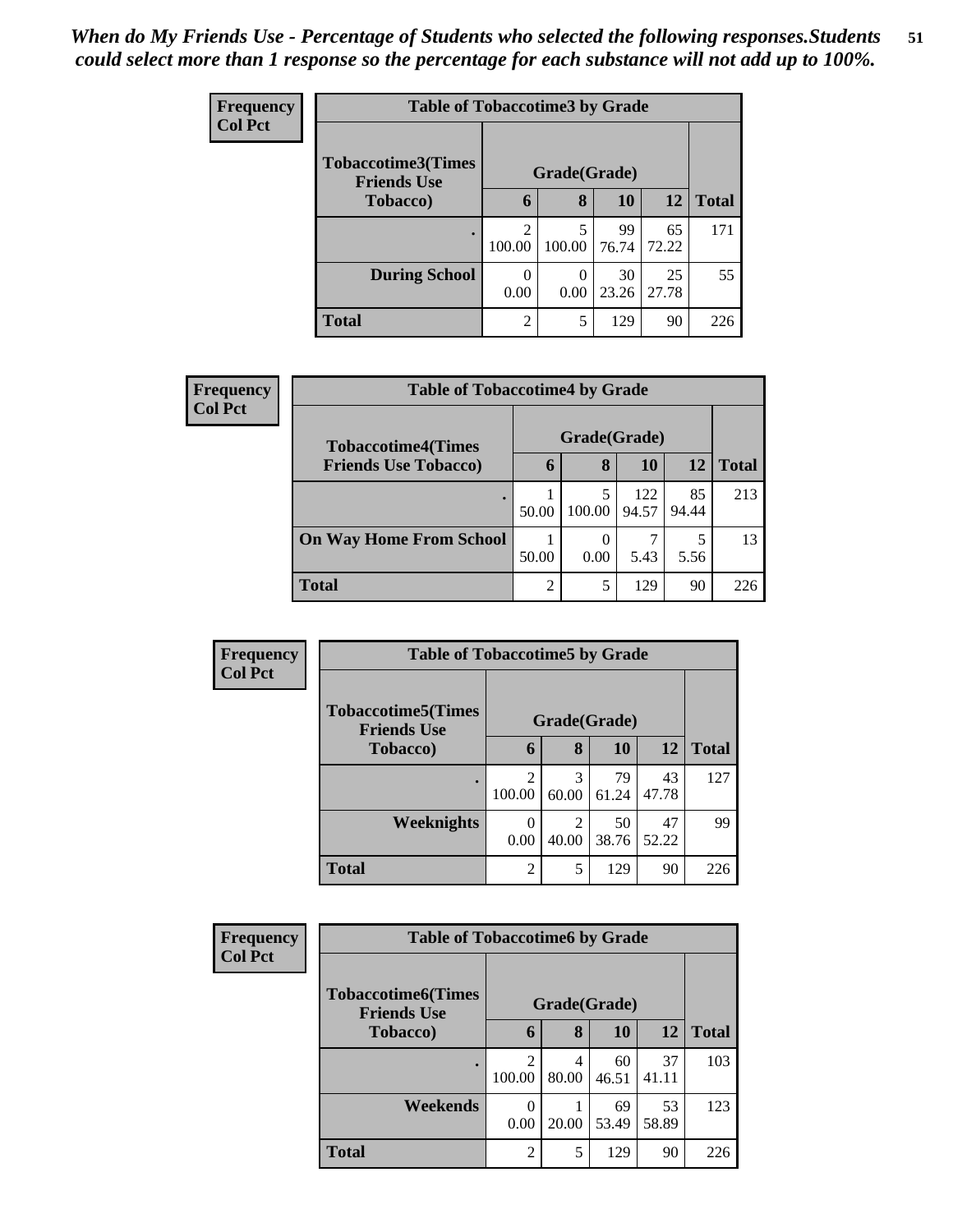| <b>Frequency</b> | <b>Table of Marijuanatime1 by Grade</b>           |                |            |             |             |              |  |
|------------------|---------------------------------------------------|----------------|------------|-------------|-------------|--------------|--|
| <b>Col Pct</b>   | <b>Marijuanatime1(Times</b><br><b>Friends Use</b> | Grade(Grade)   |            |             |             |              |  |
|                  | Marijuana)                                        | 6              | 8          | <b>10</b>   | <b>12</b>   | <b>Total</b> |  |
|                  | $\bullet$                                         | 0.00           | 20.00      | 45<br>34.88 | 38<br>42.22 | 84           |  |
|                  | Do Not Use                                        | 2<br>100.00    | 4<br>80.00 | 84<br>65.12 | 52<br>57.78 | 142          |  |
|                  | <b>Total</b>                                      | $\overline{2}$ | 5          | 129         | 90          | 226          |  |

| <b>Frequency</b> | <b>Table of Marijuanatime2 by Grade</b>           |                          |                  |              |             |              |  |
|------------------|---------------------------------------------------|--------------------------|------------------|--------------|-------------|--------------|--|
| <b>Col Pct</b>   | <b>Marijuanatime2(Times</b><br><b>Friends Use</b> | Grade(Grade)             |                  |              |             |              |  |
|                  | Marijuana)                                        | $\mathbf b$              | 8                | 10           | 12          | <b>Total</b> |  |
|                  |                                                   | $\mathfrak{D}$<br>100.00 | 5<br>100.00      | 110<br>85.27 | 75<br>83.33 | 192          |  |
|                  | <b>On Way to School</b>                           | 0<br>0.00                | $\theta$<br>0.00 | 19<br>14.73  | 15<br>16.67 | 34           |  |
|                  | <b>Total</b>                                      | $\overline{2}$           | 5                | 129          | 90          | 226          |  |

| <b>Frequency</b> | <b>Table of Marijuanatime3 by Grade</b>    |                |                  |              |             |              |
|------------------|--------------------------------------------|----------------|------------------|--------------|-------------|--------------|
| <b>Col Pct</b>   | Marijuanatime3(Times<br><b>Friends Use</b> | Grade(Grade)   |                  |              |             |              |
|                  | Marijuana)                                 | 6              | 8                | <b>10</b>    | 12          | <b>Total</b> |
|                  |                                            | 100.00         | 5<br>100.00      | 117<br>90.70 | 79<br>87.78 | 203          |
|                  | <b>During School</b>                       | 0.00           | $\theta$<br>0.00 | 12<br>9.30   | 11<br>12.22 | 23           |
|                  | <b>Total</b>                               | $\overline{2}$ | 5                | 129          | 90          | 226          |

| <b>Frequency</b><br><b>Col Pct</b> | <b>Table of Marijuanatime4 by Grade</b> |                             |                  |              |             |              |  |
|------------------------------------|-----------------------------------------|-----------------------------|------------------|--------------|-------------|--------------|--|
|                                    | <b>Marijuanatime4</b> (Times            | Grade(Grade)                |                  |              |             |              |  |
|                                    | <b>Friends Use Marijuana</b> )          | <sup>0</sup>                | 8                | 10           | <b>12</b>   | <b>Total</b> |  |
|                                    |                                         | $\overline{2}$<br>100.00    | 5<br>100.00      | 114<br>88.37 | 75<br>83.33 | 196          |  |
|                                    | <b>On Way Home From School</b>          | 0<br>0.00                   | $\Omega$<br>0.00 | 15<br>11.63  | 15<br>16.67 | 30           |  |
|                                    | <b>Total</b>                            | $\mathcal{D}_{\mathcal{L}}$ | 5                | 129          | 90          | 226          |  |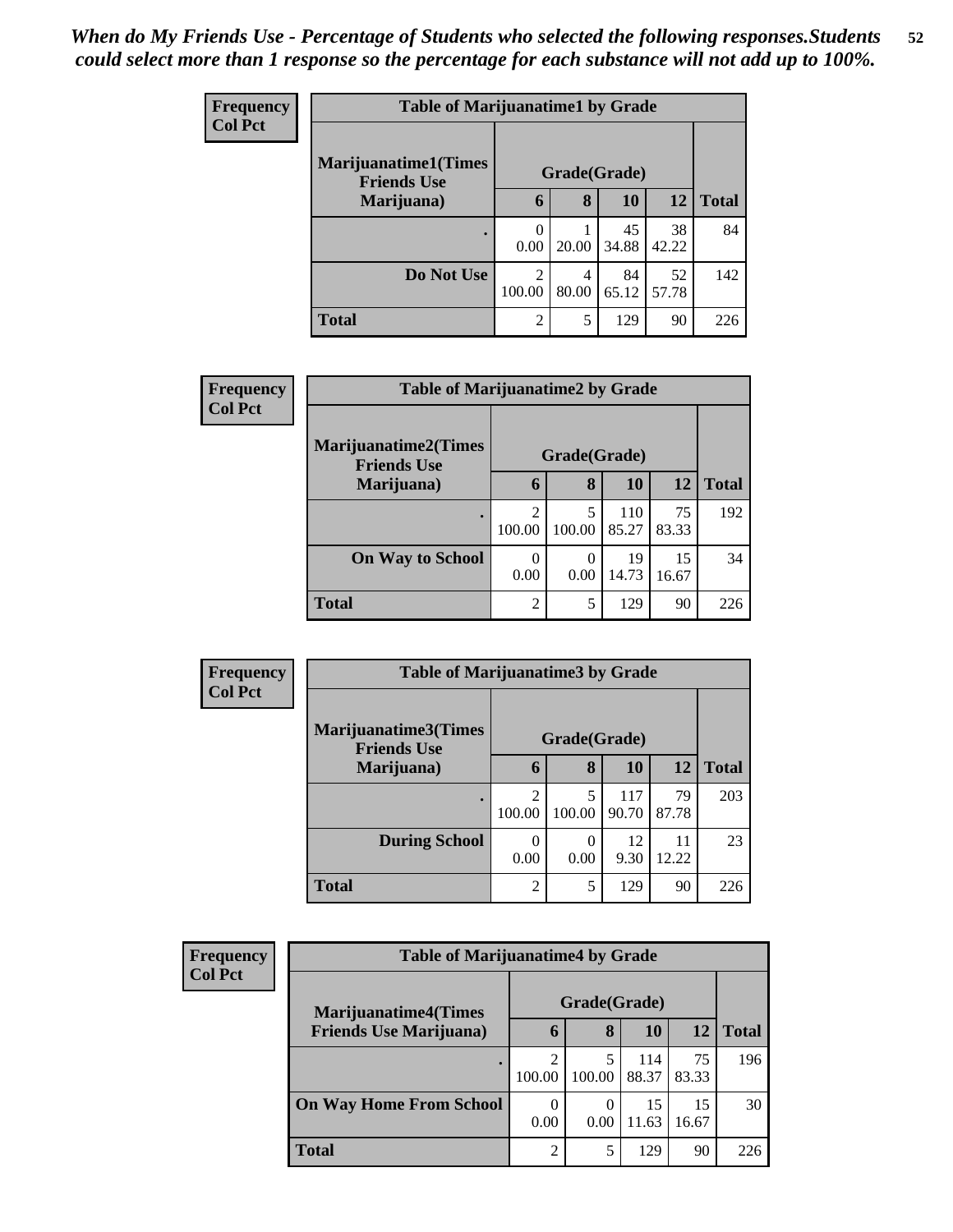| <b>Frequency</b> | <b>Table of Marijuanatime5 by Grade</b>            |                  |            |             |             |              |  |
|------------------|----------------------------------------------------|------------------|------------|-------------|-------------|--------------|--|
| <b>Col Pct</b>   | <b>Marijuanatime5</b> (Times<br><b>Friends Use</b> | Grade(Grade)     |            |             |             |              |  |
|                  | Marijuana)                                         | 6                | 8          | 10          | <b>12</b>   | <b>Total</b> |  |
|                  | $\bullet$                                          | 2<br>100.00      | 4<br>80.00 | 94<br>72.87 | 59<br>65.56 | 159          |  |
|                  | <b>Weeknights</b>                                  | $\Omega$<br>0.00 | 20.00      | 35<br>27.13 | 31<br>34.44 | 67           |  |
|                  | Total                                              | $\overline{2}$   | 5          | 129         | 90          | 226          |  |

| Frequency      |                                                   | <b>Table of Marijuanatime6 by Grade</b> |            |             |             |              |  |  |
|----------------|---------------------------------------------------|-----------------------------------------|------------|-------------|-------------|--------------|--|--|
| <b>Col Pct</b> | <b>Marijuanatime6(Times</b><br><b>Friends Use</b> | Grade(Grade)                            |            |             |             |              |  |  |
|                | Marijuana)                                        | 6                                       | 8          | <b>10</b>   | 12          | <b>Total</b> |  |  |
|                | $\bullet$                                         | 2<br>100.00                             | 4<br>80.00 | 80<br>62.02 | 48<br>53.33 | 134          |  |  |
|                | Weekends                                          | 0.00                                    | 20.00      | 49<br>37.98 | 42<br>46.67 | 92           |  |  |
|                | <b>Total</b>                                      | 2                                       | 5          | 129         | 90          | 226          |  |  |

| Frequency      |                                                         | <b>Table of Otherdrugtime1 by Grade</b> |            |              |             |              |  |  |
|----------------|---------------------------------------------------------|-----------------------------------------|------------|--------------|-------------|--------------|--|--|
| <b>Col Pct</b> | <b>Otherdrugtime1(Times</b><br><b>Friends Use Other</b> | Grade(Grade)                            |            |              |             |              |  |  |
|                | <b>Illegal Drugs)</b>                                   | 6                                       | 8          | 10           | 12          | <b>Total</b> |  |  |
|                |                                                         | 0.00                                    | 20.00      | 23<br>17.83  | 24<br>26.67 | 48           |  |  |
|                | Do Not Use                                              | $\overline{c}$<br>100.00                | 4<br>80.00 | 106<br>82.17 | 66<br>73.33 | 178          |  |  |
|                | <b>Total</b>                                            | $\overline{2}$                          | 5          | 129          | 90          | 226          |  |  |

| Frequency      | <b>Table of Otherdrugtime2 by Grade</b>            |                |                  |              |             |              |  |
|----------------|----------------------------------------------------|----------------|------------------|--------------|-------------|--------------|--|
| <b>Col Pct</b> | <b>Otherdrugtime2(Times</b>                        | Grade(Grade)   |                  |              |             |              |  |
|                | <b>Friends Use Other</b><br><b>Illegal Drugs</b> ) | 6              | 8                | <b>10</b>    | <b>12</b>   | <b>Total</b> |  |
|                |                                                    | 100.00         | 5<br>100.00      | 121<br>93.80 | 81<br>90.00 | 209          |  |
|                | <b>On Way to School</b>                            | 0<br>0.00      | $\theta$<br>0.00 | 8<br>6.20    | 9<br>10.00  | 17           |  |
|                | <b>Total</b>                                       | $\mathfrak{D}$ | 5                | 129          | 90          | 226          |  |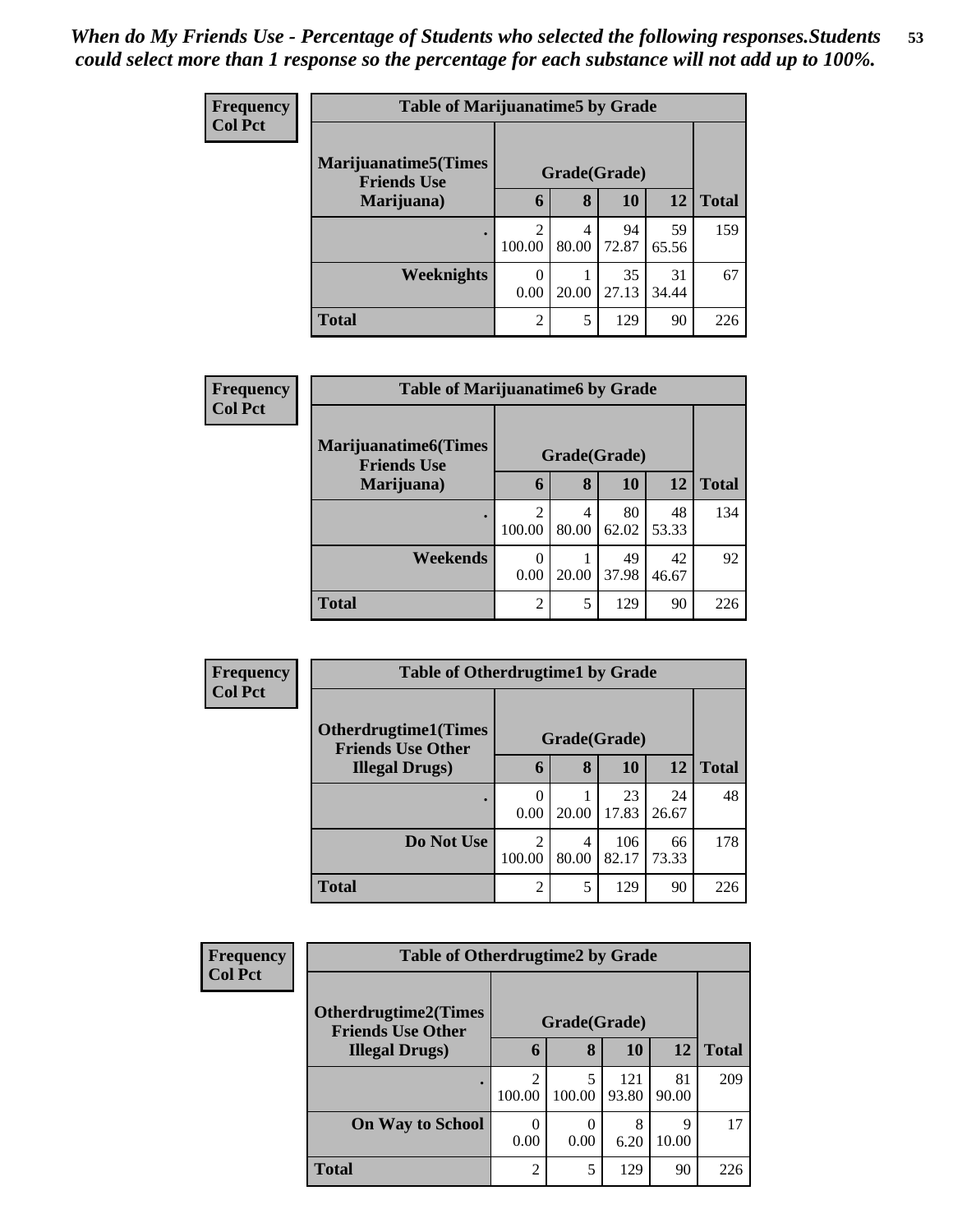| <b>Frequency</b> | <b>Table of Otherdrugtime3 by Grade</b>          |                                       |           |              |             |              |  |
|------------------|--------------------------------------------------|---------------------------------------|-----------|--------------|-------------|--------------|--|
| <b>Col Pct</b>   | Otherdrugtime3(Times<br><b>Friends Use Other</b> | Grade(Grade)                          |           |              |             |              |  |
|                  | <b>Illegal Drugs</b> )                           | 6                                     | 8         | 10           | <b>12</b>   | <b>Total</b> |  |
|                  |                                                  | $\mathcal{D}_{\mathcal{L}}$<br>100.00 | 100.00    | 117<br>90.70 | 84<br>93.33 | 208          |  |
|                  | <b>During School</b>                             | 0.00                                  | 0<br>0.00 | 12<br>9.30   | 6<br>6.67   | 18           |  |
|                  | <b>Total</b>                                     | $\mathfrak{D}$                        |           | 129          | 90          | 226          |  |

| Frequency      | <b>Table of Otherdrugtime4 by Grade</b>                         |                          |                  |              |             |              |
|----------------|-----------------------------------------------------------------|--------------------------|------------------|--------------|-------------|--------------|
| <b>Col Pct</b> | <b>Otherdrugtime4(Times</b><br><b>Friends Use Other Illegal</b> | Grade(Grade)             |                  |              |             |              |
|                | Drugs)                                                          | $\mathbf b$              | 8                | 10           | 12          | <b>Total</b> |
|                |                                                                 | $\mathfrak{D}$<br>100.00 | 5<br>100.00      | 121<br>93.80 | 81<br>90.00 | 209          |
|                | <b>On Way Home From School</b>                                  | 0<br>0.00                | $\theta$<br>0.00 | 8<br>6.20    | Q<br>10.00  | 17           |
|                | <b>Total</b>                                                    | $\mathfrak{D}$           | 5                | 129          | 90          | 226          |

| <b>Frequency</b> | <b>Table of Otherdrugtime5 by Grade</b>                  |                          |             |              |             |              |  |
|------------------|----------------------------------------------------------|--------------------------|-------------|--------------|-------------|--------------|--|
| <b>Col Pct</b>   | <b>Otherdrugtime5</b> (Times<br><b>Friends Use Other</b> | Grade(Grade)             |             |              |             |              |  |
|                  | <b>Illegal Drugs</b> )                                   | $\mathbf b$              | 8           | <b>10</b>    | 12          | <b>Total</b> |  |
|                  |                                                          | $\mathfrak{D}$<br>100.00 | 5<br>100.00 | 111<br>86.05 | 74<br>82.22 | 192          |  |
|                  | <b>Weeknights</b>                                        | 0<br>0.00                | 0<br>0.00   | 18<br>13.95  | 16<br>17.78 | 34           |  |
|                  | <b>Total</b>                                             | $\mathfrak{D}$           | 5           | 129          | 90          | 226          |  |

| <b>Frequency</b> | <b>Table of Otherdrugtime6 by Grade</b>                  |                |            |              |             |              |  |
|------------------|----------------------------------------------------------|----------------|------------|--------------|-------------|--------------|--|
| <b>Col Pct</b>   | <b>Otherdrugtime6</b> (Times<br><b>Friends Use Other</b> | Grade(Grade)   |            |              |             |              |  |
|                  | <b>Illegal Drugs</b> )                                   | 6              | 8          | 10           | <b>12</b>   | <b>Total</b> |  |
|                  |                                                          | 100.00         | 4<br>80.00 | 104<br>80.62 | 65<br>72.22 | 175          |  |
|                  | Weekends                                                 | 0.00           | 20.00      | 25<br>19.38  | 25<br>27.78 | 51           |  |
|                  | <b>Total</b>                                             | $\mathfrak{D}$ | 5          | 129          | 90          | 226          |  |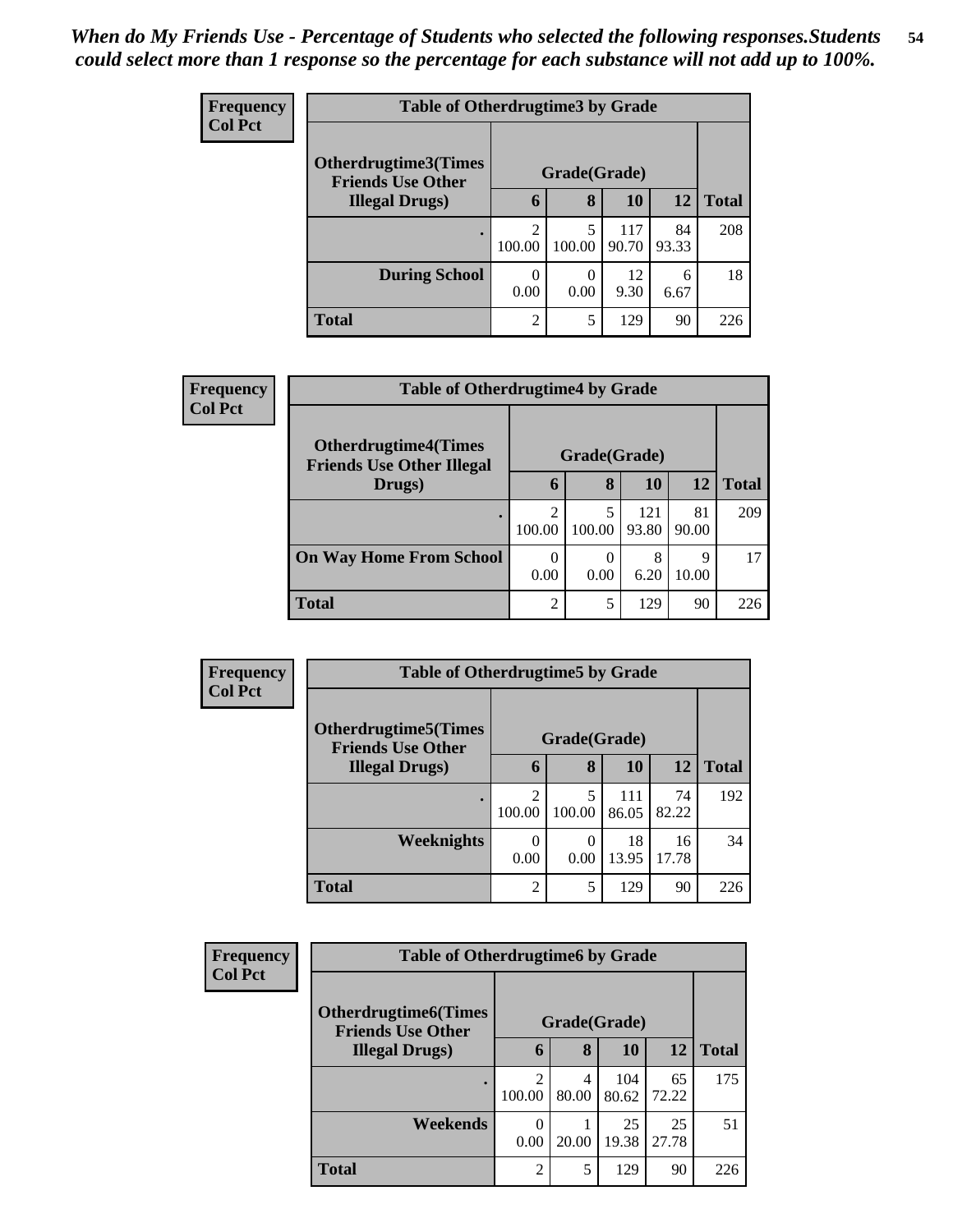| Frequency      | <b>Table of Educationalcohol by Grade</b>                                                                  |                              |            |              |             |              |
|----------------|------------------------------------------------------------------------------------------------------------|------------------------------|------------|--------------|-------------|--------------|
| <b>Col Pct</b> | Educationalcohol(I<br>have been taught<br>about alcohol,<br>tobacco,<br>and other drugs<br>within the last | Grade(Grade)                 |            |              |             |              |
|                | year at school)                                                                                            | 6                            | 8          | 10           | 12          | <b>Total</b> |
|                | <b>Yes</b>                                                                                                 | $\mathfrak{D}$<br>100.00     | 4<br>80.00 | 109<br>84.50 | 33<br>37.08 | 148          |
|                | N <sub>0</sub>                                                                                             | $\Omega$<br>0.00             | 20.00      | 20<br>15.50  | 56<br>62.92 | 77           |
|                | <b>Total</b>                                                                                               | $\overline{2}$               | 5          | 129          | 89          | 225          |
|                |                                                                                                            | <b>Frequency Missing = 1</b> |            |              |             |              |

| <b>Frequency</b> |                                             | <b>Table of Eversmoked by Grade</b> |                         |             |             |              |  |  |
|------------------|---------------------------------------------|-------------------------------------|-------------------------|-------------|-------------|--------------|--|--|
| <b>Col Pct</b>   | Eversmoked(I<br>have smoked<br>a cigarette) | 6                                   | Grade(Grade)<br>8       | 10          | 12          | <b>Total</b> |  |  |
|                  |                                             |                                     |                         |             |             |              |  |  |
|                  | Yes                                         | 0<br>0.00                           | $\mathfrak{D}$<br>40.00 | 35<br>27.13 | 37<br>41.57 | 74           |  |  |
|                  | N <sub>0</sub>                              | $\mathfrak{D}$<br>100.00            | 3<br>60.00              | 94<br>72.87 | 52<br>58.43 | 151          |  |  |
|                  | <b>Total</b>                                | $\mathfrak{D}$                      | 5                       | 129         | 89          | 225          |  |  |
|                  |                                             | <b>Frequency Missing = 1</b>        |                         |             |             |              |  |  |

| Frequency      | <b>Table of Drovedrinking by Grade</b>                                                         |              |          |                              |       |              |
|----------------|------------------------------------------------------------------------------------------------|--------------|----------|------------------------------|-------|--------------|
| <b>Col Pct</b> | Drovedrinking(In<br>the past 30 days I<br>have driven a car<br>or other vehicle<br>while I was | Grade(Grade) |          |                              |       |              |
|                | drinking alcohol)                                                                              | 6            | 8        | 10                           | 12    | <b>Total</b> |
|                | Yes                                                                                            | $\Omega$     | $\Omega$ | 10                           | 3     | 13           |
|                |                                                                                                |              |          | 7.75                         | 3.37  |              |
|                | $\bf N_0$                                                                                      | 0            | $\Omega$ | 119                          | 86    | 205          |
|                |                                                                                                | ٠            |          | 92.25                        | 96.63 |              |
|                | <b>Total</b>                                                                                   | $\Omega$     | 0        | 129                          | 89    | 218          |
|                |                                                                                                |              |          | <b>Frequency Missing = 8</b> |       |              |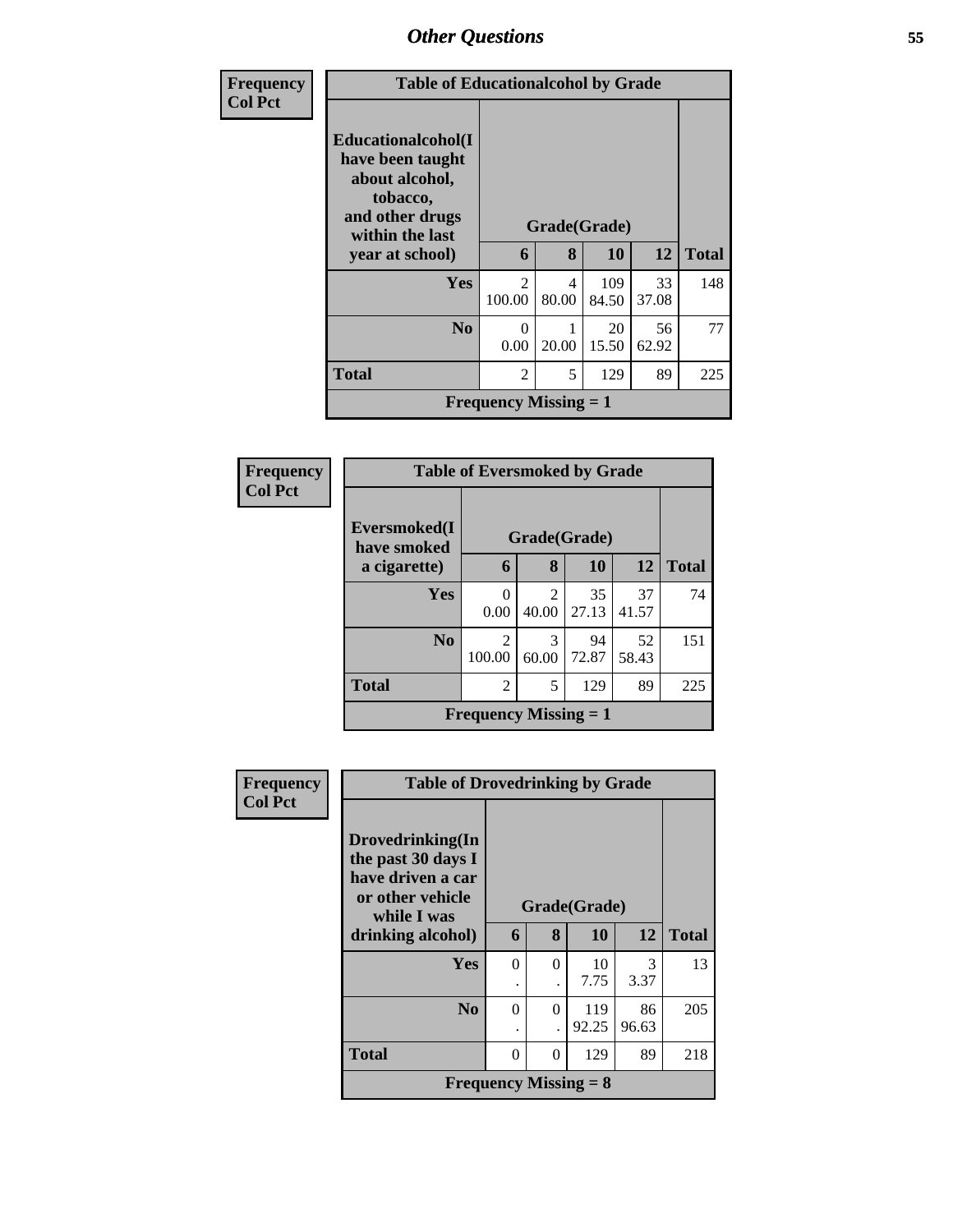| <b>Frequency</b> |                                                                                                            | <b>Table of Rodedrinking by Grade</b>     |            |              |             |              |  |  |  |
|------------------|------------------------------------------------------------------------------------------------------------|-------------------------------------------|------------|--------------|-------------|--------------|--|--|--|
| <b>Col Pct</b>   | Rodedrinking(In<br>the past 30 days<br>I have ridden in<br>a car with a<br>driver who had<br>been drinking | Grade(Grade)                              |            |              |             |              |  |  |  |
|                  | alcohol)                                                                                                   | 6                                         | 8          | 10           | 12          | <b>Total</b> |  |  |  |
|                  | Yes                                                                                                        | $\Omega$<br>0.00                          | 20.00      | 22<br>17.05  | 5<br>5.62   | 28           |  |  |  |
|                  | N <sub>0</sub>                                                                                             | $\mathcal{D}_{\mathcal{L}}$<br>100.00     | 4<br>80.00 | 107<br>82.95 | 84<br>94.38 | 197          |  |  |  |
|                  | <b>Total</b>                                                                                               | $\mathfrak{D}$                            | 5          | 129          | 89          | 225          |  |  |  |
|                  |                                                                                                            | <b>Frequency Missing <math>= 1</math></b> |            |              |             |              |  |  |  |

| <b>Frequency</b> | <b>Table of Drugsschool by Grade</b>                                                                                      |                              |                                    |              |             |              |  |  |
|------------------|---------------------------------------------------------------------------------------------------------------------------|------------------------------|------------------------------------|--------------|-------------|--------------|--|--|
| <b>Col Pct</b>   | <b>Drugsschool</b> (During<br>the past 12 months,<br>I have been offered,<br>sold,<br>or given illegal<br>drugs on school | Grade(Grade)                 |                                    |              |             |              |  |  |
|                  | property)                                                                                                                 | 6                            | 8                                  | 10           | 12          | <b>Total</b> |  |  |
|                  | Yes                                                                                                                       | 0<br>0.00                    | 0<br>0.00                          | 28<br>21.71  | 14<br>15.73 | 42           |  |  |
|                  | N <sub>0</sub>                                                                                                            | 2<br>100.00                  | $\overline{\phantom{0}}$<br>100.00 | 101<br>78.29 | 75<br>84.27 | 183          |  |  |
|                  | <b>Total</b>                                                                                                              | $\overline{2}$               | 5                                  | 129          | 89          | 225          |  |  |
|                  |                                                                                                                           | <b>Frequency Missing = 1</b> |                                    |              |             |              |  |  |

| Frequency      | <b>Table of Helpbullied by Grade</b>                 |              |                  |             |                        |              |
|----------------|------------------------------------------------------|--------------|------------------|-------------|------------------------|--------------|
| <b>Col Pct</b> | $Helpb$ ullied $(I$<br>would help<br>someone who was | Grade(Grade) |                  |             |                        |              |
|                | being bullied)                                       | 6            | 8                | 10          | 12                     | <b>Total</b> |
|                | <b>Strongly Agree</b>                                | 50.00        | 4<br>80.00       | 63<br>48.84 | 48<br>53.93            | 116          |
|                | <b>Somewhat Agree</b>                                | 50.00        | 20.00            | 49<br>37.98 | 33<br>37.08            | 84           |
|                | <b>Somewhat Disagree</b>                             | 0<br>0.00    | $\Omega$<br>0.00 | 10<br>7.75  | 6<br>6.74              | 16           |
|                | <b>Strongly Disagree</b>                             | 0<br>0.00    | 0<br>0.00        | 5.43        | $\mathfrak{D}$<br>2.25 | 9            |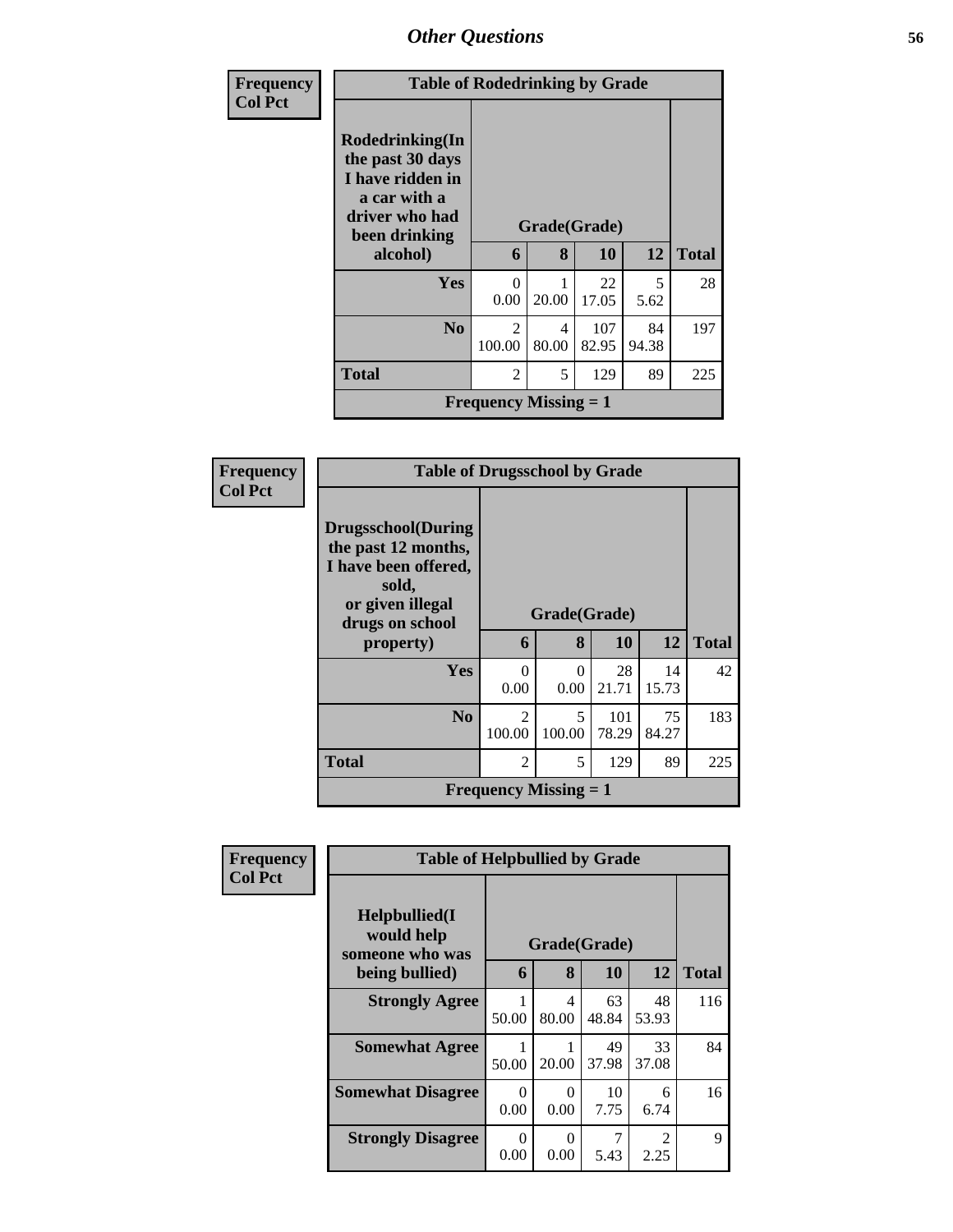| <b>Frequency</b> |                                                | <b>Table of Helpbullied by Grade</b> |   |              |    |              |  |  |
|------------------|------------------------------------------------|--------------------------------------|---|--------------|----|--------------|--|--|
| <b>Col Pct</b>   | Helpbullied(I<br>would help<br>someone who was |                                      |   | Grade(Grade) |    |              |  |  |
|                  | being bullied)                                 | 6                                    | 8 | 10           | 12 | <b>Total</b> |  |  |
|                  | <b>Total</b>                                   | 2                                    | 5 | 129          | 89 | 225          |  |  |
|                  | <b>Frequency Missing = 1</b>                   |                                      |   |              |    |              |  |  |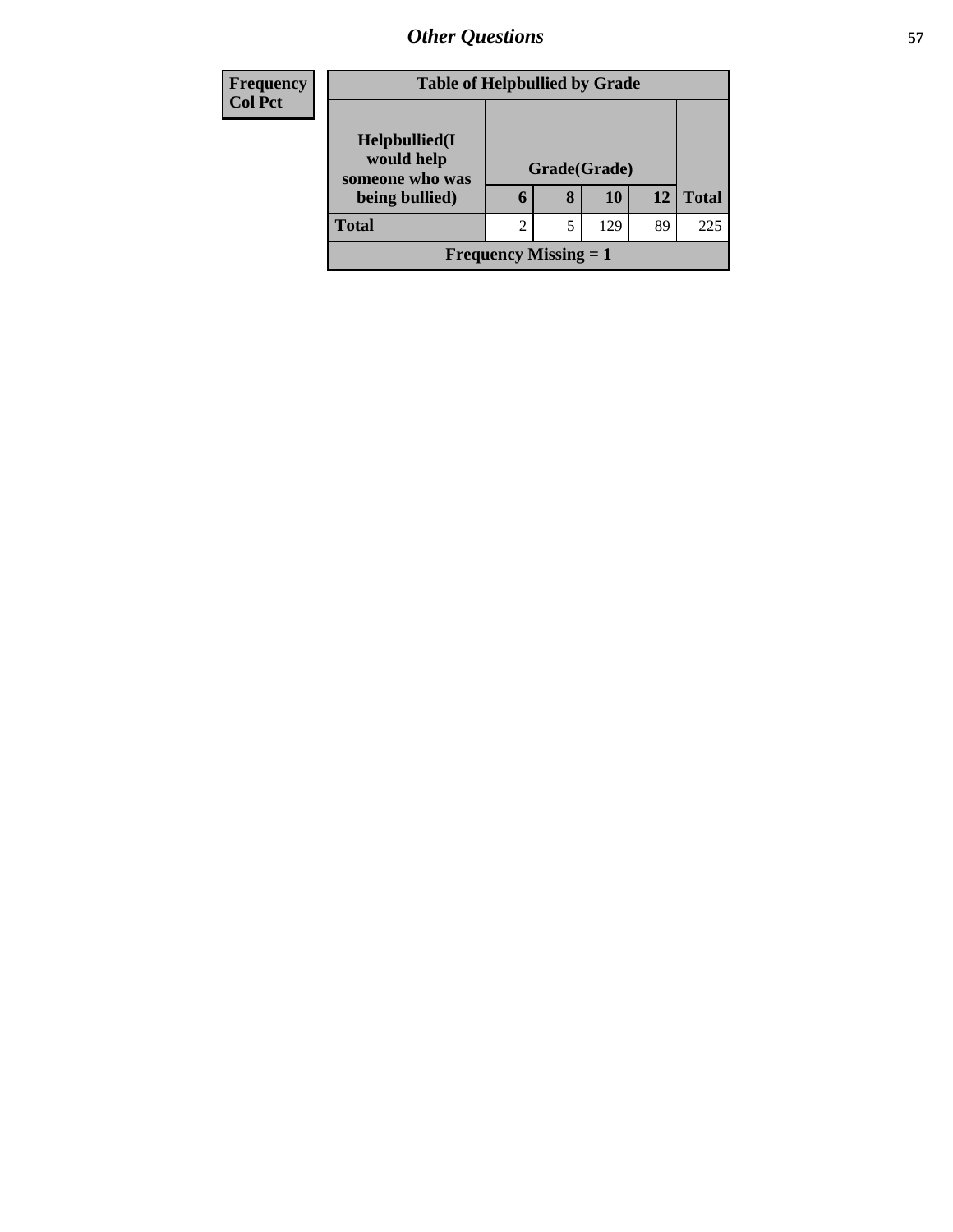| <b>Table of Grade by Bingedrinking</b> |                          |                                                                                                                |                        |                          |                        |                        |                        |                |
|----------------------------------------|--------------------------|----------------------------------------------------------------------------------------------------------------|------------------------|--------------------------|------------------------|------------------------|------------------------|----------------|
|                                        |                          | <b>Bingedrinking(I have drunk five or more</b><br>drinks of alcohol at one sitting during the<br>last 30 days) |                        |                          |                        |                        |                        |                |
| Grade(Grade)                           | 0<br><b>Days</b>         | 1 or<br>2<br>days                                                                                              | 3 to<br>days           | <b>6 to</b><br>9<br>days | 10<br>to<br>19<br>days | 20<br>to<br>29<br>days | All<br>30<br>days      | <b>Total</b>   |
| 6                                      | $\mathfrak{D}$<br>100.00 | $\Omega$<br>0.00                                                                                               | $\Omega$<br>0.00       | $\Omega$<br>0.00         | $\Omega$<br>0.00       | $\Omega$<br>0.00       | 0<br>0.00              | $\overline{2}$ |
| 8                                      | 5<br>100.00              | 0<br>0.00                                                                                                      | 0<br>0.00              | 0<br>0.00                | $\Omega$<br>0.00       | 0<br>0.00              | 0<br>0.00              | 5              |
| 10                                     | 104<br>80.62             | 6<br>4.65                                                                                                      | $\overline{4}$<br>3.10 | $\overline{4}$<br>3.10   | 5<br>3.88              | 1<br>0.78              | 5<br>3.88              | 129            |
| 12                                     | 82<br>91.11              | 1<br>1.11                                                                                                      | 1<br>1.11              | $\overline{2}$<br>2.22   | $\mathfrak{D}$<br>2.22 | $\Omega$<br>0.00       | $\mathfrak{D}$<br>2.22 | 90             |
| <b>Total</b>                           | 193                      | 7                                                                                                              | 5                      | 6                        | 7                      | 1                      | 7                      | 226            |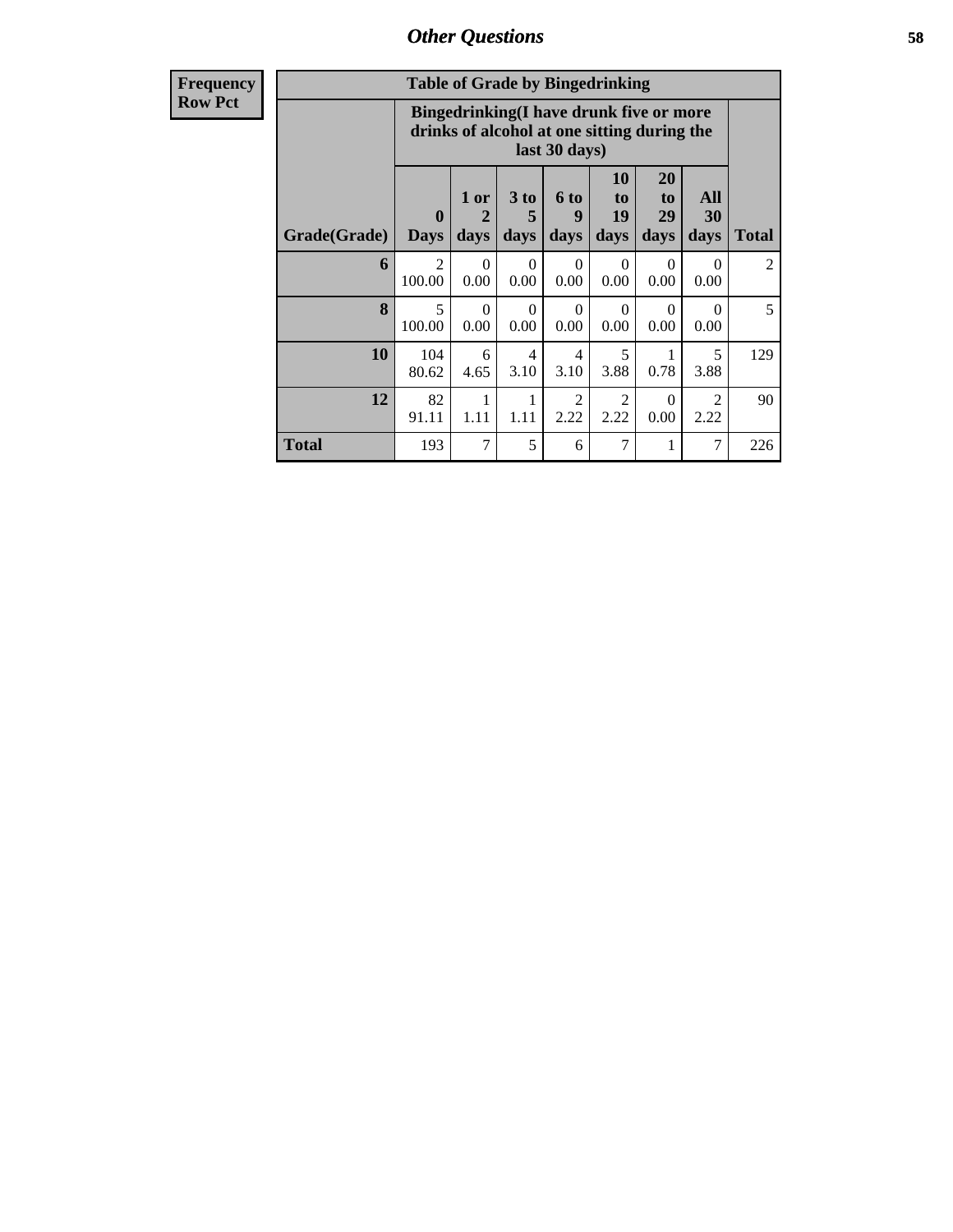**Frequency Row Pct**

| <b>Table of Grade by Dairy</b> |                          |                                                                                                               |                  |                  |     |  |  |  |  |
|--------------------------------|--------------------------|---------------------------------------------------------------------------------------------------------------|------------------|------------------|-----|--|--|--|--|
|                                |                          | Dairy (I eat at least 3 servings of dairy<br>products each day)                                               |                  |                  |     |  |  |  |  |
| Grade(Grade)                   | <b>Strongly</b><br>Agree | Somewhat<br><b>Somewhat</b><br><b>Strongly</b><br><b>Disagree</b><br><b>Disagree</b><br><b>Total</b><br>Agree |                  |                  |     |  |  |  |  |
| 6                              | 50.00                    | 50.00                                                                                                         | $\theta$<br>0.00 | $\theta$<br>0.00 | 2   |  |  |  |  |
| 8                              | 3<br>60.00               | $\mathcal{D}_{\mathcal{L}}$<br>40.00                                                                          | 0<br>0.00        | 0<br>0.00        | 5   |  |  |  |  |
| 10                             | 34<br>26.36              | 58<br>44.96                                                                                                   | 26<br>20.16      | 11<br>8.53       | 129 |  |  |  |  |
| 12                             | 27<br>30.34              | 35<br>39.33                                                                                                   | 16<br>17.98      | 11<br>12.36      | 89  |  |  |  |  |
| <b>Total</b>                   | 65                       | 96                                                                                                            | 42               | 22               | 225 |  |  |  |  |
|                                |                          | <b>Frequency Missing = 1</b>                                                                                  |                  |                  |     |  |  |  |  |

**Frequency Row Pct**

| <b>Table of Grade by Fruitveg</b> |                          |                                                                                                       |                           |             |                |  |  |  |
|-----------------------------------|--------------------------|-------------------------------------------------------------------------------------------------------|---------------------------|-------------|----------------|--|--|--|
|                                   |                          | Fruitveg(I eat at least 5 servings of fruits<br>and vegetables each day)                              |                           |             |                |  |  |  |
| Grade(Grade)                      | <b>Strongly</b><br>Agree | Somewhat   Somewhat<br><b>Strongly</b><br><b>Disagree</b><br><b>Disagree</b><br><b>Total</b><br>Agree |                           |             |                |  |  |  |
| 6                                 | 0<br>0.00                | $\mathcal{D}$<br>100.00                                                                               | $\mathbf{\Omega}$<br>0.00 | 0.00        | $\mathfrak{D}$ |  |  |  |
| 8                                 | $\mathfrak{D}$<br>40.00  | 20.00                                                                                                 | $\mathfrak{D}$<br>40.00   | 0<br>0.00   | 5              |  |  |  |
| 10                                | 16<br>12.40              | 39<br>30.23                                                                                           | 52<br>40.31               | 22<br>17.05 | 129            |  |  |  |
| 12                                | 8<br>8.99                | 35<br>39.33                                                                                           | 29<br>32.58               | 17<br>19.10 | 89             |  |  |  |
| <b>Total</b>                      | 26                       | 77                                                                                                    | 83                        | 39          | 225            |  |  |  |
|                                   |                          | <b>Frequency Missing = 1</b>                                                                          |                           |             |                |  |  |  |

| <b>Table of Grade by Cafeteriahealthy</b> |                          |                                                                       |                             |                                    |                |  |  |  |
|-------------------------------------------|--------------------------|-----------------------------------------------------------------------|-----------------------------|------------------------------------|----------------|--|--|--|
|                                           |                          | Cafeteriahealthy (School meals in my<br>school cafeteria are healthy) |                             |                                    |                |  |  |  |
| Grade(Grade)                              | <b>Strongly</b><br>Agree | <b>Somewhat</b><br>Agree                                              | <b>Somewhat</b><br>Disagree | <b>Strongly</b><br><b>Disagree</b> | <b>Total</b>   |  |  |  |
| 6                                         | 50.00                    | 0.00                                                                  | 50.00                       | 0.00                               | $\mathfrak{D}$ |  |  |  |
| 8                                         | 0.00                     | 3<br>60.00                                                            | 20.00                       | 20.00                              | 5              |  |  |  |
| 10                                        | 15<br>11.63              | 42<br>32.56                                                           | 27<br>20.93                 | 45<br>34.88                        | 129            |  |  |  |
| 12                                        | 6<br>6.74                | 22<br>24.72                                                           | 28<br>31.46                 | 33<br>37.08                        | 89             |  |  |  |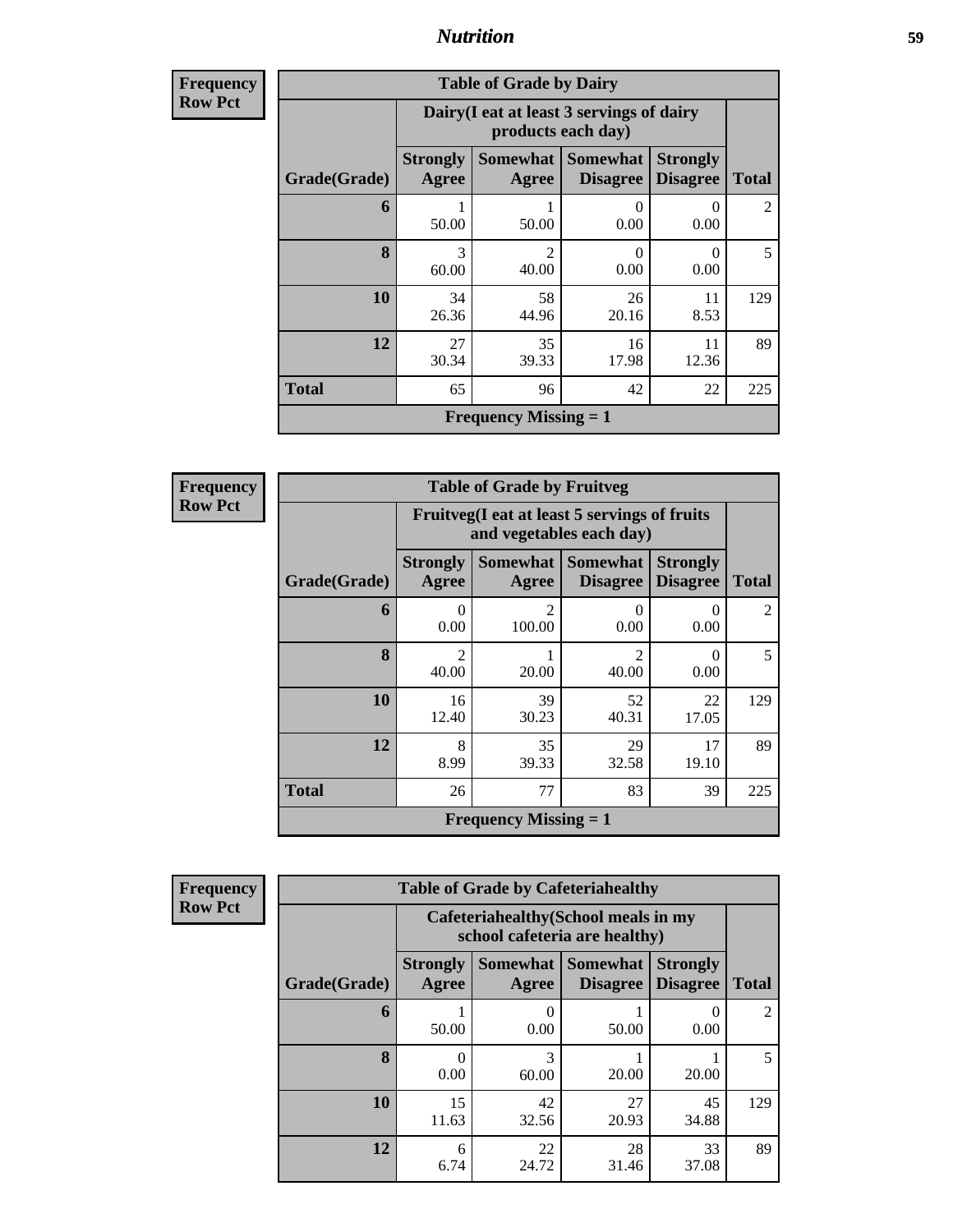### **Frequency Row Pct**

| <b>Table of Grade by Cafeteriahealthy</b> |                          |                                                                       |                     |                                             |              |  |  |
|-------------------------------------------|--------------------------|-----------------------------------------------------------------------|---------------------|---------------------------------------------|--------------|--|--|
|                                           |                          | Cafeteriahealthy (School meals in my<br>school cafeteria are healthy) |                     |                                             |              |  |  |
| Grade(Grade)                              | <b>Strongly</b><br>Agree | Agree                                                                 | Somewhat   Somewhat | <b>Strongly</b><br><b>Disagree</b> Disagree | <b>Total</b> |  |  |
| <b>Total</b>                              | 22                       | 67                                                                    | 57                  | 79                                          | 225          |  |  |
| <b>Frequency Missing = 1</b>              |                          |                                                                       |                     |                                             |              |  |  |

| <b>Frequency</b> |
|------------------|
| <b>Row Pct</b>   |

| <b>Table of Grade by Cafeterianutrition</b> |                          |                                                                                           |                                      |                                    |              |  |  |
|---------------------------------------------|--------------------------|-------------------------------------------------------------------------------------------|--------------------------------------|------------------------------------|--------------|--|--|
|                                             |                          | <b>Cafeterianutrition</b> (Facts about nutrition<br>are available in my school cafeteria) |                                      |                                    |              |  |  |
| Grade(Grade)                                | <b>Strongly</b><br>Agree | Agree                                                                                     | Somewhat Somewhat<br><b>Disagree</b> | <b>Strongly</b><br><b>Disagree</b> | <b>Total</b> |  |  |
| 6                                           | 0<br>0.00                | $\theta$<br>0.00                                                                          | 50.00                                | 50.00                              | 2            |  |  |
| 8                                           | 0<br>0.00                | 4<br>80.00                                                                                | $\Omega$<br>0.00                     | 20.00                              | 5            |  |  |
| 10                                          | 19<br>14.73              | 38<br>29.46                                                                               | 31<br>24.03                          | 41<br>31.78                        | 129          |  |  |
| 12                                          | 7.87                     | 28<br>31.46                                                                               | 24<br>26.97                          | 30<br>33.71                        | 89           |  |  |
| <b>Total</b>                                | 26                       | 70                                                                                        | 56                                   | 73                                 | 225          |  |  |
| <b>Frequency Missing = 1</b>                |                          |                                                                                           |                                      |                                    |              |  |  |

|              | <b>Table of Grade by Schoollunch</b> |                                                                 |                                    |                                    |                |  |  |  |
|--------------|--------------------------------------|-----------------------------------------------------------------|------------------------------------|------------------------------------|----------------|--|--|--|
|              |                                      | Schoollunch(I eat school lunch three or<br>more times per week) |                                    |                                    |                |  |  |  |
| Grade(Grade) | <b>Strongly</b><br>Agree             | Somewhat<br>Agree                                               | <b>Somewhat</b><br><b>Disagree</b> | <b>Strongly</b><br><b>Disagree</b> | <b>Total</b>   |  |  |  |
| 6            | 1<br>50.00                           | 50.00                                                           | 0<br>0.00                          | $\theta$<br>0.00                   | $\mathfrak{D}$ |  |  |  |
| 8            | 3<br>60.00                           | 20.00                                                           | 20.00                              | 0<br>0.00                          | 5              |  |  |  |
| 10           | 72<br>55.81                          | 22<br>17.05                                                     | $\mathbf Q$<br>6.98                | 26<br>20.16                        | 129            |  |  |  |
| 12           | 53<br>59.55                          | 16<br>17.98                                                     | 7<br>7.87                          | 13<br>14.61                        | 89             |  |  |  |
| <b>Total</b> | 129                                  | 40                                                              | 17                                 | 39                                 | 225            |  |  |  |
|              | <b>Frequency Missing = 1</b>         |                                                                 |                                    |                                    |                |  |  |  |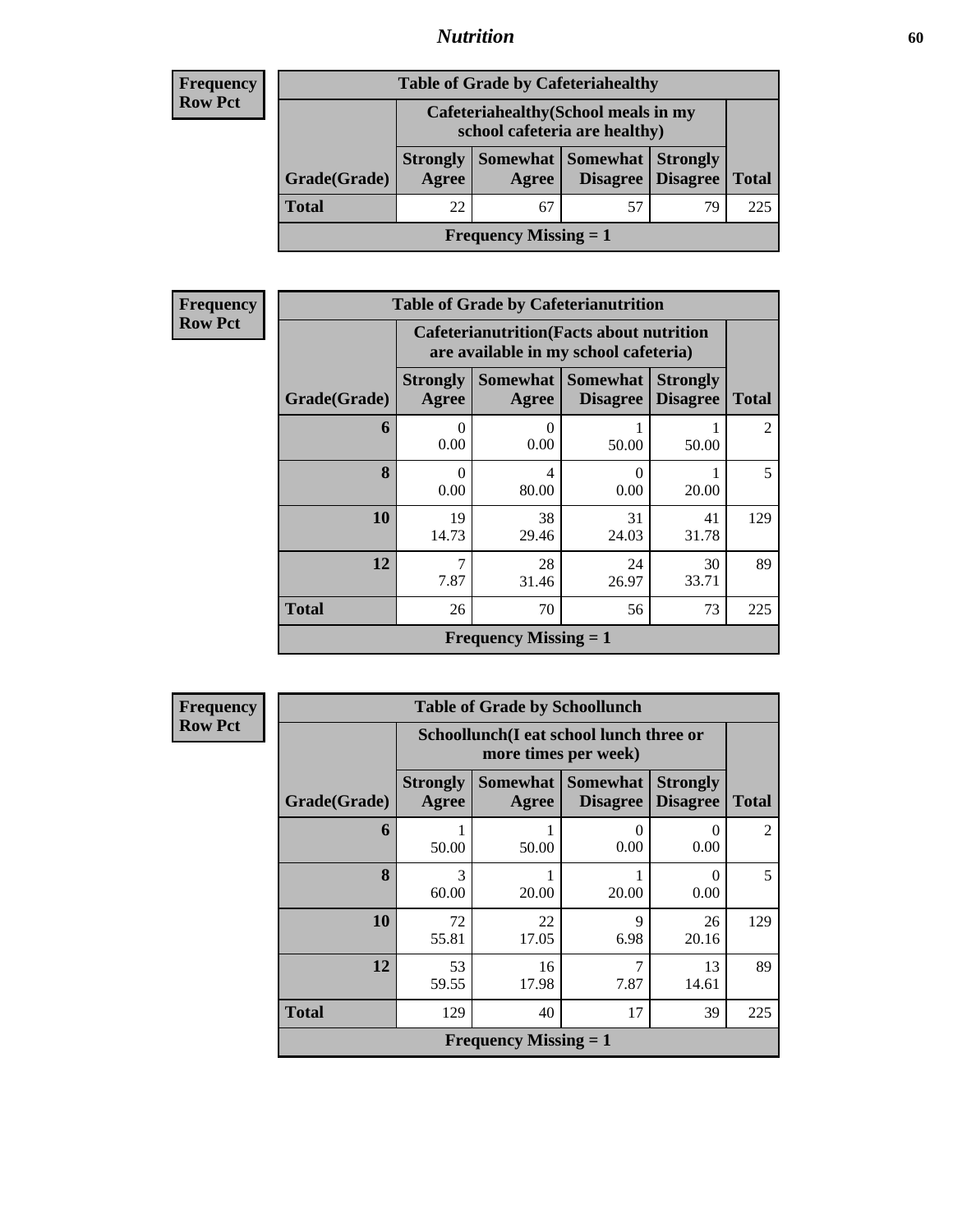| <b>Frequency</b><br>Row Pct |
|-----------------------------|
|                             |

| <b>Table of Grade by Foodchoices</b> |                          |                                                                                                                      |                  |             |                |  |  |  |
|--------------------------------------|--------------------------|----------------------------------------------------------------------------------------------------------------------|------------------|-------------|----------------|--|--|--|
|                                      |                          | Foodchoices (I make healthy food choices in<br>my school cafeteria)                                                  |                  |             |                |  |  |  |
| Grade(Grade)                         | <b>Strongly</b><br>Agree | <b>Somewhat</b><br><b>Somewhat</b><br><b>Strongly</b><br><b>Disagree</b><br><b>Disagree</b><br><b>Total</b><br>Agree |                  |             |                |  |  |  |
| 6                                    | 50.00                    | 50.00                                                                                                                | $\Omega$<br>0.00 | 0<br>0.00   | $\mathfrak{D}$ |  |  |  |
| 8                                    | 20.00                    | $\mathfrak{D}$<br>40.00                                                                                              | 20.00            | 20.00       | 5              |  |  |  |
| 10                                   | 26<br>20.16              | 43<br>33.33                                                                                                          | 30<br>23.26      | 30<br>23.26 | 129            |  |  |  |
| 12                                   | 12<br>13.48              | 41<br>46.07                                                                                                          | 17<br>19.10      | 19<br>21.35 | 89             |  |  |  |
| <b>Total</b>                         | 40                       | 87                                                                                                                   | 48               | 50          | 225            |  |  |  |
|                                      |                          | <b>Frequency Missing = 1</b>                                                                                         |                  |             |                |  |  |  |

| <b>Table of Grade by Wholewheat</b> |                              |                                                                                                                 |                  |             |                |  |  |  |
|-------------------------------------|------------------------------|-----------------------------------------------------------------------------------------------------------------|------------------|-------------|----------------|--|--|--|
|                                     |                              | Wholewheat (There are whole wheat and<br>multigrain breads and cereals available in<br>my school cafeteria)     |                  |             |                |  |  |  |
| Grade(Grade)                        | <b>Strongly</b><br>Agree     | Somewhat  <br><b>Somewhat</b><br><b>Strongly</b><br><b>Disagree</b><br><b>Total</b><br>Agree<br><b>Disagree</b> |                  |             |                |  |  |  |
| 6                                   | 0<br>0.00                    | 50.00                                                                                                           | 0<br>0.00        | 50.00       | $\overline{2}$ |  |  |  |
| 8                                   | $\mathfrak{D}$<br>40.00      | $\mathcal{D}_{\mathcal{L}}$<br>40.00                                                                            | $\Omega$<br>0.00 | 20.00       | 5              |  |  |  |
| 10                                  | 31<br>24.03                  | 45<br>34.88                                                                                                     | 26<br>20.16      | 27<br>20.93 | 129            |  |  |  |
| 12                                  | 20<br>22.47                  | 33<br>37.08                                                                                                     | 21<br>23.60      | 15<br>16.85 | 89             |  |  |  |
| <b>Total</b>                        | 53                           | 81                                                                                                              | 47               | 44          | 225            |  |  |  |
|                                     | <b>Frequency Missing = 1</b> |                                                                                                                 |                  |             |                |  |  |  |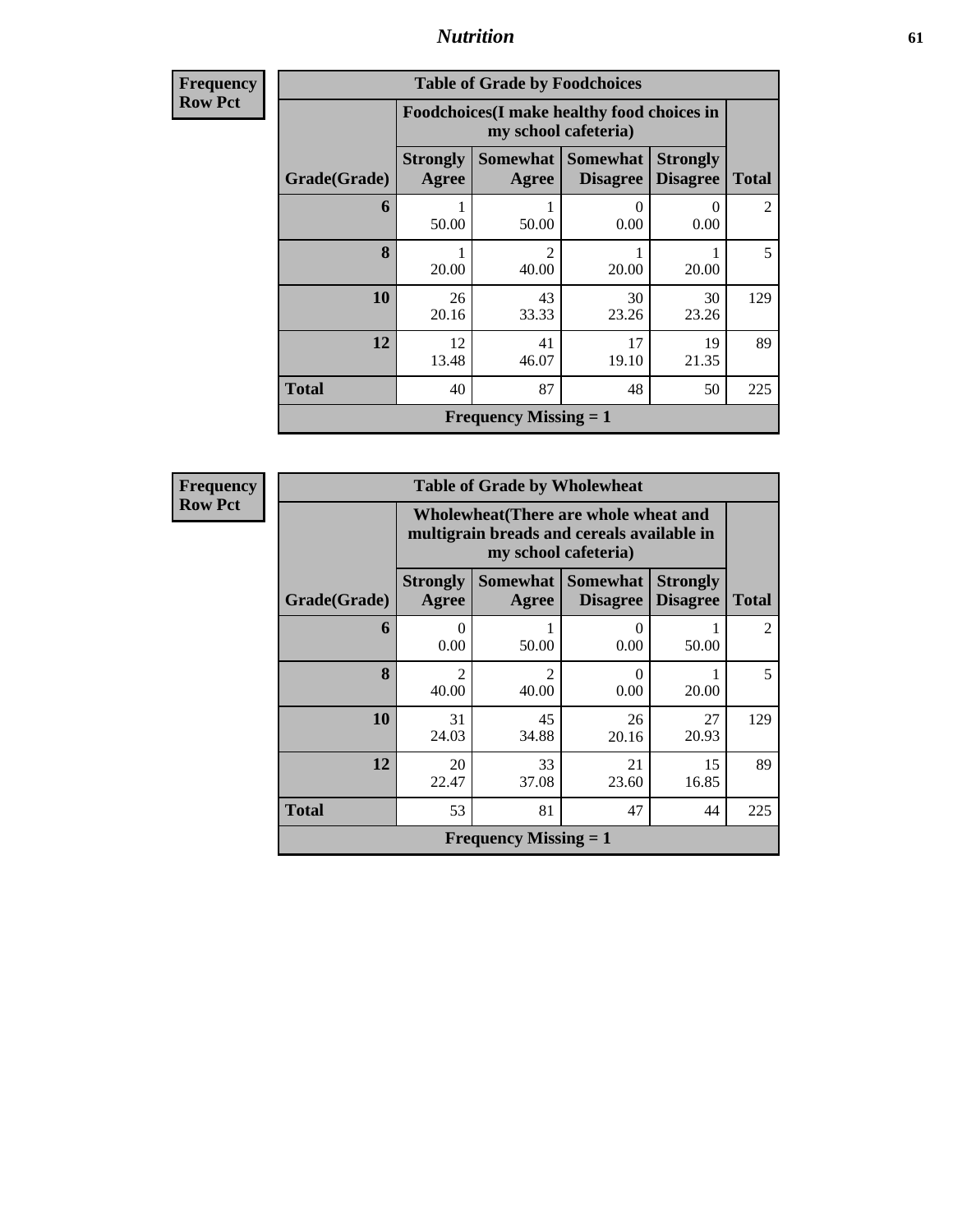| <b>Frequency</b><br>Row Pct |
|-----------------------------|
|                             |

| <b>Table of Grade by Healthyvending</b> |                              |                                                                                                                                               |                             |                                    |                |  |  |  |
|-----------------------------------------|------------------------------|-----------------------------------------------------------------------------------------------------------------------------------------------|-----------------------------|------------------------------------|----------------|--|--|--|
|                                         |                              | Healthyvending (If only healthy snacks and<br>beverages were available in the vending<br>machines during the school day,<br>I would buy them) |                             |                                    |                |  |  |  |
| Grade(Grade)                            | <b>Strongly</b><br>Agree     | <b>Somewhat</b><br>Agree                                                                                                                      | Somewhat<br><b>Disagree</b> | <b>Strongly</b><br><b>Disagree</b> | <b>Total</b>   |  |  |  |
| 6                                       | 0<br>0.00                    | $\mathcal{D}_{\mathcal{L}}$<br>100.00                                                                                                         | $\Omega$<br>0.00            | 0<br>0.00                          | $\mathfrak{D}$ |  |  |  |
| 8                                       | 3<br>60.00                   | 20.00                                                                                                                                         | 1<br>20.00                  | 0<br>0.00                          | 5              |  |  |  |
| 10                                      | 47<br>36.43                  | 30<br>23.26                                                                                                                                   | 23<br>17.83                 | 29<br>22.48                        | 129            |  |  |  |
| 12                                      | 31<br>34.83                  | 25<br>28.09                                                                                                                                   | $\mathbf Q$<br>10.11        | 24<br>26.97                        | 89             |  |  |  |
| <b>Total</b>                            | 81                           | 58                                                                                                                                            | 33                          | 53                                 | 225            |  |  |  |
|                                         | <b>Frequency Missing = 1</b> |                                                                                                                                               |                             |                                    |                |  |  |  |

| <b>Table of Grade by Schoolbreakfast</b> |                                                                                                                                           |                                                                                                                                         |             |                         |                |  |  |  |
|------------------------------------------|-------------------------------------------------------------------------------------------------------------------------------------------|-----------------------------------------------------------------------------------------------------------------------------------------|-------------|-------------------------|----------------|--|--|--|
|                                          |                                                                                                                                           | Schoolbreakfast (If breakfast were<br>available at school,<br>but outside the cafeteria,<br>I would eat breakfast at school more often) |             |                         |                |  |  |  |
| Grade(Grade)                             | Somewhat<br><b>Somewhat</b><br><b>Strongly</b><br><b>Strongly</b><br><b>Disagree</b><br>Agree<br><b>Total</b><br><b>Disagree</b><br>Agree |                                                                                                                                         |             |                         |                |  |  |  |
| 6                                        | 50.00                                                                                                                                     | 50.00                                                                                                                                   | 0<br>0.00   | 0<br>0.00               | $\overline{2}$ |  |  |  |
| $\bf{8}$                                 | $\mathfrak{D}$<br>40.00                                                                                                                   | 20.00                                                                                                                                   | 0<br>0.00   | $\mathfrak{D}$<br>40.00 | 5              |  |  |  |
| 10                                       | 56<br>43.41                                                                                                                               | 33<br>25.58                                                                                                                             | 12<br>9.30  | 28<br>21.71             | 129            |  |  |  |
| 12                                       | 41<br>46.07                                                                                                                               | 26<br>29.21                                                                                                                             | 10<br>11.24 | 12<br>13.48             | 89             |  |  |  |
| <b>Total</b>                             | 100                                                                                                                                       | 61                                                                                                                                      | 22          | 42                      | 225            |  |  |  |
|                                          | <b>Frequency Missing = 1</b>                                                                                                              |                                                                                                                                         |             |                         |                |  |  |  |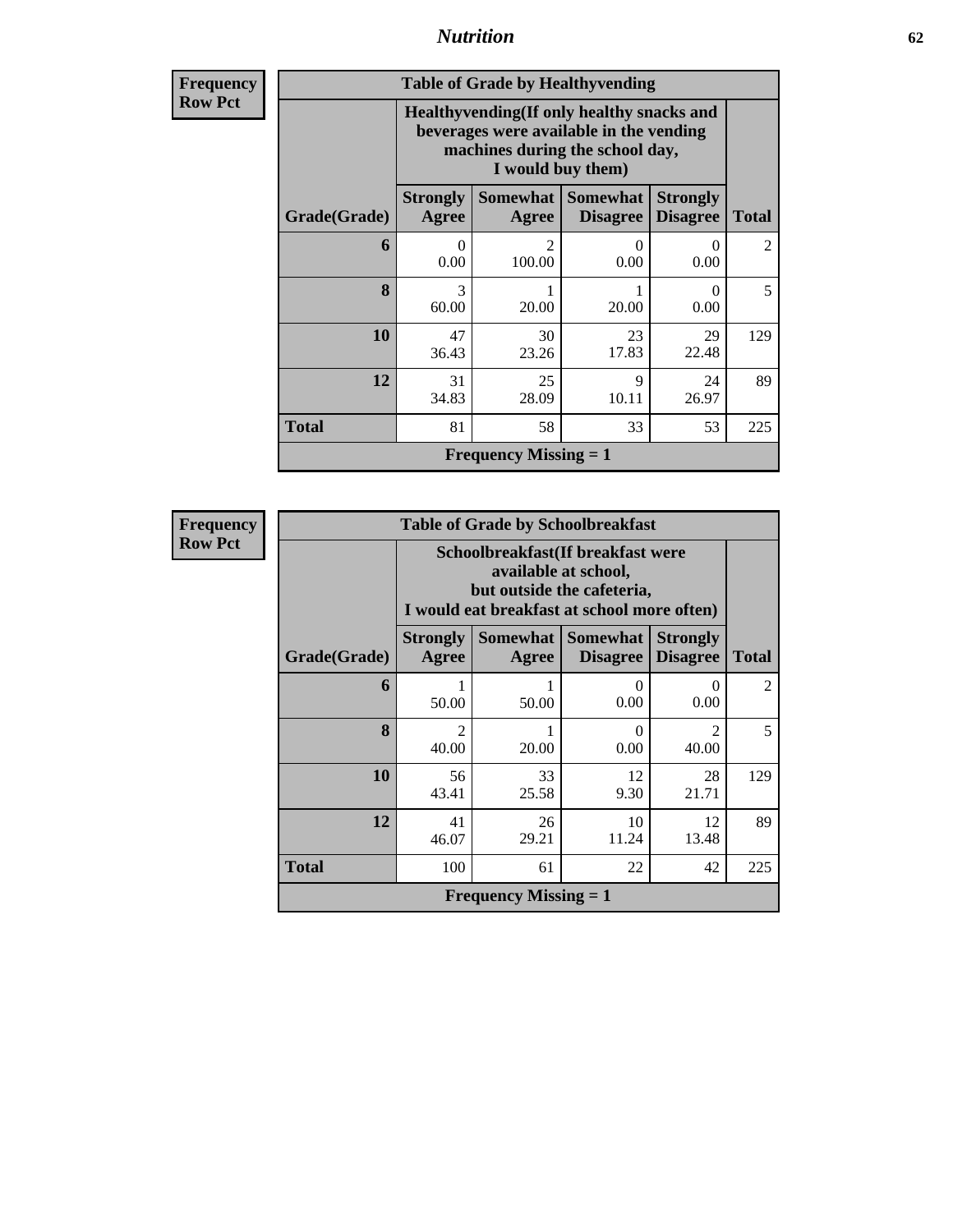| <b>Frequency</b> | <b>Table of Educationaids by Grade</b>                                                      |                |                                           |              |             |              |
|------------------|---------------------------------------------------------------------------------------------|----------------|-------------------------------------------|--------------|-------------|--------------|
| <b>Col Pct</b>   | <b>Educationaids</b> (I<br>have been<br>taught about<br><b>HIV/AIDS</b> at<br>school in the | Grade(Grade)   |                                           |              |             |              |
|                  | past year)                                                                                  | 6              | 8                                         | 10           | 12          | <b>Total</b> |
|                  | Yes                                                                                         | 50.00          | 5<br>100.00                               | 112<br>86.82 | 37<br>41.57 | 155          |
|                  | N <sub>0</sub>                                                                              | 50.00          | $\Omega$<br>0.00                          | 17<br>13.18  | 52<br>58.43 | 70           |
|                  | <b>Total</b>                                                                                | $\mathfrak{D}$ | 5                                         | 129          | 89          | 225          |
|                  |                                                                                             |                | <b>Frequency Missing <math>= 1</math></b> |              |             |              |

| <b>Frequency</b> | <b>Table of Educationcharacter by Grade</b> |                                       |                  |             |             |              |
|------------------|---------------------------------------------|---------------------------------------|------------------|-------------|-------------|--------------|
| <b>Col Pct</b>   | Educationcharacter(I<br>have been taught    |                                       |                  |             |             |              |
|                  | about character<br>education in the past    | Grade(Grade)                          |                  |             |             |              |
|                  | year at school)                             | 6                                     | 8                | 10          | <b>12</b>   | <b>Total</b> |
|                  | Yes                                         | $\mathcal{D}_{\mathcal{A}}$<br>100.00 | 5<br>100.00      | 89<br>68.99 | 48<br>53.93 | 144          |
|                  | N <sub>0</sub>                              | 0<br>0.00                             | $\Omega$<br>0.00 | 40<br>31.01 | 41<br>46.07 | 81           |
|                  | <b>Total</b>                                | $\overline{2}$                        | 5                | 129         | 89          | 225          |
|                  |                                             | <b>Frequency Missing = 1</b>          |                  |             |             |              |

| <b>Frequency</b> | <b>Table of Gradcoach1 by Grade</b>              |                |            |             |             |              |  |  |
|------------------|--------------------------------------------------|----------------|------------|-------------|-------------|--------------|--|--|
| <b>Col Pct</b>   | Gradcoach1(I<br>know who my<br><b>Graduation</b> | Grade(Grade)   |            |             |             |              |  |  |
|                  | Coach is)                                        | 6              | 8          | <b>10</b>   | 12          | <b>Total</b> |  |  |
|                  | Yes                                              | 50.00          | 3<br>60.00 | 85<br>65.89 | 63<br>70.79 | 152          |  |  |
|                  | N <sub>0</sub>                                   | 50.00          | 2<br>40.00 | 44<br>34.11 | 26<br>29.21 | 73           |  |  |
|                  | <b>Total</b>                                     | $\overline{2}$ | 5          | 129         | 89          | 225          |  |  |
|                  | <b>Frequency Missing = 1</b>                     |                |            |             |             |              |  |  |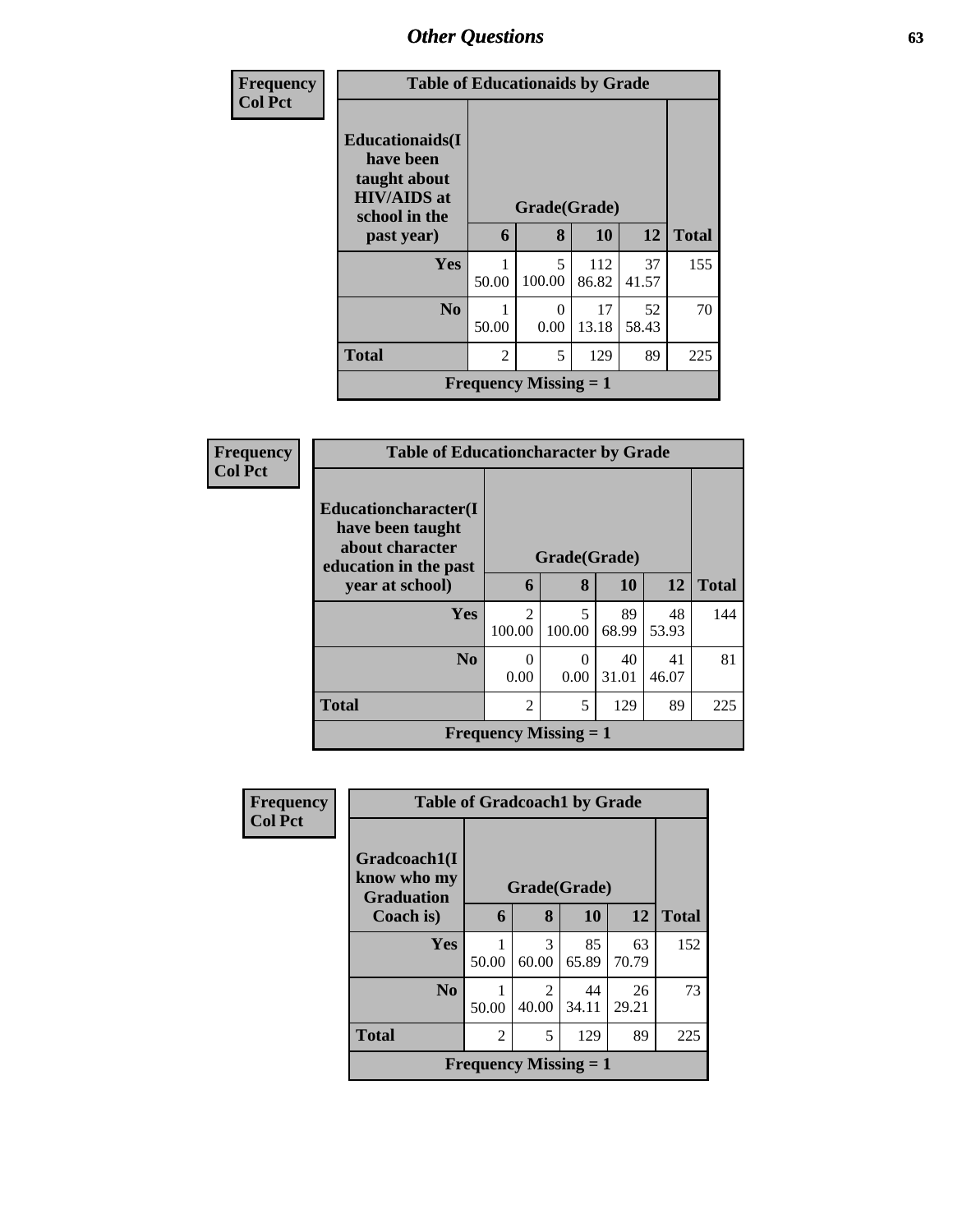| Frequency      |                                                           | <b>Table of Gradcoach2 by Grade</b> |                  |              |             |              |  |
|----------------|-----------------------------------------------------------|-------------------------------------|------------------|--------------|-------------|--------------|--|
| <b>Col Pct</b> | Gradcoach2(I<br>have<br>contacted my<br><b>Graduation</b> | Grade(Grade)                        |                  |              |             |              |  |
|                | Coach)                                                    | 6                                   | 8                | 10           | 12          | <b>Total</b> |  |
|                | <b>Yes</b>                                                | 0<br>0.00                           | $\Omega$<br>0.00 | 17<br>13.18  | 16<br>17.98 | 33           |  |
|                | N <sub>0</sub>                                            | $\mathfrak{D}$<br>100.00            | 5<br>100.00      | 112<br>86.82 | 73<br>82.02 | 192          |  |
|                | <b>Total</b>                                              | 2                                   | 5                | 129          | 89          | 225          |  |
|                | <b>Frequency Missing = 1</b>                              |                                     |                  |              |             |              |  |

| Frequency<br><b>Col Pct</b> |                                                                             | <b>Table of Gradcoach3 by Grade</b> |                  |             |             |              |  |  |
|-----------------------------|-----------------------------------------------------------------------------|-------------------------------------|------------------|-------------|-------------|--------------|--|--|
|                             | Gradcoach3(I<br>have received<br>assistance<br>from my<br><b>Graduation</b> |                                     | Grade(Grade)     |             |             |              |  |  |
|                             | Coach)                                                                      | 6                                   | 8                | 10          | 12          | <b>Total</b> |  |  |
|                             | <b>Yes</b>                                                                  | $\Omega$<br>0.00                    | $\Omega$<br>0.00 | 16<br>12.40 | 14<br>15.73 | 30           |  |  |
|                             | N <sub>0</sub>                                                              | 2<br>100.00                         | 2<br>40.00       | 28<br>21.71 | 18<br>20.22 | 50           |  |  |
|                             | Don't know                                                                  | $\Omega$<br>0.00                    | 3<br>60.00       | 85<br>65.89 | 57<br>64.04 | 145          |  |  |
|                             | <b>Total</b>                                                                | $\overline{2}$                      | 5                | 129         | 89          | 225          |  |  |
|                             | <b>Frequency Missing = 1</b>                                                |                                     |                  |             |             |              |  |  |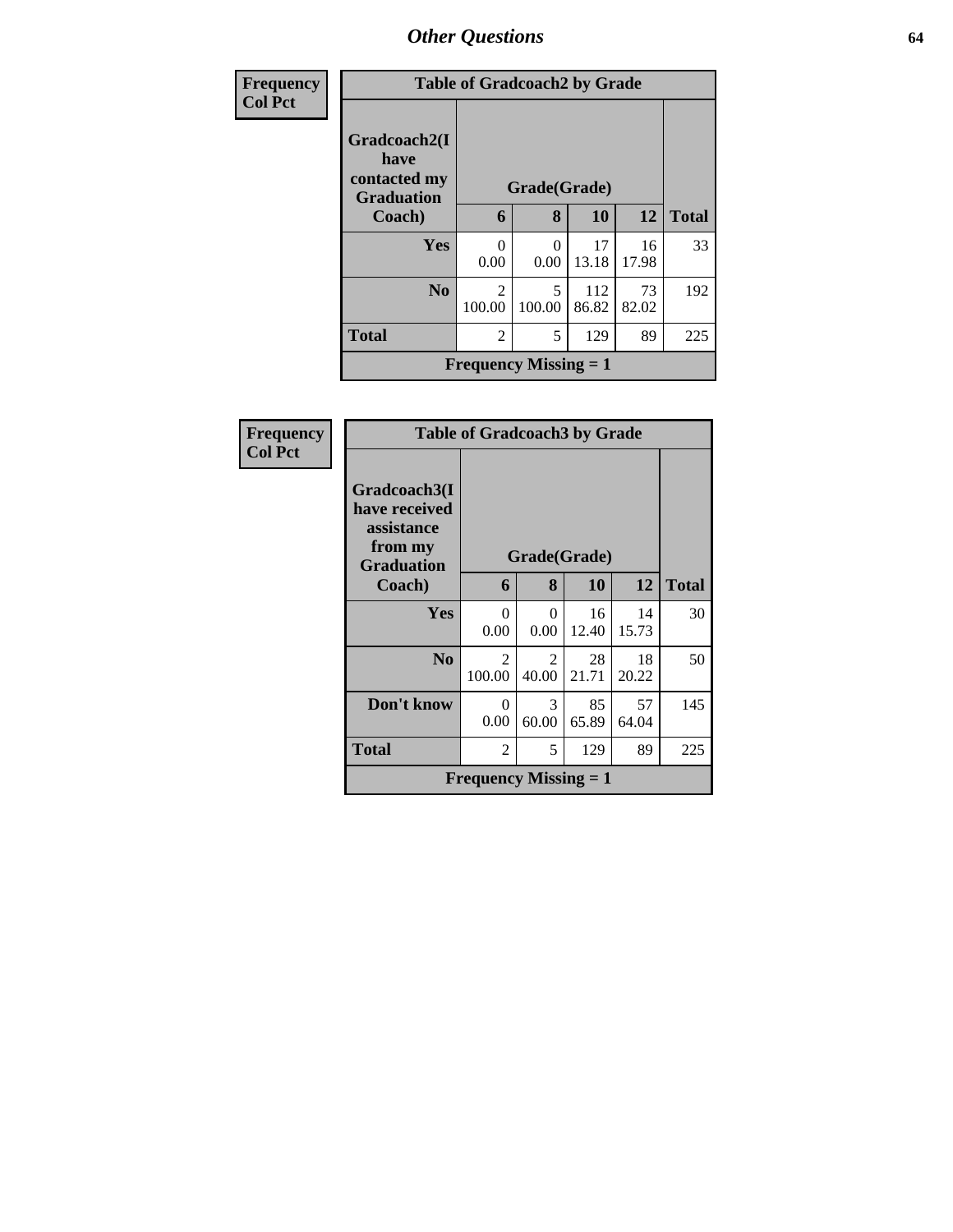| Frequency<br><b>Col Pct</b> |                                                                                                                                                                                        | <b>Table of Selfharm by Grade</b> |                              |              |             |              |  |  |
|-----------------------------|----------------------------------------------------------------------------------------------------------------------------------------------------------------------------------------|-----------------------------------|------------------------------|--------------|-------------|--------------|--|--|
|                             | <b>Selfharm</b> (During<br>the past 12<br>months,<br>I harmed myself<br>on purpose<br><b>Suicideconsider</b><br>During the past<br>12 months,<br>I seriously<br>considered<br>suicide) | 6                                 | Grade(Grade)<br>8            | 10           | 12          | <b>Total</b> |  |  |
|                             | <b>Yes</b>                                                                                                                                                                             | $\Omega$<br>0.00                  | $\Omega$<br>0.00             | 23<br>17.83  | 6<br>6.74   | 29           |  |  |
|                             | N <sub>0</sub>                                                                                                                                                                         | $\mathfrak{D}$<br>100.00          | 5<br>100.00                  | 106<br>82.17 | 83<br>93.26 | 196          |  |  |
|                             | Total                                                                                                                                                                                  | $\overline{2}$                    | 5                            | 129          | 89          | 225          |  |  |
|                             |                                                                                                                                                                                        |                                   | <b>Frequency Missing = 1</b> |              |             |              |  |  |

| <b>Frequency</b> | <b>Table of Suicideconsider by Grade</b> |                          |                              |              |             |              |  |  |  |
|------------------|------------------------------------------|--------------------------|------------------------------|--------------|-------------|--------------|--|--|--|
| <b>Col Pct</b>   |                                          |                          | Grade(Grade)                 |              |             |              |  |  |  |
|                  | Suicideconsider                          | 6                        | 8                            | 10           | 12          | <b>Total</b> |  |  |  |
|                  | <b>Yes</b>                               | 0.00                     | 0<br>0.00                    | 18<br>13.95  | 6<br>6.74   | 24           |  |  |  |
|                  | N <sub>o</sub>                           | $\mathfrak{D}$<br>100.00 | 5<br>100.00                  | 111<br>86.05 | 83<br>93.26 | 201          |  |  |  |
|                  | <b>Total</b>                             | 2                        | 5                            | 129          | 89          | 225          |  |  |  |
|                  |                                          |                          | <b>Frequency Missing = 1</b> |              |             |              |  |  |  |

| Frequency      | <b>Table of Suicideattempt by Grade</b>              |                              |             |              |             |              |
|----------------|------------------------------------------------------|------------------------------|-------------|--------------|-------------|--------------|
| <b>Col Pct</b> | Suicideattempt(I<br>have attempted<br>suicide in the | Grade(Grade)                 |             |              |             |              |
|                | last year)                                           | 6                            | 8           | 10           | 12          | <b>Total</b> |
|                | <b>Yes</b>                                           | 0<br>0.00                    | 0<br>0.00   | 7<br>5.43    | 4<br>4.49   | 11           |
|                | N <sub>0</sub>                                       | $\mathfrak{D}$<br>100.00     | 5<br>100.00 | 122<br>94.57 | 85<br>95.51 | 214          |
|                | <b>Total</b>                                         | $\overline{2}$               | 5           | 129          | 89          | 225          |
|                |                                                      | <b>Frequency Missing = 1</b> |             |              |             |              |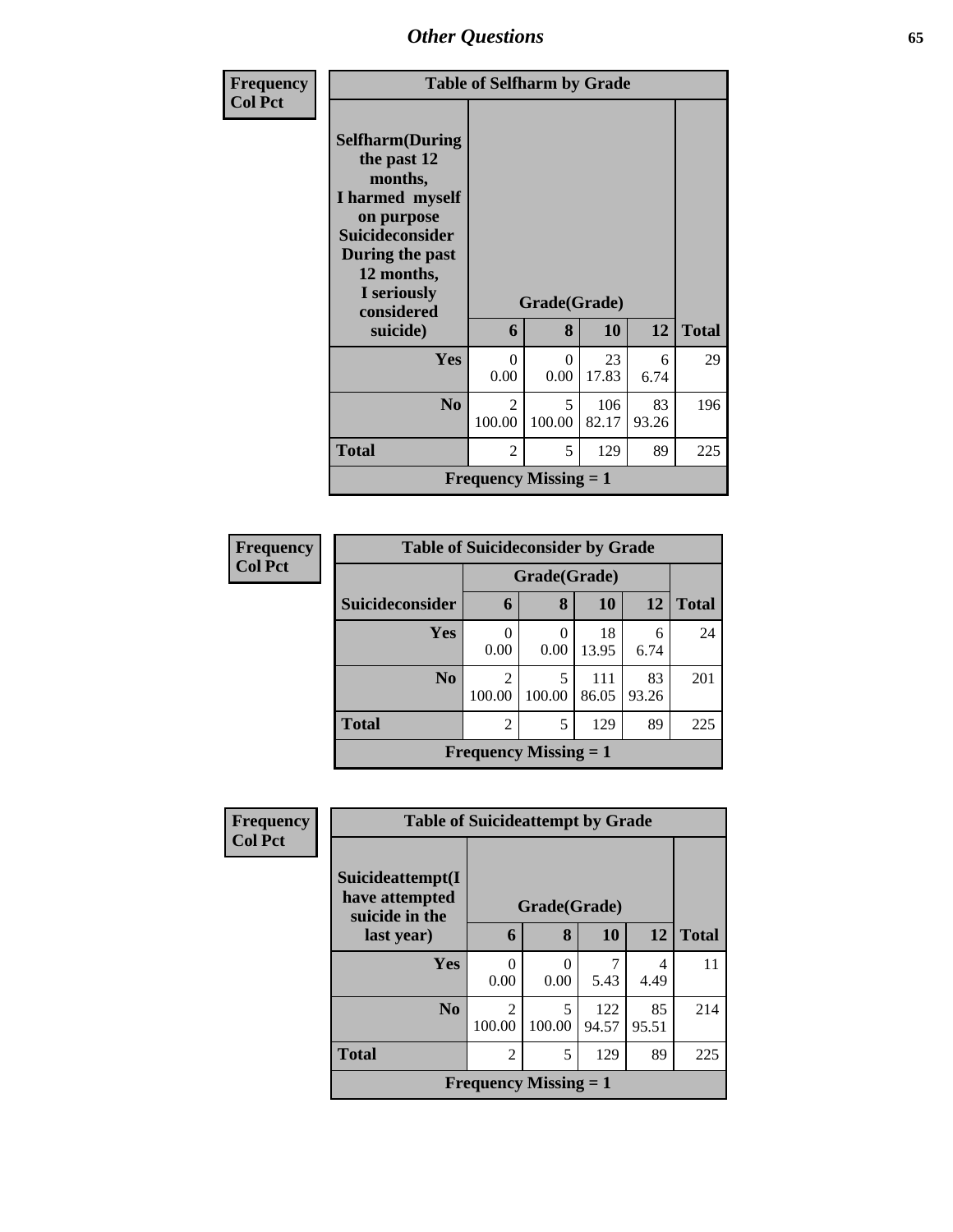| <b>Frequency</b> | <b>Table of Instantmessaged by Grade</b>               |                                       |            |             |             |              |  |  |  |
|------------------|--------------------------------------------------------|---------------------------------------|------------|-------------|-------------|--------------|--|--|--|
| <b>Col Pct</b>   | Instantmessaged(I<br>have instant<br>messaged people I | Grade(Grade)                          |            |             |             |              |  |  |  |
|                  | do not even know)                                      | 6                                     | 8          | 10          | 12          | <b>Total</b> |  |  |  |
|                  | Yes                                                    | 0<br>0.00                             | 3<br>60.00 | 63<br>48.84 | 44<br>49.44 | 110          |  |  |  |
|                  | N <sub>0</sub>                                         | $\mathcal{D}_{\mathcal{L}}$<br>100.00 | 2<br>40.00 | 66<br>51.16 | 45<br>50.56 | 115          |  |  |  |
|                  | <b>Total</b>                                           | $\overline{c}$                        | 5          | 129         | 89          | 225          |  |  |  |
|                  | <b>Frequency Missing = 1</b>                           |                                       |            |             |             |              |  |  |  |

| Frequency      | <b>Table of Getsalong by Grade</b>                  |                  |                              |             |                        |              |
|----------------|-----------------------------------------------------|------------------|------------------------------|-------------|------------------------|--------------|
| <b>Col Pct</b> | Getsalong(I get<br>along with other<br>students and | Grade(Grade)     |                              |             |                        |              |
|                | adults)                                             | 6                | 8                            | 10          | 12                     | <b>Total</b> |
|                | <b>Strongly Agree</b>                               | 50.00            | 5<br>100.00                  | 54<br>41.86 | 51<br>57.30            | 111          |
|                | <b>Somewhat Agree</b>                               | 50.00            | 0<br>0.00                    | 63<br>48.84 | 31<br>34.83            | 95           |
|                | <b>Somewhat Disagree</b>                            | $\Omega$<br>0.00 | $\Omega$<br>0.00             | 10<br>7.75  | 5<br>5.62              | 15           |
|                | <b>Strongly Disagree</b>                            | 0<br>0.00        | $\Omega$<br>0.00             | 2<br>1.55   | $\mathfrak{D}$<br>2.25 | 4            |
|                | <b>Total</b>                                        | $\mathfrak{D}$   | 5                            | 129         | 89                     | 225          |
|                |                                                     |                  | <b>Frequency Missing = 1</b> |             |                        |              |

| Frequency      | <b>Table of Safehome by Grade</b> |                  |                              |             |             |              |  |  |
|----------------|-----------------------------------|------------------|------------------------------|-------------|-------------|--------------|--|--|
| <b>Col Pct</b> | Safehome(I feel<br>safe at home)  | 6                | Grade(Grade)<br>8            | <b>10</b>   | 12          | <b>Total</b> |  |  |
|                | <b>Strongly Agree</b>             | 50.00            | 5<br>100.00                  | 87<br>67.44 | 70<br>78.65 | 163          |  |  |
|                | <b>Somewhat Agree</b>             | 50.00            | 0<br>0.00                    | 29<br>22.48 | 13<br>14.61 | 43           |  |  |
|                | <b>Somewhat Disagree</b>          | $\Omega$<br>0.00 | 0<br>0.00                    | 7<br>5.43   | 3<br>3.37   | 10           |  |  |
|                | <b>Strongly Disagree</b>          | $\Omega$<br>0.00 | 0<br>0.00                    | 6<br>4.65   | 3<br>3.37   | 9            |  |  |
|                | <b>Total</b>                      | $\overline{2}$   | 5                            | 129         | 89          | 225          |  |  |
|                |                                   |                  | <b>Frequency Missing = 1</b> |             |             |              |  |  |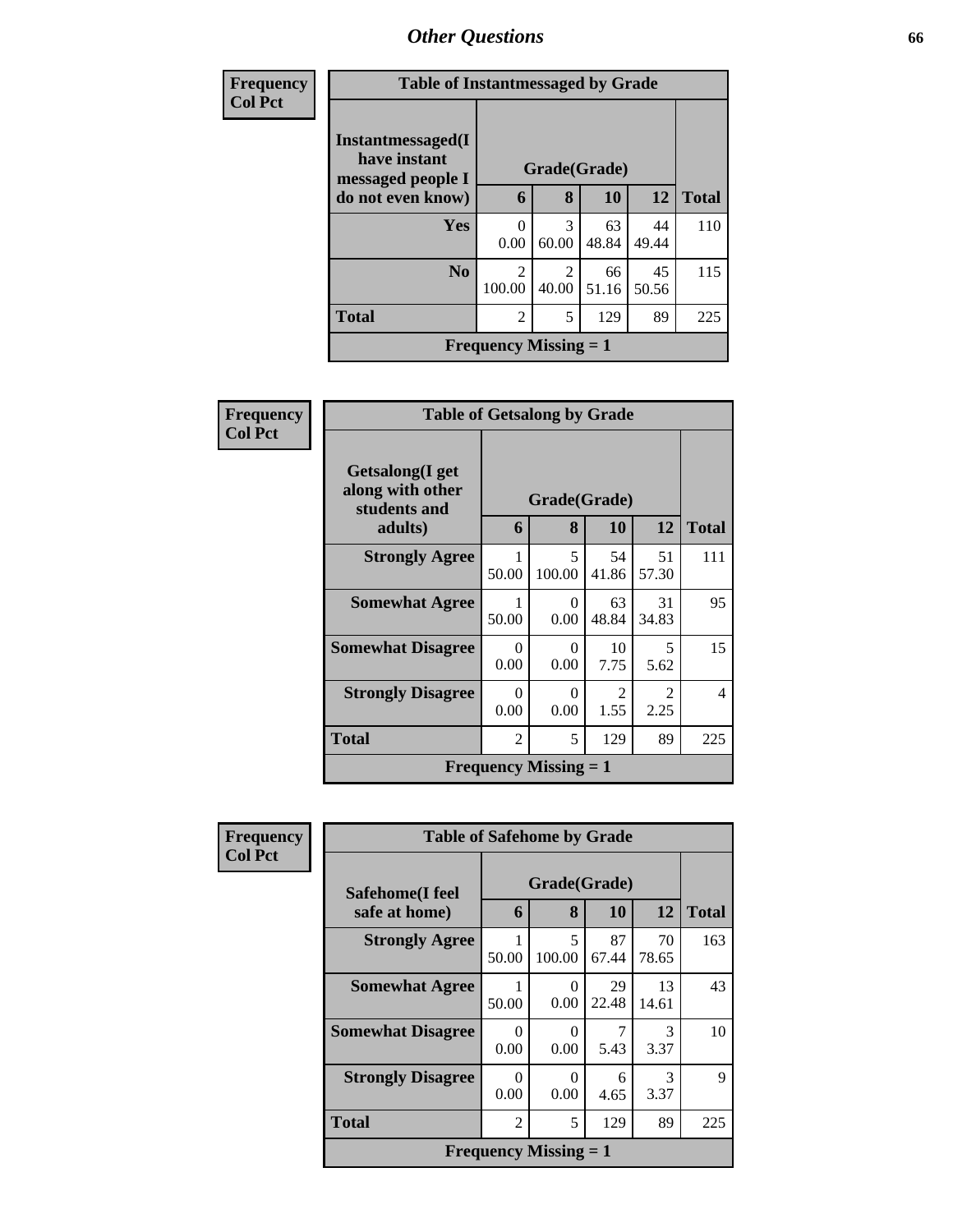*Other Questions* **67**

| <b>Frequency</b> |                                                                                     | <b>Table of Adulttalk by Grade</b> |            |                              |             |              |  |  |
|------------------|-------------------------------------------------------------------------------------|------------------------------------|------------|------------------------------|-------------|--------------|--|--|
| <b>Col Pct</b>   | <b>Adulttalk(I</b><br>know an<br>adult at<br>school that<br>I can talk<br>with if I | Grade(Grade)                       |            |                              |             |              |  |  |
|                  | need help)                                                                          | 6                                  | 8          | 10                           | 12          | <b>Total</b> |  |  |
|                  | <b>Yes</b>                                                                          | 50.00                              | 4<br>80.00 | 86<br>66.67                  | 73<br>82.02 | 164          |  |  |
|                  | $\bf No$                                                                            | 50.00                              | 20.00      | 43<br>33.33                  | 16<br>17.98 | 61           |  |  |
|                  | <b>Total</b>                                                                        | $\overline{2}$                     | 5          | 129                          | 89          | 225          |  |  |
|                  |                                                                                     |                                    |            | <b>Frequency Missing = 1</b> |             |              |  |  |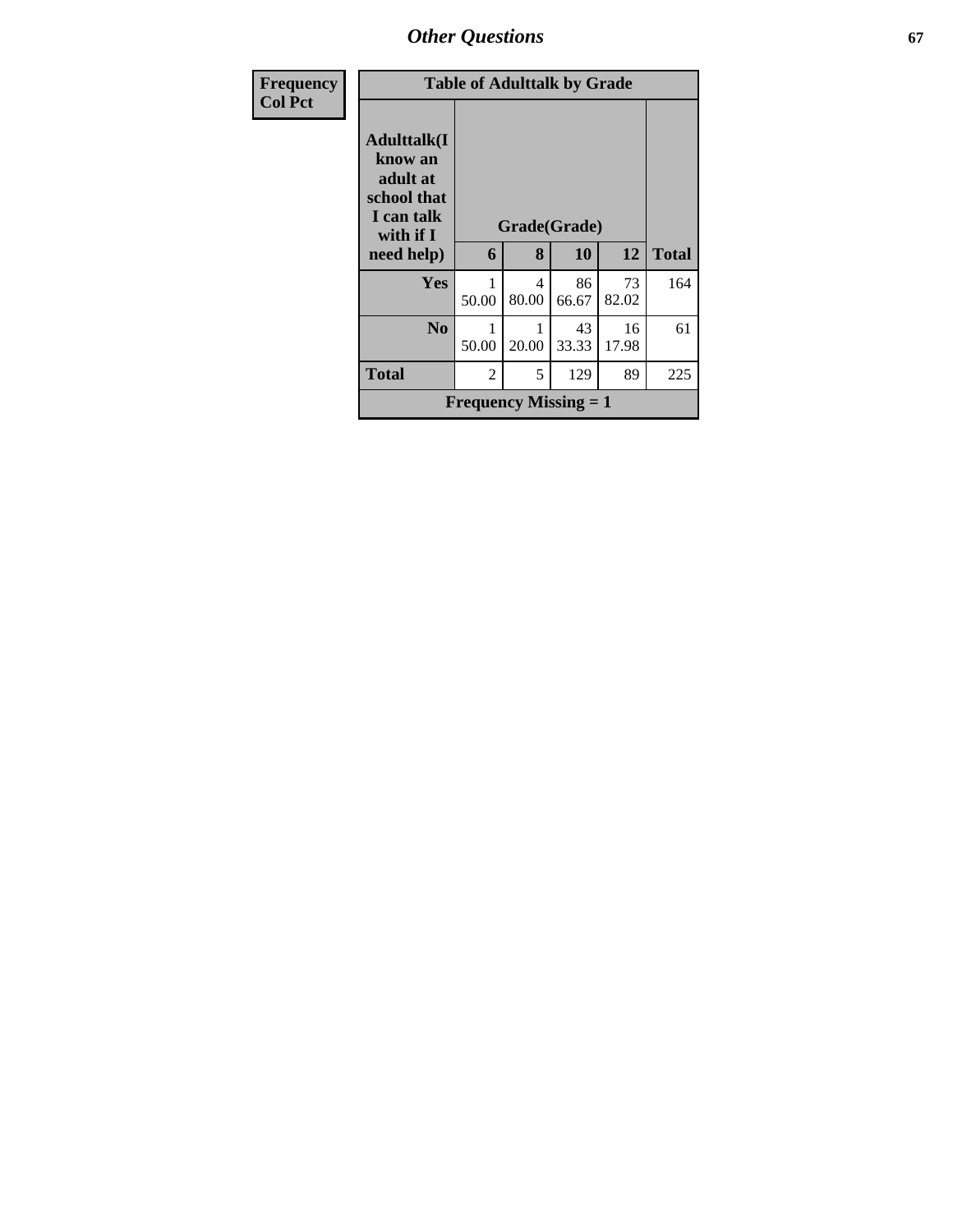**Frequency Row Pct**

| <b>Table of Grade by Tvtime</b> |                  |                                                                                        |                              |                      |                          |                   |              |  |  |
|---------------------------------|------------------|----------------------------------------------------------------------------------------|------------------------------|----------------------|--------------------------|-------------------|--------------|--|--|
|                                 |                  | Tvtime(On an average school day,<br>how much unsupervised time do I spend watching TV) |                              |                      |                          |                   |              |  |  |
| <b>Grade</b> (Grade)            | None $ $         | <b>Less that</b><br>hour/day                                                           | hour/day                     | $2 - 3$<br>hours/day | $4 - 5$<br>hours/day     | $6+$<br>hours/day | <b>Total</b> |  |  |
| 6                               | 0<br>0.00        | $\Omega$<br>0.00                                                                       | っ<br>100.00                  | 0<br>0.00            | $\left( \right)$<br>0.00 | $\Omega$<br>0.00  | 2            |  |  |
| 8                               | $\Omega$<br>0.00 | 20.00                                                                                  | 20.00                        | 20.00                | っ<br>40.00               | 0<br>0.00         | 5            |  |  |
| 10                              | 31<br>24.03      | 30<br>23.26                                                                            | 19<br>14.73                  | 32<br>24.81          | 7<br>5.43                | 10<br>7.75        | 129          |  |  |
| 12                              | 13<br>14.61      | 23<br>25.84                                                                            | 17<br>19.10                  | 21<br>23.60          | 12<br>13.48              | 3<br>3.37         | 89           |  |  |
| <b>Total</b>                    | 44               | 54                                                                                     | 39                           | 54                   | 21                       | 13                | 225          |  |  |
|                                 |                  |                                                                                        | <b>Frequency Missing = 1</b> |                      |                          |                   |              |  |  |

| <b>Table of Grade by Computertime</b> |                          |                                                                                                                               |                              |             |                           |            |                |  |  |  |
|---------------------------------------|--------------------------|-------------------------------------------------------------------------------------------------------------------------------|------------------------------|-------------|---------------------------|------------|----------------|--|--|--|
|                                       |                          | Computertime(On an average school day,<br>how much unsupervised time do I spend on the computer)                              |                              |             |                           |            |                |  |  |  |
| Grade(Grade)                          | None                     | <b>Less that</b><br>$2 - 3$<br>$4 - 5$<br>$6+$<br>hour/day<br>hour/day<br>hours/day<br>hours/day<br>hours/day<br><b>Total</b> |                              |             |                           |            |                |  |  |  |
| 6                                     | $\left( \right)$<br>0.00 | 50.00                                                                                                                         | 0<br>0.00                    | 50.00       | $\mathbf{\Omega}$<br>0.00 | 0<br>0.00  | $\mathfrak{D}$ |  |  |  |
| 8                                     | 0<br>0.00                | 20.00                                                                                                                         | 20.00                        | 20.00       | 20.00                     | 20.00      | 5              |  |  |  |
| 10                                    | 24<br>18.60              | 29<br>22.48                                                                                                                   | 18<br>13.95                  | 38<br>29.46 | 10<br>7.75                | 10<br>7.75 | 129            |  |  |  |
| 12                                    | 10<br>11.24              | 23<br>25.84                                                                                                                   | 19<br>21.35                  | 21<br>23.60 | 8<br>8.99                 | 8<br>8.99  | 89             |  |  |  |
| <b>Total</b>                          | 34                       | 54<br>38<br>19<br>225<br>61<br>19                                                                                             |                              |             |                           |            |                |  |  |  |
|                                       |                          |                                                                                                                               | <b>Frequency Missing = 1</b> |             |                           |            |                |  |  |  |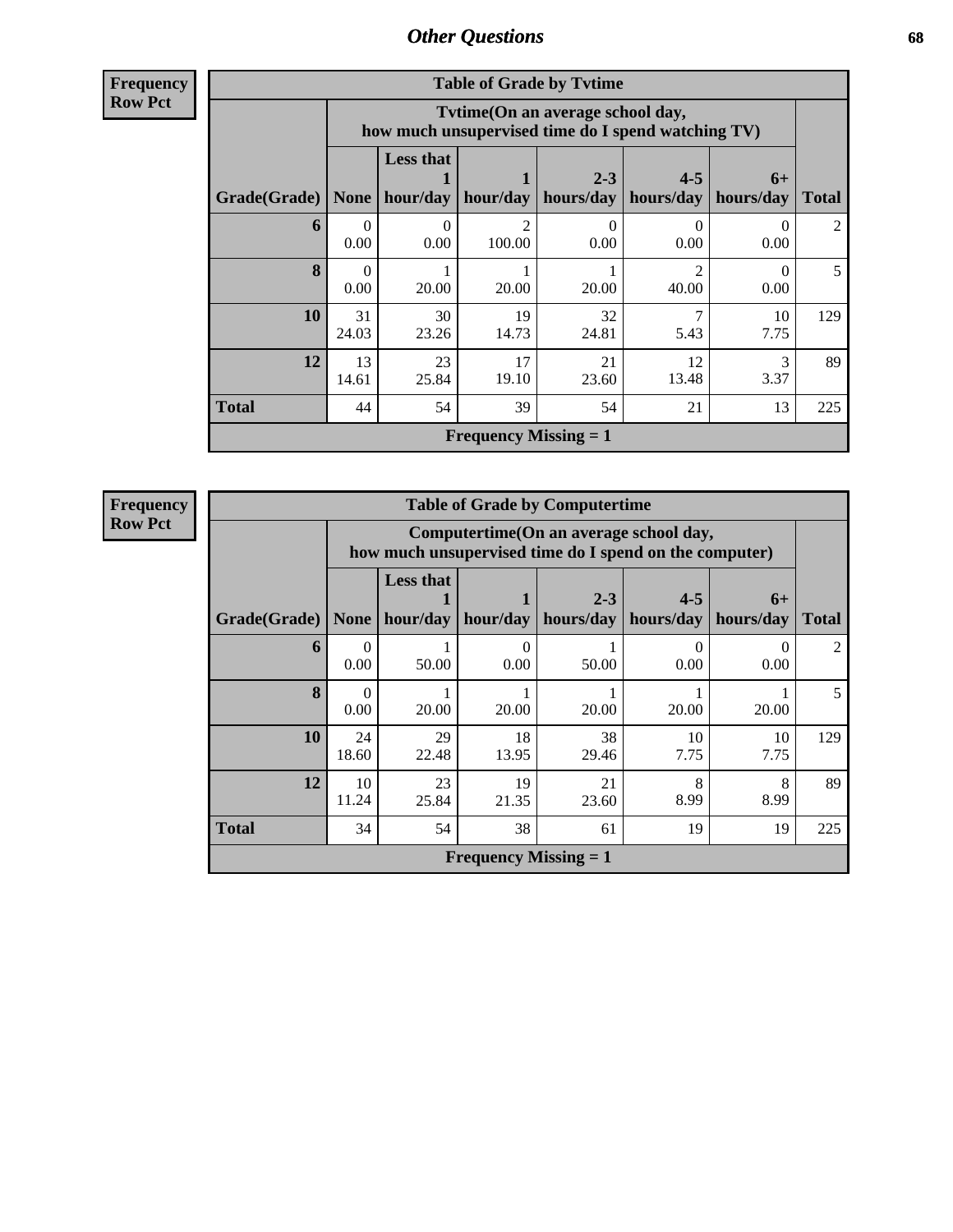## *Questions about Driving Laws* **69** *Driving Questions were asked only of high school students.*

| Frequency |  |
|-----------|--|
| Row Pct   |  |

| <b>Table of Grade by License1</b> |                                                                                                                                           |                                                                                                 |                        |           |                        |     |  |  |  |  |
|-----------------------------------|-------------------------------------------------------------------------------------------------------------------------------------------|-------------------------------------------------------------------------------------------------|------------------------|-----------|------------------------|-----|--|--|--|--|
|                                   | License1(During the first 6 months of driving<br>with a provisional license,<br>the only passengers who can ride with the<br>driver are:) |                                                                                                 |                        |           |                        |     |  |  |  |  |
| Grade(Grade)                      | <b>Parent or</b>                                                                                                                          | Don't<br>Family<br><b>Guardian   Members   Friends</b><br><b>Know</b><br>Anyone<br><b>Total</b> |                        |           |                        |     |  |  |  |  |
| 6                                 | $\mathbf{\Omega}$                                                                                                                         | 0                                                                                               | $\Omega$               | $\Omega$  | 0                      | 0   |  |  |  |  |
| 8                                 | 0                                                                                                                                         | $\Omega$                                                                                        | $\Omega$               | $\Omega$  | 0                      | 0   |  |  |  |  |
| 10                                | 22<br>17.05                                                                                                                               | 83<br>64.34                                                                                     | 5<br>3.88              | 5<br>3.88 | 14<br>10.85            | 129 |  |  |  |  |
| 12                                | 15<br>16.85                                                                                                                               | 67<br>75.28                                                                                     | $\mathfrak{D}$<br>2.25 | 3<br>3.37 | $\overline{2}$<br>2.25 | 89  |  |  |  |  |
| <b>Total</b>                      | 37                                                                                                                                        | 7<br>8<br>150<br>16                                                                             |                        |           |                        |     |  |  |  |  |
| <b>Frequency Missing = 8</b>      |                                                                                                                                           |                                                                                                 |                        |           |                        |     |  |  |  |  |

| Frequency      | <b>Table of Grade by License2</b>                                                                        |                              |                  |                         |                                                      |                      |              |  |  |  |
|----------------|----------------------------------------------------------------------------------------------------------|------------------------------|------------------|-------------------------|------------------------------------------------------|----------------------|--------------|--|--|--|
| <b>Row Pct</b> | License2(17 yr old drivers with a<br>provisional driver's license cannot<br>drive between the hours of:) |                              |                  |                         |                                                      |                      |              |  |  |  |
|                | Grade(Grade)                                                                                             | <b>Midnight</b><br>to 6am    | 1am<br>to<br>5am | 1am<br>to<br><b>6am</b> | N <sub>0</sub><br>curfew<br>for $17$<br>year<br>olds | Don't<br><b>Know</b> | <b>Total</b> |  |  |  |
|                | 6                                                                                                        | $\Omega$                     | $\Omega$         | $\Omega$<br>٠           | $\Omega$                                             | $\Omega$             | $\Omega$     |  |  |  |
|                | 8                                                                                                        | $\Omega$                     | $\Omega$         | $\Omega$<br>٠           | $\theta$                                             | $\Omega$             | $\Omega$     |  |  |  |
|                | 10                                                                                                       | 72<br>55.81                  | 13<br>10.08      | 8<br>6.20               | 3<br>2.33                                            | 33<br>25.58          | 129          |  |  |  |
|                | 12                                                                                                       | 67<br>75.28                  | 6<br>6.74        | 6<br>6.74               | 3<br>3.37                                            | 7<br>7.87            | 89           |  |  |  |
|                | <b>Total</b>                                                                                             | 139                          | 19               | 14                      | 6                                                    | 40                   | 218          |  |  |  |
|                |                                                                                                          | <b>Frequency Missing = 8</b> |                  |                         |                                                      |                      |              |  |  |  |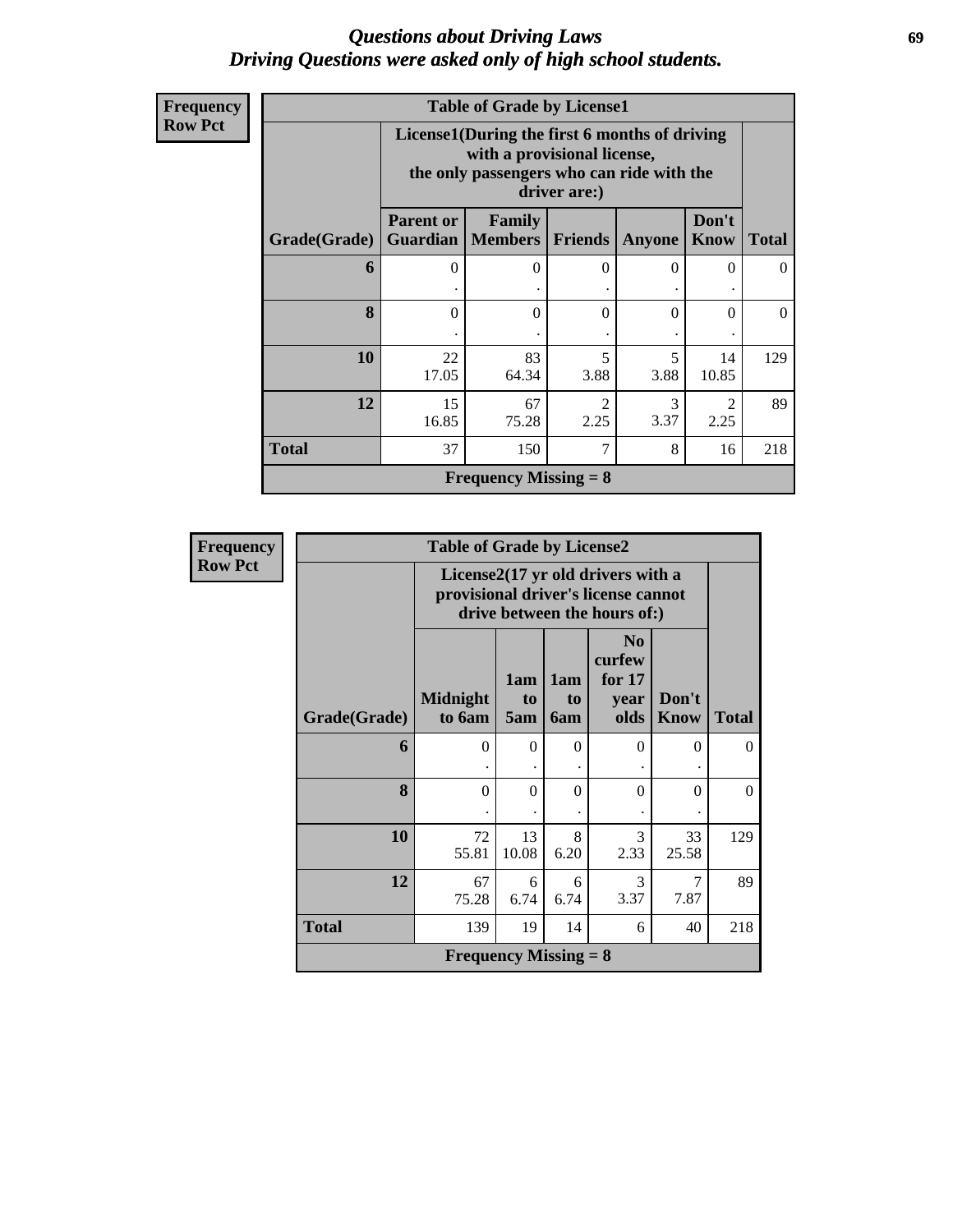## *Questions about Driving Laws* **70** *Driving Questions were asked only of high school students.*

| Frequency      | <b>Table of Grade by License3</b> |                                                                              |             |                              |           |           |               |              |
|----------------|-----------------------------------|------------------------------------------------------------------------------|-------------|------------------------------|-----------|-----------|---------------|--------------|
| <b>Row Pct</b> |                                   | License3(For drivers under the age of<br>what level of alcohol is considered |             |                              |           |           |               |              |
|                | Grade(Grade)                      | Any<br><b>Amount</b>                                                         | 0.02        | 0.04                         | 0.06      | 0.08      | Don't<br>know | <b>Total</b> |
|                | 6                                 | $\Omega$                                                                     | $\Omega$    | $\mathbf{0}$<br>٠            | $\Omega$  | $\Omega$  | $\theta$      | $\Omega$     |
|                | 8                                 | $\theta$                                                                     | $\Omega$    | $\Omega$                     | $\theta$  | $\Omega$  | $\theta$      | $\Omega$     |
|                | 10                                | 37<br>28.68                                                                  | 44<br>34.11 | 12<br>9.30                   | 7<br>5.43 | 9<br>6.98 | 20<br>15.50   | 129          |
|                | 12                                | 35<br>39.33                                                                  | 21<br>23.60 | 10<br>11.24                  | 3<br>3.37 | 5<br>5.62 | 15<br>16.85   | 89           |
|                | <b>Total</b>                      | 72                                                                           | 65          | 22                           | 10        | 14        | 35            | 218          |
|                |                                   |                                                                              |             | <b>Frequency Missing = 8</b> |           |           |               |              |

| <b>Frequency</b> | <b>Table of Grade by License4</b> |              |              |                |                               |                                                                                           |               |              |  |  |
|------------------|-----------------------------------|--------------|--------------|----------------|-------------------------------|-------------------------------------------------------------------------------------------|---------------|--------------|--|--|
| <b>Row Pct</b>   |                                   |              |              |                | posted speet limit by:)       | License4(A driver under 21 automatically<br>loses his/her license if caught exceeding the |               |              |  |  |
|                  | Grade(Grade)                      | $15+$<br>mph | $25+$<br>mph | $35+$<br>mph   | <b>Depends</b><br>on<br>judge | Can't<br>lose<br>license<br>for<br>speeding                                               | Don't<br>know | <b>Total</b> |  |  |
|                  | 6                                 | $\Omega$     | $\theta$     | $\overline{0}$ | $\Omega$                      | $\Omega$                                                                                  | $\Omega$      | $\Omega$     |  |  |
|                  | 8                                 | $\theta$     | $\theta$     | $\Omega$       | $\Omega$                      | $\Omega$                                                                                  | $\Omega$      | $\Omega$     |  |  |
|                  | 10                                | 36<br>27.91  | 20<br>15.50  | 20<br>15.50    | 7<br>5.43                     | 6<br>4.65                                                                                 | 40<br>31.01   | 129          |  |  |
|                  | 12                                | 20<br>22.47  | 34<br>38.20  | 5<br>5.62      | $\mathbf Q$<br>10.11          | 1.12                                                                                      | 20<br>22.47   | 89           |  |  |
|                  | <b>Total</b>                      | 56           | 54           | 25             | 16                            | 7                                                                                         | 60            | 218          |  |  |
|                  | <b>Frequency Missing = 8</b>      |              |              |                |                               |                                                                                           |               |              |  |  |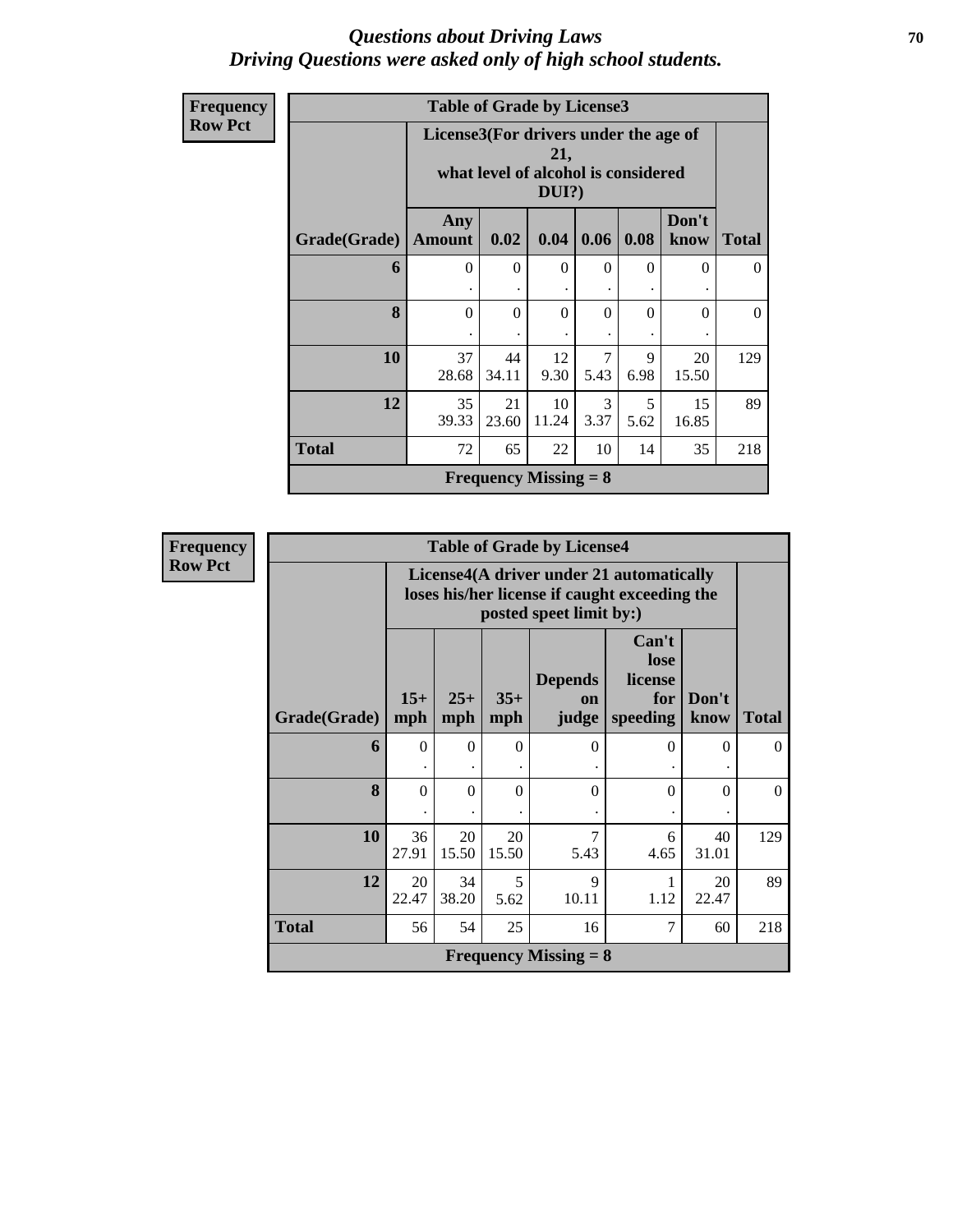## *Questions about Driving Laws* **71** *Driving Questions were asked only of high school students.*

| Frequency      | <b>Table of Grade by License5</b> |                                                                                                                                                            |                |               |              |  |  |
|----------------|-----------------------------------|------------------------------------------------------------------------------------------------------------------------------------------------------------|----------------|---------------|--------------|--|--|
| <b>Row Pct</b> |                                   | License5(A<br>Georgia teenager<br>with family<br>connections or a<br>good lawyer can<br>break a teen<br>driving law and<br>keep their driver's<br>license) |                |               |              |  |  |
|                | Grade(Grade)                      | Yes                                                                                                                                                        | N <sub>0</sub> | Don't<br>know | <b>Total</b> |  |  |
|                | 6                                 | $\theta$                                                                                                                                                   | $\theta$       | $\theta$      | $\Omega$     |  |  |
|                | 8                                 | $\overline{0}$                                                                                                                                             | $\theta$       | $\theta$      | $\theta$     |  |  |
|                | 10                                | 21<br>16.28                                                                                                                                                | 68<br>52.71    | 40<br>31.01   | 129          |  |  |
|                | 12                                | 25<br>28.09                                                                                                                                                | 38<br>42.70    | 26<br>29.21   | 89           |  |  |
|                | <b>Total</b>                      | 46                                                                                                                                                         | 106            | 66            | 218          |  |  |
|                |                                   | <b>Frequency Missing = 8</b>                                                                                                                               |                |               |              |  |  |

| <b>Frequency</b> | <b>Table of Grade by License6</b> |                                                                                                                                    |                              |               |              |  |
|------------------|-----------------------------------|------------------------------------------------------------------------------------------------------------------------------------|------------------------------|---------------|--------------|--|
| <b>Row Pct</b>   |                                   | License6(I know a<br>friend or<br>classmate that<br>broke a teen<br>driving law,<br>but was allowed to<br>keep his/her<br>license) |                              |               |              |  |
|                  | Grade(Grade)                      | Yes                                                                                                                                | N <sub>0</sub>               | Don't<br>know | <b>Total</b> |  |
|                  | 6                                 | $\theta$                                                                                                                           | $\Omega$                     | $\theta$      | $\theta$     |  |
|                  | 8                                 | $\theta$                                                                                                                           | $\theta$                     | $\theta$      | 0            |  |
|                  | 10                                | 46<br>35.66                                                                                                                        | 52<br>40.31                  | 31<br>24.03   | 129          |  |
|                  | 12                                | 40<br>44.94                                                                                                                        | 28<br>31.46                  | 21<br>23.60   | 89           |  |
|                  | <b>Total</b>                      | 86                                                                                                                                 | 80                           | 52            | 218          |  |
|                  |                                   |                                                                                                                                    | <b>Frequency Missing = 8</b> |               |              |  |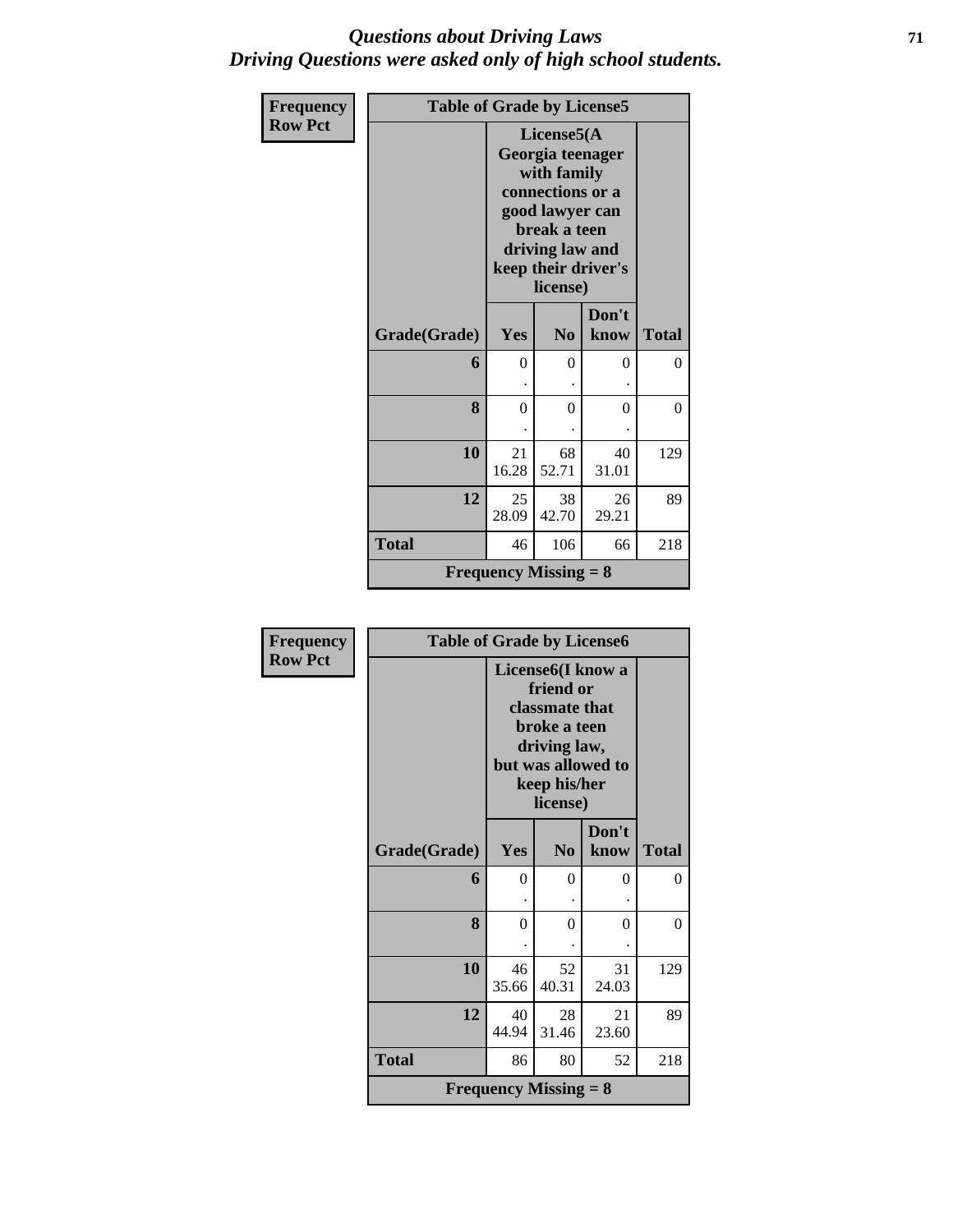## *Questions about Driving Laws* **72** *Driving Questions were asked only of high school students.*

| <b>Frequency</b> | <b>Table of Grade by License7</b> |                                                                                               |                              |                                                   |                        |                |  |  |  |  |
|------------------|-----------------------------------|-----------------------------------------------------------------------------------------------|------------------------------|---------------------------------------------------|------------------------|----------------|--|--|--|--|
| <b>Row Pct</b>   |                                   | License7(A student under the age of 18 cam loser<br>his/her driving privileges if he or she:) |                              |                                                   |                        |                |  |  |  |  |
|                  |                                   | <b>Have</b><br>more than<br><b>10</b><br>unexcused<br>absences<br>per school                  | Drop out<br>without          | <b>Bring</b><br>alcohol/drugs/weapon<br>to school | All of<br>the<br>above | <b>Total</b>   |  |  |  |  |
|                  | Grade(Grade)                      | yr                                                                                            | graduating                   |                                                   |                        |                |  |  |  |  |
|                  | 6                                 | $\Omega$                                                                                      | $\Omega$                     | $\Omega$                                          | $\Omega$<br>٠          | $\theta$       |  |  |  |  |
|                  | 8                                 | $\theta$                                                                                      | $\Omega$                     | $\mathbf{0}$                                      | $\theta$               | $\overline{0}$ |  |  |  |  |
|                  | 10                                | 18<br>13.95                                                                                   | 10<br>7.75                   | 2<br>1.55                                         | 99<br>76.74            | 129            |  |  |  |  |
|                  | 12                                | 23<br>25.84                                                                                   | 3<br>3.37                    | 3<br>3.37                                         | 60<br>67.42            | 89             |  |  |  |  |
|                  | <b>Total</b>                      | 41                                                                                            | 13                           | 5                                                 | 159                    | 218            |  |  |  |  |
|                  |                                   |                                                                                               | <b>Frequency Missing = 8</b> |                                                   |                        |                |  |  |  |  |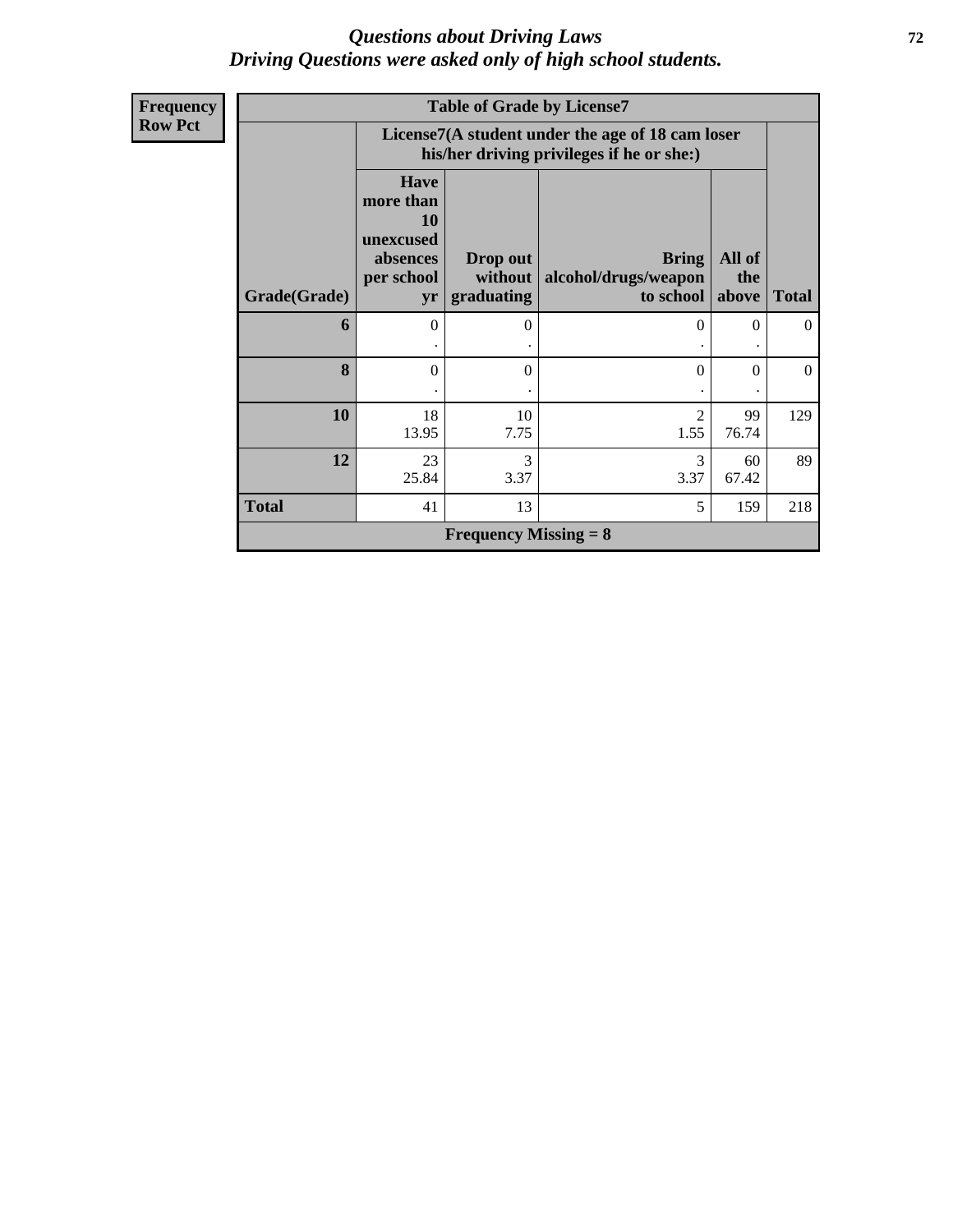### *Select Results by Gender* **73**

| Frequency      | <b>Table of SchoolClimate2 by Gender</b>          |                                 |             |              |
|----------------|---------------------------------------------------|---------------------------------|-------------|--------------|
| <b>Col Pct</b> | SchoolClimate2(I<br>feel successful at<br>school) | Gender(Gender)<br><b>Female</b> | <b>Male</b> | <b>Total</b> |
|                | <b>Strongly Agree</b>                             | 33<br>25.78                     | 34<br>34.69 | 67           |
|                | <b>Somewhat Agree</b>                             | 83<br>64.84                     | 51<br>52.04 | 134          |
|                | <b>Somewhat Disagree</b>                          | 12<br>9.38                      | 10<br>10.20 | 22           |
|                | <b>Strongly Disagree</b>                          | 0<br>0.00                       | 3<br>3.06   | 3            |
|                | <b>Total</b>                                      | 128                             | 98          | 226          |

| Frequency      | <b>Table of SchoolClimate6 by Gender</b>                 |                                 |             |              |  |
|----------------|----------------------------------------------------------|---------------------------------|-------------|--------------|--|
| <b>Col Pct</b> | <b>SchoolClimate6(Teachers</b><br>treat me with respect) | Gender(Gender)<br><b>Female</b> | <b>Male</b> | <b>Total</b> |  |
|                | <b>Strongly Agree</b>                                    | 43<br>33.59                     | 36<br>36.73 | 79           |  |
|                | <b>Somewhat Agree</b>                                    | 67<br>52.34                     | 40<br>40.82 | 107          |  |
|                | <b>Somewhat Disagree</b>                                 | 15<br>11.72                     | 14<br>14.29 | 29           |  |
|                | <b>Strongly Disagree</b>                                 | 3<br>2.34                       | 8<br>8.16   | 11           |  |
|                | <b>Total</b>                                             | 128                             | 98          | 226          |  |

| <b>Frequency</b> |                                                                                      | <b>Table of SchoolClimate8 by Gender</b> |                                                |              |  |  |
|------------------|--------------------------------------------------------------------------------------|------------------------------------------|------------------------------------------------|--------------|--|--|
| <b>Col Pct</b>   | <b>SchoolClimate8(Students</b><br>are frequently<br>recognized for good<br>behavior) |                                          | Gender(Gender)<br><b>Male</b><br><b>Female</b> |              |  |  |
|                  |                                                                                      |                                          |                                                | <b>Total</b> |  |  |
|                  | <b>Strongly Agree</b>                                                                | 14<br>10.94                              | 19<br>19.39                                    | 33           |  |  |
|                  | <b>Somewhat Agree</b>                                                                | 48<br>37.50                              | 37<br>37.76                                    | 85           |  |  |
|                  | <b>Somewhat Disagree</b>                                                             | 50<br>39.06                              | 23<br>23.47                                    | 73           |  |  |
|                  | <b>Strongly Disagree</b>                                                             | 16<br>12.50                              | 19<br>19.39                                    | 35           |  |  |
|                  | <b>Total</b>                                                                         | 128                                      | 98                                             | 226          |  |  |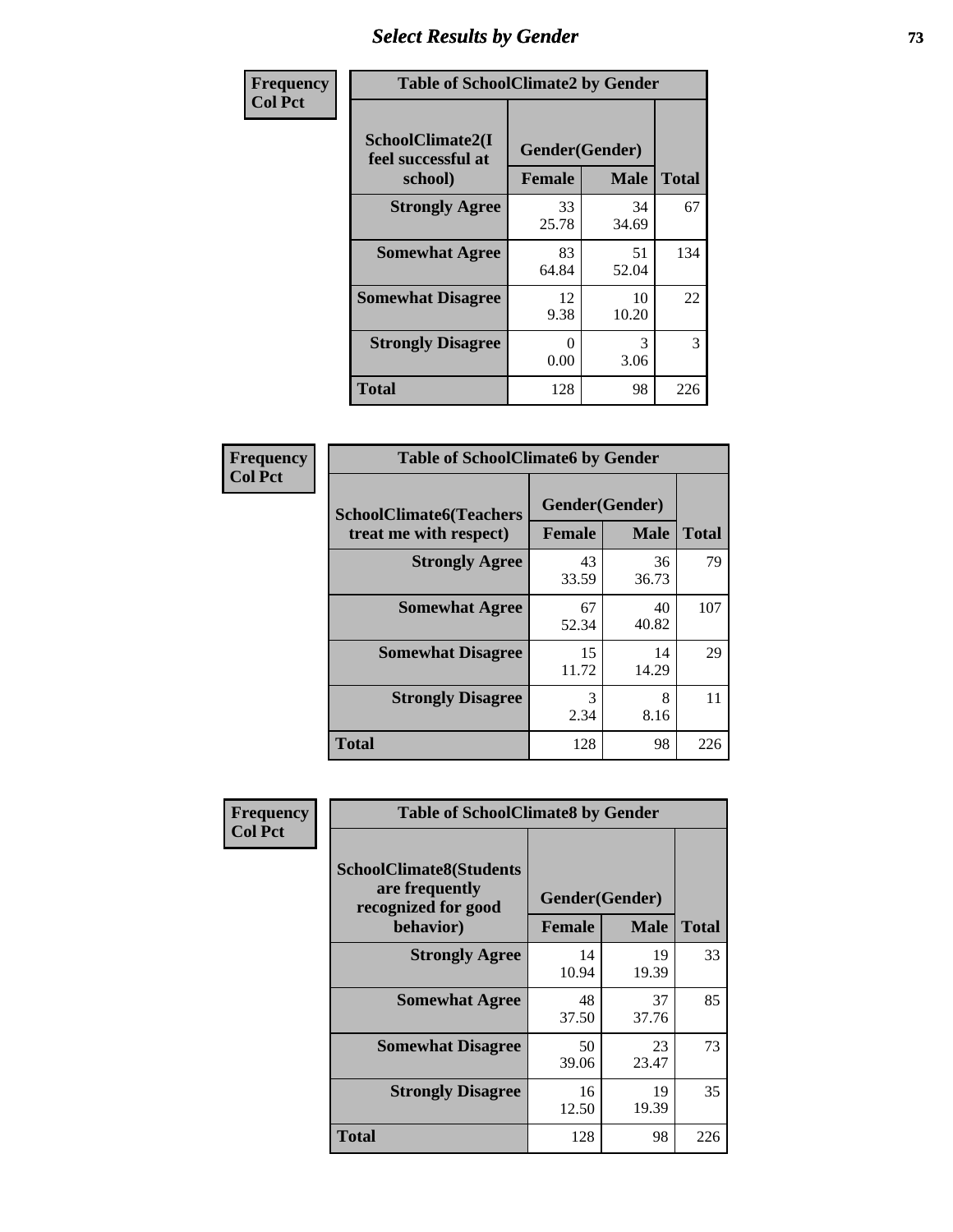# *Select Results by Gender* **74**

| Frequency      | <b>Table of Gender by Dropout</b> |                                                                  |                |              |
|----------------|-----------------------------------|------------------------------------------------------------------|----------------|--------------|
| <b>Row Pct</b> |                                   | Dropout(I<br>have thought<br>about<br>dropping out<br>of school) |                |              |
|                | Gender(Gender)                    | <b>Yes</b>                                                       | N <sub>0</sub> | <b>Total</b> |
|                | <b>Female</b>                     | 27<br>21.09                                                      | 101<br>78.91   | 128          |
|                | <b>Male</b>                       | 34<br>35.05                                                      | 63<br>64.95    | 97           |
|                | <b>Total</b>                      | 61                                                               | 164            | 225          |
|                | Frequency Missing $= 1$           |                                                                  |                |              |

| <b>Frequency</b> |
|------------------|
| <b>Row Pct</b>   |

| 2y | <b>Table of Gender by Dropoutreason</b> |                                                                                                                           |                                                                     |                              |                        |             |              |
|----|-----------------------------------------|---------------------------------------------------------------------------------------------------------------------------|---------------------------------------------------------------------|------------------------------|------------------------|-------------|--------------|
|    |                                         |                                                                                                                           | Dropoutreason (If I dropped out the<br>reason would most likely be) |                              |                        |             |              |
|    | <b>Gender</b> (Gender)                  | Won't<br>Family<br><b>Being</b><br><b>Drop</b><br><b>Bullied</b><br><b>Other</b><br><b>Reasons</b><br><b>Bored</b><br>out |                                                                     |                              |                        |             | <b>Total</b> |
|    | <b>Female</b>                           | 82<br>64.06                                                                                                               | 22<br>17.19                                                         | 4<br>3.13                    | $\mathfrak{D}$<br>1.56 | 18<br>14.06 | 128          |
|    | <b>Male</b>                             | 48<br>9<br>21<br>3<br>16<br>21.65<br>49.48<br>9.28<br>3.09<br>16.49                                                       |                                                                     |                              |                        |             |              |
|    | <b>Total</b>                            | 130                                                                                                                       | 43                                                                  | 13                           | 5                      | 34          | 225          |
|    |                                         |                                                                                                                           |                                                                     | <b>Frequency Missing = 1</b> |                        |             |              |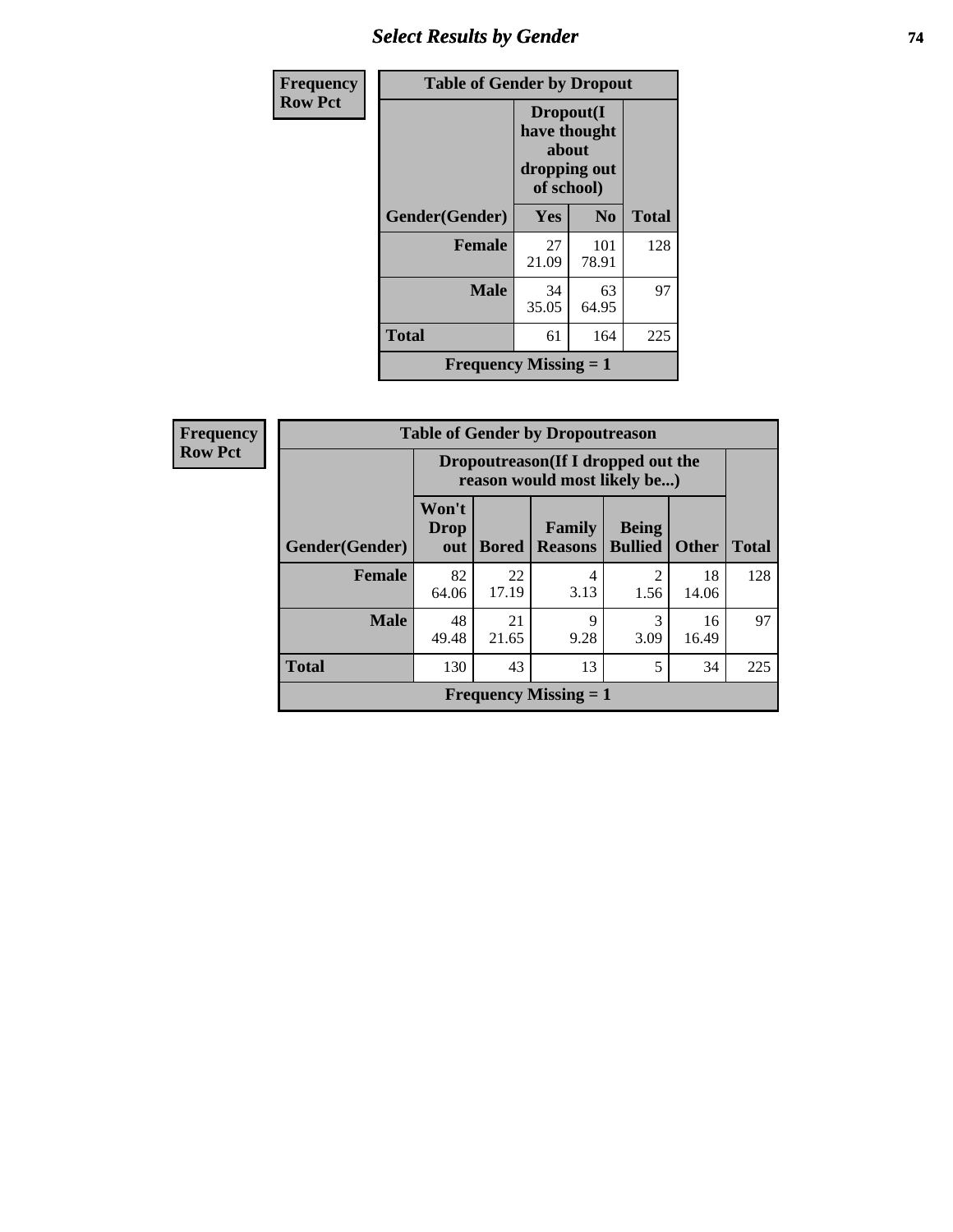*School Safety* **75**

| Frequency      | <b>Table of Gender by Bullied2</b> |                 |                |              |  |
|----------------|------------------------------------|-----------------|----------------|--------------|--|
| <b>Row Pct</b> |                                    | <b>Bullied2</b> |                |              |  |
|                | Gender(Gender)                     | Yes             | N <sub>0</sub> | <b>Total</b> |  |
|                | <b>Female</b>                      | 18<br>14.06     | 110<br>85.94   | 128          |  |
|                | <b>Male</b>                        | 18<br>18.37     | 80<br>81.63    | 98           |  |
|                | <b>Total</b>                       | 36              | 190            | 226          |  |

| <b>Frequency</b> | <b>Table of Gender by Bulliedothers2</b> |             |                |       |
|------------------|------------------------------------------|-------------|----------------|-------|
| <b>Row Pct</b>   | <b>Bulliedothers2</b>                    |             |                |       |
|                  | Gender(Gender)                           | <b>Yes</b>  | N <sub>0</sub> | Total |
|                  | <b>Female</b>                            | 6<br>4.69   | 122<br>95.31   | 128   |
|                  | <b>Male</b>                              | 18<br>18.37 | 80<br>81.63    | 98    |
|                  | <b>Total</b>                             | 24          | 202            | 226   |

| Frequency      | <b>Table of Gender by Weaponschool2</b> |                      |                |              |
|----------------|-----------------------------------------|----------------------|----------------|--------------|
| <b>Row Pct</b> |                                         | <b>Weaponschool2</b> |                |              |
|                | Gender(Gender)                          | <b>Yes</b>           | N <sub>0</sub> | <b>Total</b> |
|                | <b>Female</b>                           | 0.00                 | 128<br>100.00  | 128          |
|                | <b>Male</b>                             | 6<br>6.12            | 92<br>93.88    | 98           |
|                | <b>Total</b>                            | 6                    | 220            | 226          |

| Frequency      | <b>Table of Gender by Absentunsafe2</b> |               |                |              |
|----------------|-----------------------------------------|---------------|----------------|--------------|
| <b>Row Pct</b> |                                         | Absentunsafe2 |                |              |
|                | Gender(Gender)                          | Yes           | N <sub>0</sub> | <b>Total</b> |
|                | <b>Female</b>                           | 2.34          | 125<br>97.66   | 128          |
|                | <b>Male</b>                             | 9.18          | 89<br>90.82    | 98           |
|                | <b>Total</b>                            | 12            | 214            | 226          |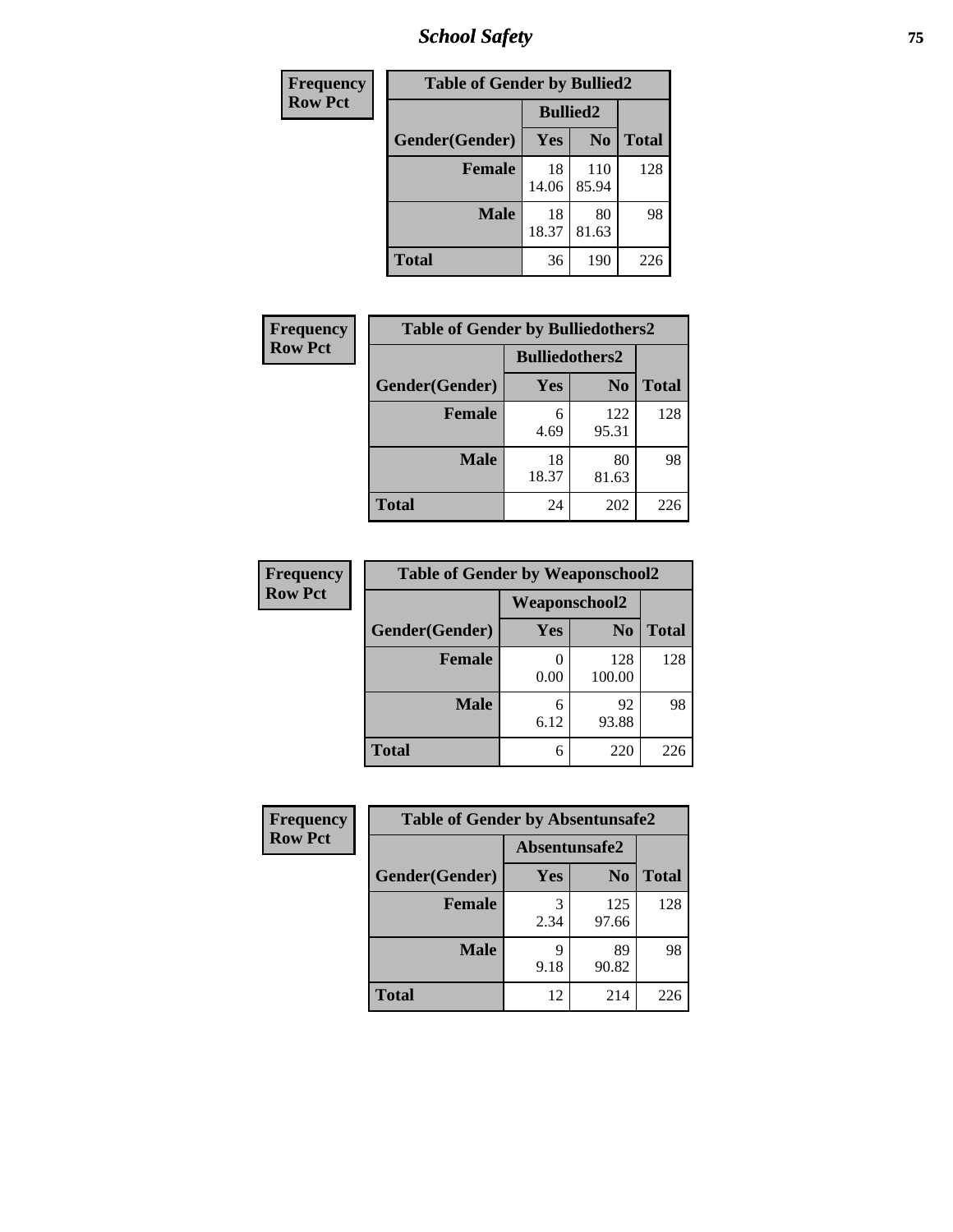*School Safety* **76**

| Frequency      | <b>Table of Gender by Gangself</b>        |                                                                                                        |                |              |
|----------------|-------------------------------------------|--------------------------------------------------------------------------------------------------------|----------------|--------------|
| <b>Row Pct</b> |                                           | <b>Gangself</b> (I<br>have<br>participated<br>in illegal gang<br>activities in<br>the past 30<br>days) |                |              |
|                | Gender(Gender)                            | <b>Yes</b>                                                                                             | N <sub>0</sub> | <b>Total</b> |
|                | <b>Female</b>                             | 2<br>1.56                                                                                              | 126<br>98.44   | 128          |
|                | <b>Male</b>                               | 11<br>11.34                                                                                            | 86<br>88.66    | 97           |
|                | <b>Total</b>                              | 13                                                                                                     | 212            | 225          |
|                | <b>Frequency Missing <math>= 1</math></b> |                                                                                                        |                |              |

| Frequency      | <b>Table of Gender by Gangpeers</b> |                                                                                                                             |                |              |
|----------------|-------------------------------------|-----------------------------------------------------------------------------------------------------------------------------|----------------|--------------|
| <b>Row Pct</b> |                                     | <b>Gangpeers</b> (I<br>have friends<br>who have<br>participated<br>in illegal gang<br>activities in<br>the past 30<br>days) |                |              |
|                | Gender(Gender)                      | Yes                                                                                                                         | N <sub>0</sub> | <b>Total</b> |
|                | <b>Female</b>                       | 15<br>11.72                                                                                                                 | 113<br>88.28   | 128          |
|                | <b>Male</b>                         | 20<br>20.62                                                                                                                 | 77<br>79.38    | 97           |
|                | <b>Total</b>                        | 35                                                                                                                          | 190            | 225          |
|                | <b>Frequency Missing = 1</b>        |                                                                                                                             |                |              |

| <b>Frequency</b> | <b>Table of Gender by Pickedon2</b>       |             |                |              |  |
|------------------|-------------------------------------------|-------------|----------------|--------------|--|
| <b>Row Pct</b>   |                                           | Pickedon2   |                |              |  |
|                  | Gender(Gender)                            | Yes         | N <sub>0</sub> | <b>Total</b> |  |
|                  | <b>Female</b>                             | 35<br>27.34 | 93<br>72.66    | 128          |  |
|                  | <b>Male</b>                               | 27<br>27.84 | 70<br>72.16    | 97           |  |
|                  | <b>Total</b>                              | 62          | 163            | 225          |  |
|                  | <b>Frequency Missing <math>= 1</math></b> |             |                |              |  |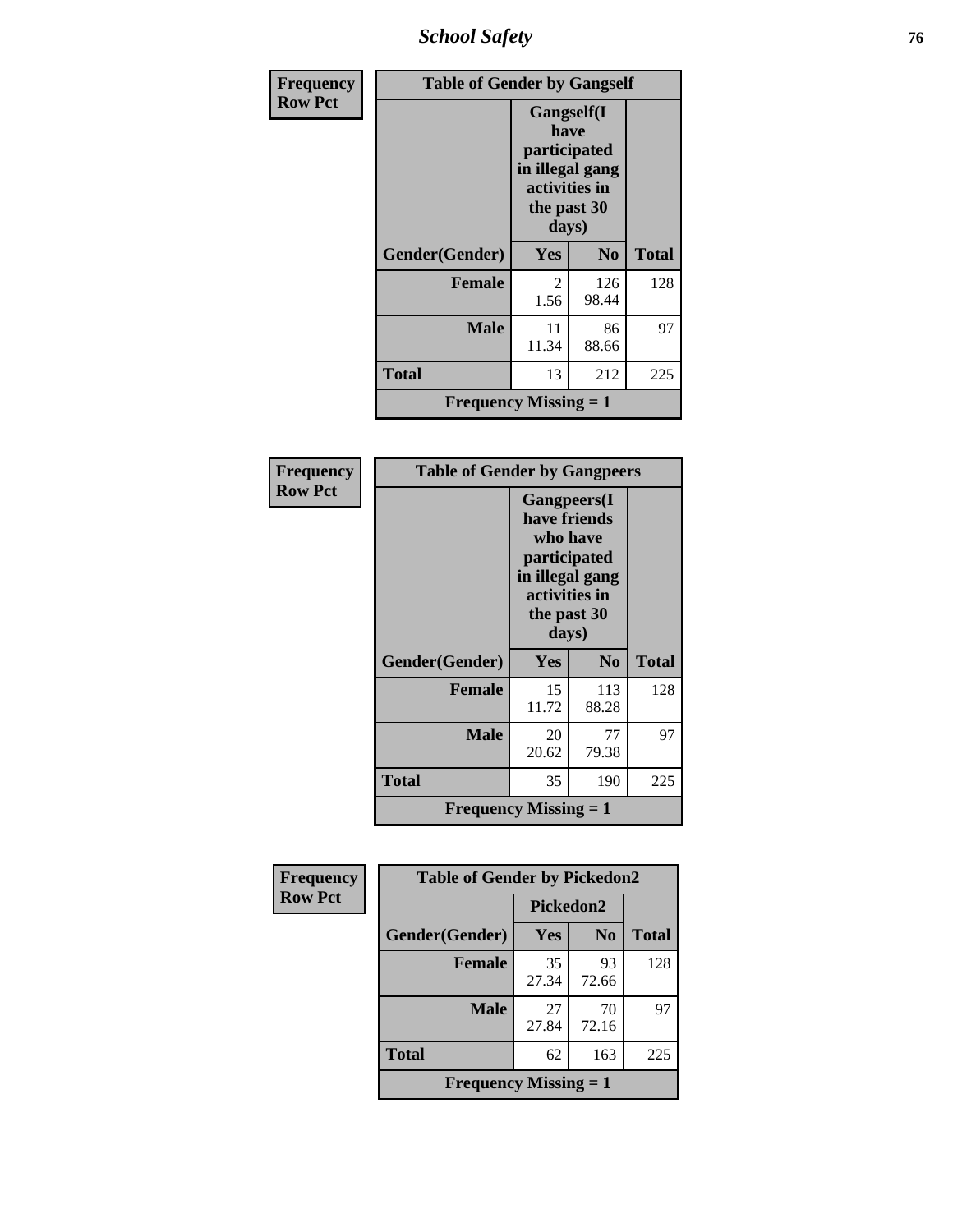*School Safety* **77**

| <b>Frequency</b> | <b>Table of Gender by Safeschool2</b> |              |                |              |
|------------------|---------------------------------------|--------------|----------------|--------------|
| <b>Row Pct</b>   |                                       | Safeschool2  |                |              |
|                  | Gender(Gender)                        | Yes          | N <sub>0</sub> | <b>Total</b> |
|                  | <b>Female</b>                         | 114<br>89.06 | 14<br>10.94    | 128          |
|                  | <b>Male</b>                           | 68<br>70.10  | 29<br>29.90    | 97           |
|                  | <b>Total</b>                          | 182          | 43             | 225          |
|                  | <b>Frequency Missing = 1</b>          |              |                |              |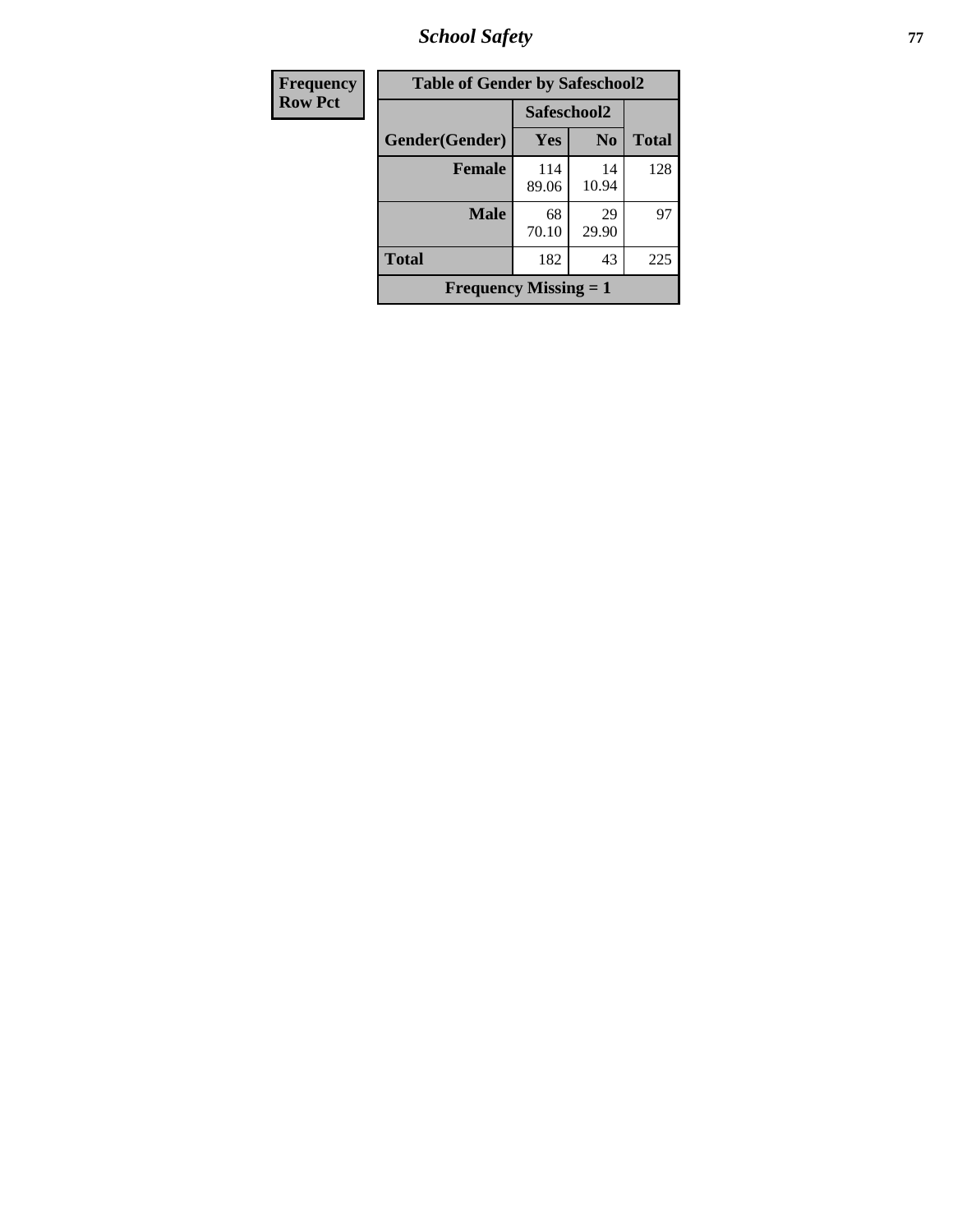# *Incidence of Drug Use* 78

| <b>Frequency</b> | <b>Table of Gender by AlcoholAlt</b> |                                          |                |              |  |
|------------------|--------------------------------------|------------------------------------------|----------------|--------------|--|
| <b>Row Pct</b>   |                                      | AlcoholAlt(Alcohol<br>use, past 30 days) |                |              |  |
|                  | Gender(Gender)                       | <b>Yes</b>                               | N <sub>0</sub> | <b>Total</b> |  |
|                  | <b>Female</b>                        | 27<br>21.09                              | 101<br>78.91   | 128          |  |
|                  | <b>Male</b>                          | 31<br>31.63                              | 67<br>68.37    | 98           |  |
|                  | <b>Total</b>                         | 58                                       | 168            | 226          |  |

| <b>Frequency</b> | <b>Table of Gender by TobaccoAny</b> |                                          |                |              |
|------------------|--------------------------------------|------------------------------------------|----------------|--------------|
| <b>Row Pct</b>   |                                      | TobaccoAny(Tobacco<br>use, past 30 days) |                |              |
|                  | Gender(Gender)                       | Yes                                      | N <sub>0</sub> | <b>Total</b> |
|                  | <b>Female</b>                        | 15<br>11.72                              | 113<br>88.28   | 128          |
|                  | <b>Male</b>                          | 32<br>32.65                              | 66<br>67.35    | 98           |
|                  | <b>Total</b>                         | 47                                       | 179            | 226          |

| <b>Frequency</b> | <b>Table of Gender by MarijuanaAlt</b> |                    |                        |              |
|------------------|----------------------------------------|--------------------|------------------------|--------------|
| <b>Row Pct</b>   |                                        | use, past 30 days) | MarijuanaAlt(Marijuana |              |
|                  | Gender(Gender)                         | <b>Yes</b>         | N <sub>0</sub>         | <b>Total</b> |
|                  | <b>Female</b>                          | 7<br>5.47          | 121<br>94.53           | 128          |
|                  | <b>Male</b>                            | 16<br>16.33        | 82<br>83.67            | 98           |
|                  | <b>Total</b>                           | 23                 | 203                    | 226          |

| <b>Frequency</b> | <b>Table of Gender by OtherDrugAny</b> |                                                      |                |              |
|------------------|----------------------------------------|------------------------------------------------------|----------------|--------------|
| <b>Row Pct</b>   |                                        | <b>OtherDrugAny(Other</b><br>drug use, past 30 days) |                |              |
|                  | Gender(Gender)                         | <b>Yes</b>                                           | N <sub>0</sub> | <b>Total</b> |
|                  | <b>Female</b>                          | 10<br>7.81                                           | 118<br>92.19   | 128          |
|                  | <b>Male</b>                            | 12<br>12.24                                          | 86<br>87.76    | 98           |
|                  | <b>Total</b>                           | 22                                                   | 204            | 226          |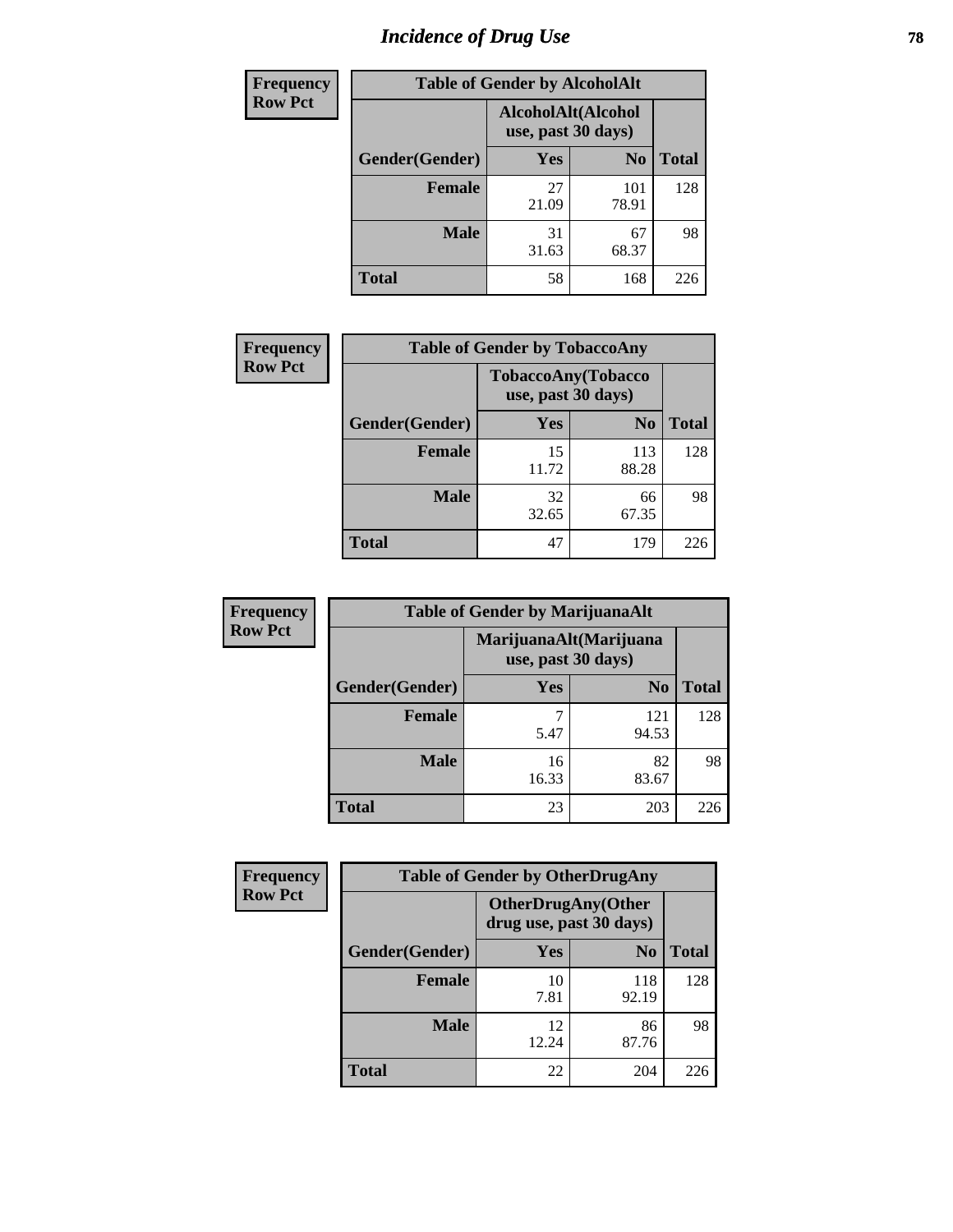### *Average Age at Onset of Use* **79** *Results for "Average Age at Onset of Use" questions exclude students who said they did not use that substance*

### **Gender=Female**

| <b>Variable</b>                 | <b>Label</b>                                                       | <b>Mean</b> |
|---------------------------------|--------------------------------------------------------------------|-------------|
| Alcoholinit2                    | I started using alcohol when I was                                 | 14.36       |
| Cigarettesinit2                 | I started smoking tobacco when I was                               | 14.71       |
| Smokelessinit2                  | I started chewing tobacco when I was                               | 12.50       |
| Marijuanainit2                  | I started using marijuana when I was                               | 14.43       |
| Cocaineinit2                    | I started using cocaine when I was                                 | 14.00       |
| Inhalantsinit2                  | I started using inhalants when I was                               | 13.00       |
| Steroidsinit2                   | I started using steroids when I was                                | 11.00       |
| Ecstasyinit2                    | I started using ecstasy when I was                                 | 15.50       |
| Methinit2                       | I started using methamphetamines when I was                        | 18.00       |
| Hallucinogensinit2              | I started using hallucinogens when I was                           | 15.75       |
| Prescription in it <sub>2</sub> | I started using prescription drugs not prescribed to me when I was | 13.40       |

#### **Gender=Male**

| <b>Variable</b>    | Label                                                              | <b>Mean</b> |
|--------------------|--------------------------------------------------------------------|-------------|
| Alcoholinit2       | I started using alcohol when I was                                 | 13.36       |
| Cigarettesinit2    | I started smoking tobacco when I was                               | 12.90       |
| Smokelessinit2     | I started chewing tobacco when I was                               | 12.93       |
| Marijuanainit2     | I started using marijuana when I was                               | 13.42       |
| Cocaineinit2       | I started using cocaine when I was                                 | 13.43       |
| Inhalantsinit2     | I started using inhalants when I was                               | 12.00       |
| Steroidsinit2      | I started using steroids when I was                                | 10.67       |
| Ecstasyinit2       | I started using ecstasy when I was                                 | 12.60       |
| Methinit2          | I started using methamphetamines when I was                        | 11.67       |
| Hallucinogensinit2 | I started using hallucinogens when I was                           | 12.13       |
| Prescriptioninit2  | I started using prescription drugs not prescribed to me when I was | 13.00       |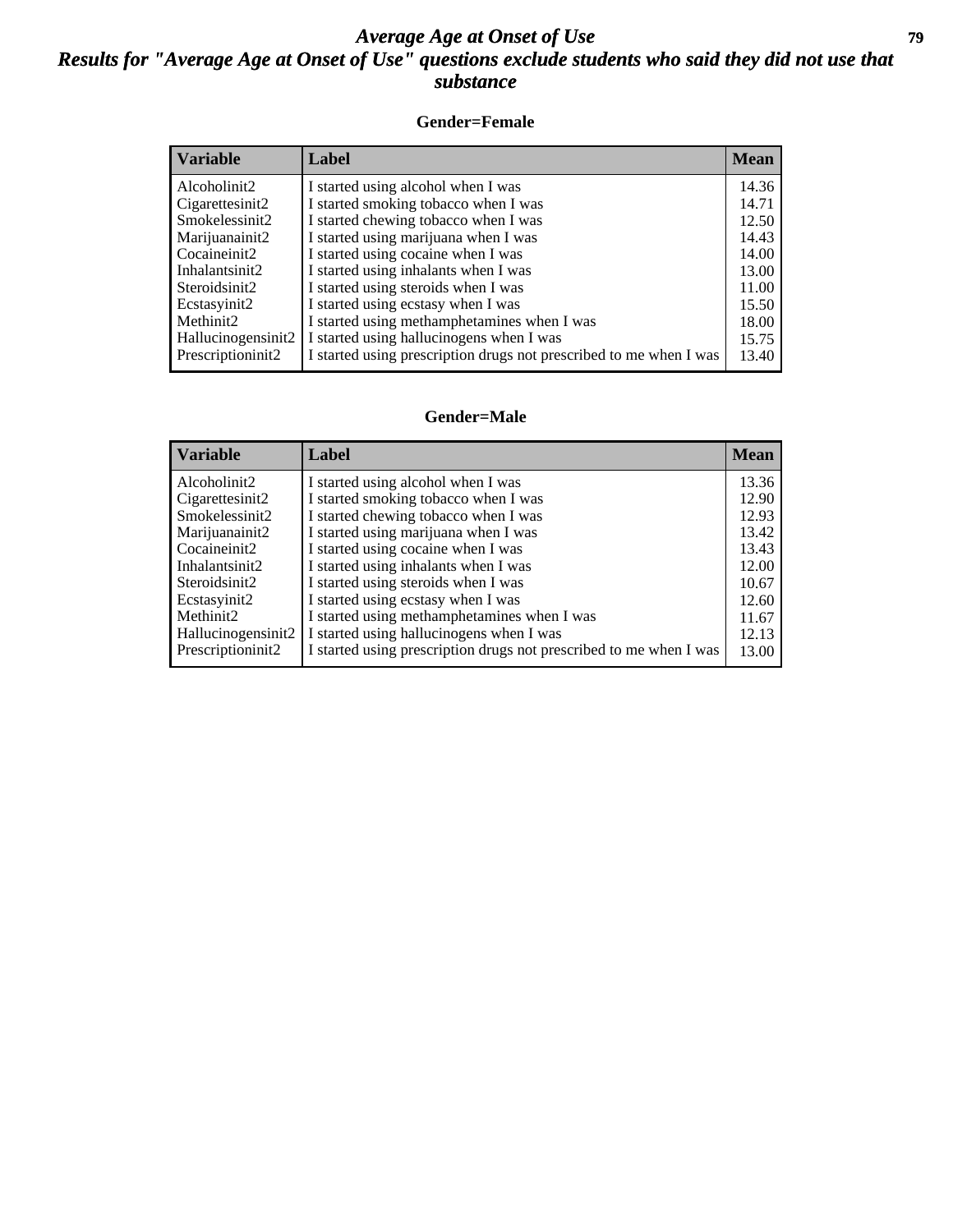# *I Think These Drugs are Harmful* **80**

| Frequency      | <b>Table of Gender by Alcoholharmdich</b> |                                                   |                |              |
|----------------|-------------------------------------------|---------------------------------------------------|----------------|--------------|
| <b>Row Pct</b> |                                           | Alcoholharmdich(I<br>think alcohol is<br>harmful) |                |              |
|                | <b>Gender</b> (Gender)                    | Yes                                               | N <sub>0</sub> | <b>Total</b> |
|                | <b>Female</b>                             | 110<br>85.94                                      | 18<br>14.06    | 128          |
|                | <b>Male</b>                               | 79<br>81.44                                       | 18<br>18.56    | 97           |
|                | <b>Total</b>                              | 189                                               | 36             | 225          |
|                |                                           | <b>Frequency Missing = 1</b>                      |                |              |

| Frequency      | <b>Table of Gender by Tobaccoharmdich</b> |                                                   |                |              |
|----------------|-------------------------------------------|---------------------------------------------------|----------------|--------------|
| <b>Row Pct</b> |                                           | Tobaccoharmdich(I<br>think tobacco is<br>harmful) |                |              |
|                | Gender(Gender)                            | <b>Yes</b>                                        | N <sub>0</sub> | <b>Total</b> |
|                | <b>Female</b>                             | 124<br>96.88                                      | 4<br>3.13      | 128          |
|                | <b>Male</b>                               | 89<br>91.75                                       | 8<br>8.25      | 97           |
|                | <b>Total</b>                              | 213                                               | 12             | 225          |
|                | <b>Frequency Missing = 1</b>              |                                                   |                |              |

| Frequency      | <b>Table of Gender by Marijuanaharmdich</b> |                                                       |             |              |
|----------------|---------------------------------------------|-------------------------------------------------------|-------------|--------------|
| <b>Row Pct</b> |                                             | Marijuanaharmdich(I<br>think marijuana is<br>harmful) |             |              |
|                | Gender(Gender)                              | <b>Yes</b>                                            | $\bf N_0$   | <b>Total</b> |
|                | <b>Female</b>                               | 113<br>88.28                                          | 15<br>11.72 | 128          |
|                | <b>Male</b>                                 | 70<br>72.16                                           | 27<br>27.84 | 97           |
|                | <b>Total</b>                                | 183                                                   | 42          | 225          |
|                |                                             | <b>Frequency Missing = 1</b>                          |             |              |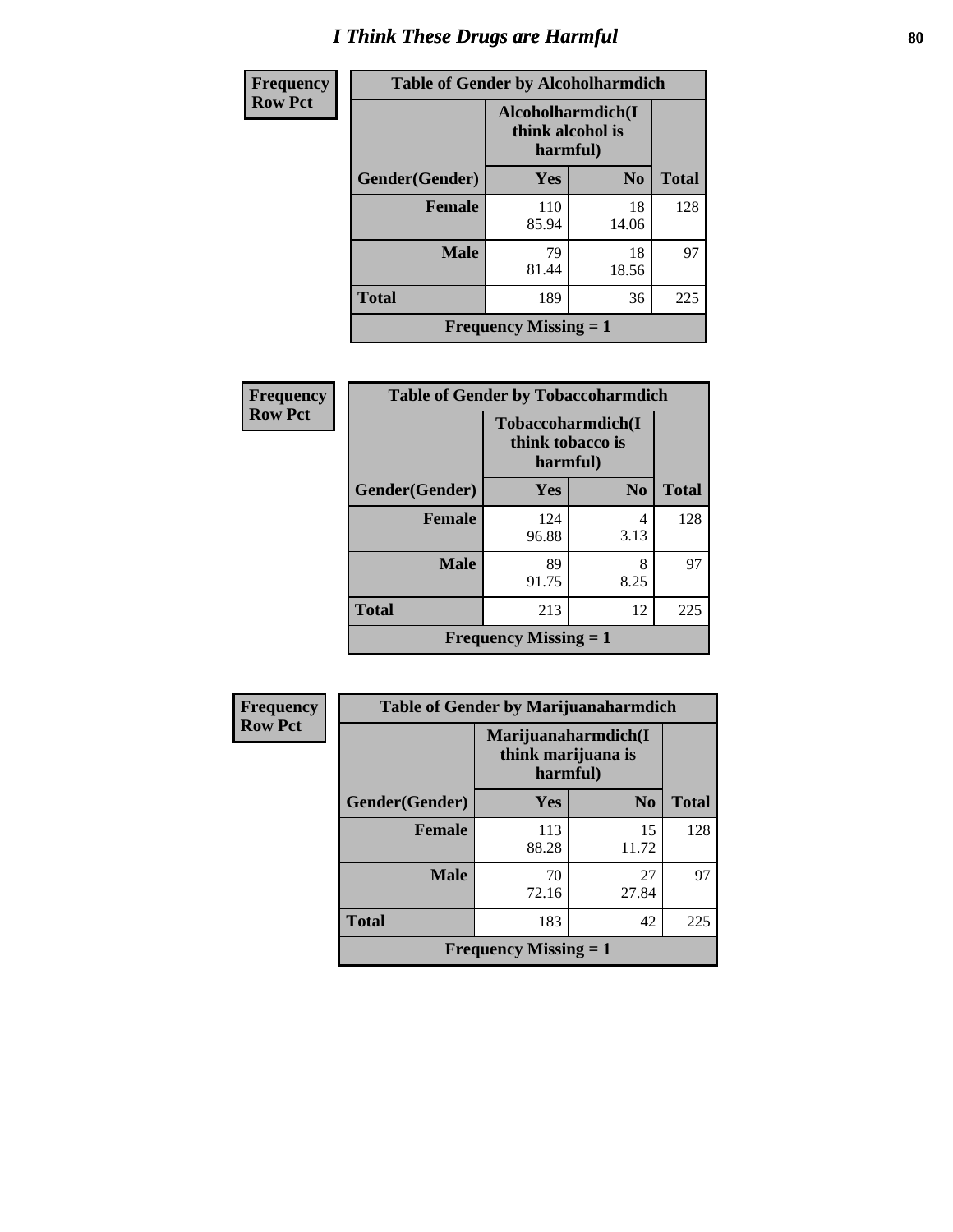# *I Think These Drugs are Harmful* **81**

| <b>Frequency</b> | <b>Table of Gender by Otherdrugharmdich</b> |                                   |                     |              |
|------------------|---------------------------------------------|-----------------------------------|---------------------|--------------|
| <b>Row Pct</b>   |                                             | think other drugs are<br>harmful) | Otherdrugharmdich(I |              |
|                  | Gender(Gender)                              | Yes                               | N <sub>0</sub>      | <b>Total</b> |
|                  | <b>Female</b>                               | 126<br>98.44                      | 2<br>1.56           | 128          |
|                  | <b>Male</b>                                 | 88<br>90.72                       | 9<br>9.28           | 97           |
|                  | <b>Total</b>                                | 214                               | 11                  | 225          |
|                  |                                             | <b>Frequency Missing = 1</b>      |                     |              |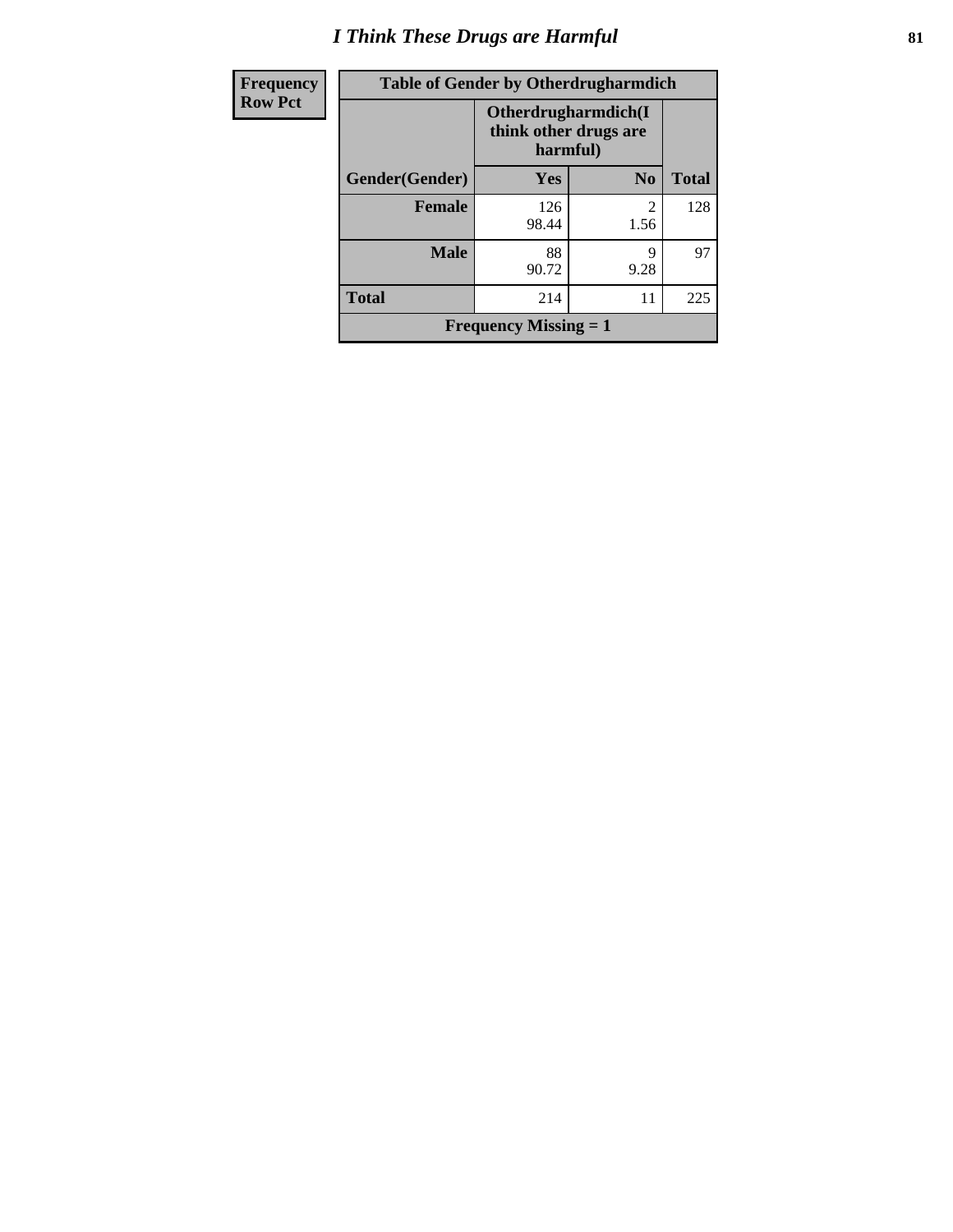| <b>Frequency</b> | <b>Table of Gender by Alcohollocation1</b> |                                                               |             |              |
|------------------|--------------------------------------------|---------------------------------------------------------------|-------------|--------------|
| <b>Row Pct</b>   |                                            | <b>Alcohollocation1(Places</b><br><b>Friends Use Alcohol)</b> |             |              |
|                  | Gender(Gender)                             |                                                               | Do Not Use  | <b>Total</b> |
|                  | <b>Female</b>                              | 78<br>60.94                                                   | 50<br>39.06 | 128          |
|                  | <b>Male</b>                                | 65<br>66.33                                                   | 33<br>33.67 | 98           |
|                  | <b>Total</b>                               | 143                                                           | 83          | 226          |

| <b>Frequency</b> | <b>Table of Gender by Alcohollocation2</b> |                                                               |             |              |
|------------------|--------------------------------------------|---------------------------------------------------------------|-------------|--------------|
| <b>Row Pct</b>   |                                            | <b>Alcohollocation2(Places</b><br><b>Friends Use Alcohol)</b> |             |              |
|                  | Gender(Gender)                             |                                                               | Home        | <b>Total</b> |
|                  | <b>Female</b>                              | 65<br>50.78                                                   | 63<br>49.22 | 128          |
|                  | <b>Male</b>                                | 46<br>46.94                                                   | 52<br>53.06 | 98           |
|                  | <b>Total</b>                               | 111                                                           | 115         | 226          |

| Frequency      | <b>Table of Gender by Alcohollocation3</b> |                                                               |               |              |
|----------------|--------------------------------------------|---------------------------------------------------------------|---------------|--------------|
| <b>Row Pct</b> |                                            | <b>Alcohollocation3(Places</b><br><b>Friends Use Alcohol)</b> |               |              |
|                | Gender(Gender)                             |                                                               | <b>School</b> | <b>Total</b> |
|                | <b>Female</b>                              | 120<br>93.75                                                  | 8<br>6.25     | 128          |
|                | <b>Male</b>                                | 91<br>92.86                                                   | 7.14          | 98           |
|                | <b>Total</b>                               | 211                                                           | 15            | 226          |

| Frequency      | <b>Table of Gender by Alcohollocation4</b> |                                                               |            |              |
|----------------|--------------------------------------------|---------------------------------------------------------------|------------|--------------|
| <b>Row Pct</b> |                                            | <b>Alcohollocation4(Places</b><br><b>Friends Use Alcohol)</b> |            |              |
|                | Gender(Gender)                             |                                                               | Car        | <b>Total</b> |
|                | Female                                     | 117<br>91.41                                                  | 11<br>8.59 | 128          |
|                | <b>Male</b>                                | 89<br>90.82                                                   | q<br>9.18  | 98           |
|                | <b>Total</b>                               | 206                                                           | 20         | 226          |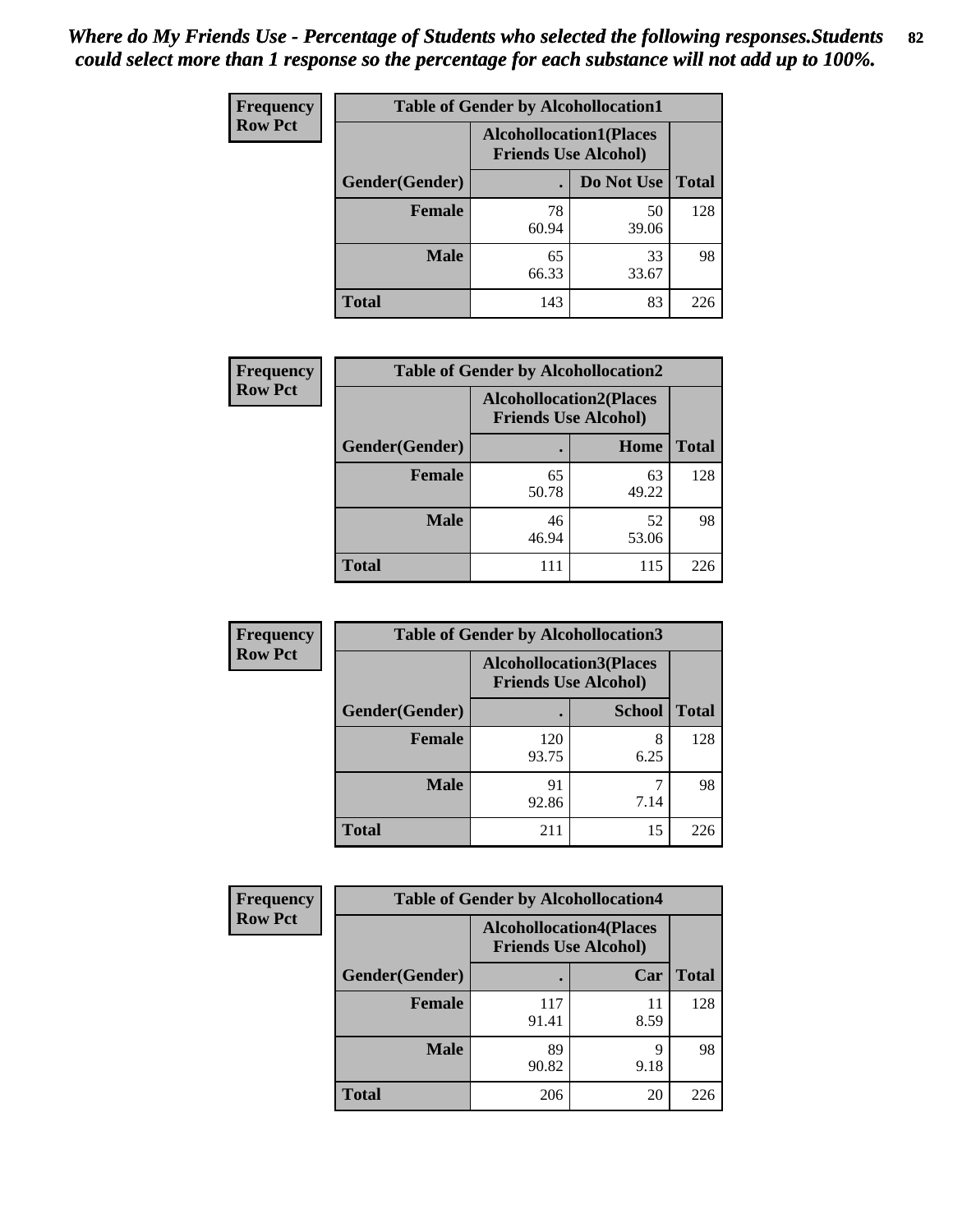| <b>Frequency</b> | <b>Table of Gender by Alcohollocation5</b> |                                                               |                                 |              |
|------------------|--------------------------------------------|---------------------------------------------------------------|---------------------------------|--------------|
| <b>Row Pct</b>   |                                            | <b>Alcohollocation5(Places</b><br><b>Friends Use Alcohol)</b> |                                 |              |
|                  | Gender(Gender)                             |                                                               | <b>Friend's</b><br><b>House</b> | <b>Total</b> |
|                  | <b>Female</b>                              | 46<br>35.94                                                   | 82<br>64.06                     | 128          |
|                  | <b>Male</b>                                | 46<br>46.94                                                   | 52<br>53.06                     | 98           |
|                  | <b>Total</b>                               | 92                                                            | 134                             | 226          |

| <b>Frequency</b> | <b>Table of Gender by Alcohollocation6</b> |                                                               |              |              |
|------------------|--------------------------------------------|---------------------------------------------------------------|--------------|--------------|
| <b>Row Pct</b>   |                                            | <b>Alcohollocation6(Places</b><br><b>Friends Use Alcohol)</b> |              |              |
|                  | Gender(Gender)                             |                                                               | <b>Other</b> | <b>Total</b> |
|                  | <b>Female</b>                              | 88<br>68.75                                                   | 40<br>31.25  | 128          |
|                  | <b>Male</b>                                | 73<br>74.49                                                   | 25<br>25.51  | 98           |
|                  | <b>Total</b>                               | 161                                                           | 65           | 226          |

| Frequency      | <b>Table of Gender by Tobaccolocation1</b> |                                                               |             |              |  |
|----------------|--------------------------------------------|---------------------------------------------------------------|-------------|--------------|--|
| <b>Row Pct</b> |                                            | <b>Tobaccolocation1(Places</b><br><b>Friends Use Tobacco)</b> |             |              |  |
|                | Gender(Gender)                             |                                                               | Do Not Use  | <b>Total</b> |  |
|                | <b>Female</b>                              | 57<br>44.53                                                   | 71<br>55.47 | 128          |  |
|                | <b>Male</b>                                | 67<br>68.37                                                   | 31<br>31.63 | 98           |  |
|                | <b>Total</b>                               | 124                                                           | 102         | 226          |  |

| <b>Frequency</b> | <b>Table of Gender by Tobaccolocation2</b> |                                                               |             |              |  |
|------------------|--------------------------------------------|---------------------------------------------------------------|-------------|--------------|--|
| <b>Row Pct</b>   |                                            | <b>Tobaccolocation2(Places</b><br><b>Friends Use Tobacco)</b> |             |              |  |
|                  | Gender(Gender)                             |                                                               | Home        | <b>Total</b> |  |
|                  | Female                                     | 76<br>59.38                                                   | 52<br>40.63 | 128          |  |
|                  | <b>Male</b>                                | 42<br>42.86                                                   | 56<br>57.14 | 98           |  |
|                  | <b>Total</b>                               | 118                                                           | 108         | 226          |  |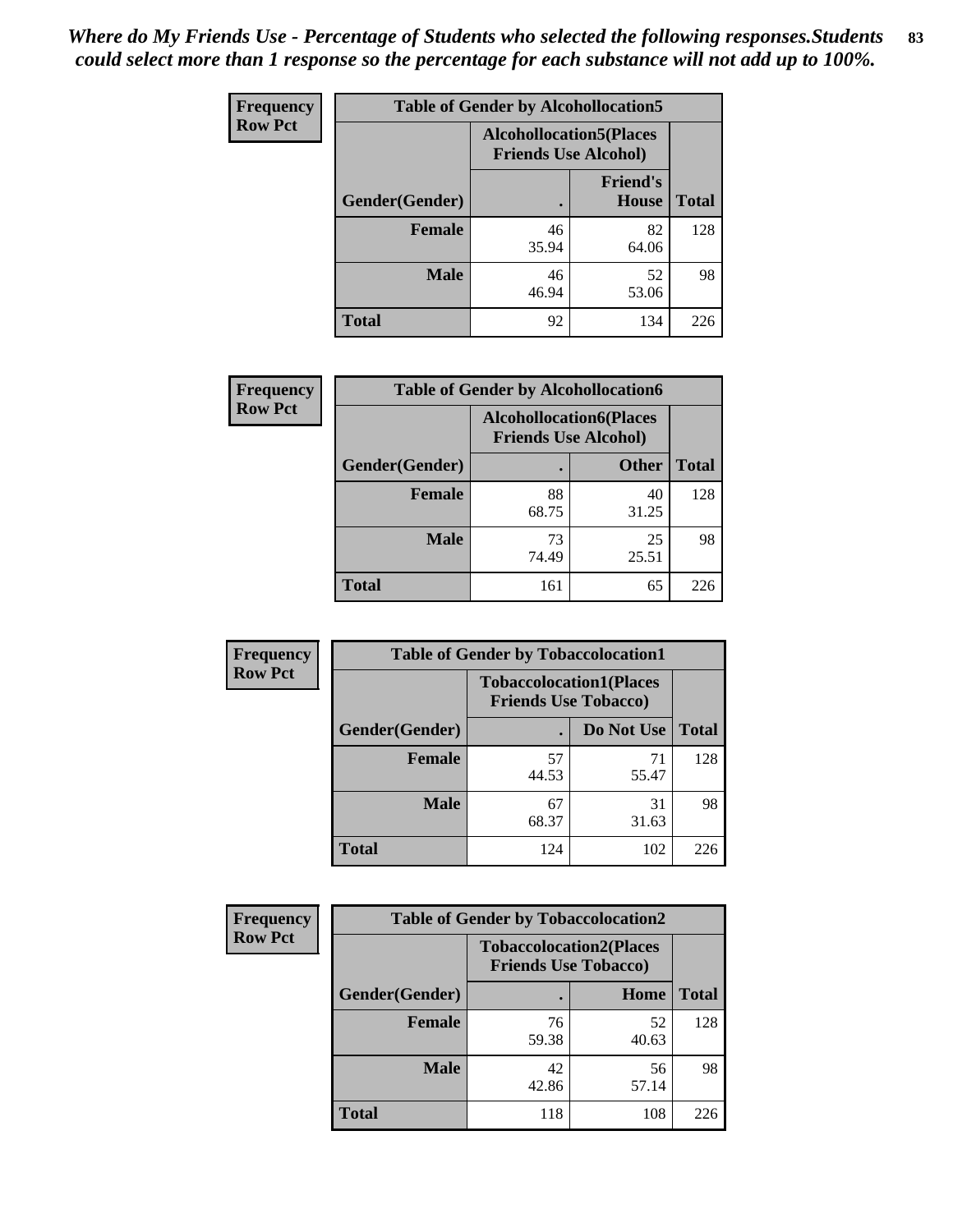| <b>Frequency</b> | <b>Table of Gender by Tobaccolocation3</b> |                             |                                |              |
|------------------|--------------------------------------------|-----------------------------|--------------------------------|--------------|
| <b>Row Pct</b>   |                                            | <b>Friends Use Tobacco)</b> | <b>Tobaccolocation3(Places</b> |              |
|                  | Gender(Gender)                             |                             | <b>School</b>                  | <b>Total</b> |
|                  | Female                                     | 104<br>81.25                | 24<br>18.75                    | 128          |
|                  | <b>Male</b>                                | 66<br>67.35                 | 32<br>32.65                    | 98           |
|                  | <b>Total</b>                               | 170                         | 56                             | 226          |

| <b>Frequency</b> | <b>Table of Gender by Tobaccolocation4</b> |                             |                                |              |
|------------------|--------------------------------------------|-----------------------------|--------------------------------|--------------|
| <b>Row Pct</b>   |                                            | <b>Friends Use Tobacco)</b> | <b>Tobaccolocation4(Places</b> |              |
|                  | Gender(Gender)                             |                             | Car                            | <b>Total</b> |
|                  | Female                                     | 81<br>63.28                 | 47<br>36.72                    | 128          |
|                  | <b>Male</b>                                | 61<br>62.24                 | 37<br>37.76                    | 98           |
|                  | <b>Total</b>                               | 142                         | 84                             | 226          |

| <b>Frequency</b> | <b>Table of Gender by Tobaccolocation5</b> |                                                               |                                 |              |
|------------------|--------------------------------------------|---------------------------------------------------------------|---------------------------------|--------------|
| <b>Row Pct</b>   |                                            | <b>Tobaccolocation5(Places</b><br><b>Friends Use Tobacco)</b> |                                 |              |
|                  | Gender(Gender)                             |                                                               | <b>Friend's</b><br><b>House</b> | <b>Total</b> |
|                  | <b>Female</b>                              | 74<br>57.81                                                   | 54<br>42.19                     | 128          |
|                  | <b>Male</b>                                | 53<br>54.08                                                   | 45<br>45.92                     | 98           |
|                  | <b>Total</b>                               | 127                                                           | 99                              | 226          |

| <b>Frequency</b> | <b>Table of Gender by Tobaccolocation6</b> |                                                               |              |              |
|------------------|--------------------------------------------|---------------------------------------------------------------|--------------|--------------|
| <b>Row Pct</b>   |                                            | <b>Tobaccolocation6(Places</b><br><b>Friends Use Tobacco)</b> |              |              |
|                  | Gender(Gender)                             |                                                               | <b>Other</b> | <b>Total</b> |
|                  | Female                                     | 90<br>70.31                                                   | 38<br>29.69  | 128          |
|                  | <b>Male</b>                                | 58<br>59.18                                                   | 40<br>40.82  | 98           |
|                  | <b>Total</b>                               | 148                                                           | 78           | 226          |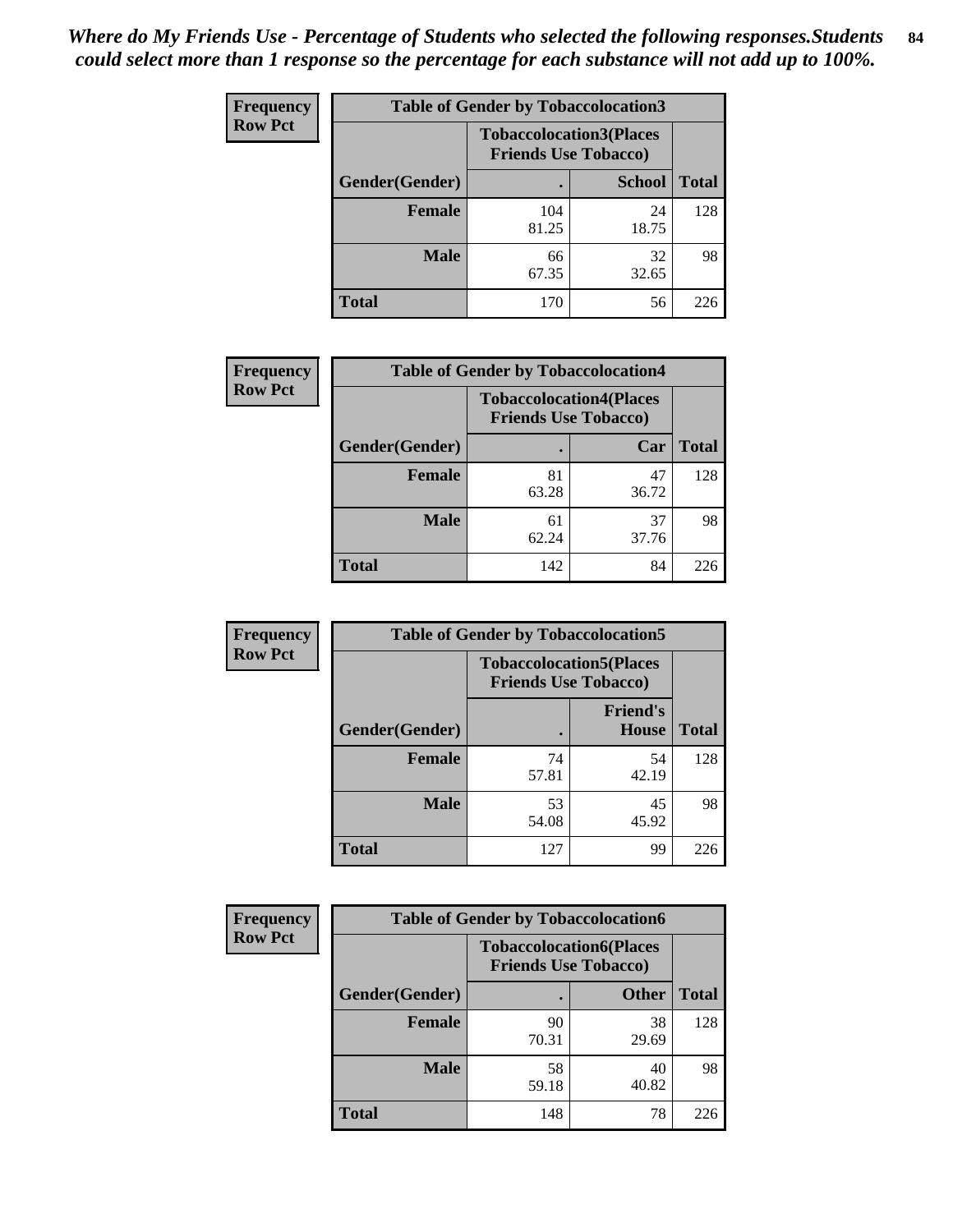| <b>Frequency</b> | <b>Table of Gender by Marijuanalocation1</b> |                                                                    |             |              |
|------------------|----------------------------------------------|--------------------------------------------------------------------|-------------|--------------|
| <b>Row Pct</b>   |                                              | <b>Marijuanalocation1(Places</b><br><b>Friends Use Marijuana</b> ) |             |              |
|                  | Gender(Gender)                               |                                                                    | Do Not Use  | <b>Total</b> |
|                  | <b>Female</b>                                | 38<br>29.69                                                        | 90<br>70.31 | 128          |
|                  | <b>Male</b>                                  | 44<br>44.90                                                        | 54<br>55.10 | 98           |
|                  | Total                                        | 82                                                                 | 144         | 226          |

| <b>Frequency</b> | <b>Table of Gender by Marijuanalocation2</b> |                                                                    |             |              |
|------------------|----------------------------------------------|--------------------------------------------------------------------|-------------|--------------|
| <b>Row Pct</b>   |                                              | <b>Marijuanalocation2(Places</b><br><b>Friends Use Marijuana</b> ) |             |              |
|                  | Gender(Gender)                               |                                                                    | Home        | <b>Total</b> |
|                  | Female                                       | 88<br>68.75                                                        | 40<br>31.25 | 128          |
|                  | <b>Male</b>                                  | 57<br>58.16                                                        | 41<br>41.84 | 98           |
|                  | <b>Total</b>                                 | 145                                                                | 81          | 226          |

| Frequency      | <b>Table of Gender by Marijuanalocation3</b> |                                                                    |               |              |
|----------------|----------------------------------------------|--------------------------------------------------------------------|---------------|--------------|
| <b>Row Pct</b> |                                              | <b>Marijuanalocation3(Places</b><br><b>Friends Use Marijuana</b> ) |               |              |
|                | Gender(Gender)                               |                                                                    | <b>School</b> | <b>Total</b> |
|                | Female                                       | 111<br>86.72                                                       | 17<br>13.28   | 128          |
|                | <b>Male</b>                                  | 87<br>88.78                                                        | 11<br>11.22   | 98           |
|                | <b>Total</b>                                 | 198                                                                | 28            | 226          |

| Frequency      | <b>Table of Gender by Marijuanalocation4</b> |                                |                                  |              |
|----------------|----------------------------------------------|--------------------------------|----------------------------------|--------------|
| <b>Row Pct</b> |                                              | <b>Friends Use Marijuana</b> ) | <b>Marijuanalocation4(Places</b> |              |
|                | Gender(Gender)                               |                                | Car                              | <b>Total</b> |
|                | <b>Female</b>                                | 102<br>79.69                   | 26<br>20.31                      | 128          |
|                | <b>Male</b>                                  | 77<br>78.57                    | 21<br>21.43                      | 98           |
|                | <b>Total</b>                                 | 179                            | 47                               | 226          |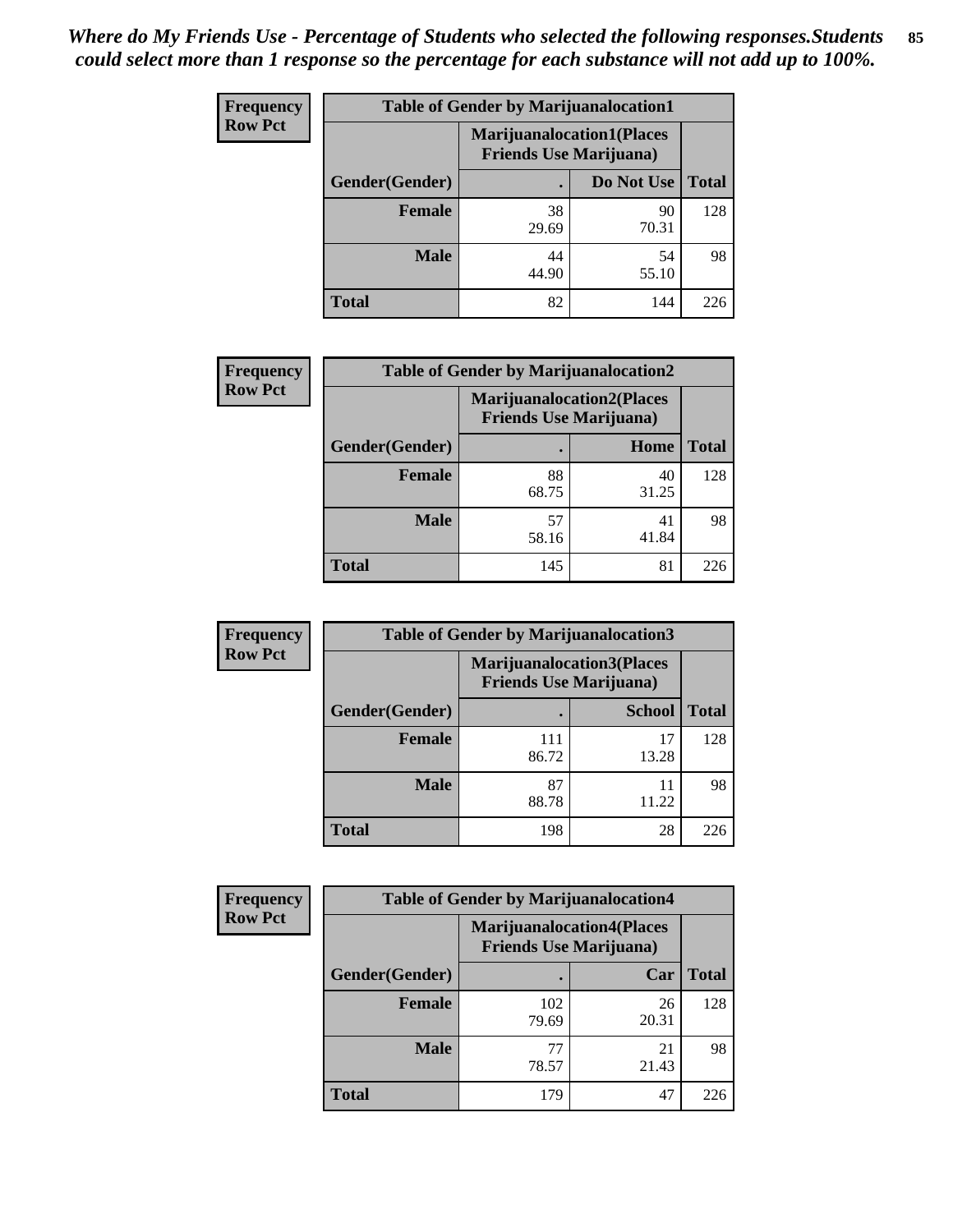| <b>Frequency</b> | <b>Table of Gender by Marijuanalocation5</b> |                                                                     |                          |              |
|------------------|----------------------------------------------|---------------------------------------------------------------------|--------------------------|--------------|
| <b>Row Pct</b>   |                                              | <b>Marijuanalocation5</b> (Places<br><b>Friends Use Marijuana</b> ) |                          |              |
|                  | Gender(Gender)                               |                                                                     | <b>Friend's</b><br>House | <b>Total</b> |
|                  | <b>Female</b>                                | 86<br>67.19                                                         | 42<br>32.81              | 128          |
|                  | <b>Male</b>                                  | 66<br>67.35                                                         | 32<br>32.65              | 98           |
|                  | <b>Total</b>                                 | 152                                                                 | 74                       | 226          |

| <b>Frequency</b> | <b>Table of Gender by Marijuanalocation6</b> |                                |                                  |              |
|------------------|----------------------------------------------|--------------------------------|----------------------------------|--------------|
| <b>Row Pct</b>   |                                              | <b>Friends Use Marijuana</b> ) | <b>Marijuanalocation6(Places</b> |              |
|                  | Gender(Gender)                               |                                | <b>Other</b>                     | <b>Total</b> |
|                  | <b>Female</b>                                | 103<br>80.47                   | 25<br>19.53                      | 128          |
|                  | <b>Male</b>                                  | 73<br>74.49                    | 25<br>25.51                      | 98           |
|                  | <b>Total</b>                                 | 176                            | 50                               | 226          |

| <b>Frequency</b> | <b>Table of Gender by Otherdruglocation1</b> |                                                                                |              |              |
|------------------|----------------------------------------------|--------------------------------------------------------------------------------|--------------|--------------|
| <b>Row Pct</b>   |                                              | <b>Otherdruglocation1(Places</b><br><b>Friends Use Other Illegal</b><br>Drugs) |              |              |
|                  | Gender(Gender)                               |                                                                                | Do Not Use   | <b>Total</b> |
|                  | Female                                       | 27<br>21.09                                                                    | 101<br>78.91 | 128          |
|                  | <b>Male</b>                                  | 27<br>27.55                                                                    | 71<br>72.45  | 98           |
|                  | <b>Total</b>                                 | 54                                                                             | 172          | 226          |

| <b>Frequency</b> | <b>Table of Gender by Otherdruglocation2</b> |              |                                                                      |              |
|------------------|----------------------------------------------|--------------|----------------------------------------------------------------------|--------------|
| <b>Row Pct</b>   |                                              | Drugs)       | <b>Otherdruglocation2(Places</b><br><b>Friends Use Other Illegal</b> |              |
|                  | Gender(Gender)                               |              | Home                                                                 | <b>Total</b> |
|                  | Female                                       | 105<br>82.03 | 23<br>17.97                                                          | 128          |
|                  | <b>Male</b>                                  | 78<br>79.59  | 20<br>20.41                                                          | 98           |
|                  | <b>Total</b>                                 | 183          | 43                                                                   | 226          |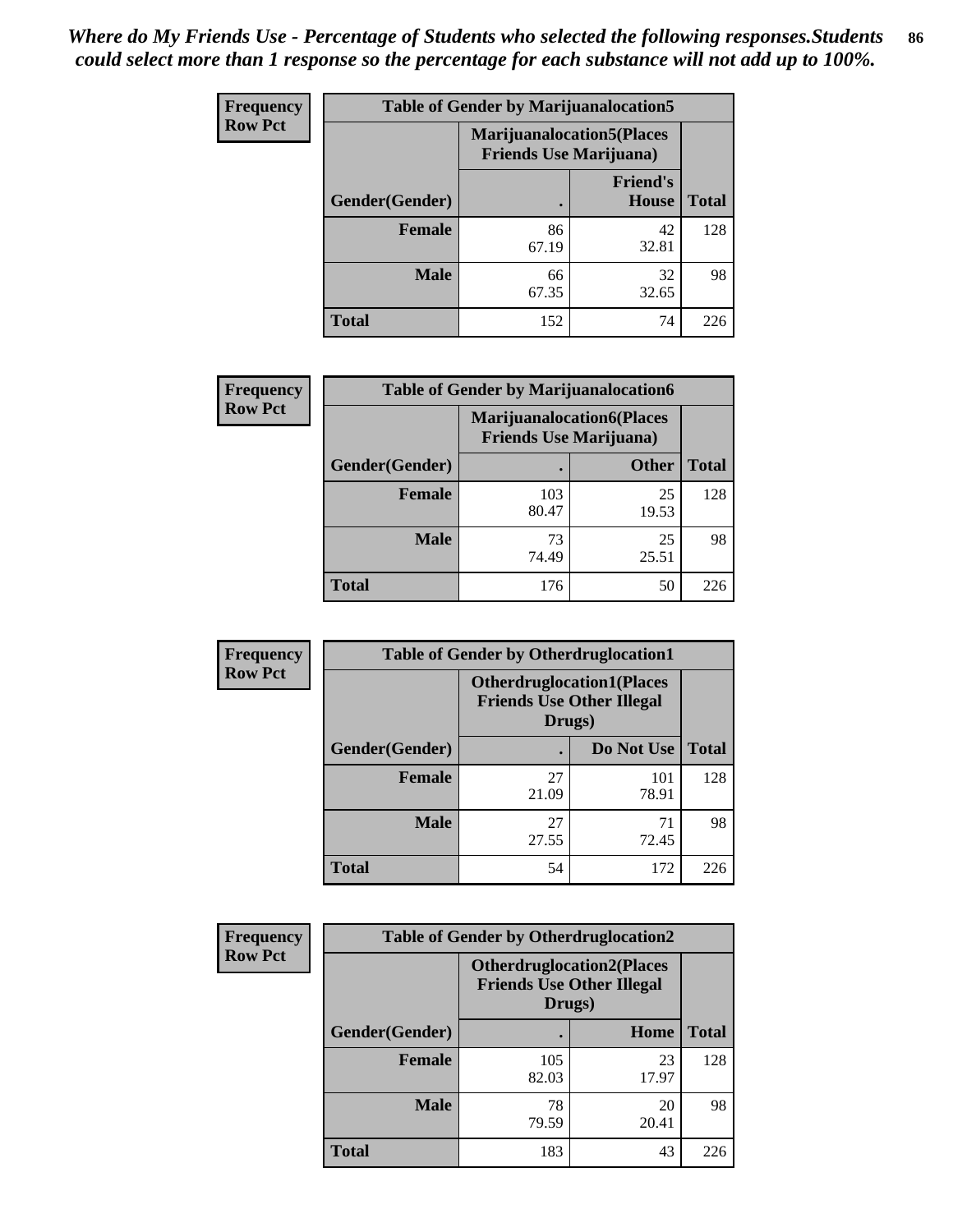| <b>Frequency</b> | <b>Table of Gender by Otherdruglocation3</b> |                                                                                |               |              |
|------------------|----------------------------------------------|--------------------------------------------------------------------------------|---------------|--------------|
| <b>Row Pct</b>   |                                              | <b>Otherdruglocation3(Places</b><br><b>Friends Use Other Illegal</b><br>Drugs) |               |              |
|                  | Gender(Gender)                               |                                                                                | <b>School</b> | <b>Total</b> |
|                  | <b>Female</b>                                | 117<br>91.41                                                                   | 11<br>8.59    | 128          |
|                  | <b>Male</b>                                  | 90<br>91.84                                                                    | 8<br>8.16     | 98           |
|                  | <b>Total</b>                                 | 207                                                                            | 19            | 226          |

| Frequency      | <b>Table of Gender by Otherdruglocation4</b> |                                                                                |             |              |
|----------------|----------------------------------------------|--------------------------------------------------------------------------------|-------------|--------------|
| <b>Row Pct</b> |                                              | <b>Otherdruglocation4(Places</b><br><b>Friends Use Other Illegal</b><br>Drugs) |             |              |
|                | Gender(Gender)                               |                                                                                | Car         | <b>Total</b> |
|                | <b>Female</b>                                | 110<br>85.94                                                                   | 18<br>14.06 | 128          |
|                | <b>Male</b>                                  | 84<br>85.71                                                                    | 14<br>14.29 | 98           |
|                | <b>Total</b>                                 | 194                                                                            | 32          | 226          |

| Frequency      | <b>Table of Gender by Otherdruglocation5</b>                                   |              |                                 |              |
|----------------|--------------------------------------------------------------------------------|--------------|---------------------------------|--------------|
| <b>Row Pct</b> | <b>Otherdruglocation5(Places</b><br><b>Friends Use Other Illegal</b><br>Drugs) |              |                                 |              |
|                | Gender(Gender)                                                                 |              | <b>Friend's</b><br><b>House</b> | <b>Total</b> |
|                | <b>Female</b>                                                                  | 101<br>78.91 | 27<br>21.09                     | 128          |
|                | <b>Male</b>                                                                    | 81<br>82.65  | 17<br>17.35                     | 98           |
|                | <b>Total</b>                                                                   | 182          | 44                              | 226          |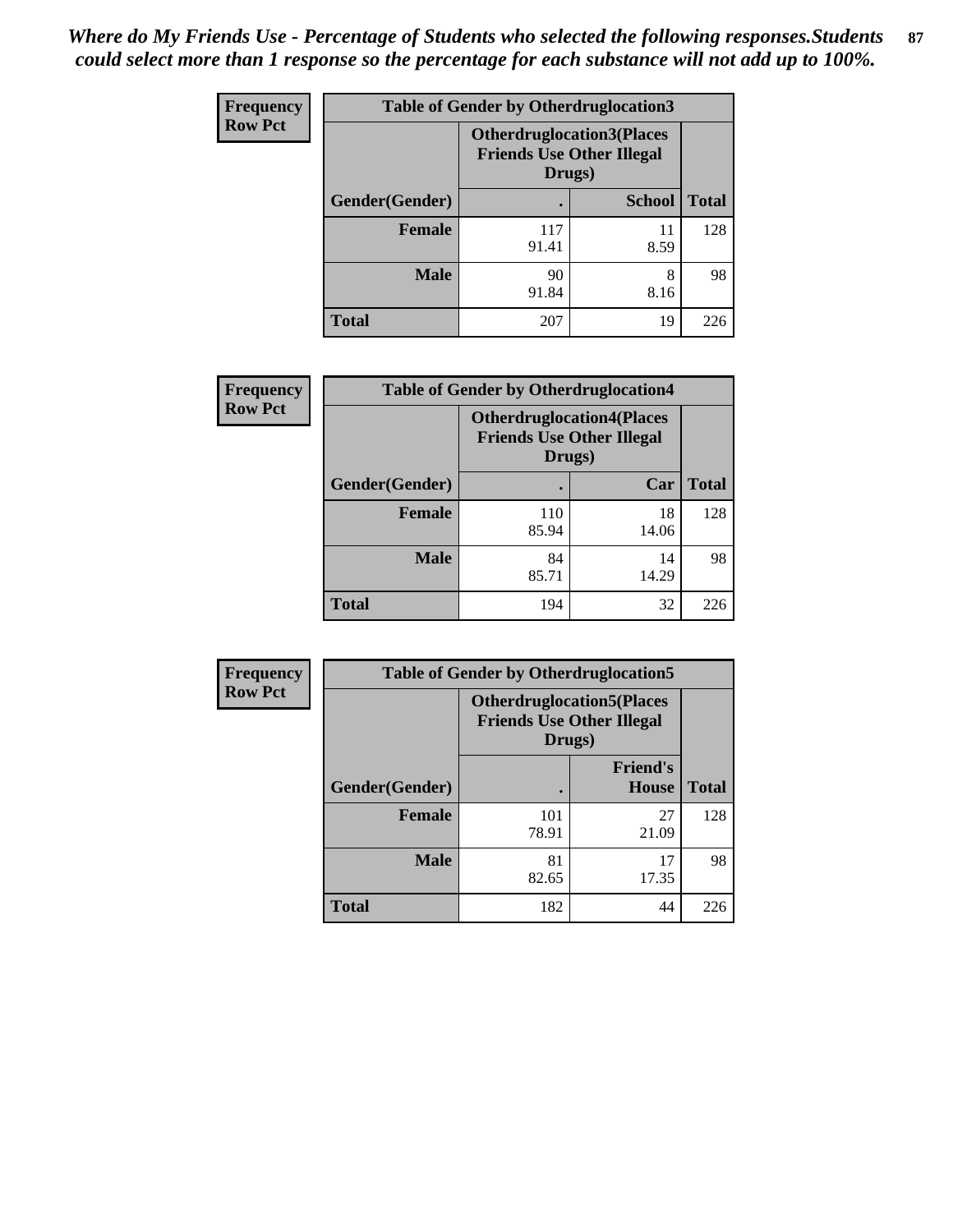| Frequency      | <b>Table of Gender by Otherdruglocation6</b> |                                            |                                  |              |
|----------------|----------------------------------------------|--------------------------------------------|----------------------------------|--------------|
| <b>Row Pct</b> |                                              | <b>Friends Use Other Illegal</b><br>Drugs) | <b>Otherdruglocation6(Places</b> |              |
|                | Gender(Gender)                               |                                            | <b>Other</b>                     | <b>Total</b> |
|                | <b>Female</b>                                | 107<br>83.59                               | 21<br>16.41                      | 128          |
|                | <b>Male</b>                                  | 79<br>80.61                                | 19<br>19.39                      | 98           |
|                | <b>Total</b>                                 | 186                                        | 40                               | 226          |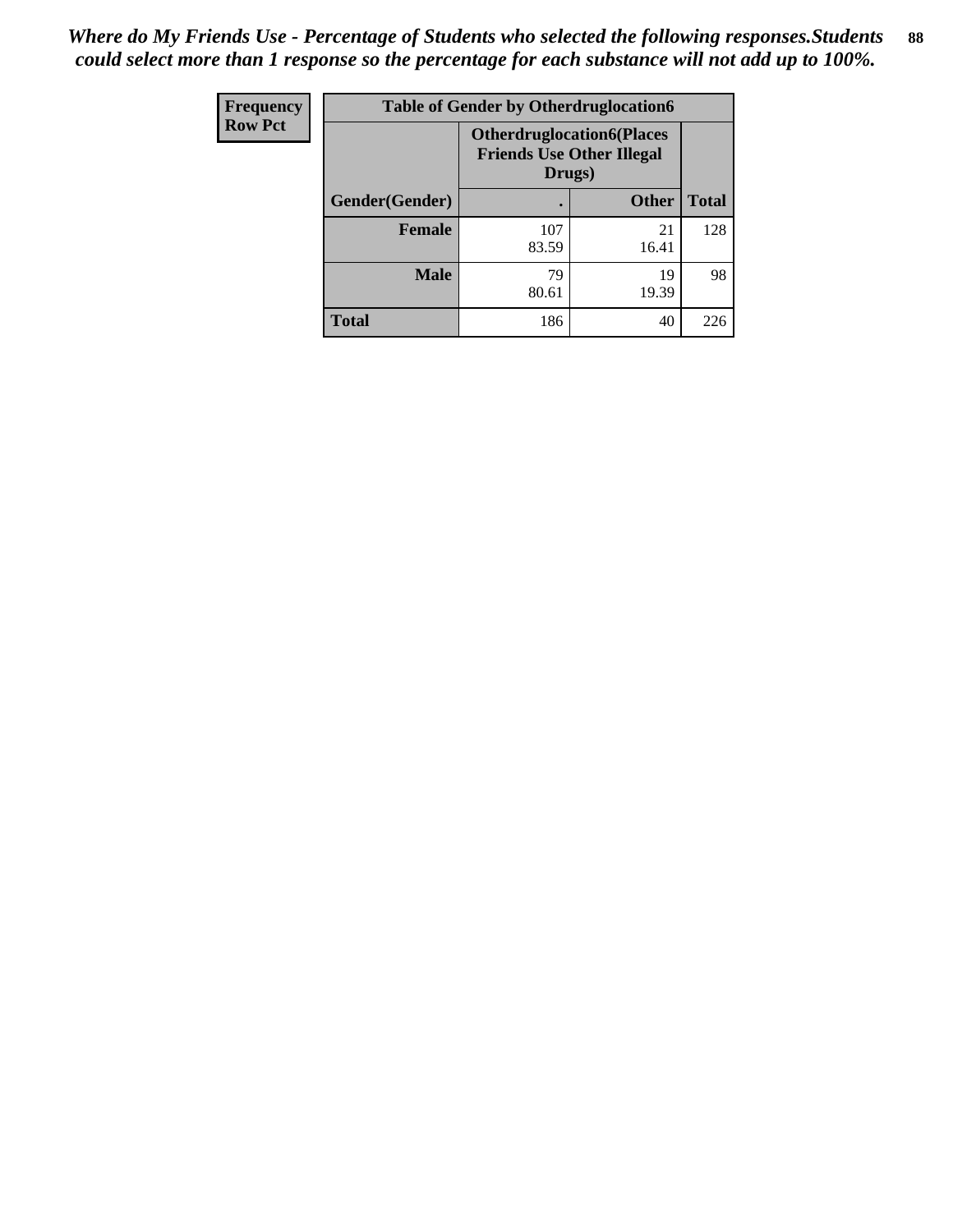| <b>Frequency</b> | <b>Table of Gender by Alcoholtime1</b> |                                                          |                      |              |
|------------------|----------------------------------------|----------------------------------------------------------|----------------------|--------------|
| <b>Row Pct</b>   |                                        | <b>Alcoholtime1(Times</b><br><b>Friends Use Alcohol)</b> |                      |              |
|                  | Gender(Gender)                         | $\bullet$                                                | Do Not<br><b>Use</b> | <b>Total</b> |
|                  | <b>Female</b>                          | 77<br>60.16                                              | 51<br>39.84          | 128          |
|                  | <b>Male</b>                            | 67<br>68.37                                              | 31<br>31.63          | 98           |
|                  | <b>Total</b>                           | 144                                                      | 82                   | 226          |

| Frequency      | <b>Table of Gender by Alcoholtime2</b> |                                                          |                            |              |
|----------------|----------------------------------------|----------------------------------------------------------|----------------------------|--------------|
| <b>Row Pct</b> |                                        | <b>Alcoholtime2(Times</b><br><b>Friends Use Alcohol)</b> |                            |              |
|                | Gender(Gender)                         |                                                          | <b>On Way</b><br>to School | <b>Total</b> |
|                | <b>Female</b>                          | 121<br>94.53                                             | 5.47                       | 128          |
|                | <b>Male</b>                            | 90<br>91.84                                              | 8<br>8.16                  | 98           |
|                | <b>Total</b>                           | 211                                                      | 15                         | 226          |

| Frequency      | <b>Table of Gender by Alcoholtime3</b> |                                                   |                                |              |
|----------------|----------------------------------------|---------------------------------------------------|--------------------------------|--------------|
| <b>Row Pct</b> |                                        | Alcoholtime3(Times<br><b>Friends Use Alcohol)</b> |                                |              |
|                | Gender(Gender)                         |                                                   | <b>During</b><br><b>School</b> | <b>Total</b> |
|                | Female                                 | 123<br>96.09                                      | 5<br>3.91                      | 128          |
|                | <b>Male</b>                            | 91<br>92.86                                       | 7.14                           | 98           |
|                | <b>Total</b>                           | 214                                               | 12                             | 226          |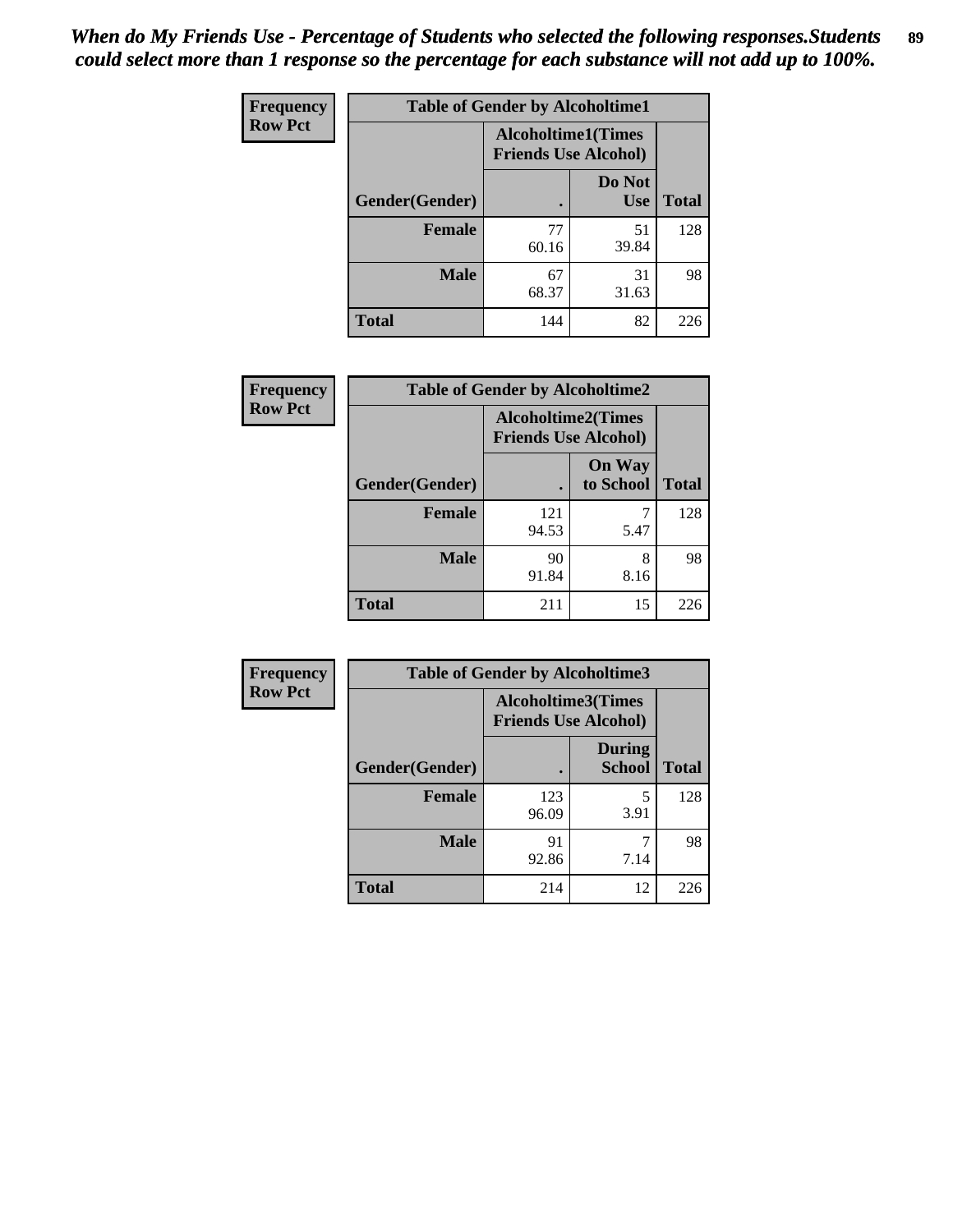*When do My Friends Use - Percentage of Students who selected the following responses.Students could select more than 1 response so the percentage for each substance will not add up to 100%.* **90**

| <b>Frequency</b> | <b>Table of Gender by Alcoholtime4</b> |                                                          |                                                |              |
|------------------|----------------------------------------|----------------------------------------------------------|------------------------------------------------|--------------|
| <b>Row Pct</b>   |                                        | <b>Alcoholtime4(Times</b><br><b>Friends Use Alcohol)</b> |                                                |              |
|                  | Gender(Gender)                         |                                                          | <b>On Way</b><br>Home<br>From<br><b>School</b> | <b>Total</b> |
|                  | <b>Female</b>                          | 122<br>95.31                                             | 6<br>4.69                                      | 128          |
|                  | <b>Male</b>                            | 91<br>92.86                                              | 7<br>7.14                                      | 98           |
|                  | <b>Total</b>                           | 213                                                      | 13                                             | 226          |

| <b>Frequency</b> | <b>Table of Gender by Alcoholtime5</b> |                                                           |             |              |
|------------------|----------------------------------------|-----------------------------------------------------------|-------------|--------------|
| <b>Row Pct</b>   |                                        | <b>Alcoholtime5</b> (Times<br><b>Friends Use Alcohol)</b> |             |              |
|                  | Gender(Gender)                         |                                                           | Weeknights  | <b>Total</b> |
|                  | <b>Female</b>                          | 98<br>76.56                                               | 30<br>23.44 | 128          |
|                  | <b>Male</b>                            | 67<br>68.37                                               | 31<br>31.63 | 98           |
|                  | <b>Total</b>                           | 165                                                       | 61          | 226          |

| <b>Frequency</b> | <b>Table of Gender by Alcoholtime6</b> |             |                                                          |              |
|------------------|----------------------------------------|-------------|----------------------------------------------------------|--------------|
| <b>Row Pct</b>   |                                        |             | <b>Alcoholtime6(Times</b><br><b>Friends Use Alcohol)</b> |              |
|                  | Gender(Gender)                         |             | Weekends                                                 | <b>Total</b> |
|                  | <b>Female</b>                          | 41<br>32.03 | 87<br>67.97                                              | 128          |
|                  | <b>Male</b>                            | 29<br>29.59 | 69<br>70.41                                              | 98           |
|                  | Total                                  | 70          | 156                                                      | 226          |

| Frequency      | <b>Table of Gender by Tobaccotime1</b> |                                                          |                      |              |
|----------------|----------------------------------------|----------------------------------------------------------|----------------------|--------------|
| <b>Row Pct</b> |                                        | <b>Tobaccotime1(Times</b><br><b>Friends Use Tobacco)</b> |                      |              |
|                | Gender(Gender)                         |                                                          | Do Not<br><b>Use</b> | <b>Total</b> |
|                | <b>Female</b>                          | 59<br>46.09                                              | 69<br>53.91          | 128          |
|                | <b>Male</b>                            | 67<br>68.37                                              | 31<br>31.63          | 98           |
|                | <b>Total</b>                           | 126                                                      | 100                  | 226          |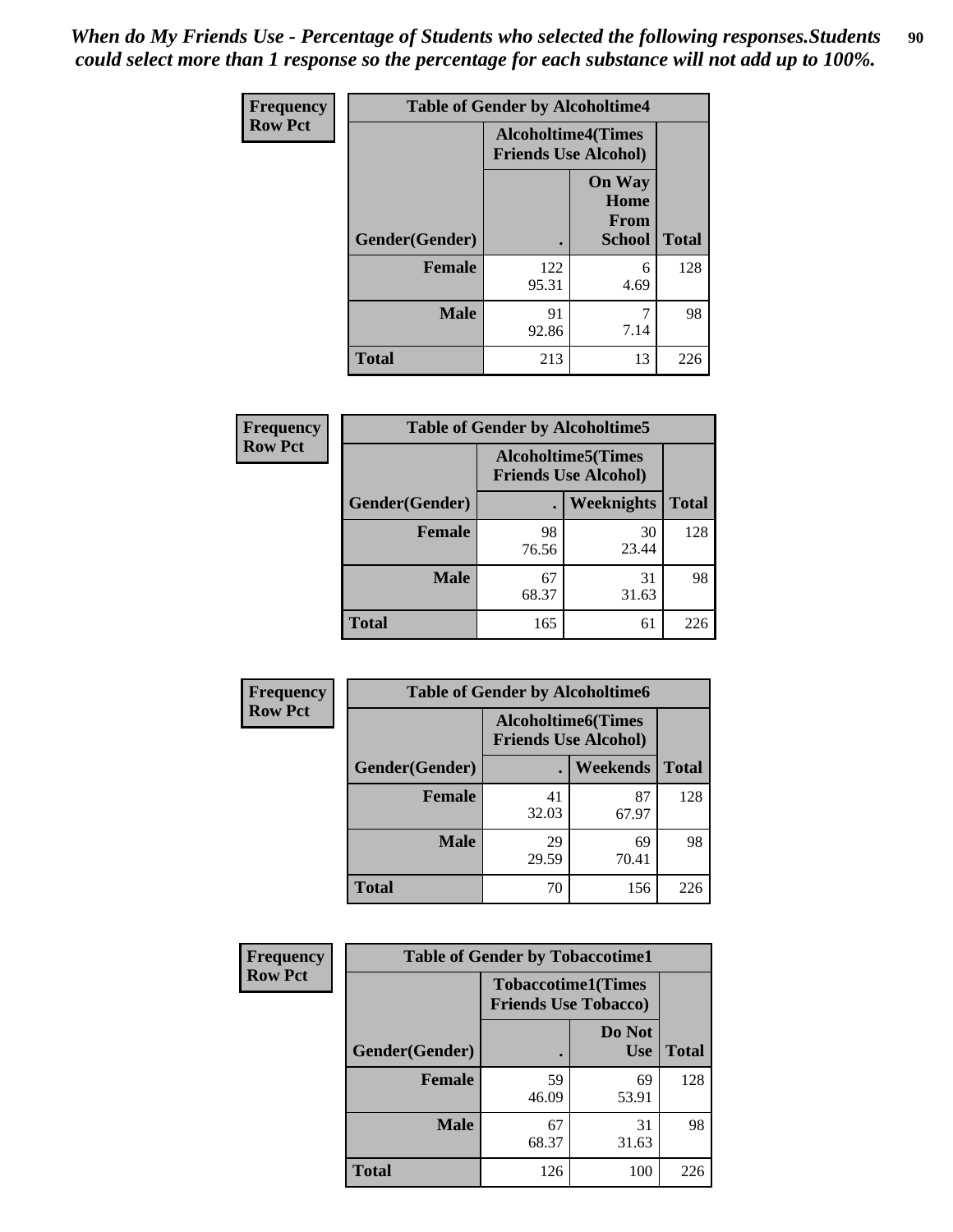| <b>Frequency</b> | <b>Table of Gender by Tobaccotime2</b> |                             |                            |              |
|------------------|----------------------------------------|-----------------------------|----------------------------|--------------|
| <b>Row Pct</b>   |                                        | <b>Friends Use Tobacco)</b> | <b>Tobaccotime2(Times</b>  |              |
|                  | Gender(Gender)                         |                             | <b>On Way</b><br>to School | <b>Total</b> |
|                  | <b>Female</b>                          | 89<br>69.53                 | 39<br>30.47                | 128          |
|                  | <b>Male</b>                            | 60<br>61.22                 | 38<br>38.78                | 98           |
|                  | <b>Total</b>                           | 149                         | 77                         | 226          |

| <b>Frequency</b> | <b>Table of Gender by Tobaccotime3</b> |                                                          |                                |              |
|------------------|----------------------------------------|----------------------------------------------------------|--------------------------------|--------------|
| <b>Row Pct</b>   |                                        | <b>Tobaccotime3(Times</b><br><b>Friends Use Tobacco)</b> |                                |              |
|                  | Gender(Gender)                         |                                                          | <b>During</b><br><b>School</b> | <b>Total</b> |
|                  | Female                                 | 105<br>82.03                                             | 23<br>17.97                    | 128          |
|                  | <b>Male</b>                            | 66<br>67.35                                              | 32<br>32.65                    | 98           |
|                  | <b>Total</b>                           | 171                                                      | 55                             | 226          |

| <b>Frequency</b> | <b>Table of Gender by Tobaccotime4</b> |                                                          |                                                       |              |
|------------------|----------------------------------------|----------------------------------------------------------|-------------------------------------------------------|--------------|
| <b>Row Pct</b>   |                                        | <b>Tobaccotime4(Times</b><br><b>Friends Use Tobacco)</b> |                                                       |              |
|                  | Gender(Gender)                         |                                                          | <b>On Way</b><br>Home<br><b>From</b><br><b>School</b> | <b>Total</b> |
|                  | <b>Female</b>                          | 122<br>95.31                                             | 6<br>4.69                                             | 128          |
|                  | <b>Male</b>                            | 91<br>92.86                                              | 7<br>7.14                                             | 98           |
|                  | <b>Total</b>                           | 213                                                      | 13                                                    | 226          |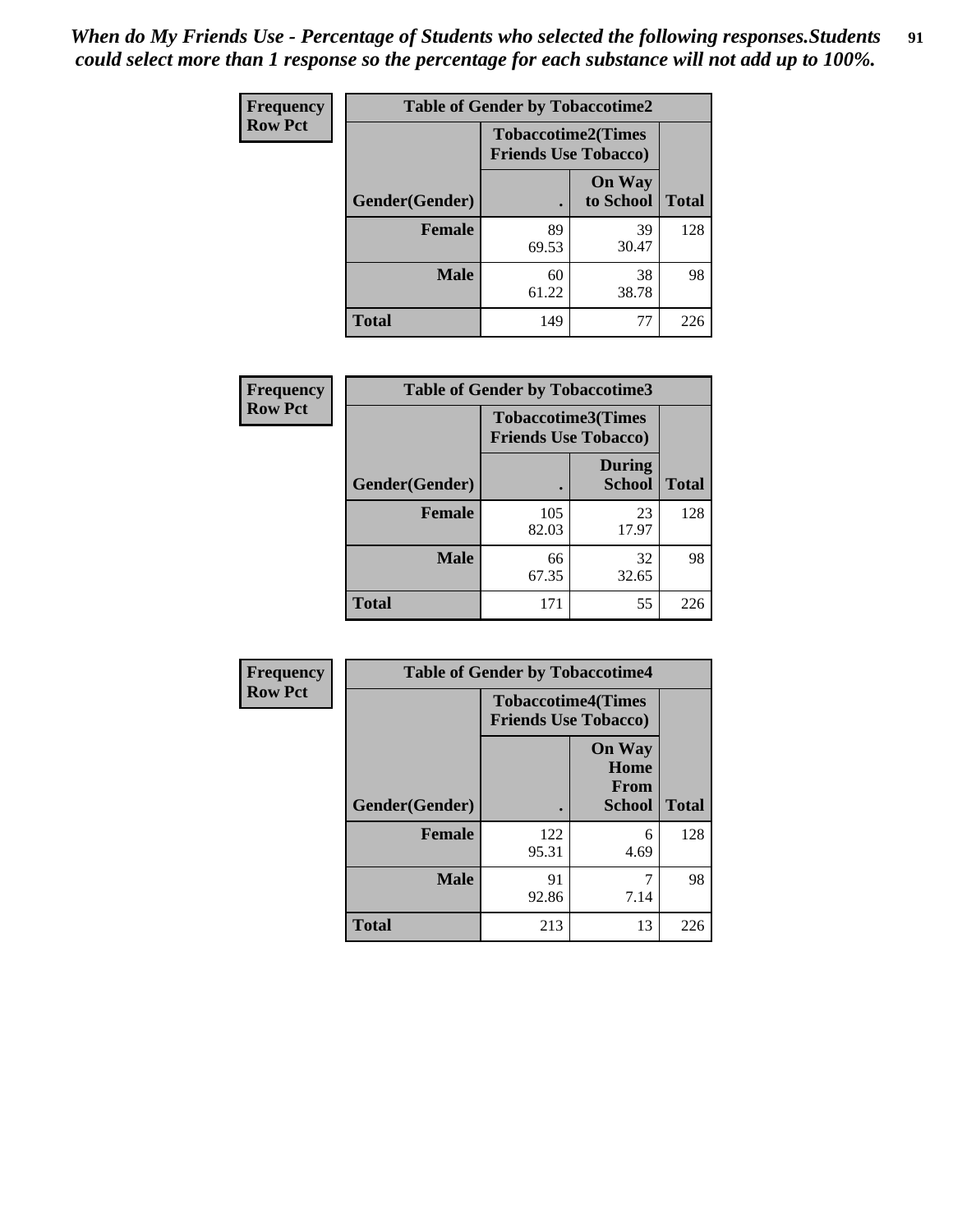| Frequency      | <b>Table of Gender by Tobaccotime5</b> |             |                                                           |              |  |
|----------------|----------------------------------------|-------------|-----------------------------------------------------------|--------------|--|
| <b>Row Pct</b> |                                        |             | <b>Tobaccotime5</b> (Times<br><b>Friends Use Tobacco)</b> |              |  |
|                | <b>Gender</b> (Gender)                 |             | Weeknights                                                | <b>Total</b> |  |
|                | <b>Female</b>                          | 80<br>62.50 | 48<br>37.50                                               | 128          |  |
|                | <b>Male</b>                            | 47<br>47.96 | 51<br>52.04                                               | 98           |  |
|                | <b>Total</b>                           | 127         | 99                                                        | 226          |  |

| <b>Frequency</b> |                | <b>Table of Gender by Tobaccotime6</b>                   |             |              |
|------------------|----------------|----------------------------------------------------------|-------------|--------------|
| <b>Row Pct</b>   |                | <b>Tobaccotime6(Times</b><br><b>Friends Use Tobacco)</b> |             |              |
|                  | Gender(Gender) |                                                          | Weekends    | <b>Total</b> |
|                  | Female         | 70<br>54.69                                              | 58<br>45.31 | 128          |
|                  | <b>Male</b>    | 33<br>33.67                                              | 65<br>66.33 | 98           |
|                  | <b>Total</b>   | 103                                                      | 123         | 226          |

| <b>Frequency</b> | <b>Table of Gender by Marijuanatime1</b> |                                                               |             |              |  |
|------------------|------------------------------------------|---------------------------------------------------------------|-------------|--------------|--|
| <b>Row Pct</b>   |                                          | <b>Marijuanatime1(Times</b><br><b>Friends Use Marijuana</b> ) |             |              |  |
|                  | Gender(Gender)                           |                                                               | Do Not Use  | <b>Total</b> |  |
|                  | <b>Female</b>                            | 43<br>33.59                                                   | 85<br>66.41 | 128          |  |
|                  | <b>Male</b>                              | 41<br>41.84                                                   | 57<br>58.16 | 98           |  |
|                  | <b>Total</b>                             | 84                                                            | 142         | 226          |  |

| <b>Frequency</b> | <b>Table of Gender by Marijuanatime2</b> |                                                               |                            |              |
|------------------|------------------------------------------|---------------------------------------------------------------|----------------------------|--------------|
| <b>Row Pct</b>   |                                          | <b>Marijuanatime2(Times</b><br><b>Friends Use Marijuana</b> ) |                            |              |
|                  | Gender(Gender)                           |                                                               | On Way to<br><b>School</b> | <b>Total</b> |
|                  | Female                                   | 107<br>83.59                                                  | 21<br>16.41                | 128          |
|                  | <b>Male</b>                              | 85<br>86.73                                                   | 13<br>13.27                | 98           |
|                  | <b>Total</b>                             | 192                                                           | 34                         | 226          |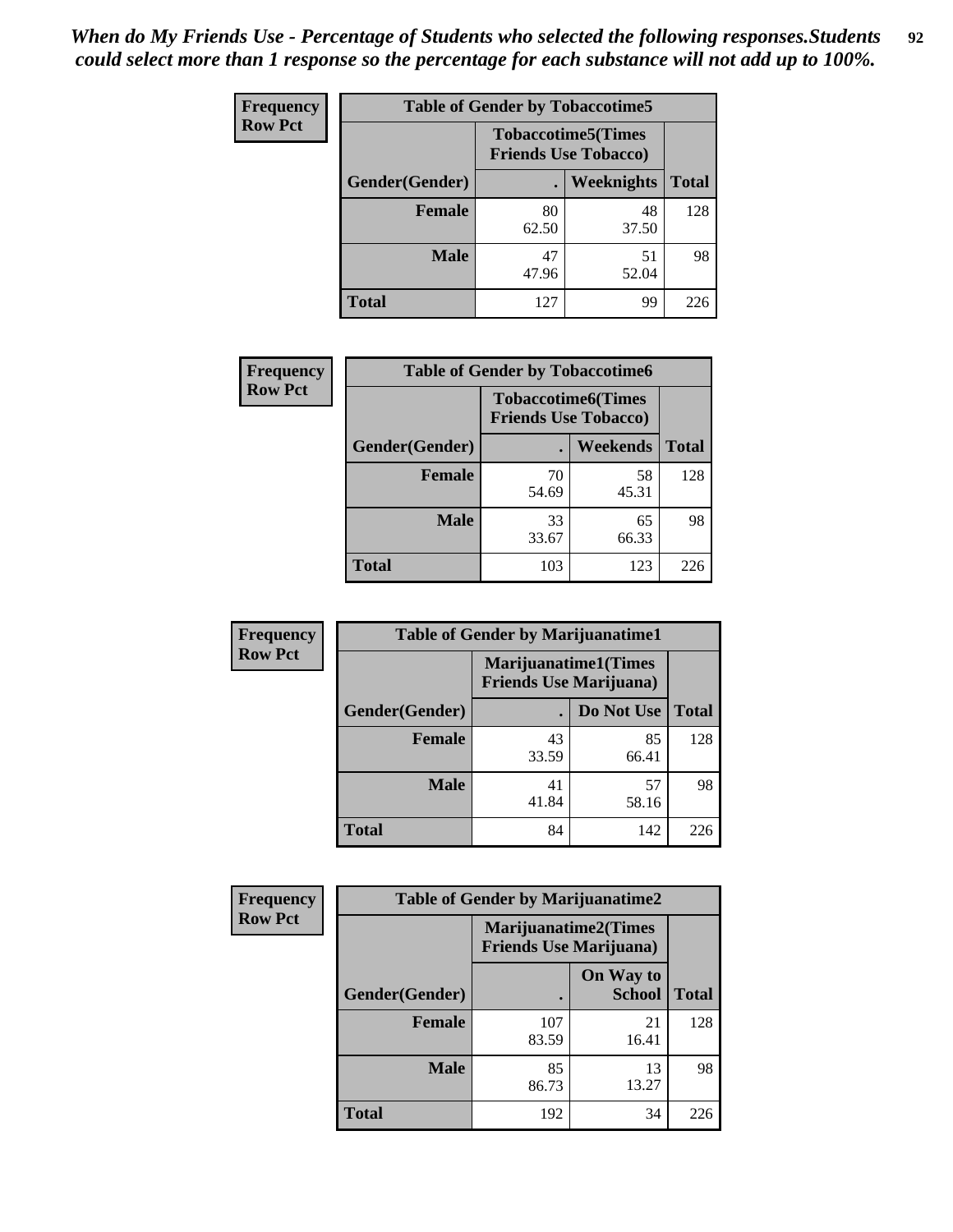| Frequency      | Table of Gender by Marijuanatime3 |                                                        |                                |              |
|----------------|-----------------------------------|--------------------------------------------------------|--------------------------------|--------------|
| <b>Row Pct</b> |                                   | Marijuanatime3(Times<br><b>Friends Use Marijuana</b> ) |                                |              |
|                | <b>Gender</b> (Gender)            |                                                        | <b>During</b><br><b>School</b> | <b>Total</b> |
|                | Female                            | 115<br>89.84                                           | 13<br>10.16                    | 128          |
|                | <b>Male</b>                       | 88<br>89.80                                            | 10<br>10.20                    | 98           |
|                | <b>Total</b>                      | 203                                                    | 23                             | 226          |

| Frequency      | <b>Table of Gender by Marijuanatime4</b> |                                                               |                                                |              |
|----------------|------------------------------------------|---------------------------------------------------------------|------------------------------------------------|--------------|
| <b>Row Pct</b> |                                          | <b>Marijuanatime4(Times</b><br><b>Friends Use Marijuana</b> ) |                                                |              |
|                | Gender(Gender)                           |                                                               | <b>On Way</b><br>Home<br>From<br><b>School</b> | <b>Total</b> |
|                | <b>Female</b>                            | 111<br>86.72                                                  | 17<br>13.28                                    | 128          |
|                | <b>Male</b>                              | 85<br>86.73                                                   | 13<br>13.27                                    | 98           |
|                | <b>Total</b>                             | 196                                                           | 30                                             | 226          |

| Frequency      | <b>Table of Gender by Marijuanatime5</b> |                                                                |             |              |  |
|----------------|------------------------------------------|----------------------------------------------------------------|-------------|--------------|--|
| <b>Row Pct</b> |                                          | <b>Marijuanatime5</b> (Times<br><b>Friends Use Marijuana</b> ) |             |              |  |
|                | Gender(Gender)                           | ٠                                                              | Weeknights  | <b>Total</b> |  |
|                | <b>Female</b>                            | 90<br>70.31                                                    | 38<br>29.69 | 128          |  |
|                | <b>Male</b>                              | 69<br>70.41                                                    | 29<br>29.59 | 98           |  |
|                | <b>Total</b>                             | 159                                                            | 67          | 226          |  |

| <b>Frequency</b> | <b>Table of Gender by Marijuanatime6</b> |                                                               |                 |              |  |
|------------------|------------------------------------------|---------------------------------------------------------------|-----------------|--------------|--|
| <b>Row Pct</b>   |                                          | <b>Marijuanatime6(Times</b><br><b>Friends Use Marijuana</b> ) |                 |              |  |
|                  | Gender(Gender)                           |                                                               | <b>Weekends</b> | <b>Total</b> |  |
|                  | <b>Female</b>                            | 79<br>61.72                                                   | 49<br>38.28     | 128          |  |
|                  | <b>Male</b>                              | 55<br>56.12                                                   | 43<br>43.88     | 98           |  |
|                  | <b>Total</b>                             | 134                                                           | 92              | 226          |  |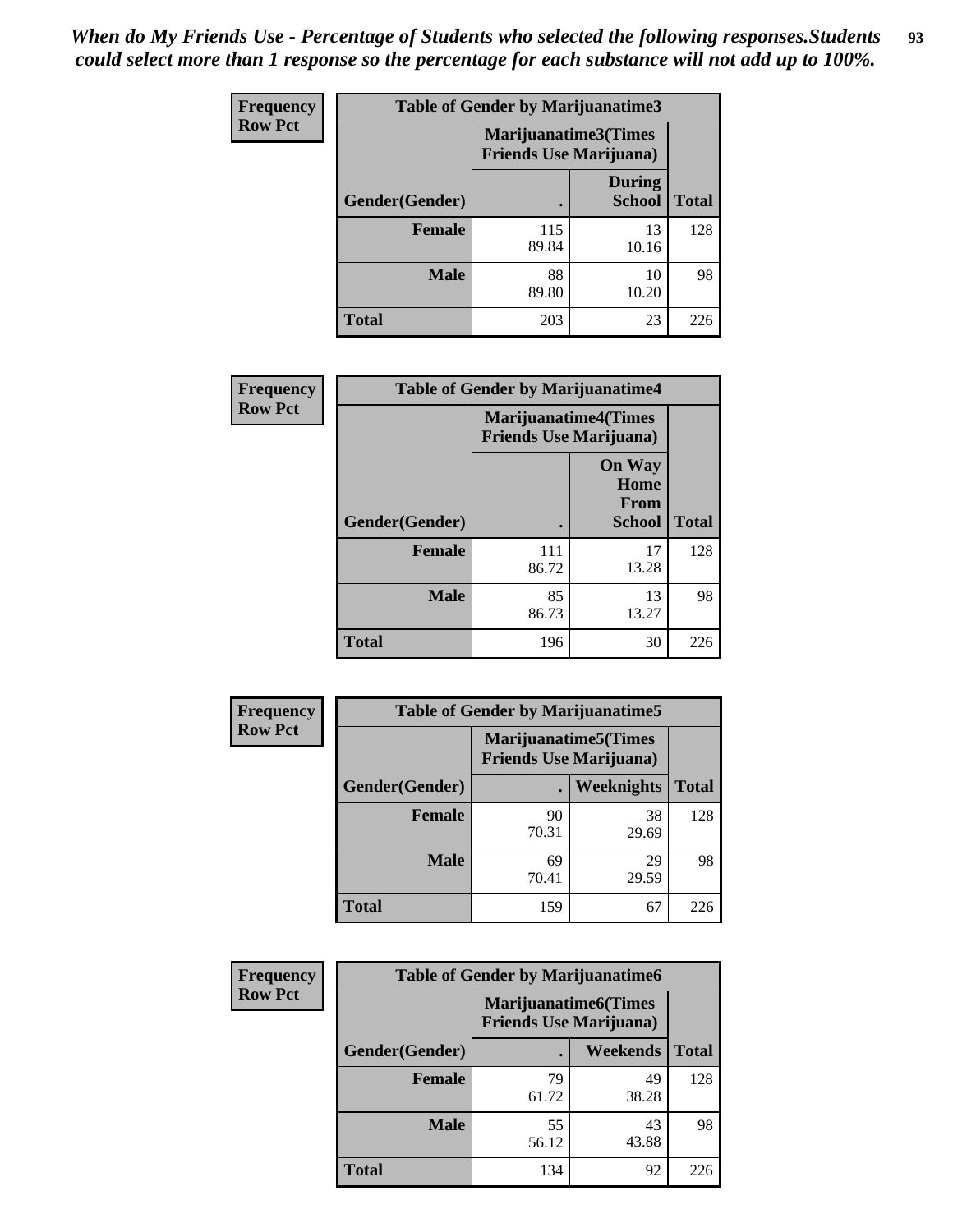*When do My Friends Use - Percentage of Students who selected the following responses.Students could select more than 1 response so the percentage for each substance will not add up to 100%.* **94**

| <b>Frequency</b> | <b>Table of Gender by Otherdrugtime1</b> |                                                                                    |              |              |
|------------------|------------------------------------------|------------------------------------------------------------------------------------|--------------|--------------|
| <b>Row Pct</b>   |                                          | <b>Otherdrugtime1</b> (Times<br><b>Friends Use Other</b><br><b>Illegal Drugs</b> ) |              |              |
|                  | Gender(Gender)                           |                                                                                    | Do Not Use   | <b>Total</b> |
|                  | <b>Female</b>                            | 23<br>17.97                                                                        | 105<br>82.03 | 128          |
|                  | <b>Male</b>                              | 25<br>25.51                                                                        | 73<br>74.49  | 98           |
|                  | <b>Total</b>                             | 48                                                                                 | 178          | 226          |

| Frequency      |                | <b>Table of Gender by Otherdrugtime2</b>           |                             |              |
|----------------|----------------|----------------------------------------------------|-----------------------------|--------------|
| <b>Row Pct</b> |                | <b>Friends Use Other</b><br><b>Illegal Drugs</b> ) | <b>Otherdrugtime2(Times</b> |              |
|                | Gender(Gender) |                                                    | On Way to<br><b>School</b>  | <b>Total</b> |
|                | <b>Female</b>  | 119<br>92.97                                       | 9<br>7.03                   | 128          |
|                | <b>Male</b>    | 90<br>91.84                                        | 8<br>8.16                   | 98           |
|                | <b>Total</b>   | 209                                                | 17                          | 226          |

| Frequency      | <b>Table of Gender by Otherdrugtime3</b> |                        |                                                  |              |
|----------------|------------------------------------------|------------------------|--------------------------------------------------|--------------|
| <b>Row Pct</b> |                                          | <b>Illegal Drugs</b> ) | Otherdrugtime3(Times<br><b>Friends Use Other</b> |              |
|                | Gender(Gender)                           |                        | <b>During</b><br><b>School</b>                   | <b>Total</b> |
|                | <b>Female</b>                            | 121<br>94.53           | 7<br>5.47                                        | 128          |
|                | <b>Male</b>                              | 87<br>88.78            | 11<br>11.22                                      | 98           |
|                | <b>Total</b>                             | 208                    | 18                                               | 226          |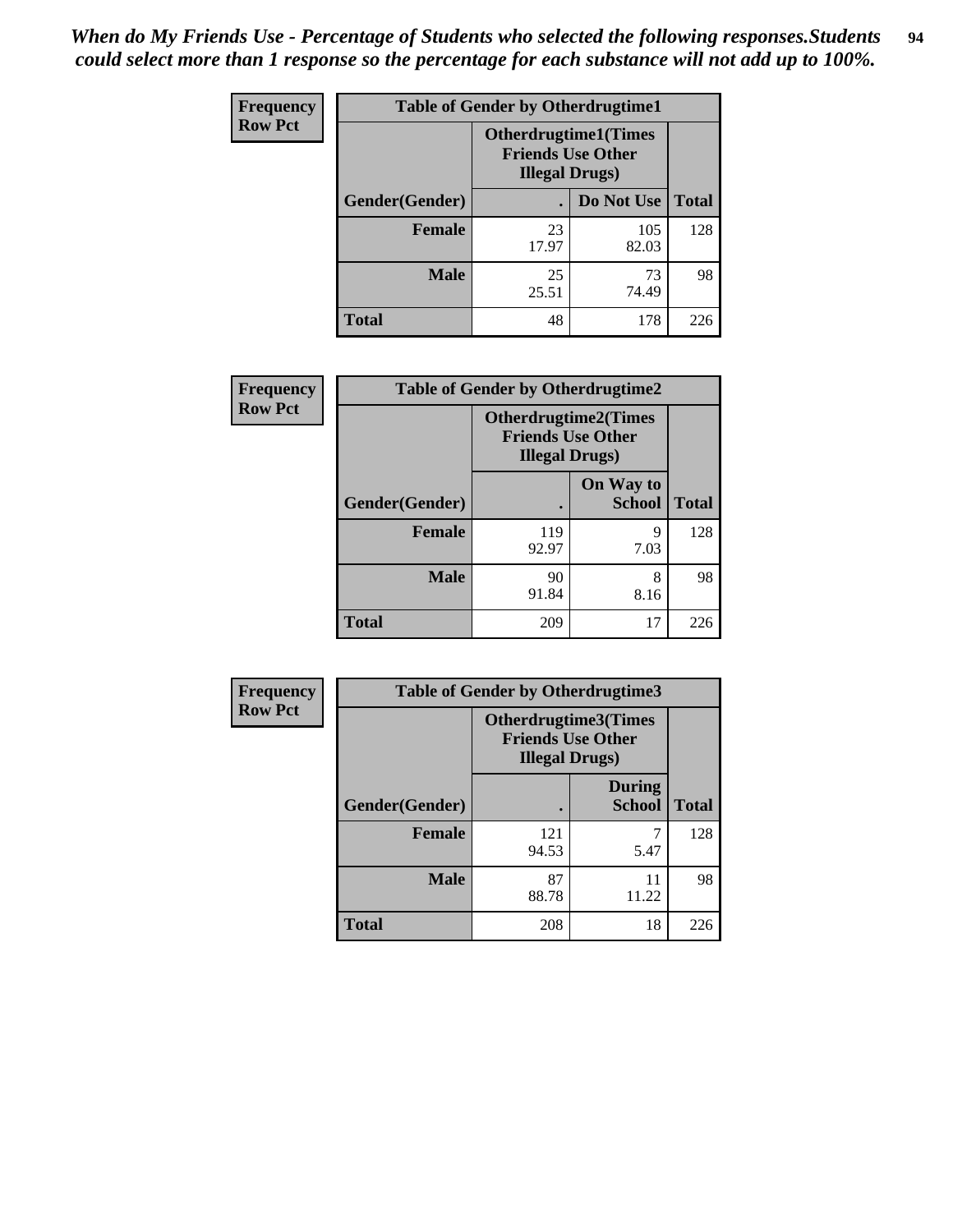*When do My Friends Use - Percentage of Students who selected the following responses.Students could select more than 1 response so the percentage for each substance will not add up to 100%.* **95**

| <b>Frequency</b> | <b>Table of Gender by Otherdrugtime4</b> |                       |                                                         |              |
|------------------|------------------------------------------|-----------------------|---------------------------------------------------------|--------------|
| <b>Row Pct</b>   |                                          | <b>Illegal Drugs)</b> | <b>Otherdrugtime4(Times</b><br><b>Friends Use Other</b> |              |
|                  | <b>Gender</b> (Gender)                   |                       | <b>On Way</b><br>Home<br><b>From</b><br><b>School</b>   | <b>Total</b> |
|                  | <b>Female</b>                            | 119<br>92.97          | 9<br>7.03                                               | 128          |
|                  | <b>Male</b>                              | 90<br>91.84           | 8<br>8.16                                               | 98           |
|                  | Total                                    | 209                   | 17                                                      | 226          |

| Frequency      | <b>Table of Gender by Otherdrugtime5</b> |                                                                                    |                   |              |
|----------------|------------------------------------------|------------------------------------------------------------------------------------|-------------------|--------------|
| <b>Row Pct</b> |                                          | <b>Otherdrugtime5</b> (Times<br><b>Friends Use Other</b><br><b>Illegal Drugs</b> ) |                   |              |
|                | Gender(Gender)                           |                                                                                    | <b>Weeknights</b> | <b>Total</b> |
|                | <b>Female</b>                            | 109<br>85.16                                                                       | 19<br>14.84       | 128          |
|                | <b>Male</b>                              | 83<br>84.69                                                                        | 15<br>15.31       | 98           |
|                | <b>Total</b>                             | 192                                                                                | 34                | 226          |

| <b>Frequency</b> | <b>Table of Gender by Otherdrugtime6</b> |                                                                                   |             |              |
|------------------|------------------------------------------|-----------------------------------------------------------------------------------|-------------|--------------|
| <b>Row Pct</b>   |                                          | <b>Otherdrugtime6(Times</b><br><b>Friends Use Other</b><br><b>Illegal Drugs</b> ) |             |              |
|                  | Gender(Gender)                           |                                                                                   | Weekends    | <b>Total</b> |
|                  | <b>Female</b>                            | 102<br>79.69                                                                      | 26<br>20.31 | 128          |
|                  | <b>Male</b>                              | 73<br>74.49                                                                       | 25<br>25.51 | 98           |
|                  | <b>Total</b>                             | 175                                                                               | 51          | 226          |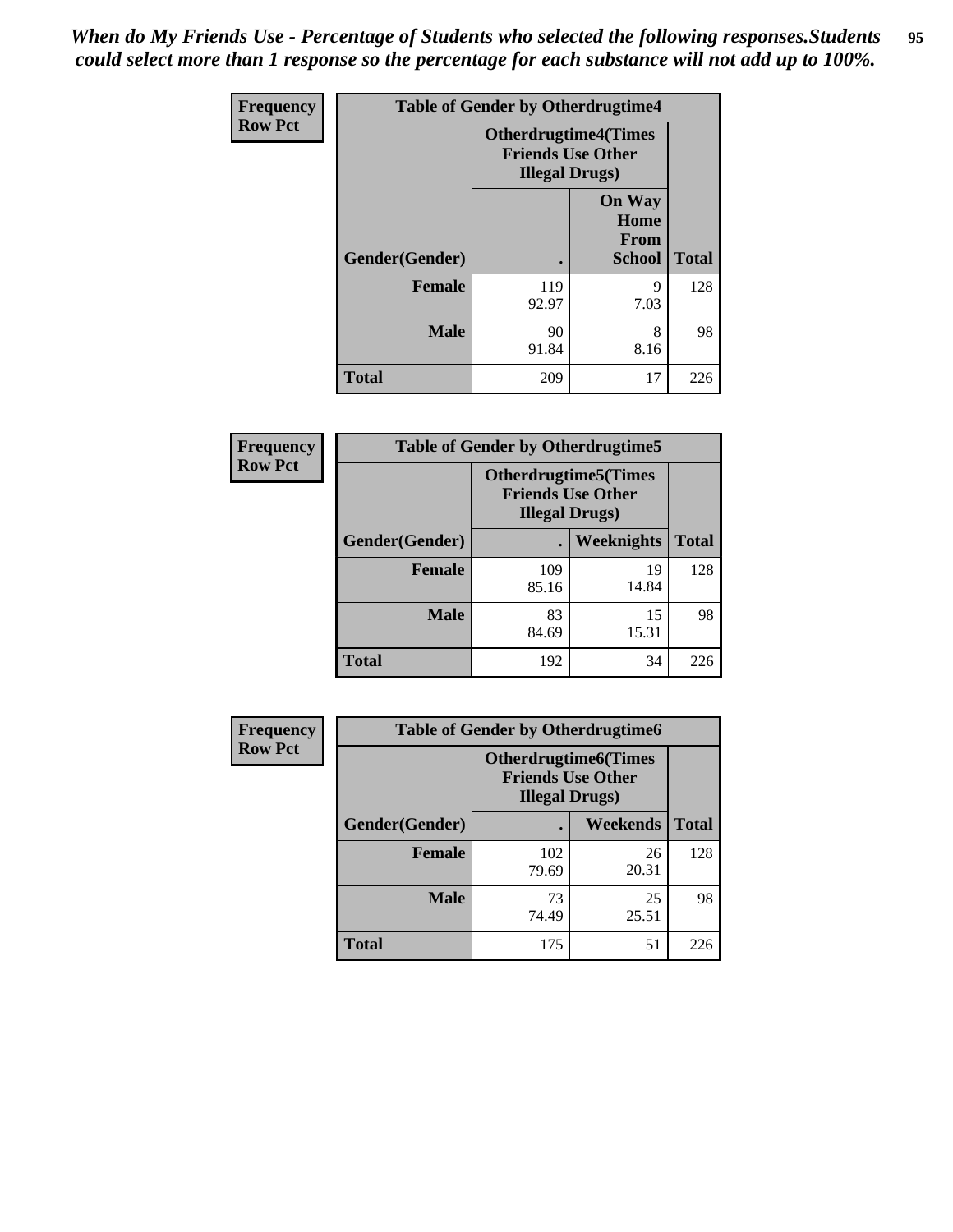### *Other Questions* **96**

| <b>Frequency</b> |                              | <b>Table of Gender by Educationalcohol</b>                                                                                            |                |              |  |  |
|------------------|------------------------------|---------------------------------------------------------------------------------------------------------------------------------------|----------------|--------------|--|--|
| <b>Row Pct</b>   |                              | <b>Educationalcohol</b> (I<br>have been taught<br>about alcohol,<br>tobacco,<br>and other drugs<br>within the last year<br>at school) |                |              |  |  |
|                  | Gender(Gender)               | Yes                                                                                                                                   | N <sub>0</sub> | <b>Total</b> |  |  |
|                  | <b>Female</b>                | 88<br>68.75                                                                                                                           | 40<br>31.25    | 128          |  |  |
|                  | <b>Male</b>                  | 60<br>61.86                                                                                                                           | 37<br>38.14    | 97           |  |  |
|                  | <b>Total</b>                 | 148                                                                                                                                   | 77             | 225          |  |  |
|                  | <b>Frequency Missing = 1</b> |                                                                                                                                       |                |              |  |  |

| Frequency      | <b>Table of Gender by Rodedrinking</b>    |                                                                                                                     |                |              |  |  |
|----------------|-------------------------------------------|---------------------------------------------------------------------------------------------------------------------|----------------|--------------|--|--|
| <b>Row Pct</b> |                                           | Rodedrinking(In<br>the past 30 days I<br>have ridden in a<br>car with a driver<br>who had been<br>drinking alcohol) |                |              |  |  |
|                | Gender(Gender)                            | <b>Yes</b>                                                                                                          | N <sub>0</sub> | <b>Total</b> |  |  |
|                | <b>Female</b>                             | 14<br>10.94                                                                                                         | 114<br>89.06   | 128          |  |  |
|                | <b>Male</b>                               | 14<br>14.43                                                                                                         | 83<br>85.57    | 97           |  |  |
|                | <b>Total</b>                              | 28                                                                                                                  | 197            | 225          |  |  |
|                | <b>Frequency Missing <math>= 1</math></b> |                                                                                                                     |                |              |  |  |

| Frequency      | <b>Table of Gender by Drugsschool</b>     |                                                                                                                                     |                |              |  |
|----------------|-------------------------------------------|-------------------------------------------------------------------------------------------------------------------------------------|----------------|--------------|--|
| <b>Row Pct</b> |                                           | <b>Drugsschool</b> (During<br>the past 12 months,<br>I have been offered,<br>sold,<br>or given illegal drugs<br>on school property) |                |              |  |
|                | Gender(Gender)                            | Yes                                                                                                                                 | N <sub>o</sub> | <b>Total</b> |  |
|                | <b>Female</b>                             | 21<br>16.41                                                                                                                         | 107<br>83.59   | 128          |  |
|                | <b>Male</b>                               | 21<br>21.65                                                                                                                         | 76<br>78.35    | 97           |  |
|                | <b>Total</b>                              | 42                                                                                                                                  | 183            | 225          |  |
|                | <b>Frequency Missing <math>= 1</math></b> |                                                                                                                                     |                |              |  |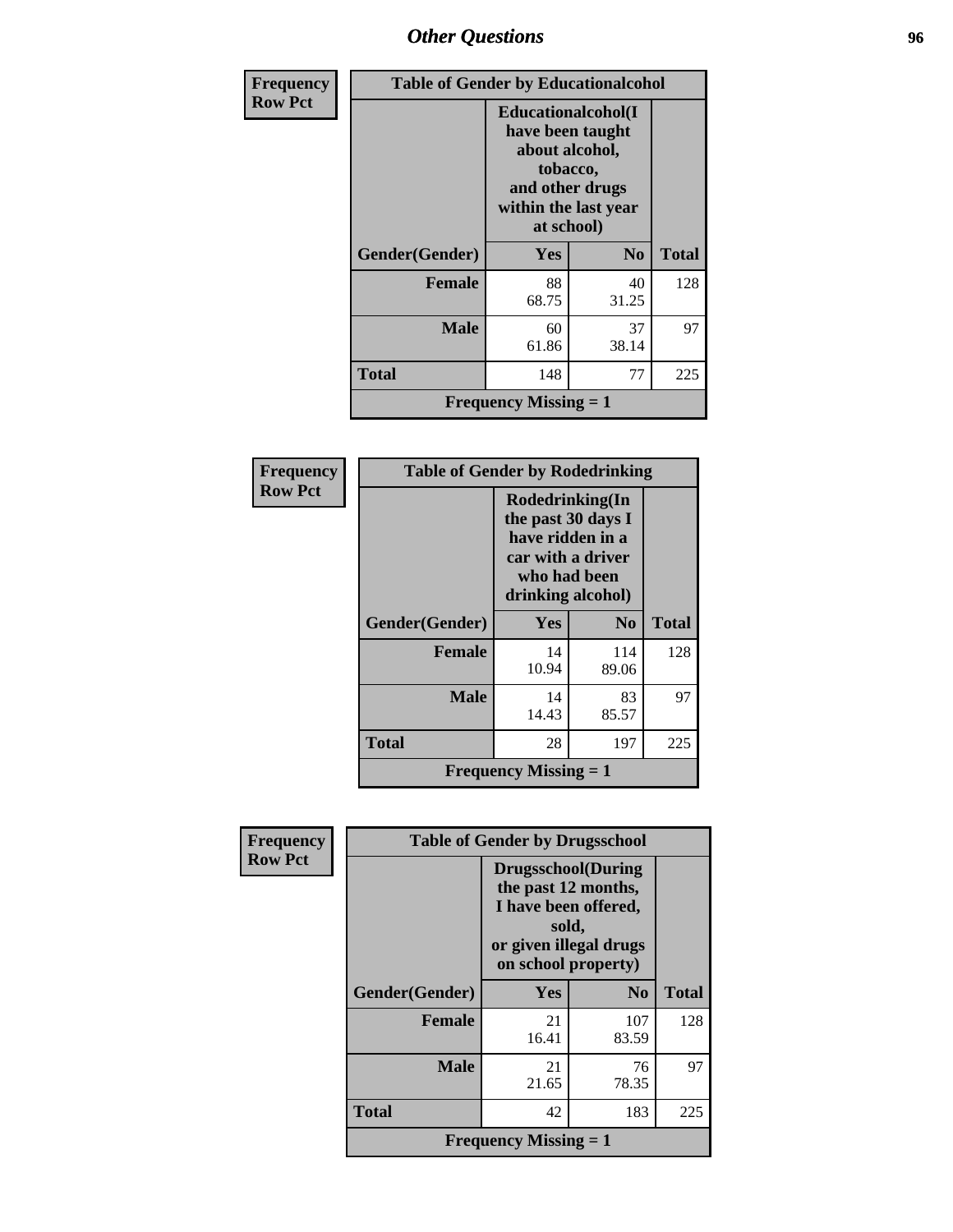### *Other Questions* **97**

**Frequency Row Pct**

| <b>Table of Gender by Bingedrinking</b> |                                                                                                         |              |                   |                   |                        |                               |                          |              |
|-----------------------------------------|---------------------------------------------------------------------------------------------------------|--------------|-------------------|-------------------|------------------------|-------------------------------|--------------------------|--------------|
|                                         | Bingedrinking(I have drunk five or more<br>drinks of alcohol at one sitting during the<br>last 30 days) |              |                   |                   |                        |                               |                          |              |
| Gender(Gender)                          | $\mathbf 0$<br><b>Days</b>                                                                              | 1 or<br>days | 3 to<br>5<br>days | 6 to<br>q<br>days | 10<br>to<br>19<br>days | <b>20</b><br>to<br>29<br>days | All<br><b>30</b><br>days | <b>Total</b> |
| <b>Female</b>                           | 115                                                                                                     | 3            | 0                 | $\overline{c}$    | 5                      |                               | $\mathfrak{D}$           | 128          |
|                                         | 89.84                                                                                                   | 2.34         | 0.00              | 1.56              | 3.91                   | 0.78                          | 1.56                     |              |
| <b>Male</b>                             | 78<br>79.59                                                                                             | 4<br>4.08    | 5<br>5.10         | 4<br>4.08         | $\overline{2}$<br>2.04 | $\Omega$<br>0.00              | 5<br>5.10                | 98           |

| Frequency      | <b>Table of Gender by Educationaids</b> |                                                                                                 |                |              |  |
|----------------|-----------------------------------------|-------------------------------------------------------------------------------------------------|----------------|--------------|--|
| <b>Row Pct</b> |                                         | <b>Educationaids</b> (I<br>have been taught<br>about HIV/AIDS<br>at school in the<br>past year) |                |              |  |
|                | Gender(Gender)                          | Yes                                                                                             | N <sub>0</sub> | <b>Total</b> |  |
|                | <b>Female</b>                           | 92<br>71.88                                                                                     | 36<br>28.13    | 128          |  |
|                | <b>Male</b>                             | 63<br>64.95                                                                                     | 34<br>35.05    | 97           |  |
|                | <b>Total</b>                            | 155                                                                                             | 70             | 225          |  |
|                |                                         | <b>Frequency Missing <math>= 1</math></b>                                                       |                |              |  |

| <b>Frequency</b> | <b>Table of Gender by Suicideconsider</b> |                 |                |              |
|------------------|-------------------------------------------|-----------------|----------------|--------------|
| <b>Row Pct</b>   |                                           | Suicideconsider |                |              |
|                  | Gender(Gender)                            | Yes             | N <sub>0</sub> | <b>Total</b> |
|                  | <b>Female</b>                             | 15<br>11.72     | 113<br>88.28   | 128          |
|                  | <b>Male</b>                               | 9<br>9.28       | 88<br>90.72    | 97           |
|                  | <b>Total</b>                              | 24              | 201            | 225          |
|                  | <b>Frequency Missing <math>= 1</math></b> |                 |                |              |